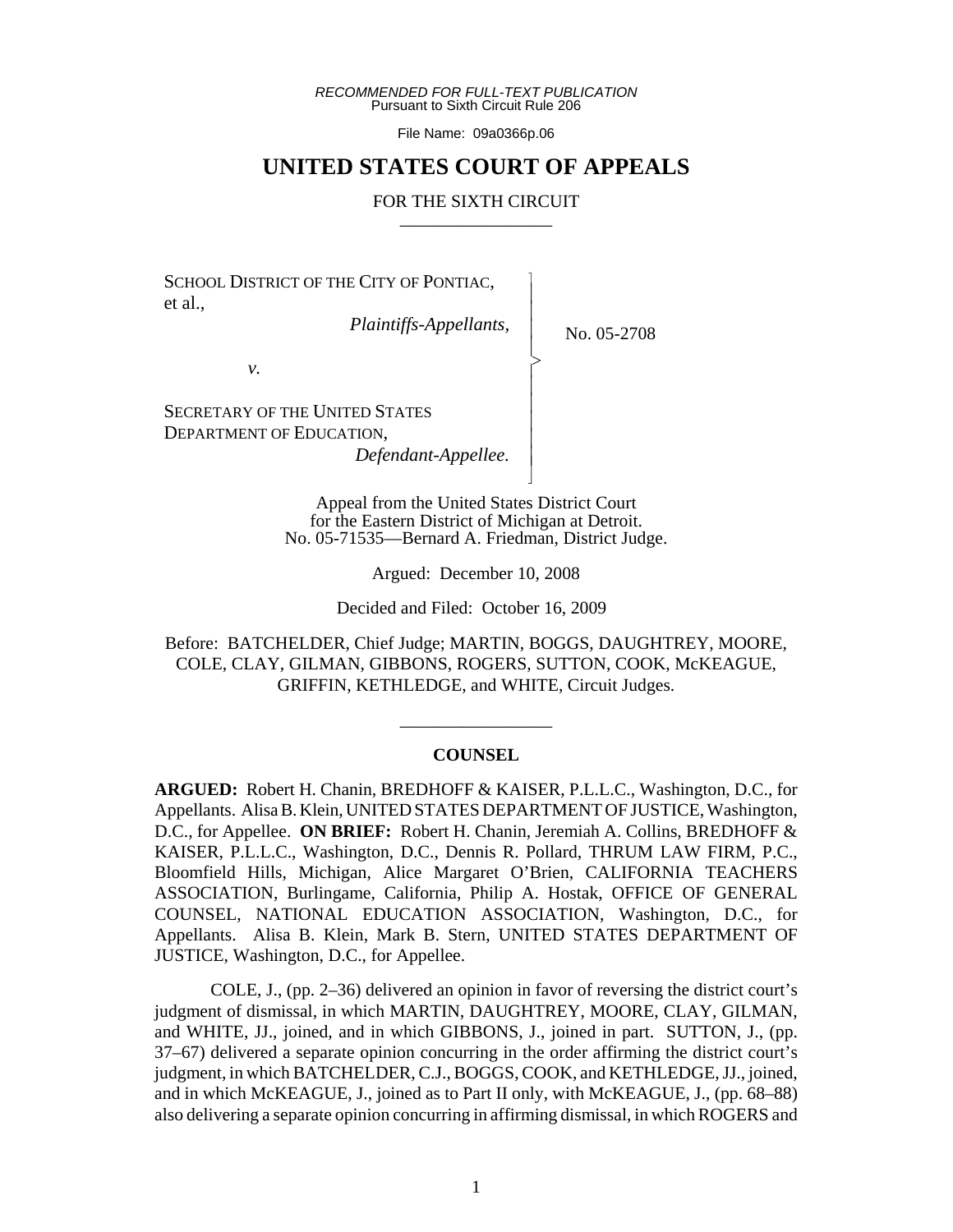Page 2

GRIFFIN, JJ., joined as to Part II only. GIBBONS, J., (pp. 89–93) delivered a separate opinion in favor of reversing the judgment of the district court.

# **OPINION \_\_\_\_\_\_\_\_\_\_\_\_\_\_\_\_\_**

**\_\_\_\_\_\_\_\_\_\_\_\_\_\_\_\_\_**

COLE, Circuit Judge. The controversy presently before this Court is neither particularly complicated nor inherently political. Understanding the precise question before us means understanding what this case does not present—namely, this case does not ask us to enter the political arena to judge the relative merits of the No Child Left Behind Act of 2001 ("NCLB" or "the Act"), 20 U.S.C. §§ 6301–7941. Also, this case has nothing to do with the ongoing debate between the various advocates of state versus federal educational funding. Rather, we need to answer only a straightforward question of statutory interpretation: Whether, analyzed under the Spending Clause of the United States Constitution, the obligations set forth in NCLB are unambiguous such that a state official would clearly understand her responsibilities under the Act.

Plaintiffs-Appellants are school districts and education associations (collectively, "Plaintiffs")<sup>1</sup> that receive federal funding under NCLB in exchange for complying with the Act's various educational requirements and accountability measures. Based on the so-called "Unfunded Mandates Provision," which provides that "[n]othing in this Act shall be construed to . . . mandate a State or any subdivision thereof to spend any funds or incur any costs not paid for under this Act," 20 U.S.C. § 7907(a), Plaintiffs filed suit in district court against the Secretary of the United States Department of Education (the

**<sup>1</sup>** Plaintiffs consist of nine school districts from three different States (Michigan, Texas, and Vermont) and ten education associations from ten different States (Connecticut, Illinois, Indiana, Michigan, New Hampshire, Ohio, Pennsylvania, Texas, Utah, and Vermont). The school districts are Pontiac School District, Laredo Independent School District, Leicester Town School District, Neshobe Elementary School District, Otter Valley Union High School, Pittsford Town School District, Rutland Northeast Supervisory Union (which itself contains eleven school districts), Sudbury Town School District, and Whiting Town School District (collectively, the "school district Plaintiffs"). The education associations are the National Education Association ("NEA") and ten NEA-affiliate education associations: the Connecticut Education Association, the Illinois Education Association, the Michigan Education Association, the Ohio Education Association, the Reading Education Association, the Utah Education Association, the Indiana State Teachers Association, the Texas State Teachers Association, NEA-New Hampshire, and the Vermont NEA (collectively, the "education association Plaintiffs").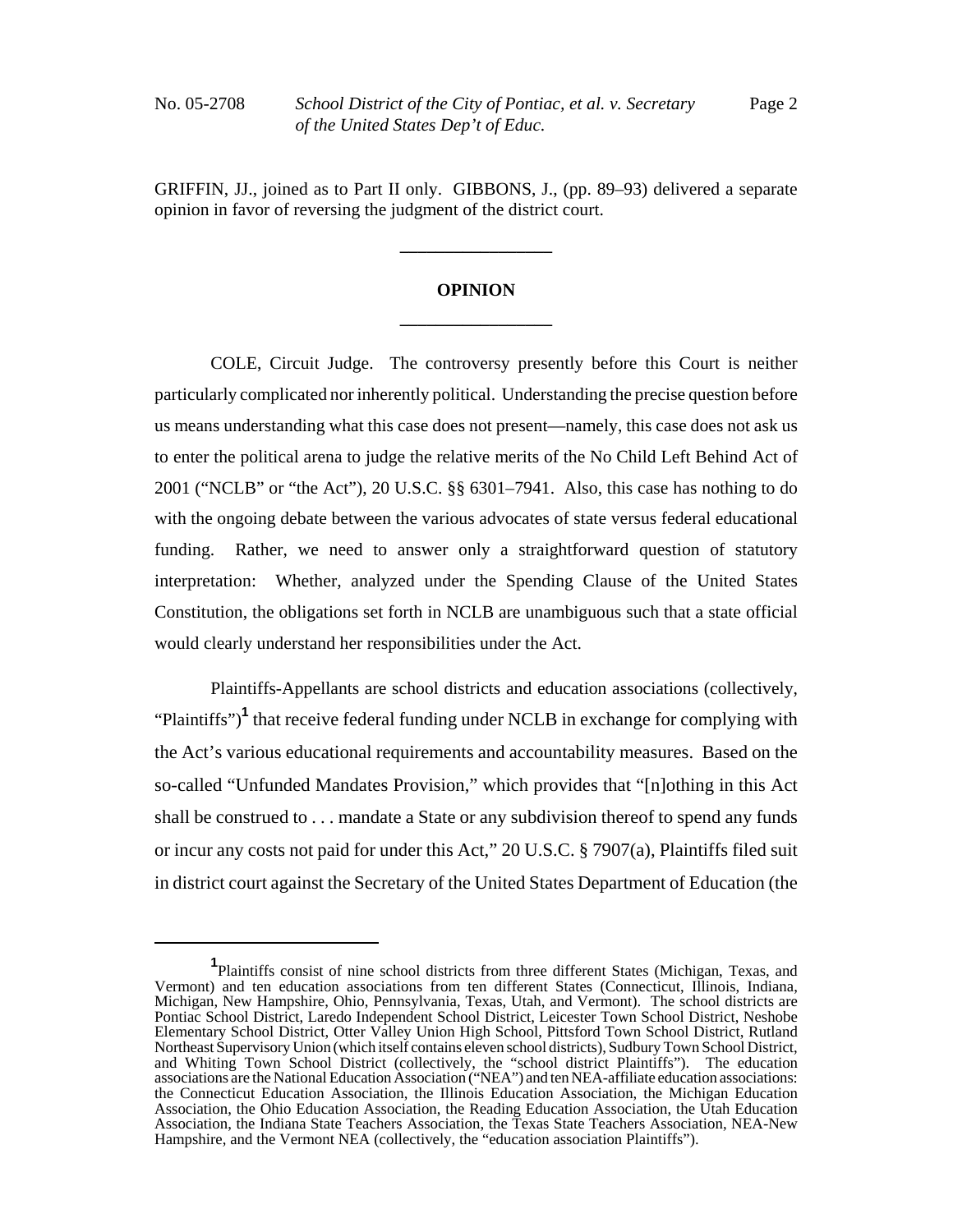"Secretary") seeking a declaratory judgment that they need not comply with the Act's requirements where doing so would result in increased costs of compliance not covered by federal funds. The district court concluded that Plaintiffs must comply with the Act's requirements regardless of any federal-funding shortfall and, accordingly, granted the Secretary's motion to dismiss the complaint for failure to state a claim upon which relief can be granted.

#### **I. BACKGROUND**

### **A. The No Child Left Behind Act**

On January 8, 2002, then-President George W. Bush signed NCLB into law. The Act—"a comprehensive educational reform"—amended the Elementary and Secondary Education Act of 1965 ("ESEA"), Pub. L. No. 89-10, 79 Stat. 27 (codified as amended at 20 U.S.C. §§ 6301–7941 (2003)). *See Connecticut v. Spellings*, 453 F. Supp. 2d 459, 468 (D. Conn. 2006). The ESEA targeted funding to students in low-income schools, and its purposes included overcoming "any effects of past racial discrimination." *George v. O'Kelly*, 448 F.2d 148, 151 (5th Cir. 1971); *accord Barrera v. Wheeler*, 475 F.2d 1338, 1340 (8th Cir. 1973); *United States v. Jefferson County Bd. of Educ.*, 372 F.2d 836, 851 (5th Cir. 1966). The ESEA was periodically reauthorized and amended over the next few decades.

In contrast to prior ESEA iterations, NCLB "provides increased flexibility of funds, accountability for student achievement and more options for parents." 147 Cong. Rec. S13365, 13366 (2001) (statement of Sen. Bunning). The Act focuses federal funding more narrowly on the poorest students and demands accountability from schools, with serious consequences for schools that fail to meet academic-achievement requirements. *Id.* at 13366, 13372 (statements of Sens. Bunning, Landrieu, and Kennedy). States may choose not to participate in NCLB and forgo the federal funds available under the Act, but if they do accept such funds, they must comply with NCLB requirements. *See, e.g.*, 20 U.S.C. § 6311 ("For any State *desiring* to receive a grant under this part, the State educational agency shall submit to the Secretary a plan . . . .")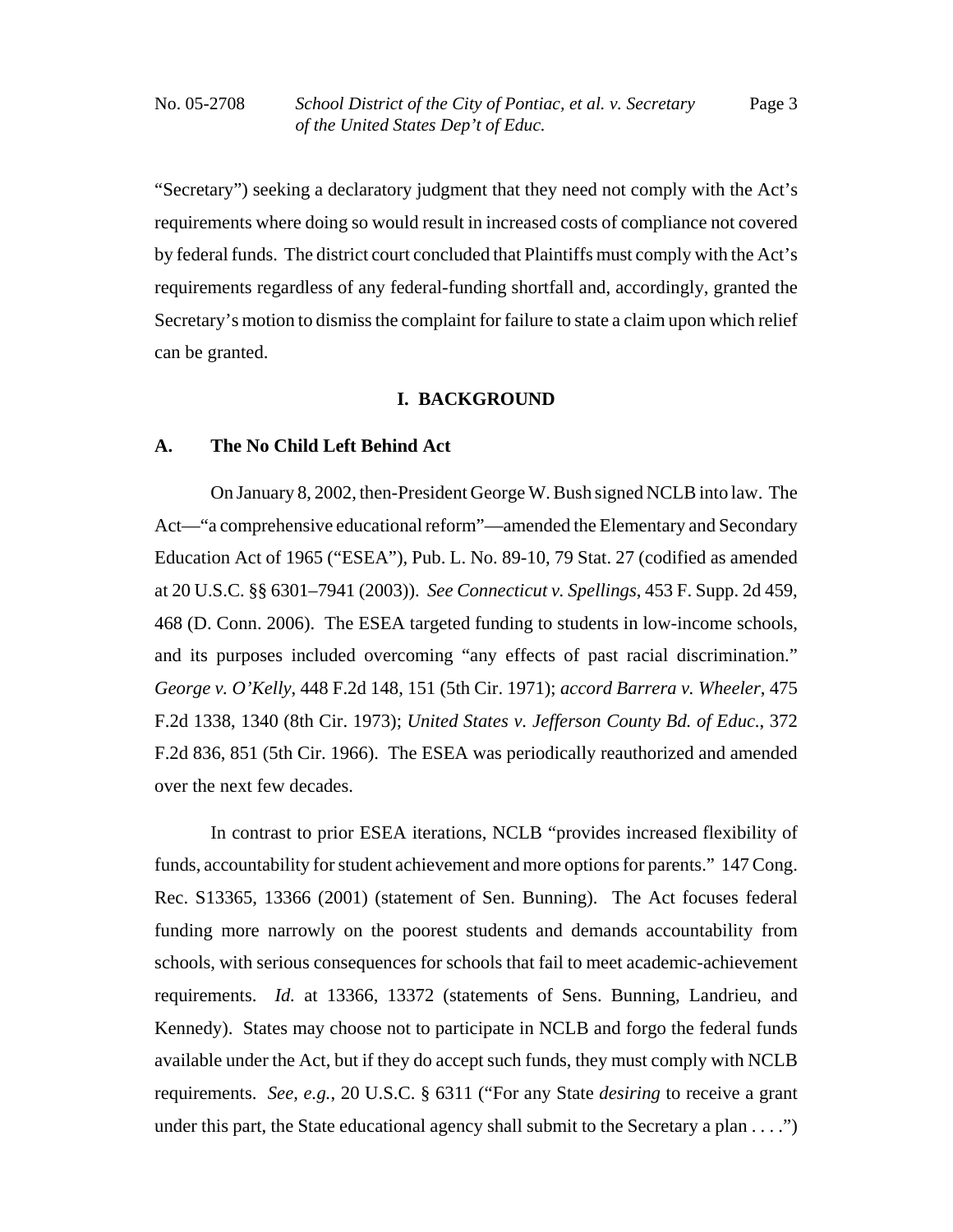(emphasis added); *see also Spellings*, 453 F. Supp. 2d at 469 ("In return for federal educational funds under the Act, Congress imposed on states a comprehensive regime of educational assessments and accountability measures."). In addition, with enumerated exceptions, under NCLB "the Secretary may waive any statutory or regulatory requirement . . . for a State educational agency, local educational agency, Indian tribe, or school through a local educational agency, that . . . receives funds under a program authorized by this Act." 20 U.S.C. § 7861(a).

Title I, Part A, of NCLB, titled "Improving Basic Programs Operated by Local Educational Agencies," continues to pursue the objectives of the ESEA and imposes extensive educational requirements on participating States and school districts, and, likewise, provides the largest amount of federal appropriations to participating States. For example, in fiscal year 2006, NCLB authorized \$22.75 billion in appropriations for Title I, Part A, compared to \$14.1 billion for the remaining twenty-six parts of NCLB combined. Title I, Part A's stated purposes include meeting "the educational needs of low-achieving children in our Nation's highest-poverty schools, limited English proficient children, migratory children, children with disabilities, Indian children, neglected or delinquent children, and young children in need of reading assistance." 20 U.S.C. § 6301(2).

In addition to Title I, Part A, NCLB establishes numerous other programs, including a literacy initiative for young children and poor families (Title I, Part B), special services for the education of children of migrant workers (Title I, Part C), requirements that all teachers be "highly qualified" (Title II, Part A), and instruction in English for children with limited English ability (Title III). Plaintiffs' complaint focuses on the educational requirements and funding provisions of Title I, Part A.

To qualify for federal funding under Title I, Part A, States must first submit to the Secretary a "State plan," developed by the State's department of education in consultation with school districts, parents, teachers, and other administrators. 20 U.S.C. § 6311(a)(1). A State plan must "demonstrate that the State has adopted challenging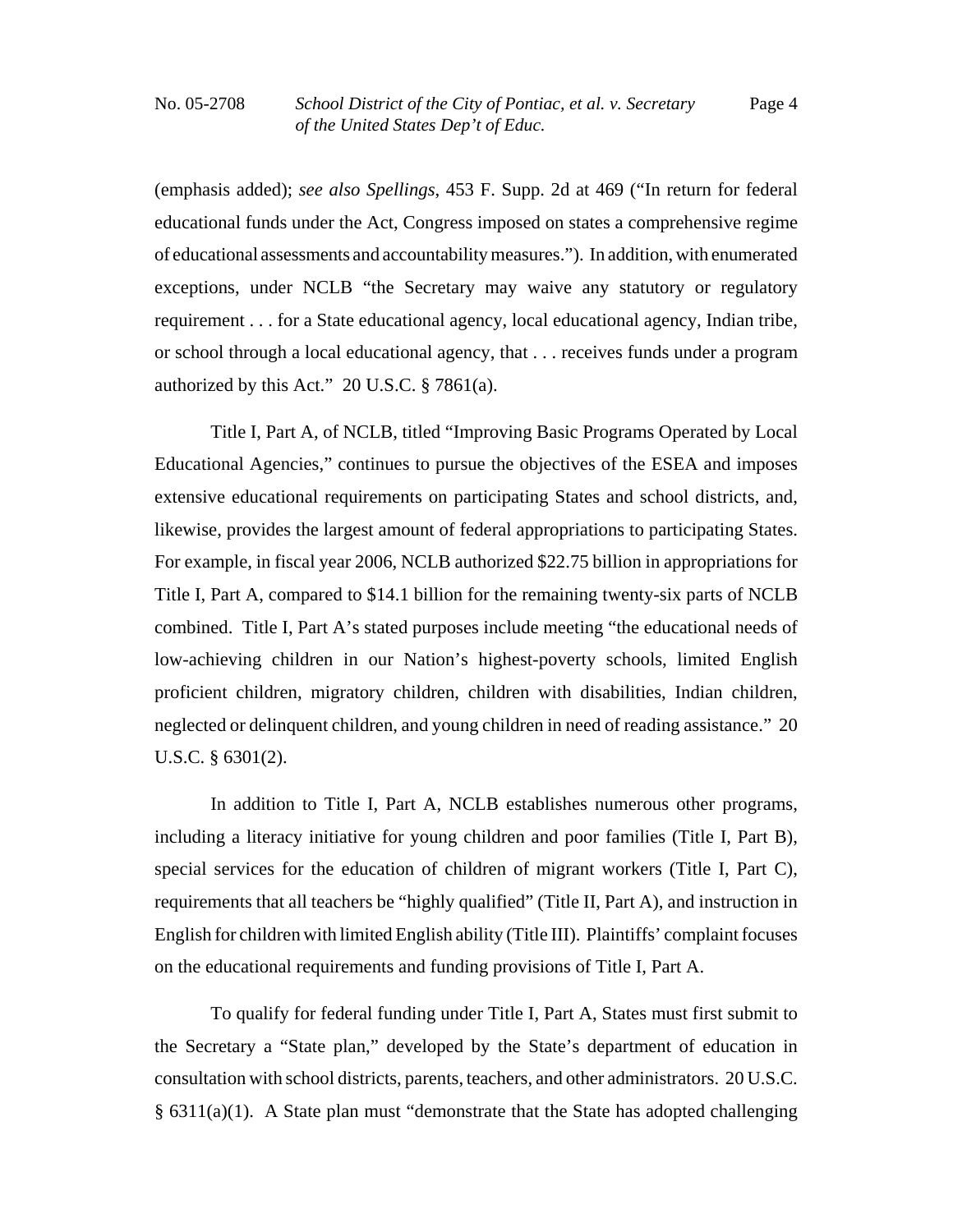academic content standards and challenging student academic achievement standards" against which to measure the academic achievement of the State's students. *Id.*  $§ 6311(b)(1)(A)$ . The standards in the State plan must be uniformly applicable to students in all of the State's public schools, and must cover at least reading or language arts; math; and, by the fourth grade, science skills. *Id.* § 6311(b)(1)(C).

States also must develop, and school districts must administer, assessments to determine students' levels of achievement under plan standards. *Id.* § 6311(b)(2)(A). These assessments must show the percentage of students achieving "proficiency" among "economically disadvantaged students," "students from major racial and ethnic groups," "students with disabilities," and "students with limited English proficiency." *Id.*  $§ 6311(b)(2)(C)(v)(II)$ . Schools and districts are responsible for making "adequate yearly progress" ("AYP") on these assessments, meaning that a minimum percentage of students, both overall and in each subgroup, must attain proficiency. 34 C.F.R.  $§ 200.20(a)(1).$ 

A school's failure to achieve AYP triggers other requirements of Title I, Part A. *See* 20 U.S.C. § 6316(b). If a school fails to make AYP for two consecutive years, it must be identified by the local educational agency for school improvement. 20 U.S.C.  $§ 6316(b)(1)(A)$ . Among other things, a school in improvement status must inform all of its students, including those who have been assessed as proficient, that they are permitted to transfer to any school within the district that has not been identified for school improvement. *Id.*  $\S 6316(b)(1)(E)(i)$ . The school also must develop a two-year plan setting forth extensive measures to improve student performance, including further education for teachers and possible before- or after-school instruction or summer instruction. *Id.* §§ 6316(b)(3)(A)(iii), (ix).

If a school does not achieve AYP after two years of improvement status, it is "identified] . . . for corrective action." *Id.*  $\S$  6316(b)(7)(C)(iv). Corrective action involves significant changes, such as replacing teachers who are "relevant to the failure to make  $[AYP]$ ," or instituting an entirely new curriculum. *Id.*  $\S 6316(b)(7)(C)(iv)(I)$ .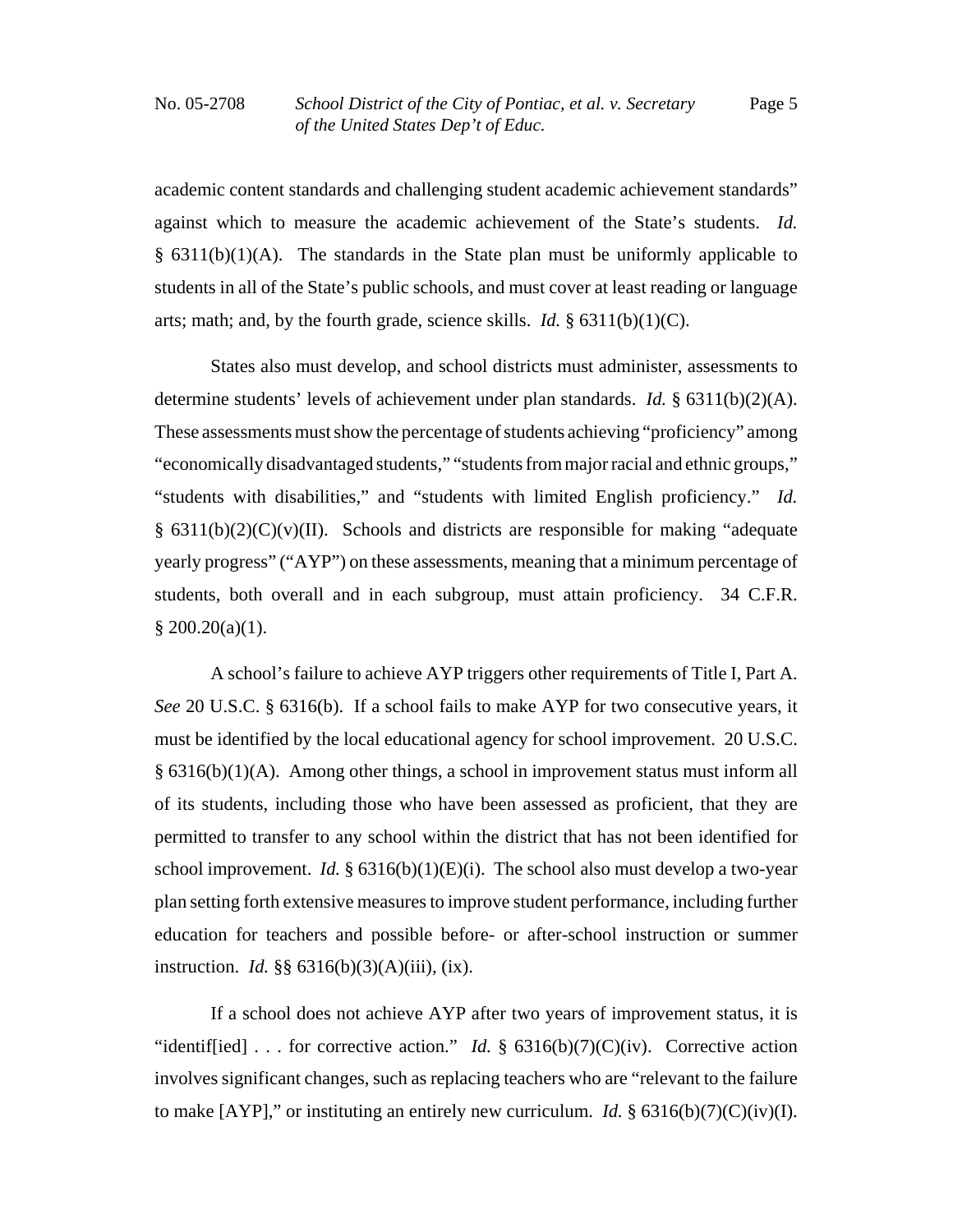If, after a year of corrective action, a school still has not reached AYP, the district must restructure the school entirely; options for restructuring include "[r]eopening the school as a public charter school," replacing the majority of the staff, or allowing the State's department of education to run the school directly. *Id.* § 6316(b)(8)(B)(i).

The issue of who must pay to implement these requirements is the heart of this case. NCLB requires that States use federal funds made available under the Act "only to supplement the funds that would, in the absence of such Federal funds, be made available from non-Federal sources for the education of pupils participating in programs assisted under this part, and not to supplant such funds." 20 U.S.C. § 6321(b)(1). That is, States and school districts remain responsible for the majority of the funding for public education, and the funds distributed under Title I are to be used only to implement Title I programming, not to replace funds already being used for general programming.**<sup>2</sup>**

While Plaintiffs recognize that the majority of funding for education continues to come from state and local sources, they contend that NCLB does not require them to spend the money drawn from state and local sources on the additional programs required by NCLB. They point to § 7907(a), entitled "Prohibitions on Federal government and use of Federal funds," often referred to as the "Unfunded Mandates Provision," which provides that "[n]othing in this Act shall be construed to . . . mandate a State or any subdivision thereof *to spend any funds or incur any costs not paid for under this Act*. 20 U.S.C. § 7907(a) (emphasis added).Plaintiffs argue that this section specifically exempts them from complying with NCLB's requirements where federal funding does not cover the additional costs of complying with those requirements. They further note that former Secretary of Education Rod Paige has explained that "[t]here is language in the bill that prohibits requiring anything that is not paid for." (Pls.' Compl. for Declaratory and Injunctive Relief ("Compl.") 12; Joint Appendix ("JA") 21 (quoting Paige statement of Dec. 2, 2003).)

**<sup>2</sup>** Plaintiffs do not argue that the funds distributed by NCLB are a substitute for those funds that have historically come from state and local sources. Instead, Plaintiffs argue only that they should not be required to incur additional funding obligations to comply with NCLB when those obligations would not be incurred absent the State's attempt at NCLB compliance.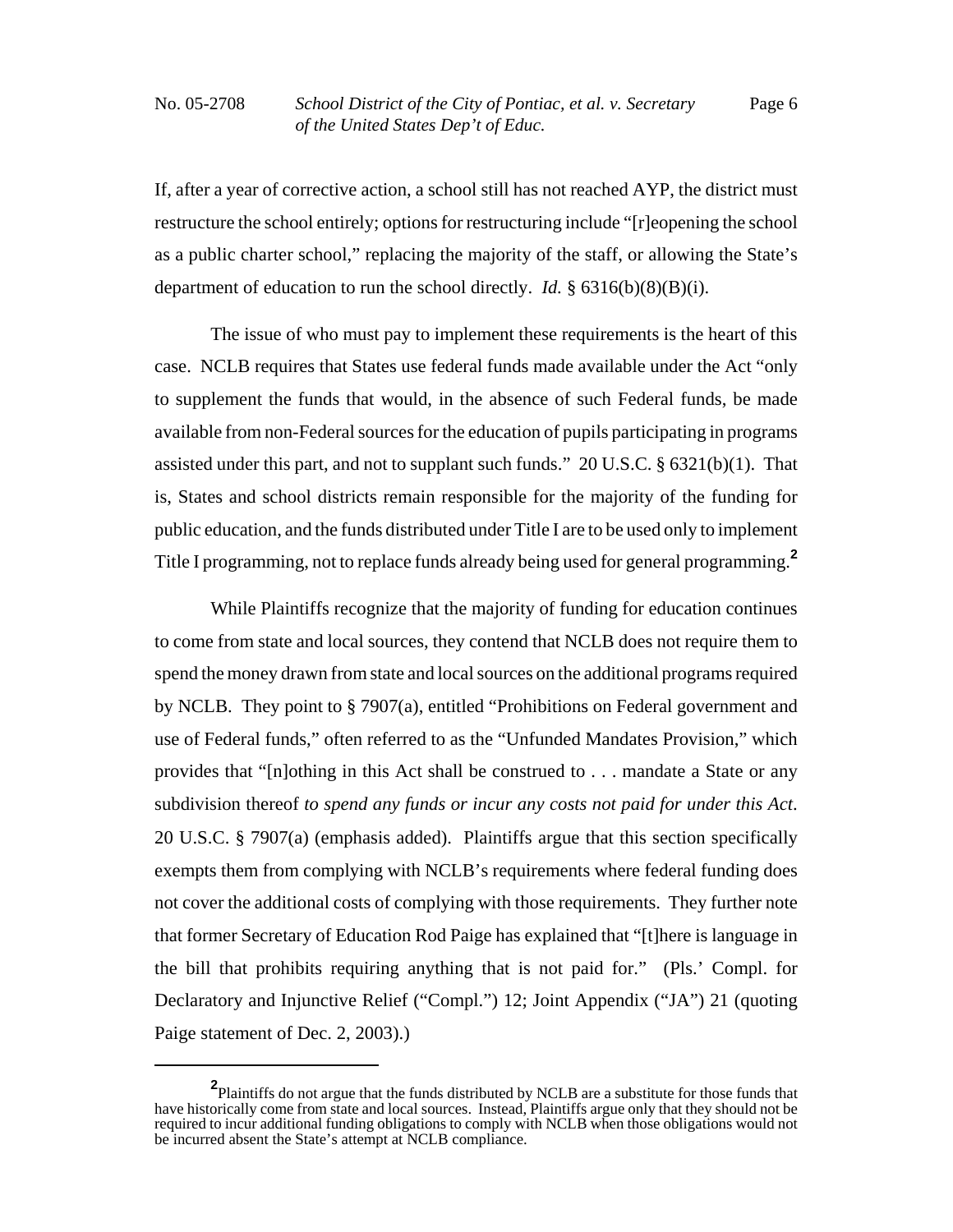### **B. Procedural history**

Plaintiffs brought suit in the United States District Court for the Eastern District of Michigan seeking a declaratory judgment that NCLB does not require school districts to comply with the Act's educational requirements if doing so would require the expenditure of state and local funds to cover the additional costs of compliance. In the alternative, the complaint alleged that the Act is ambiguous as to whether school districts are required to spend their own funds, and that imposing such a requirement would violate the Spending Clause.

Plaintiffs alleged that in the years following the enactment of NCLB, Congress has not provided States and school districts with sufficient federal funds to comply fully with the Act. For example, for the five years from fiscal year 2002 to fiscal year 2006, Congress appropriated \$30.8 billion dollars less for Title I grants to school districts than it authorized in NCLB. (JA 27.) Plaintiffs sought a declaratory judgment stating that "states and school districts are not required to spend non-NCLB funds to comply with the NCLB mandates, and that a failure to comply with the NCLB mandates for this reason does not provide a basis for withholding any federal funds to which they otherwise are entitled under the NCLB." (JA 67.) Plaintiffs also sought an injunction prohibiting the Secretary from "withholding from states and school districts any federal funds to which they are entitled under the NCLB because of a failure to comply with the mandates of the NCLB that is attributable to a refusal to spend non-NCLB funds to achieve such compliance." (*Id.*)

The district court dismissed the complaint for failure to state a claim. The court focused on the first part of § 7907(a), which, for clarity, we restate in full below:

General prohibition. Nothing in this Act shall be construed to authorize *an officer or employee* of the Federal Government to mandate, direct, or control a State, local educational agency, or school's curriculum, program of instruction, or allocation of State or local resources, or mandate a State or any subdivision thereof to spend any funds or incur any costs not paid for under this Act.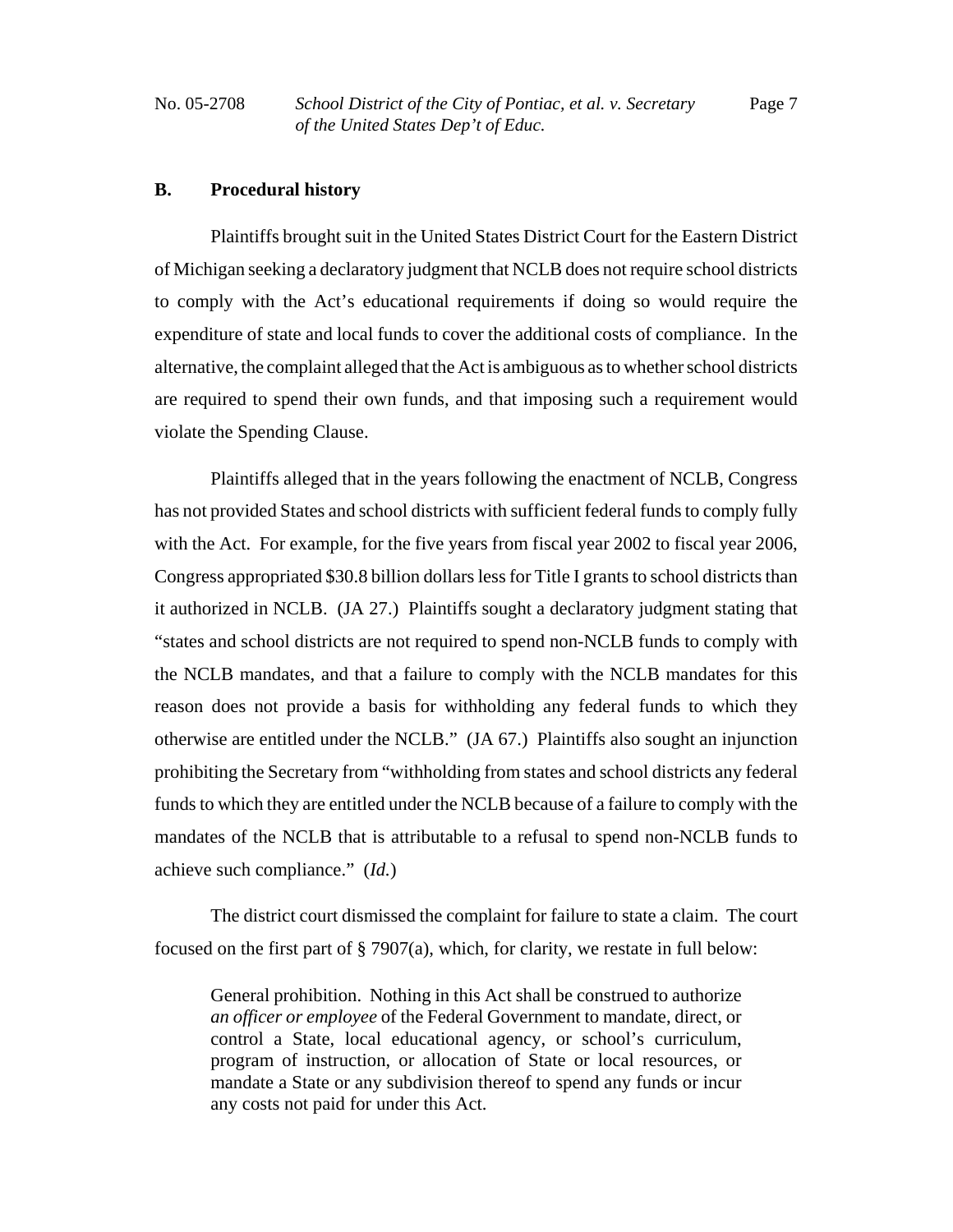20 U.S.C. § 7907(a) (emphasis added). The court concluded that "[b]y including the words 'an officer or employee of,' Congress clearly meant [merely] to prohibit federal officers and employees from imposing additional, unfunded requirements, beyond those provided for in the statute." *Sch. Dist. of Pontiac v. Spellings*, No. 05-CV-71535, 2005 U.S. Dist. LEXIS 29253, at \*12 (E.D. Mich. Nov. 23, 2005). "This does not mean," the court explained, "that *Congress* could not [require States or school districts to spend any funds or incur any costs not paid for under this Act], which it obviously has done by passing the NCLB Act." *Id.* at \*11. In other words, the district court read § 7907(a) merely to prohibit federal officers and employees from imposing requirements that were not authorized by the Act on States and school districts, and rejected Plaintiffs' argument that § 7907(a) excuses compliance with requirements of the Act that impose additional costs on the States not funded by the federal government.

Plaintiffs appealed. In a divided, published opinion, the panel below reversed the judgment of the district court. *Pontiac Sch. Dist. v. Sec'y of U.S. Dep't of Educ.*, 512 F.3d 252, 254 (6th Cir. 2008) (vacated). That decision found that Plaintiffs had standing to bring suit and that NCLB failed to provide clear notice to States as required by the Spending Clause. *Id*. at 259, 261. The panel majority concluded that based on the text of § 7907(a), NCLB failed to provide clear notice because a state official could plausibly conclude that the State need not comply with those NCLB requirements that were not covered by federal funding. *Id*. at 269.

On May 1, 2008, a majority of judges of this Court voted to rehear the case en banc, vacating the panel's opinion and restoring this case to the docket as a pending appeal.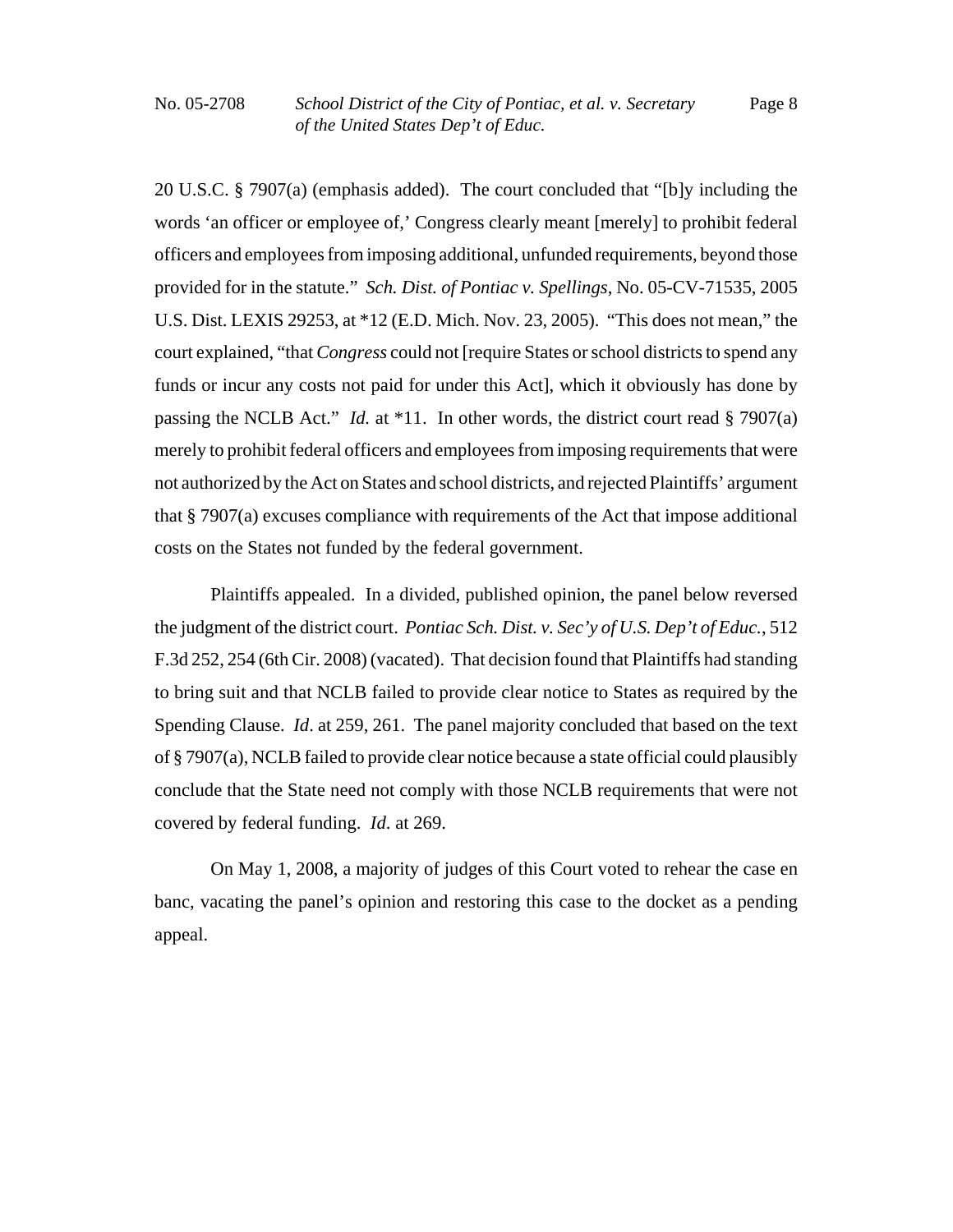### **II. DISCUSSION**

#### **A. Justiciability**

A threshold question is whether this case is properly before us. As we have previously explained, "[a] claim is not 'amenable to . . . the judicial process,' *Steel Co. v. Citizens for a Better Env't*, 523 U.S. 83, 102 [] (1998), when it is filed too early (making it unripe), when it is filed too late (making it moot) or when the claimant lacks a sufficiently concrete and redressable interest in the dispute (depriving the plaintiff of standing)." *Warshak v. United States*, 532 F.3d 521, 525 (6th Cir. 2008) (en banc). This controversy implicates two of these doctrines—standing and ripeness.

### *1. Standing*

First, we must decide whether Plaintiffs have standing to challenge NCLB under the Spending Clause. We review the question of standing de novo. *Sandusky County Democratic Party v. Blackwell*, 387 F.3d 565, 573 (6th Cir. 2004). Plaintiffs, as the parties now asserting federal jurisdiction, have the burden of establishing standing. *DaimlerChrysler Corp. v. Cuno*, 547 U.S. 332, 342 n.3 (2006). To satisfy the constitutional requirement of standing,

a plaintiff must show (1) it has suffered an "injury in fact" that is (a) concrete and particularized and (b) actual or imminent, not conjectural or hypothetical; (2) the injury is fairly traceable to the challenged action of the defendant; and (3) it is likely, as opposed to merely speculative, that the injury will be redressed by a favorable decision.

*Friends of the Earth, Inc. v. Laidlaw Envtl. Servs., Inc.*, 528 U.S. 167, 180–81 (2000) (citing *Lujan v. Defenders of Wildlife*, 504 U.S. 555, 560–61 (1992)). The injury suffered must be "an invasion of a legally protected interest." *United States v. Hays*, 515 U.S. 737, 743 (1995). This tripartite standing requirement applies to claims under NCLB. *See Ctr. for Law & Educ. v. Dep't of Educ.*, 396 F.3d 1152, 1157 (D.C. Cir. 2005) (citing *Lujan*, 504 U.S. at 560–61).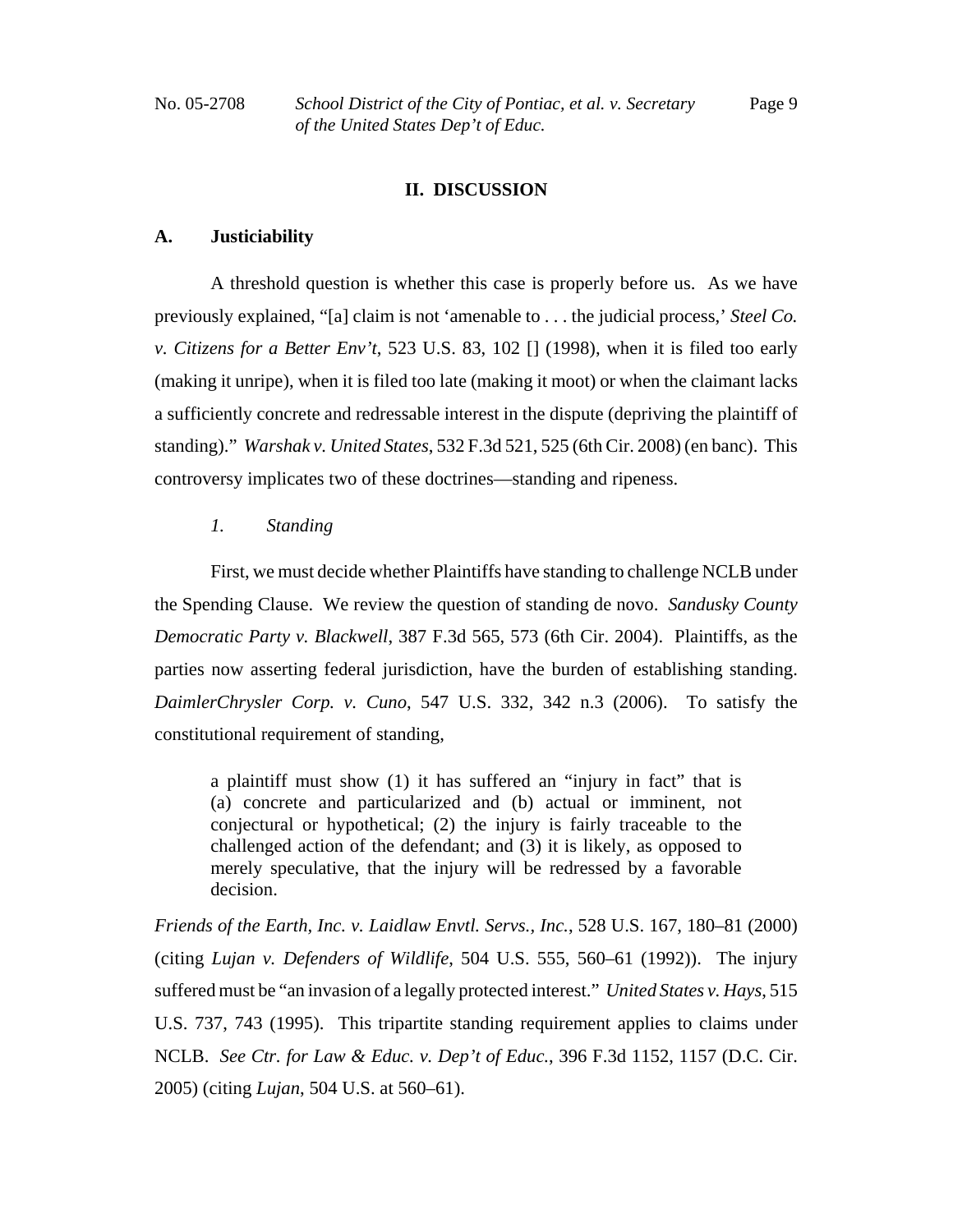Here, because the district court dismissed the complaint at the pleading stage, the assessment of standing is confined to the allegations in the complaint. "At the pleading stage, general factual allegations of injury resulting from the defendant's conduct may suffice"; more is required to defeat a motion for summary judgment, and even more is required for a decision on the merits. *Lujan*, 504 U.S. at 561.

We conclude that the school district Plaintiffs meet the three requirements for standing based on their allegation that they must spend state and local funds to pay for NCLB compliance. Since at least one Plaintiff in this action has standing, there is no need to consider whether the education association Plaintiffs also have standing*. See Clinton v. City of N.Y.*, 524 U.S. 417, 431 n.19 (1998); *Bowsher v. Synar*, 478 U.S. 714, 721 (1986). Additionally, we need not address whether the school district Plaintiffs'other alleged injuries are sufficient to establish standing. *See Nuclear Energy Inst., Inc. v. EPA*, 373 F.3d 1251, 1266 (D.C. Cir. 2004) (finding standing where, although one alleged injury might not occur "for thousands of years," another injury allegedly would occur very soon).

### *a. Injury in fact*

School district Plaintiffs allege that they must spend state and local funds to pay for NCLB compliance:

Because of the multi-billion dollar national funding shortfalls of NCLB, and the insistence by [the Secretary] that . . . school districts comply fully with all of the NCLB mandates imposed upon them even if NCLB funds that they receive are insufficient to pay for such compliance, . . . school districts have had and will have to spend a substantial amount of non-NCLB funds to comply with those mandates, diverting those funds from other important educational programs and priorities, such as programs for gifted and talented students, courses in foreign languages, art, music, computers, and other non-NCLB subjects, class size reduction efforts, and extracurricular activities.

(JA 61–62.) They also allege that if they do not comply with all NCLB requirements, the districts "face the withholding [by the Secretary] of federal funds to which they otherwise are entitled under the NCLB." (JA 65.) Additionally, the school district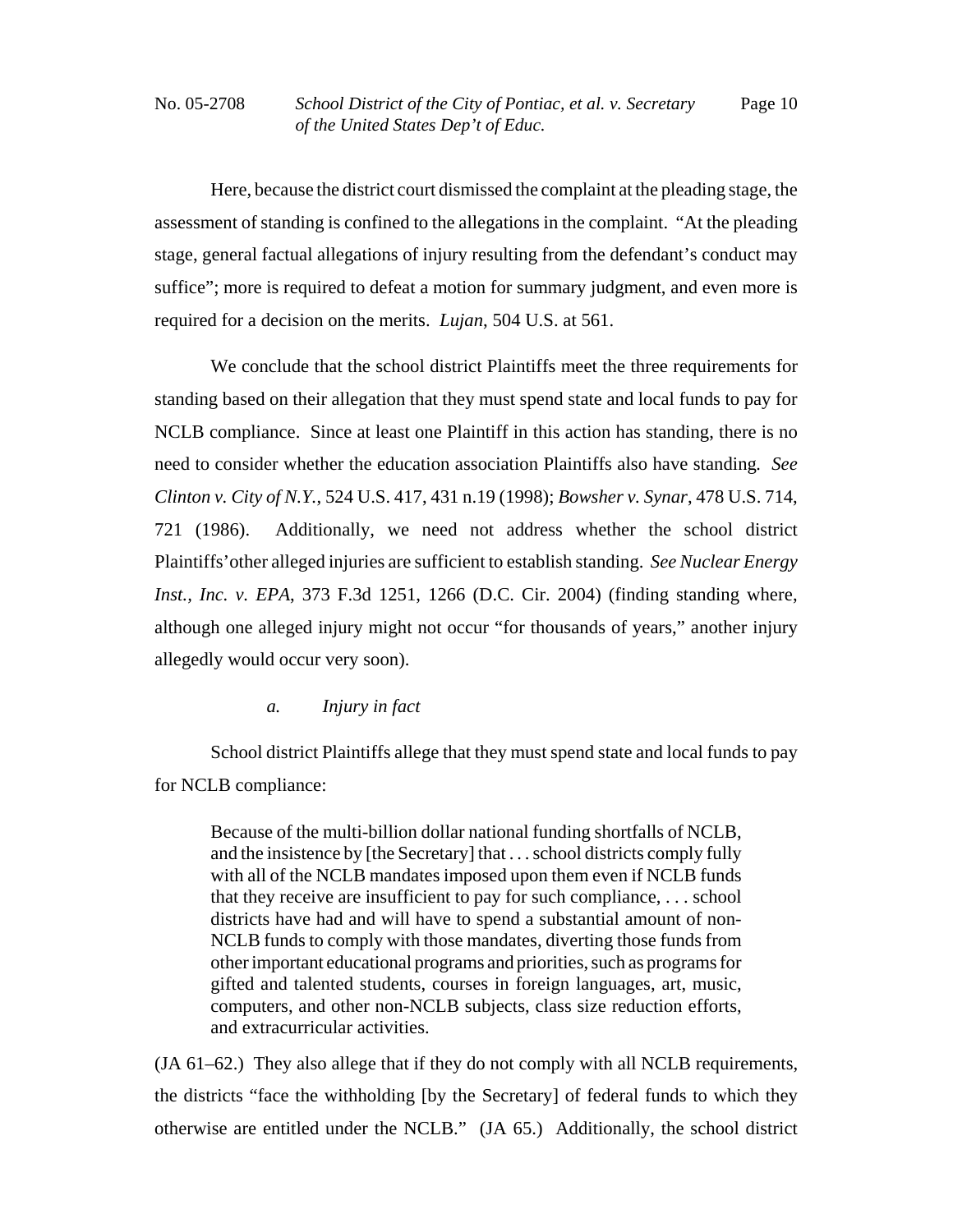Plaintiffs claim that inadequate federal funding has caused low rates of student proficiency on standardized tests.

The Secretary consistently has maintained that the school district Plaintiffs must comply with NCLB requirements even if they must spend non-federal funds to do so. School district Plaintiffs allege that the Secretary's insistence that school districts comply fully with NCLB has already forced them to spend state and local funds on NCLB requirements and will continue to require such expenditures in the future. Because this injury already has occurred and is ongoing, it is concrete and actual.

Moreover, the alleged ongoing need of school district Plaintiffs to spend nonfederal funds to comply with NCLB requirements is not dependent on the hypothetical actions of "decisions made by the appropriate [state] authorities, who are not parties to this case." *Warth v. Seldin*, 422 U.S. 490, 509 (1975) (holding that city of Rochester taxpayers could not sue the town of Penfield on the theory that Penfield's zoning practices would increase Rochester taxes, because Rochester was not a party). That is, under NCLB, States do not have the discretion to decide that, in the event of a federalfunding shortfall, some districts will continue to receive their previous level of funding and others will not. Instead, under NCLB, state departments of education "shall" allocate federal NCLB funds to counties or school districts based on formulas provided in NCLB and approved by the Secretary. 20 U.S.C.  $\S$  6333(a)(3)(C). Thus, the "injury in this case . . . does not turn on the independent actions of third parties," but on NCLB's funding requirements, which dictate the quantum of funding provided to each school district. *Clinton*, 524 U.S. at 431 n.19. To the extent the funding received by the school district Plaintiffs under NCLB is insufficient to defray the cost of compliance with NCLB requirements, the districts have sustained a cognizable injury in fact.

### *b. Traceability*

School district Plaintiffs' obligation to spend non-federal funds to comply with NCLB is traceable to the challenged action of the Secretary. The Secretary has interpreted NCLB to mean that "'[i]f a state decides to accept the federal funds [offered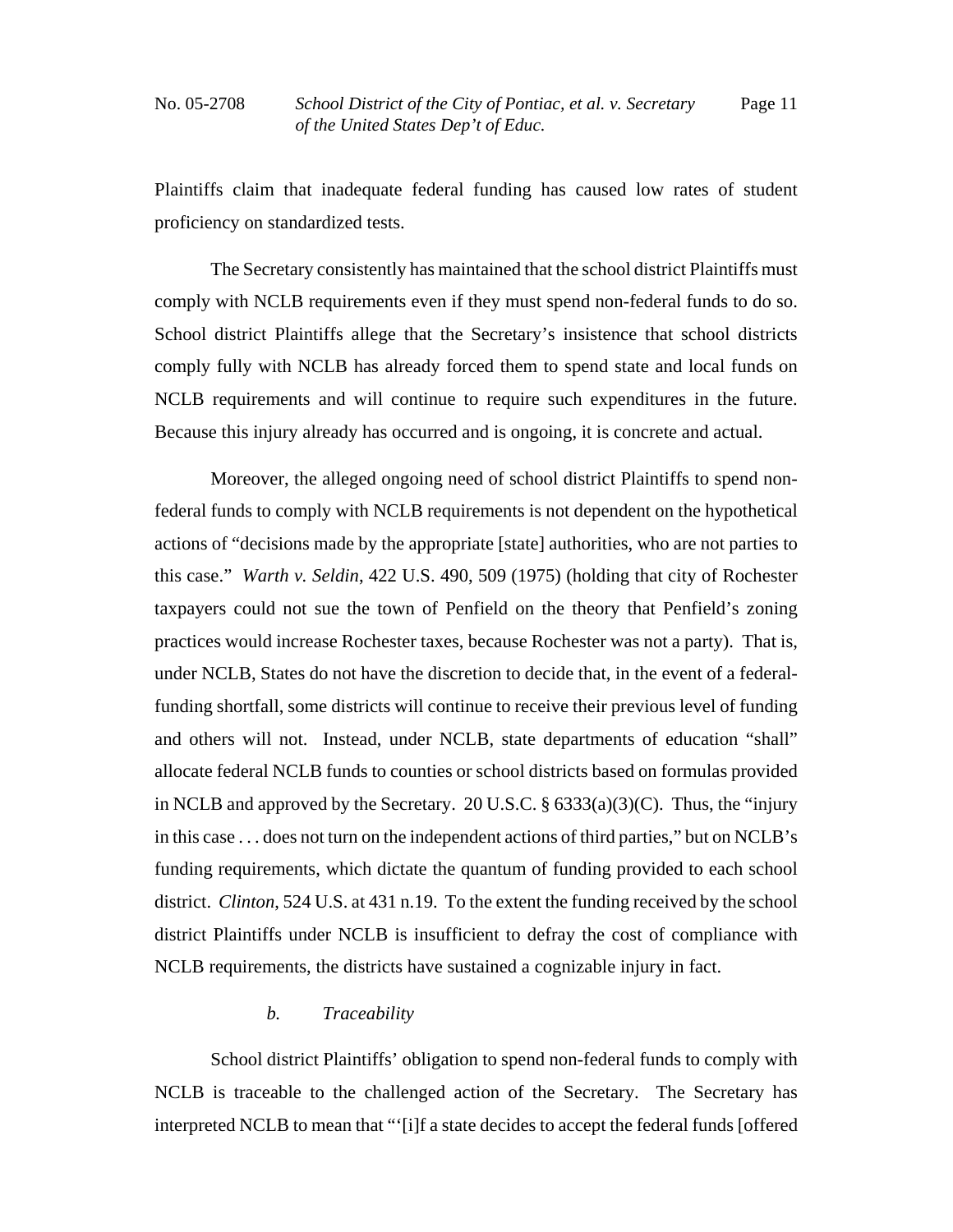under the NCLB], then it's required to implement the law in its entirety.'" (Compl. 12; JA 21 (quoting Rodney Paige, Sec'y, U.S. Dep't of Educ., Remarks to National Urban League (Mar. 25, 2004)) (alterations in original).) And, the Secretary has not granted waivers of NCLB educational requirements based on the insufficiency of federal funding.**<sup>3</sup>** Therefore, school district Plaintiffs alleged that the spending of non-federal funds to comply with NCLB requirements is directly traceable to the Secretary's interpretation of NCLB.

#### *c. Redressability*

Finally, school district Plaintiffs' injury must be redressable by a favorable decision. Among other relief, Plaintiffs seek a declaratory judgment that "school districts are not required to spend non-NCLB funds to comply with the NCLB mandates." (JA 67.) Such a judgment would forbid the Secretary from requiring the expenditure of non-federal funds on NCLB compliance. This would redress the injury alleged by Plaintiffs.

### *2. Ripeness*

Next, we must decide whether Plaintiffs' challenge to NCLB is ripe for judicial review. This Court reviews questions of ripeness de novo. *Ammex, Inc. v. Cox*, 351 F.3d 697, 706 (6th Cir. 2003). "In ascertaining whether a claim is ripe for judicial resolution, we ask two basic questions: (1) is the claim 'fit[] . . . for judicial decision' in the sense that it arises in a concrete factual context and concerns a dispute that is likely to come to pass? and (2) what is 'the hardship to the parties of withholding court consideration'?" *Warshak*, 532 F.3d at 525 (quoting *Abbott Labs. v. Gardner*, 387 U.S. 136, 149 (1967)) (alternations in original).

<sup>&</sup>lt;sup>3</sup>Plaintiffs allege that "it would be futile for the plaintiff school districts to ask" for a waiver because of the Secretary's uniform rejection of requests for waivers. (JA 22–23.) The Secretary does not dispute that a request would be futile. Moreover, even if the Secretary granted waivers for the Plaintiffs here, it would not change this Court's Spending Clause analysis, nor would it protect other school districts that may not be granted waivers in the future.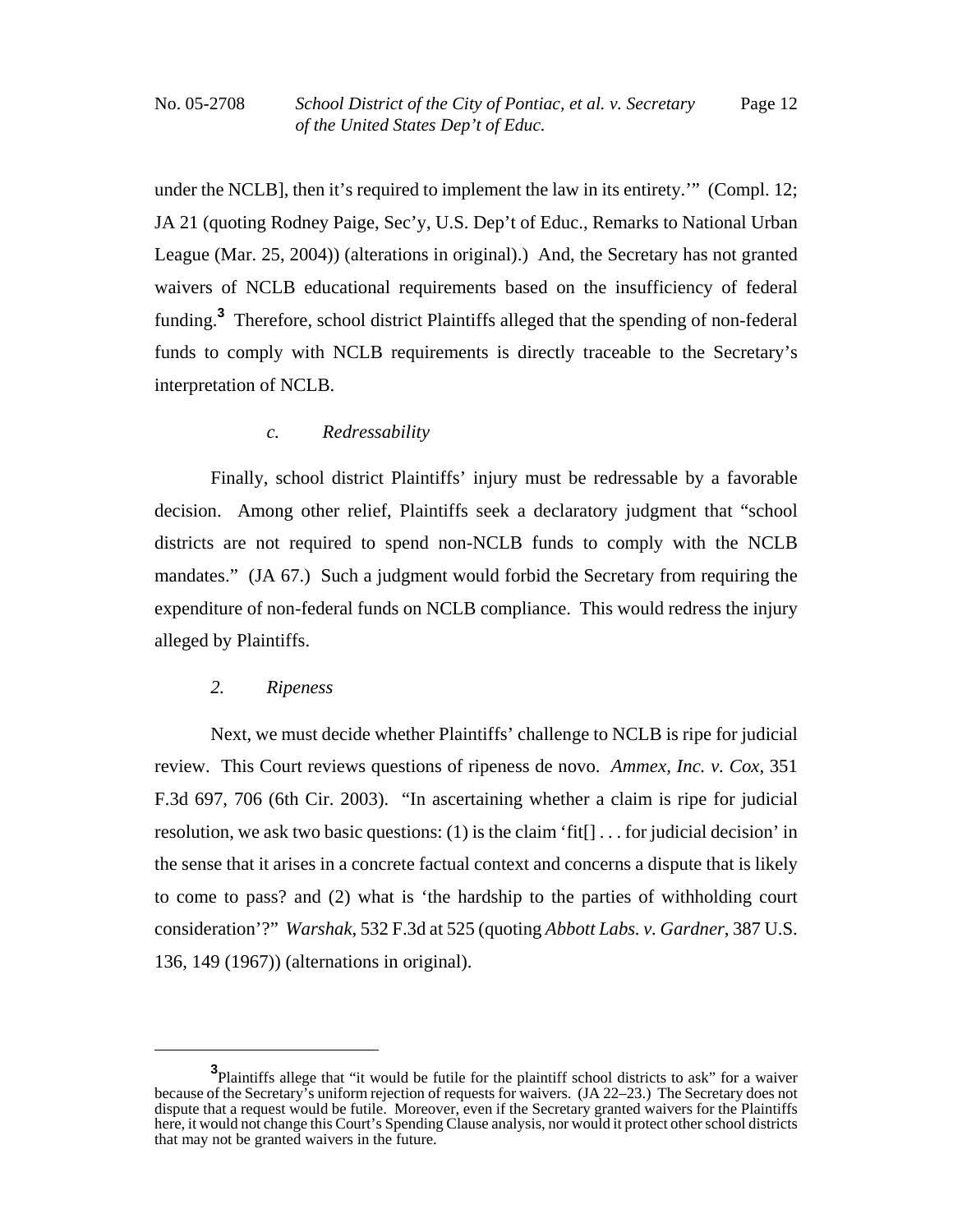This case is ripe for judicial review. In discussing ripeness, this Court aptly has provided both that "the basic rationale of the ripeness doctrine 'is to prevent the courts, through premature adjudication, from entangling themselves in abstract disagreements,'"  *Nat'l Rifle Ass'n of Am. v. Magaw*, 132 F.3d 272, 284 (6th Cir. 1997) (quoting *Thomas v. Union Carbide Agric. Prods. Co.*, 473 U.S. 568, 580 (1985)), and that "[r]ipeness becomes an issue when a case is anchored in future events that may not occur as anticipated, or at all." *Id*. (citations omitted). These concerns are not present here. The question before this Court is neither abstract nor hypothetical. Plaintiffs present a straightforward, concrete question of statutory interpretation, the answer to which is not dependent on further development of facts or further administrative action. *See Warshak*, 532 F.3d at 528 (explaining that legal questions that are answered "differently in different settings" lack fitness for review). In short, unless we decide this matter, school district Plaintiffs will be forced to continue expending limited state resources to comply with NCLB.

#### *a. Fitness*

There is no doubt that Congress has not fully funded the cost of complying with NCLB, and school district Plaintiffs assert that they are forced to spend non-federal monies to comply with NCLB—meaning this dispute over school funding is unquestionably "likely to come to pass." Plaintiffs assert that they already have suffered injury in the expenditure of non-refundable, non-federal dollars in pursuit of compliance with the NCLB. Thus, we need not concern ourselves with the hypothetical, as Plaintiffs are prepared to establish actual ongoing harm.

Similarly, Plaintiffs have demonstrated that their claims arise in a concrete factual context. Simply, we are asked whether under the plain language of NCLB, when the Act is considered in parallel with the Spending Clause, the Secretary may require States to expend non-federal monies. We are not being asked to invalidate the law or to apply NCLB to any particular set of factual circumstances in which we would benefit from further administrative developments. We must decide only—through traditional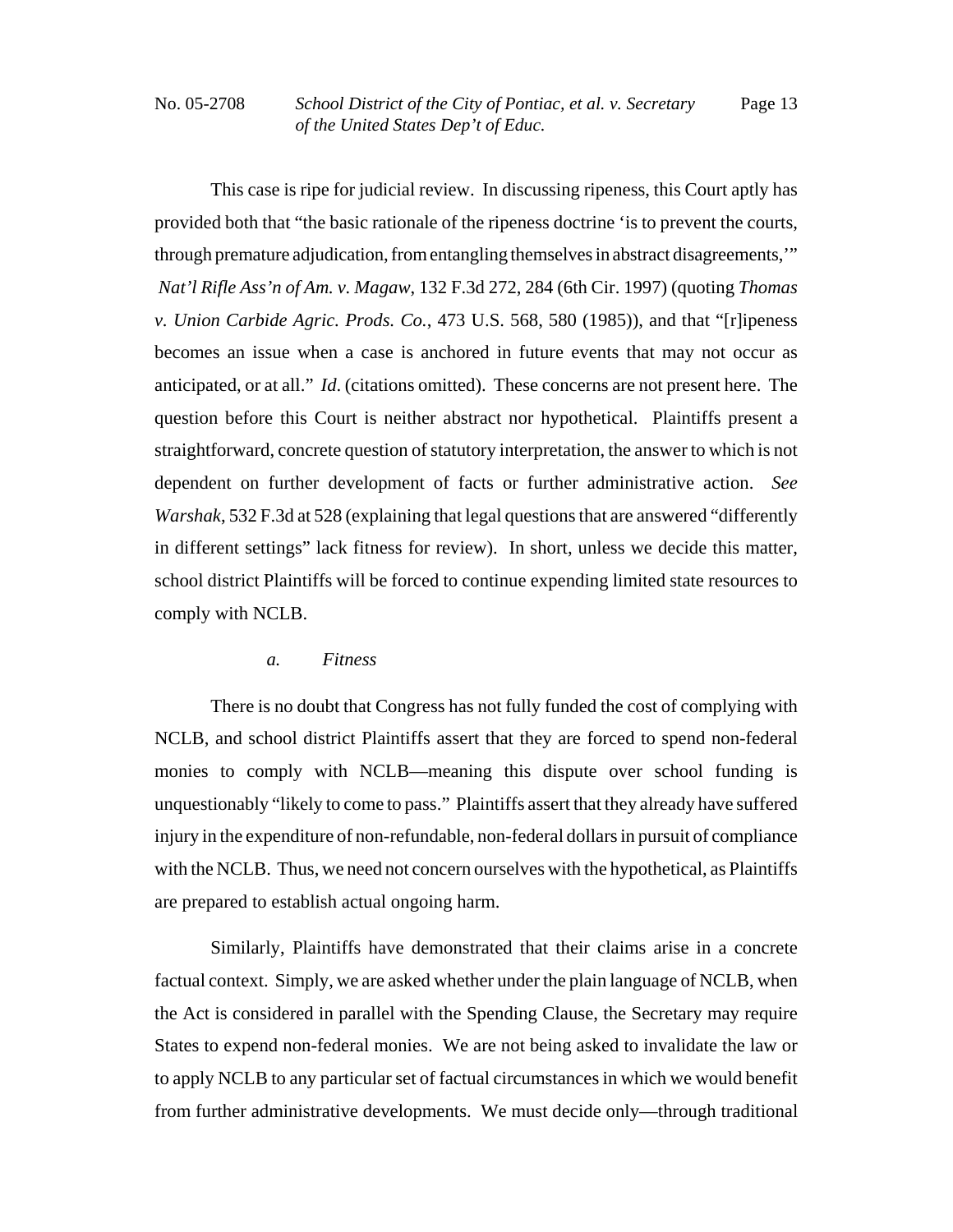techniques of statutory interpretation—whether NCLB complies with the clear-notice requirements of the Spending Clause.

*b. Hardship*

This dispute falls within the traditional conception of a "hardship" case—namely, a "claimant who faces a choice between immediately complying with a burdensome law or 'risk[ing] serious criminal and civil penalties.'" *Warshak*, 532 F.3d at 531 (quoting *Abbott Labs.*, 387 U.S. at 149) (alterations in original).

We see no reason to depart from the jurisprudence that "where a regulation requires an immediate and significant change in the plaintiffs' conduct of their affairs with serious penalties attached to noncompliance, hardship has been demonstrated." *Suitum v. Tahoe Reg'l Planning Agency*, 520 U.S. 725, 743–44 (1997) (internal quotation marks omitted). Here, school district Plaintiffs must decide between drastic budget reallocation to comply with NCLB and serious statutory consequences, including teacher replacement, school restructuring, school closure and reopening as a charter school, or having schools run by the State's department of education. *See* 20 U.S.C. §§ 6316(b)(7)(C)(iv), (b)(8)(B).

### **B. Federal Rule of Civil Procedure 19**

My colleague Judge McKeague argues that this case must be dismissed under Federal Rule of Civil Procedure 19 because absent parties are necessary to this litigation. McKeague Op. 73–86. Specifically, Judge McKeague contends that the States of Michigan, Texas, and Vermont are required parties to this litigation incapable of joinder and that any relief granted in their absence would be incomplete. McKeague Op. 76–80. However, this reasoning is not supported by the text of Rule 19 or the relevant case law. Moreover, such a broad interpretation of Rule 19 could have the undesirable effect of foreclosing a vast category of legitimate challenges to federal laws.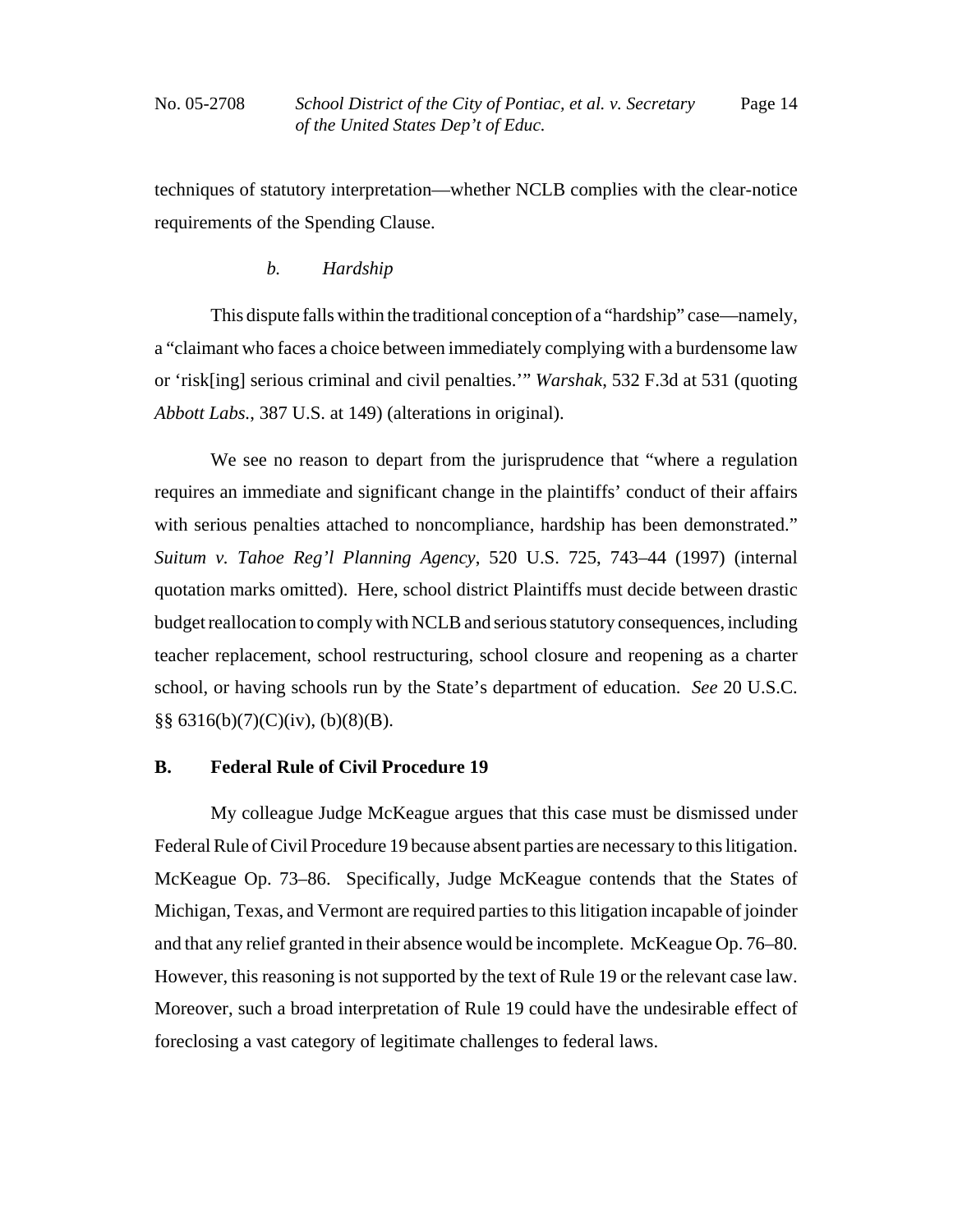*1. The text of Rule 19*

Under Federal Rule of Civil Procedure 19, "whether a party is indispensable for a just adjudication requires a determination regarding whether the absent party is necessary to the litigation; if so, whether the absent party can be joined in the litigation; and if joinder is infeasible, whether the lawsuit can nevertheless proceed 'in equity and good conscience.'" *Kickapoo Tribe v. Babbitt*, 43 F.3d 1491, 1494 (D.C. Cir. 1995) (quoting former Fed. R. Civ. P. 19 and citing *W. Md. Ry. Co. v. Harbor Ins. Co.*, 910 F.2d 960, 961 (D.C. Cir. 1990)). An absent party is required for a litigation if:

(A) in [the party's] absence, the court cannot accord complete relief among existing parties; or

(B) that [party] claims an interest relating to the subject of the action and is so situated that disposing of the action in the [party's] absence may:

> (i) as a practical matter impair or impede the [party's] ability to protect the interest; or

> (ii) leave an existing party subject to a substantial risk of incurring double, multiple, or otherwise inconsistent obligations because of the interest.

Fed. R. Civ. P. 19(a)(1). If an absent required party cannot be joined in the lawsuit, Rule 19 provides that:

the court must determine whether, in equity and good conscience, the action should proceed among the existing parties or should be dismissed. The factors for the court to consider include:

> (1) the extent to which a judgment rendered in the [party's] absence might prejudice that [party] or the existing parties;

> (2) the extent to which any prejudice could be lessened or avoided by:

> > (A) protective provisions in the judgment;

(B) shaping the relief; or

(C) other measures;

(3) whether a judgment rendered in the [party's] absence would be adequate; and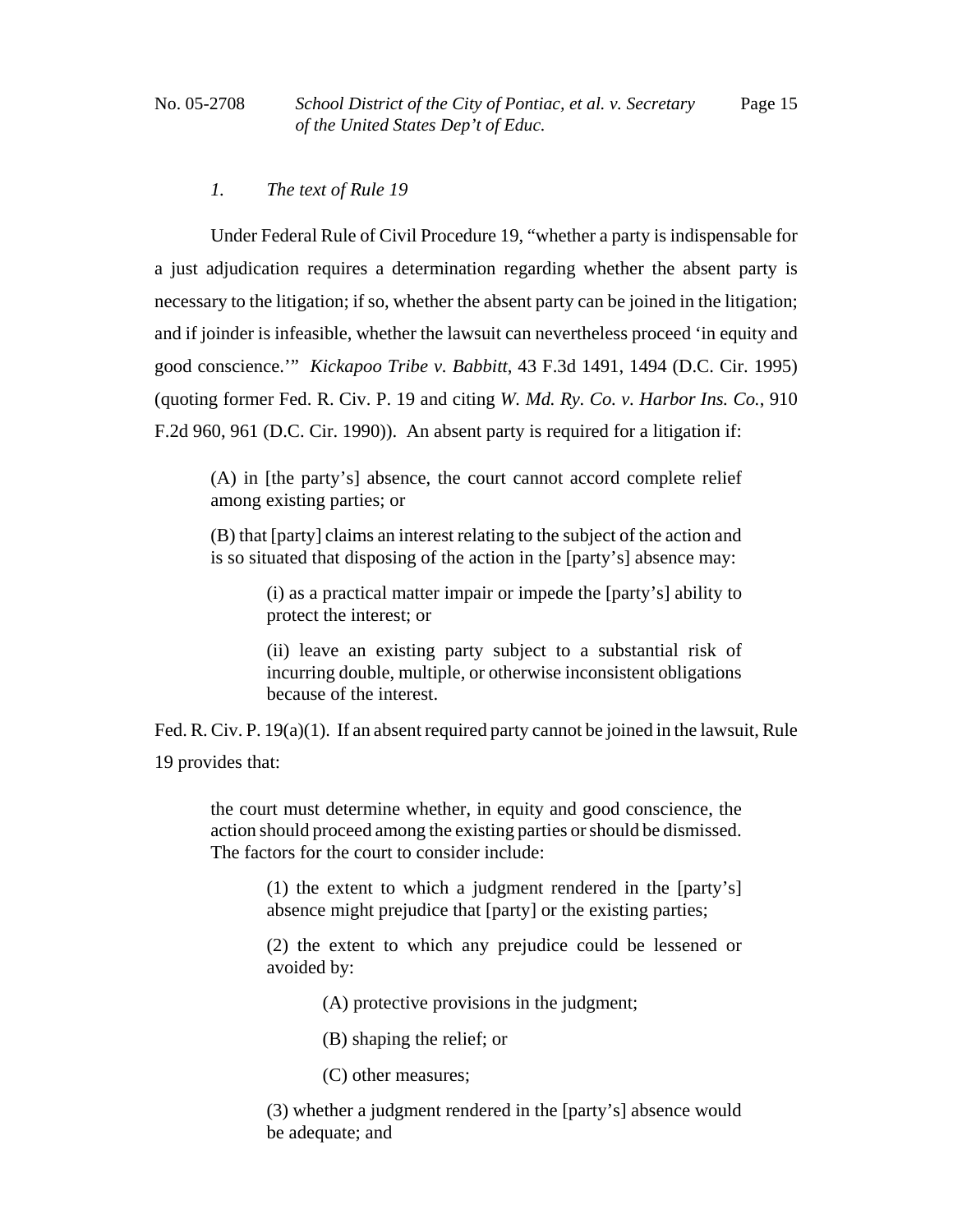(4) whether the plaintiff would have an adequate remedy if the action were dismissed for nonjoinder.

Fed. R. Civ. P. 19(b). Our analysis involves two steps: first, we must examine whether the States of Michigan, Texas, and Vermont (the "States") are required parties; second, we must determine whether, in their absence, equity and good conscience require the case to be dismissed. If the answer to either question is no, then Rule 19 does not foreclose this litigation.

Under Rule 19(a), we first determine whether this Court can "accord complete relief among existing parties" in the States' absence. Fed. R. Civ. P.  $19(a)(1)(A)$ . "Completeness is determined on the basis of those persons who are already parties, and not as between a party and the absent person whose joinder is sought." *Angst v. Royal Maccabees Life Ins. Co.*, 77 F.3d 701, 705 (3d Cir. 1996) (citing *Sindia Expedition, Inc. v. Wrecked & Abandoned Vessel*, 895 F.2d 116, 121 (3d Cir. 1990) and quoting 3A *Moore's Federal Practice* 19.07-11 at 93–98 (2d ed. 1989) (internal quotations omitted in original)); *see also United States v. County of Arlington*, 669 F.2d 925, 929 (4th Cir. 1982); *Eldredge v. Carpenters 46 N. Cal. Counties Joint Apprenticeship & Training Comm.*, 662 F.2d 534, 537 (9th Cir. 1981). Here, neither Plaintiffs nor the Secretary would receive incomplete relief without the States as parties. As will be discussed in detail below, the issue arising between Plaintiffs and the Secretary is whether NCLB provides the clear notice required under the Spending Clause. If NCLB fails to provide clear notice, this Court may uphold the Plaintiffs' interpretation of  $\S$  7907(a), thus preventing the forced expenditure of non-NCLB funds. If NCLB provides clear notice, this Court may uphold the Secretary's interpretation. Such declaratory relief for either side is complete relief and does not require joinder of the States.

While it is true that both statewide plans and district plans may need to be amended following the disposition of this case, NCLB itself contemplates periodic review of these plans and the submission of revisions to the Secretary as necessary. *See* 20 U.S.C. § 6311(a), (f). Such administrative actions have no bearing on the completeness of the requested declaratory relief. Moreover, even if some future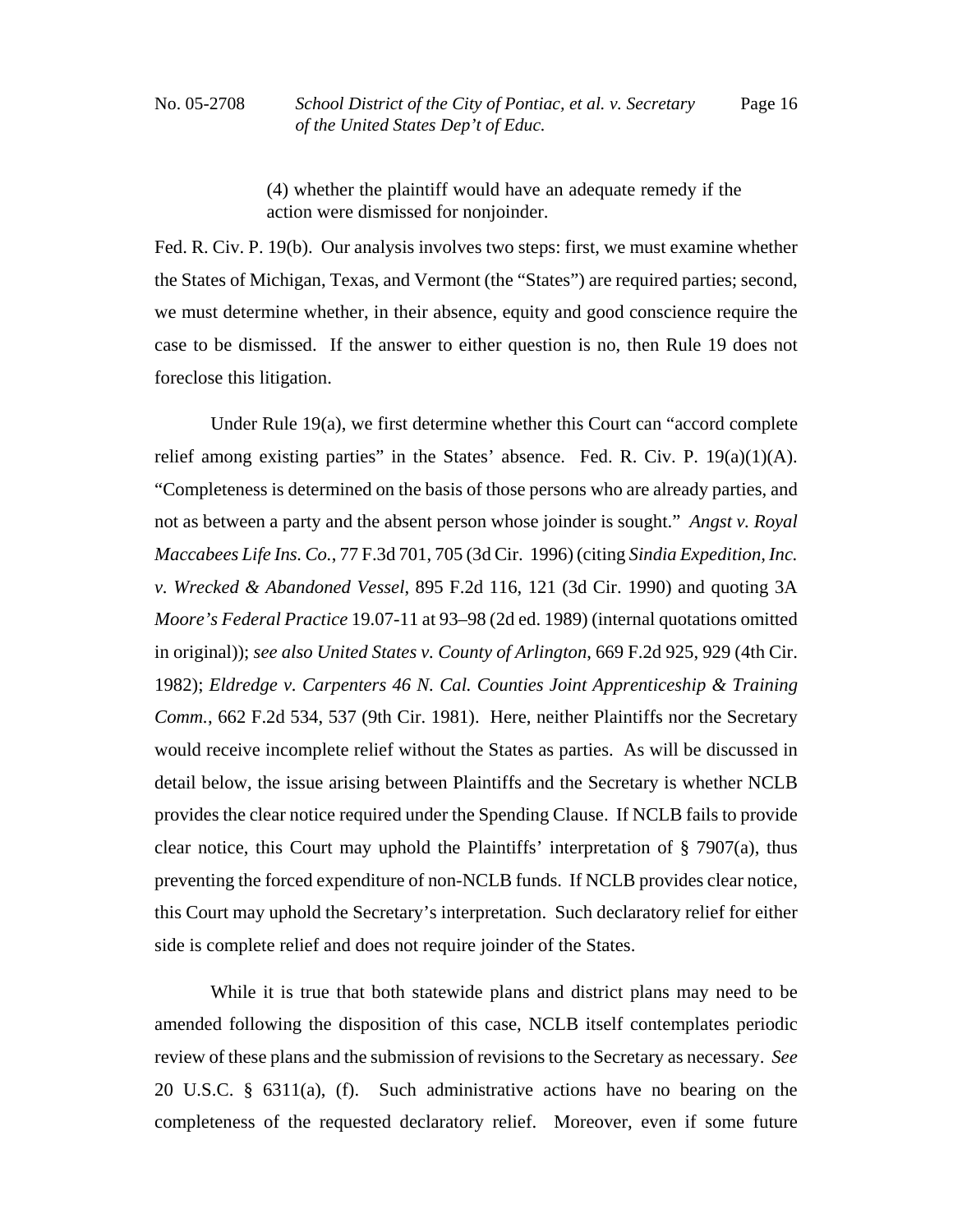litigation were likely between Plaintiffs or the Secretary and the States, the "possibility that the successful party to the original litigation would have to defend its rights in a subsequent suit by the [absent party] does not make it a necessary party to the action." *Angst*, 77 F.3d at 705 (citing *Sindia*, 895 F.2d at 122); *see also MasterCard Int'l, Inc. v. Visa Int'l Serv. Ass'n, Inc.*, 471 F.3d 377, 385 (2d Cir. 2006) ("While there is no question that further litigation [involving an absent party] is inevitable if MasterCard prevails in this lawsuit, Rule  $19(a)(1)$  is concerned only with those who are already parties."); *LLC Corp. v. Pension Benefit Guar. Corp.*, 703 F.2d 301, 305 (8th Cir. 1983) (determining that Rule  $19(a)(1)(A)$  applies to current parties, "not [to] the speculative possibility of further litigation between a party and an absent person"). "Rule 19 calls for a pragmatic approach; simply because some forms of relief might not be available due to the absence of certain parties, the entire suit should not be dismissed if meaningful relief can still be accorded." *Smith v. United Bhd. of Carpenters & Joiners of Am.*, 685 F.2d 164, 166 (6th Cir. 1982); *see also Bank of Am. Nat'l Trust & Sav. Ass'n v. Hotel Rittenhouse Assocs.*, 844 F.2d 1050, 1054 n.5 (3d Cir. 1988) ("We observe that the advisory committee note to Rule 19(a) indicates that the question of 'complete relief' may not denote final adjudications of all claims between the parties, so long as the relief actually afforded to the parties in the action is meaningful."). Regardless of the presence or absence of Michigan, Texas, or Vermont in this case, the declaratory relief this Court can provide is meaningful and complete, and we thus conclude that the States are not required parties under  $19(a)(1)(A)$ .

Notwithstanding this determination, the States still may be required under Rule  $19(a)(1)(B)$ . Rule  $19(a)(1)(B)(i)$  exists to protect absentee parties, asking the Court to consider whether disposing of the matter in the parties' absence would "impair or impede the [parties'] ability to protect the interest." Fed. R. Civ. P.  $19(a)(1)(B)(i)$ . We find that resolving this dispute does not impair or impede such an interest. First, the States do not have an obvious interest in this dispute that requires protection. In general, under NCLB, the States act as intermediaries through which federal funds flow to local schools to fund NCLB initiatives. Accordingly, the States' interests do not readily align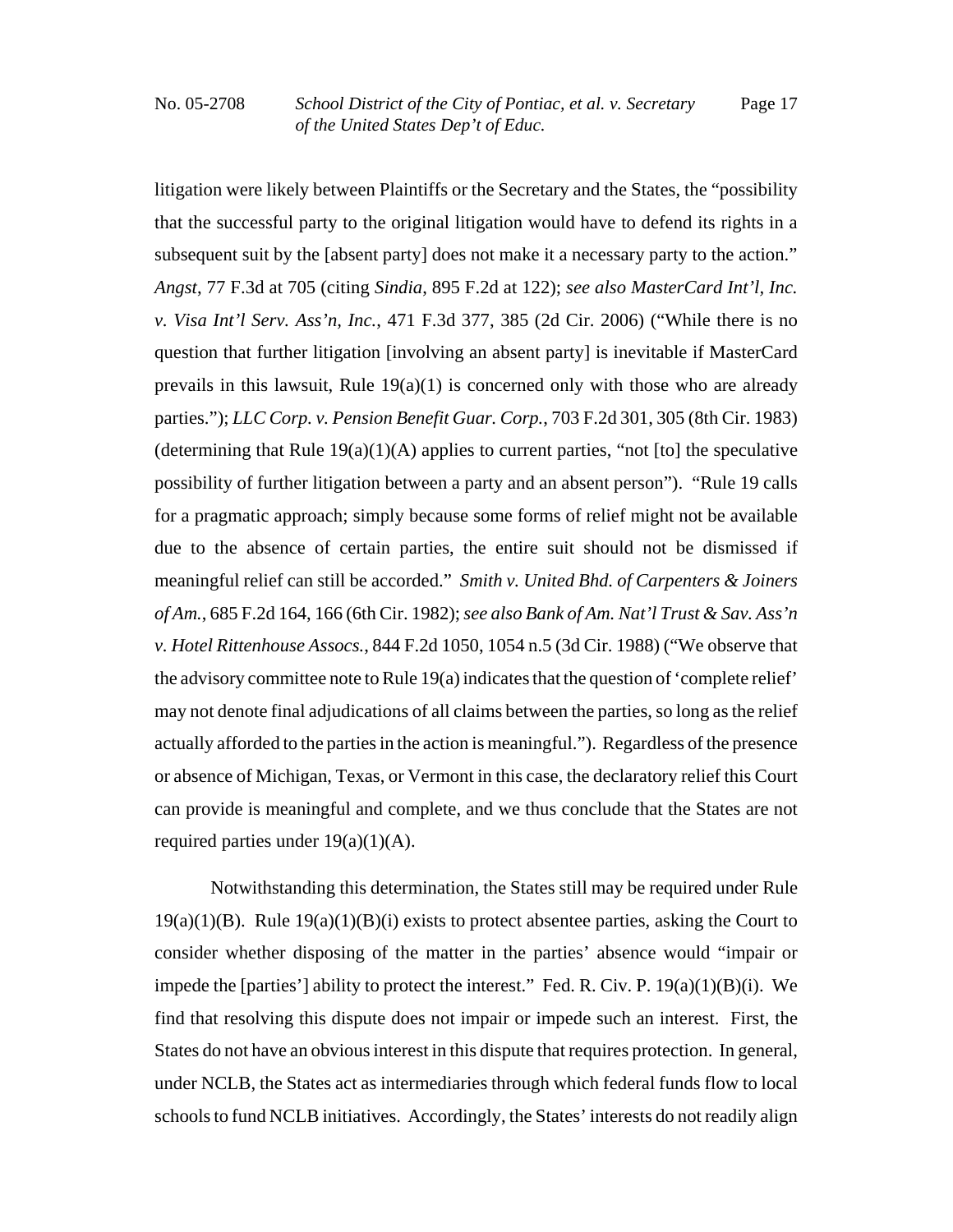with either the Plaintiffs' or the Secretary's interpretation of NCLB in this Spending Clause dispute. Because no party has articulated an interest unique to the States and because we are disinclined to speculate as to the existence of such interests, there simply is no basis on which to find that the States possess an interest requiring its participation.

Second, even if the States have a particular interest in this dispute, they had the opportunity to intervene to protect that interest but declined to participate. Had Michigan, Texas, or Vermont sought intervention, there is little doubt that this Court would have allowed each State to join as an intervenor. *See Jansen v. City of Cincinnati*, 904 F.2d 336, 342 (6th Cir. 1990) ("We join other circuits in holding that the possibility of adverse stare decisis effects provides intervenors with sufficient interest to join an action."). Moreover, the States could have provided the Court with arguments as to their interests without jeopardizing sovereign immunity by appearing as amici curiae. However, it would turn Rule 19 analysis on its head to argue that the States' interests are now impaired because they declined to participate in this much-publicized case.**<sup>4</sup>**

Last, we believe that the States' interests, if they have any, are adequately represented by the existing parties. *See Republic of the Philippines v. Pimentel*, 128 S. Ct. 2180, 2189 (2008) (stating that parties "are required entities because [w]ithout them . . . their interests in the subject matter are not protected") (alterations in original); *see also Ohio Valley Envtl. Coal. v. Bulen*, 429 F.3d 493, 504–05 (4th Cir. 2005) (determining that absentees were not necessary parties when their interests were identical to those of existing parties who were capable of adequately representing the absentees' interests); *Washington v. Daley*, 173 F.3d 1158, 1167–68 (9th Cir. 1999) (concluding, in a challenge to fishing regulations, that the United States adequately represented tribes who were, therefore, not necessary parties); *see also Rochester Methodist Hosp. v. Travelers Ins. Co.*, 728 F.2d 1006, 1016 (8th Cir. 1984) (reasoning that the Department of Health & Human Services ("HHS") was not a necessary party

**<sup>4</sup>** In fact, several States did participate in this lawsuit as amici curiae. See Amici Curiae Br. of the States of Connecticut, Delaware, Illinois, Maine, Oklahoma, Wisconsin, and the District of Columbia (filed Apr. 3, 2006); Amicus Curiae Br. of the Governor of the Commonwealth of Pennsylvania (filed Apr. 6, 2006).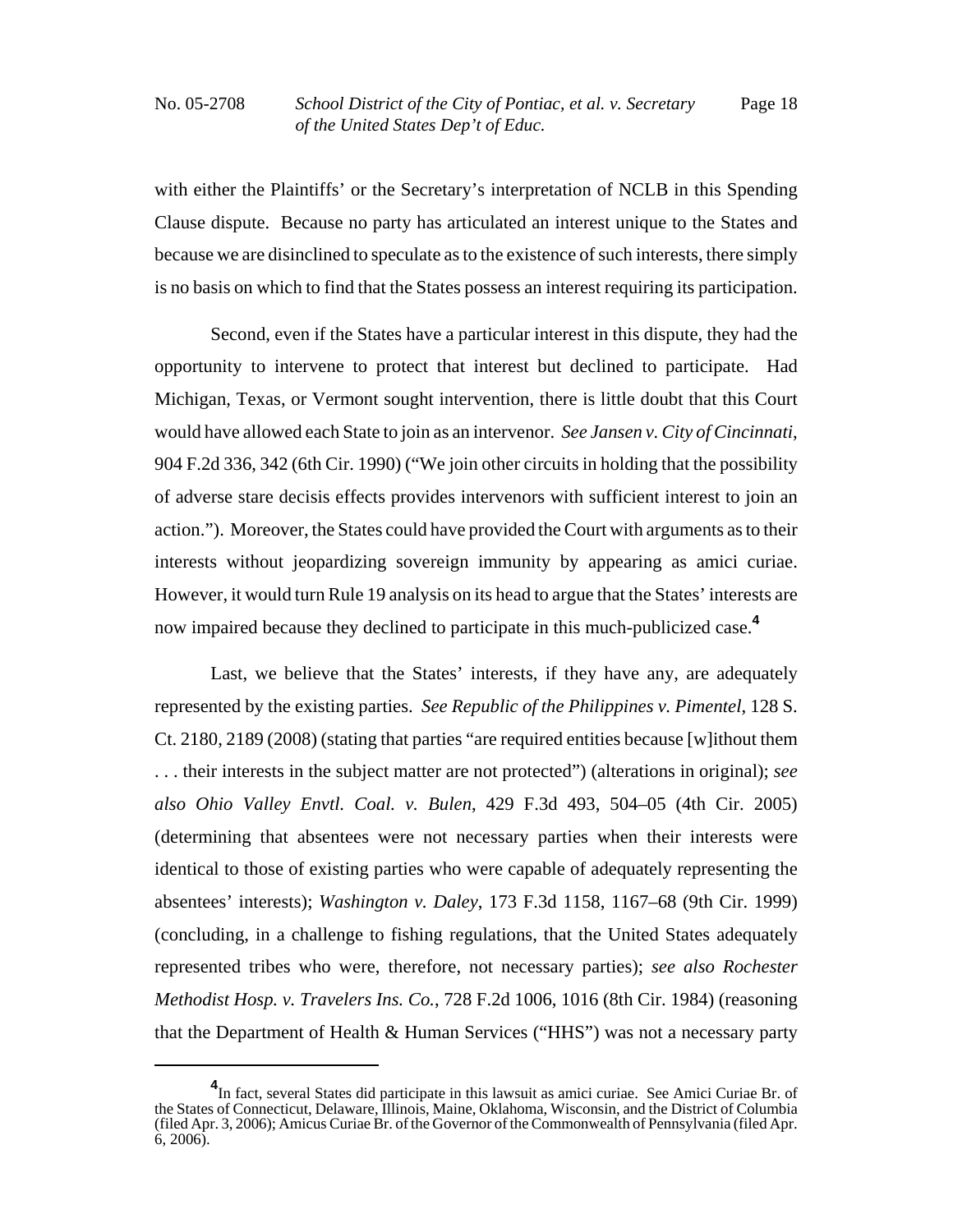under Fed. R. Civ. P.  $19(a)(1)(B)(i)$  because its interests were adequately protected by the United States Attorney who would make "every argument that HHS would or could make"). For these reasons, the States are not required parties under Rule  $19(a)(1)(B)(i)$ .

Finally, in examining if the States are required parties under the text of Rule 19, we must consider whether disposing of this action without the States would "leave an existing party subject to a substantial risk of incurring double, multiple, or otherwise inconsistent obligations because of the interest." Here, no such risk exists. In fact, the opposite is true. Judicial economy is served, and the threat of inconsistent obligations is reduced, by deciding the present controversy because the existing parties as well as absent parties then will be aware of their rights and responsibilities under NCLB. Thus, under Rule  $19(a)(1)(B)(ii)$ , we conclude that the States are not required parties.

### *2. Relevant Rule 19 case law*

There is little precedent supporting the broad reading of Rule 19 urged by my colleague. In the closest case, *Kickapoo Tribe*, the D.C. Circuit concluded that Kansas was an indispensable party under Rule 19 and remanded to the district court with instructions to dismiss the case. 43 F.3d at 1500. The lawsuit filed by the Kickapoo Tribe against the Secretary of the Interior sought to invalidate a compact approved by the Secretary under the Indian Gaming Regulatory Act ("Gaming Act"). *Id*. at 1493–94. However, that case presented an entirely different challenge from the one at hand. Rather than challenging the federal Gaming Act, the Kickapoo Indians challenged a compact made between the Kickapoo Indians and the State of Kansas, and the case involved a question of the Kansas Governor's authority under Kansas law to sign the compact. *Id*. at 1494. There, it was clear that Kansas had an interest both in the compact and in the Governor's authority under Kansas law. Here, the States possess no similar interest in the interpretation of NCLB, nor is there any challenge to the States' authority to administer their educational programs under state law. With *Kickapoo Tribe* distinguished, there is no support for extending Rule 19 to the case before us. In fact,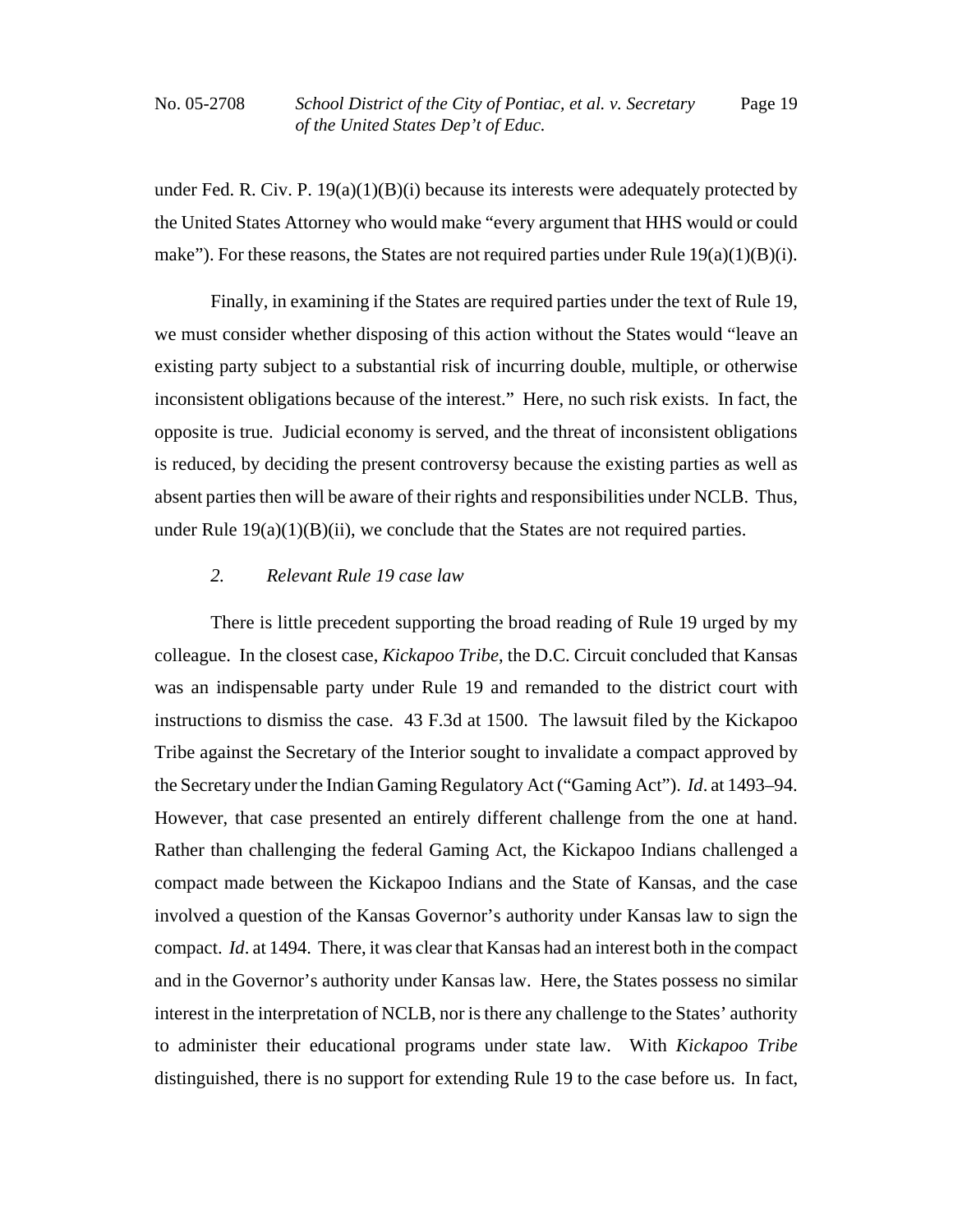we are unable to find a single case in which a court of appeals has dismissed a challenge to the interpretation of a federal statute because a relevant State could not be joined.

On the other hand, many federal laws requiring state administration and implementation have been challenged without participation by the relevant States. For example, the recent Supreme Court cases of *Forest Grove School District v. T.A.*, No. 08-305, 2009 U.S. LEXIS 4645 (June 22, 2009), *Winkelman v. Parma City School District*, 550 U.S. 516 (2007), and *Arlington Central School District Board of Education v. Murphy*, 548 U.S. 291 (2006), all involved challenges similar to this case (albeit to the Individuals with Disabilities Education Act ("IDEA")), in which, as Judge McKeague acknowledged, the Court "issued holdings that were not only binding on the parties, but also, for all practical purposes, binding as precedent on the respective States" yet none of those cases was dismissed under Rule 19. McKeague Op. 84. Similarly, the Supreme Court has decided environmental cases involving challenges to the interpretation of federal statutes administered, in part, by the States without requiring state participation. *See, e.g.*, *Envtl. Def. v. Duke Energy Corp.*, 549 U.S. 561 (2007) (interpreting the federal Clean Air Act without North Carolina's participation); *S. Fla. Water Mgmt. Dist. v. Miccosukee Tribe of Indians*, 541 U.S. 95 (2004) (interpreting the federal Clean Water Act without Florida's participation). Thus, under Rule 19, a State's participation is not required simply because the case's outcome might affect the State.

*3. Policy*

To hold that Rule 19 requires the States' joinder in this case would greatly expand the class of required or necessary parties under the Rule. Making the States required parties in this litigation and ultimately dismissing this action would have the undesirable effect of foreclosing a vast category of challenges to federal laws—namely, any challenge to a federal statute where a State plays a role in the administration of the statute and possesses an interest in its administration, but chooses not to join the lawsuit. Under my colleague's reasoning, all pending and future NCLB and IDEA challenges in this Circuit would be foreclosed. Such an interpretation would also provide strong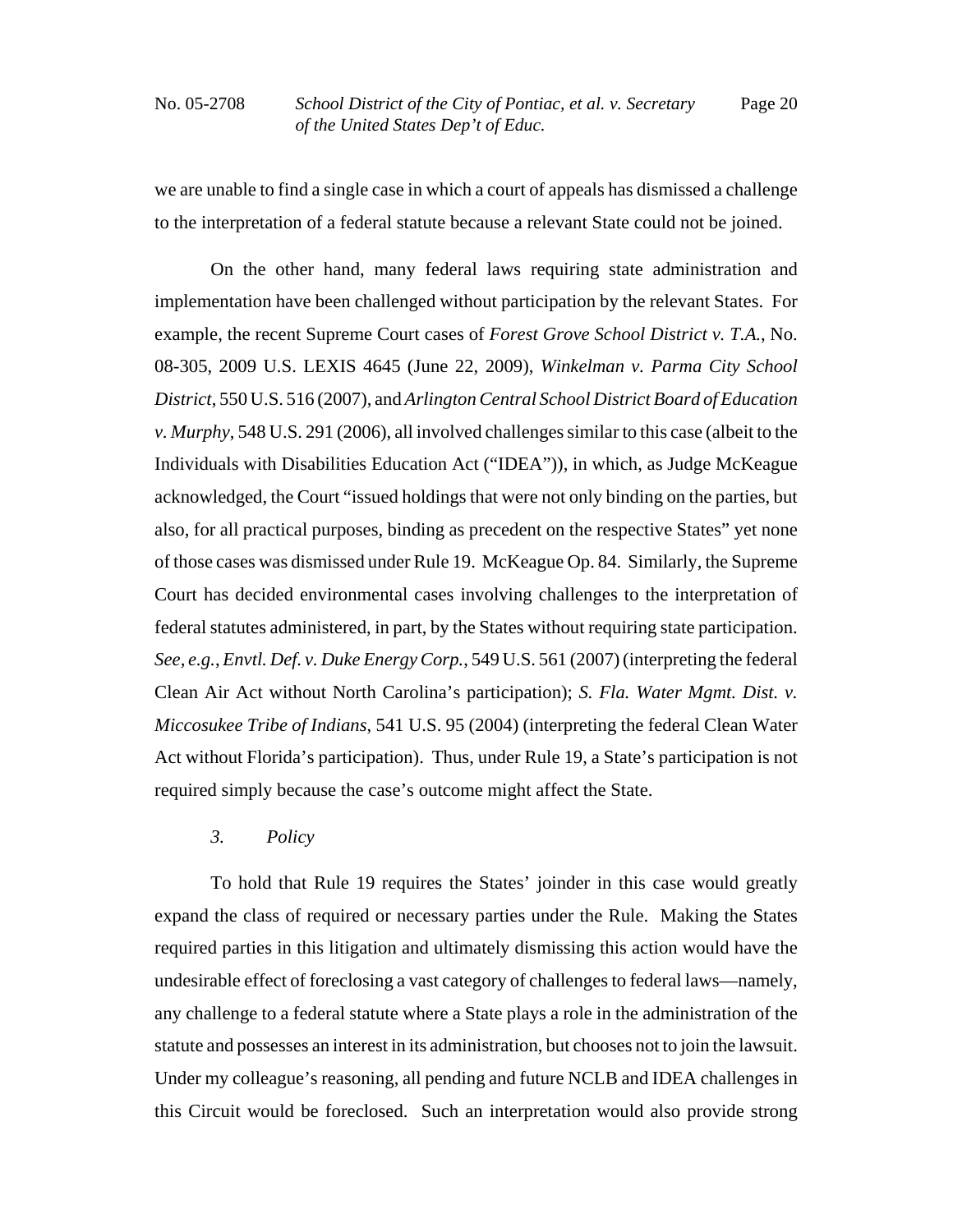precedent for the dismissal of pending and future challenges regarding environmental, transportation, and other Spending-Clause suits, if the relevant States choose not to participate. This cannot be the intended purpose or effect of Rule 19.

While the States may have an interest in the outcome of this case, that is not enough. To be considered required parties, Michigan, Texas, and Vermont must fall within either of Rule 19's two categories. They do not. The States are simply not required parties under Rule 19, and their joinder is unnecessary for the continuation of this lawsuit.

### **C. The clear-notice requirement under the Spending Clause**

Under the Spending Clause, "Congress has broad power to set the terms on which it disburses federal money to the States." *Arlington*, 548 U.S. at 296 (citing *South Dakota v. Dole*, 483 U.S. 203, 206–07 (1987)). "[B]ut when Congress attaches conditions to a State's acceptance of federal funds, the conditions must be set out 'unambiguously.'" *Id.* (citing *Pennhurst State Sch. & Hosp. v. Halderman*, 451 U.S. 1, 17 (1981) and *Bd. of Educ. v. Rowley*, 458 U.S. 176, 204 n.26 (1982)). Legislation enacted under "'the spending power is much in the nature of a contract,' and therefore, to be bound by 'federally imposed conditions,' recipients of federal funds must accept them 'voluntarily and knowingly.'"*Id.* (quoting *Pennhurst*, 451 U.S. at 17). "States cannot knowingly accept conditions of which they are 'unaware' or which they are 'unable to ascertain.'"*Id.* (quoting *Pennhurst*, 451 U.S. at 17). "By insisting that Congress speak with a clear voice," the Supreme Court enables States "to exercise their choice knowingly, cognizant of the consequences of their participation." *Pennhurst*, 451 U.S. at 17. Moreover, "in those instances where Congress has intended the States to fund certain entitlements as a condition of receiving federal funds, it has proved capable of saying so explicitly." *Id.* at 17–18.

In *Pennhurst*, the Supreme Court applied these principles to conclude that States participating in the Developmentally Disabled Assistance and Bill of Rights Act of 1975 ("DDA"), 42 U.S.C. §§ 6000–81, were not required to assume the costs of providing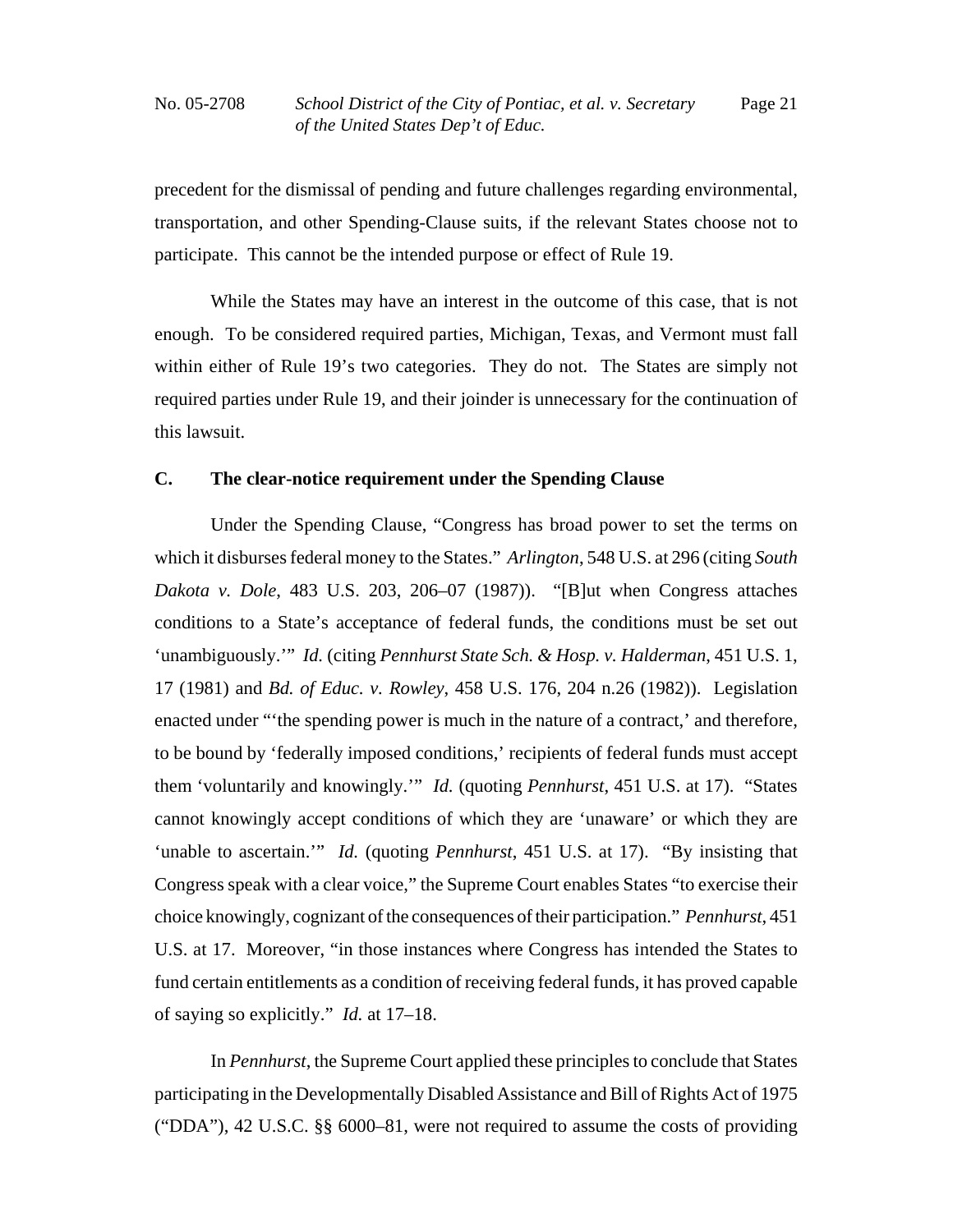certain treatment and services to mentally disabled citizens. 451 U.S. at 5. The DDA provided financial assistance to participating States to aid them in creating programs to care for and treat the mentally disabled. *Id.* at 11. The DDA also included a variety of requirements for the receipt of federal funds, such that the States submit a plan to the Secretary of the Department of Health and Human Services to evaluate the services provided under the DDA. *Id.* at 12. At the heart of the case was the DDA's "bill of rights" provision, which provided that mentally disabled citizens "have a right to appropriate treatment, services, and habilitation for such disabilities" to be provided "in the setting that is least restrictive of the person's personal liberty." *Id.* at 13. The plaintiffs, certain disabled citizens of Pennsylvania (a participant in the DDA), sued their state-owned institution to enforce these "rights"; that is, to compel Pennsylvania to pay for the costs of the services promised by the "bill of rights." *Id.*

The Supreme Court held, however, that the language in the DDA's "bill of rights" provision did not create enforceable obligations on the State. *Id*. at 22. The Court explained that the provision's terms, "when viewed in the context of the more specific provisions of the Act, represent general statements of federal policy, not newly created legal duties." *Id.* at 22–23. The Court also noted that the Act's "plain language" supported this view. *Id*. at 23. It stated that "[w]hen Congress intended to impose conditions on the grant of federal funds," as it did in other sections of the DDA, "it proved capable of doing so in clear terms," by, for example, using the term "conditioned." *Id.* The "bill of rights" section, "in marked contrast, in no way suggest[ed] that the grant of federal funds [was] 'conditioned' on a State's funding the rights described therein." *Id.* The Court further explained that the federal Government had no authority under the DDA to withhold funds from States for failing to comply with the "bill of rights" section. *Id.* Accordingly, that section could "hardly be considered a 'condition' of the grant of federal funds." *Id.* The Court also explained that the funds Congress provided to Pennsylvania under the DDA were "woefully inadequate to meet the enormous financial burden of providing 'appropriate' treatment in the 'least restrictive' setting." *Id.* at 24. This confirmed that "Congress must have had a limited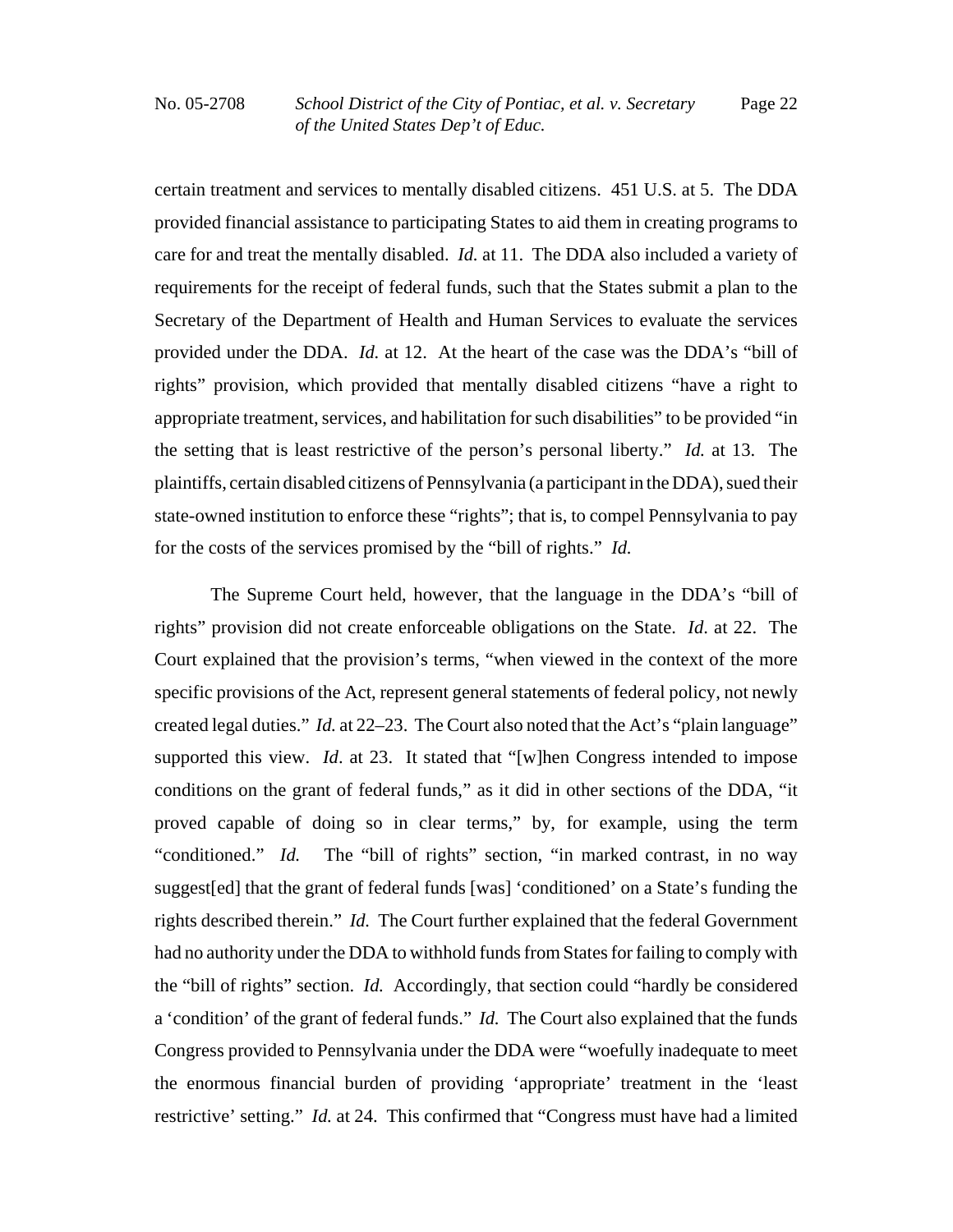purpose in enacting" this provision because Congress "usually makes a far more substantial contribution to defray costs" when it "impose[s] affirmative obligations on the States." *Id.* "It defies common sense," the Court reasoned, "to suppose that Congress implicitly imposed this massive obligation on participating States."**<sup>5</sup>** *Id.*

The Court reiterated that "Congress must express clearly its intent to impose conditions on the grant of federal funds so that the States can knowingly decide whether or not to accept those funds." *Id.* "That canon," the Court continued, "applies with greatest force where, as here, a State's potential obligations under the Act are largely indeterminate." *Id.* "The crucial inquiry, however, is not whether a State would knowingly undertake that obligation, but *whether Congress spoke so clearly that we can fairly say that the State could make an informed choice.*" *Id.* at 25 (emphasis added). Thus, the Court concluded that "Congress fell well short of providing clear notice to the States that they, by accepting funds under the Act, would indeed be obligated to comply with" the "bill of rights" provision in the DDA. *Id.* 

The Supreme Court applied these principles again in *Arlington*, where a similar question arose under the IDEA, 20 U.S.C. § 1400 et. seq. *Arlington*, 548 U.S. at 296–300. Enacted under the Spending Clause, the IDEA "provides federal funds to assist state and local agencies in educating children with disabilities and conditions such funding upon a State's compliance with extensive goals and procedures." *Id*. at 295 (internal quotation marks and citation omitted). The plaintiffs in *Arlington* sued under the IDEA on behalf of their son to require the Arlington Board of Education to pay for their son's private-school tuition for specified school years. *Id.* at 294. The plaintiffs prevailed in the district court, and the Second Circuit affirmed. *Id*. As the prevailing parties, the plaintiffs then sought fees for the services of an educational consultant who assisted them throughout the litigation. *Id.* Central to the dispute in *Arlington* was the IDEA's provision that a court "'may award reasonable attorneys' fees as part of the

**<sup>5</sup>** In this case, Plaintiffs do not dispute that Congress did clearly intend to place conditions on the grant of federal funds. However, there is no mention of the cost of compliance anywhere in the text of NCLB. Plaintiffs argue that Congress's silence cannot be interpreted as a clear statement that States and local governments would be required to spend their own funds to cover any shortfall of federal funds.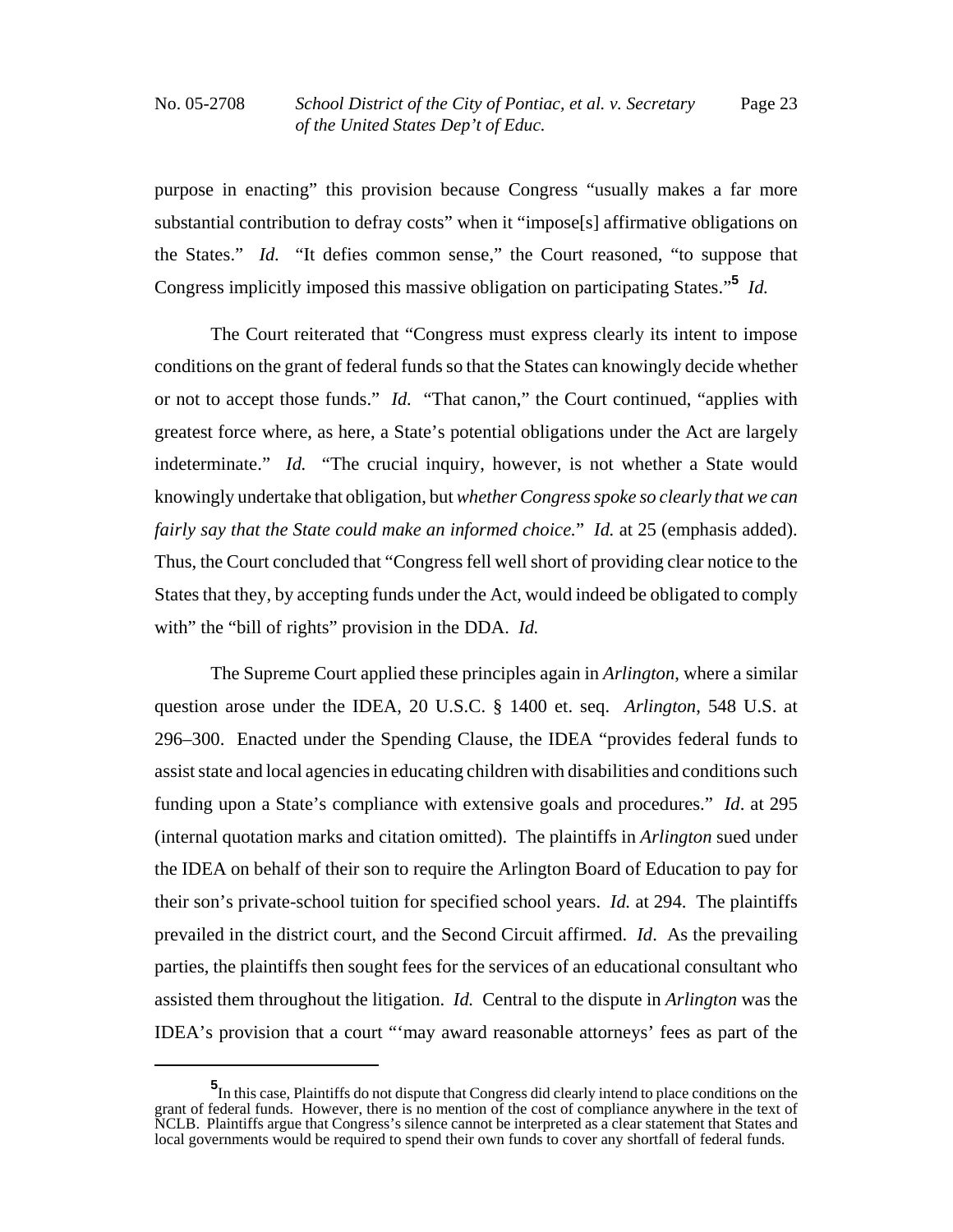costs'" to parents who prevail in an action brought under the Act. *Id.* at 297 (quoting 20 U.S.C. § 1415(i)(3)(B)).

Noting that "resolution of the question presented in this case is guided by the fact that Congress enacted the IDEA pursuant to the Spending Clause," the Supreme Court ultimately held that the plaintiffs were not entitled to the expert fees requested. *Id*. at 295. The Court reaffirmed *Pennhurst*'s principle requiring clear notice to States of their obligations under such legislation and explained how that principle should be applied: The Court "must view the IDEA from the perspective of a state official who is engaged in the process of deciding whether the State should accept IDEA funds and the obligations that go with those funds." *Id.* The Court "must ask whether such a state official would clearly understand that one of the obligations of the Act is the obligation to compensate prevailing parents for expert fees." *Id.* "In other words," the Court continued, "we must ask whether the IDEA furnishes clear notice regarding the liability at issue in this case." *Id.*

Applying these principles, the Court first considered the text of the IDEA. *Id*. The Court noted that it has "stated time and again that courts must presume that a legislature says in a statute what it means and means in a statute what it says there." *Id.* (internal quotation marks and citation omitted). The Court then explained that, although the IDEA fee provision "provides for an award of 'reasonable attorneys' fees,' this provision does not even hint that acceptance of IDEA funds makes a State responsible for reimbursing prevailing parents for services rendered by experts." *Id*. at 297. Accordingly, the Court rejected the plaintiffs' argument that, because expert fees amounted to "costs" in IDEA proceedings and because the provision allowed for reasonable attorneys' fees "as part of the costs," the plaintiffs were entitled to expert fees. *Id.* at 297–98. The Court explained that the provision "certainly fails to provide the clear notice that is required under the Spending Clause." *Id.* at 298. The Court then explained that other provisions of the IDEA supported this view of the text. *Id*. at 298–301. For example, the IDEA includes detailed provisions to ensure that attorneys' fees are reasonable, but lacks comparable provisions regarding expert fees. *Id*. at 298.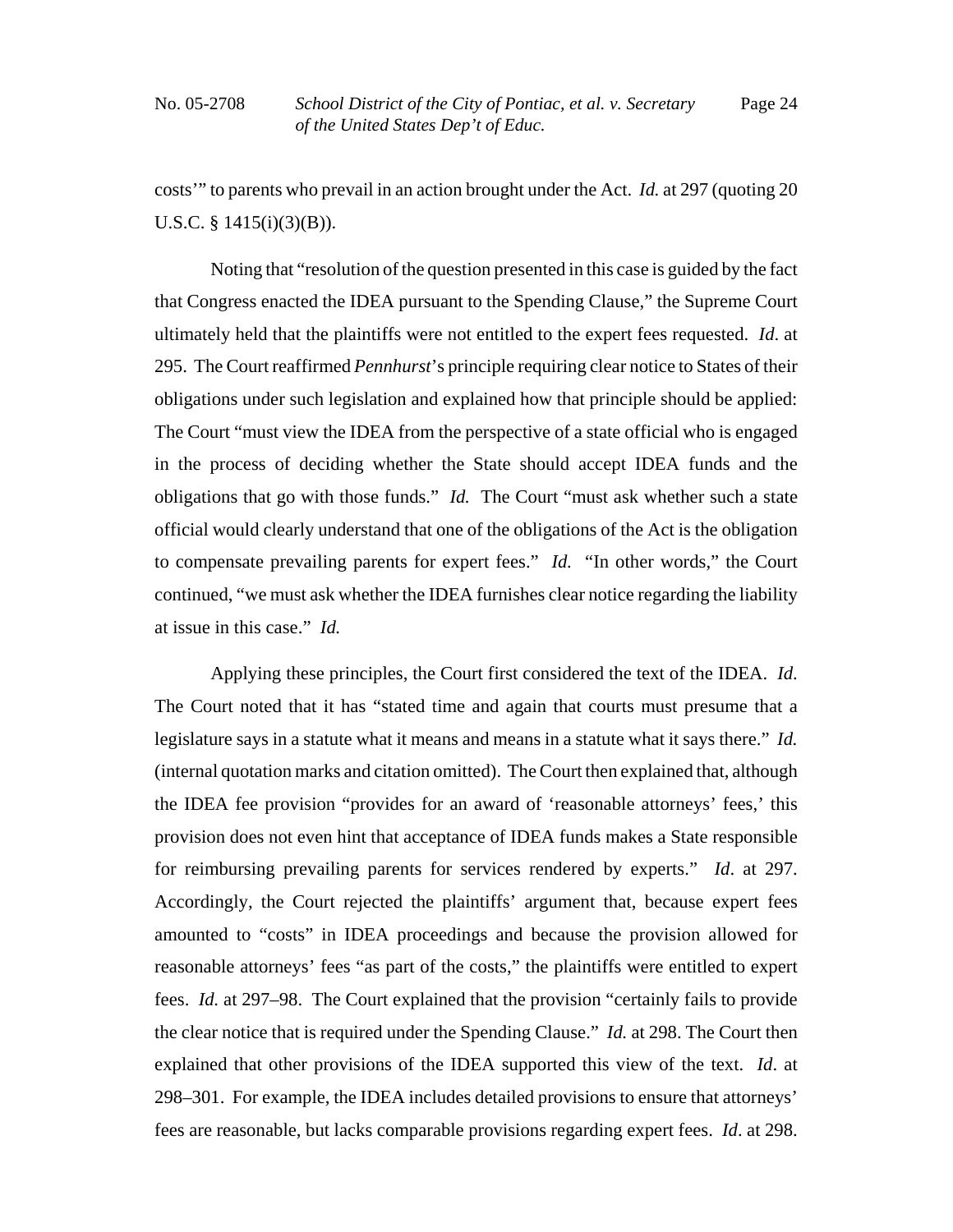Additionally, the Court concluded that its holding was consistent with prior cases addressing the definitions of costs and fees. *Id.* at 301–02.

The Court remained unswayed in this conclusion even in light of evidence that Congress intended the opposite interpretation of the expert-fees provision. The plaintiffs noted that Congress approved a Conference Report stating that "[t]he conferees intend[ed] that the term 'attorneys' fees as part of the costs' include[s] reasonable expenses and fees of expert witnesses . . . ." *Id.* at 304 (quoting H.R. Conf. Rep. No. 99- 687, at 5 (1986)). "No Senator or Representative voiced *any* opposition to this statement in the discussion preceding the vote on the Conference Report—the last vote on the bill before it was sent to the President." *Id.* at 309 (Souter, J., dissenting). The Court responded that, "[u]nder these circumstances, where everything other than the legislative history overwhelmingly suggests that expert fees may not be recovered, the legislative history is simply not enough." *Id.* at 304. "In a Spending Clause case, the key is not what a majority of the Members of both Houses intend but *what the States are clearly told* regarding the conditions that go along with the acceptance of those funds." *Id.* (emphasis added). This legislative history, therefore, was not "sufficient to provide the requisite fair notice" that States bore this liability under the IDEA. *Id*.; *butsee id.* at 309 (Souter, J., dissenting) ("I can find no good reason for this Court to interpret the language of this statute as meaning the precise opposite of what Congress told us it intended.").

### **D***.* **NCLB**

#### *1. Text of the Act*

We must view NCLB from the perspective of a state official who is engaged in the process of deciding whether the State should accept NCLB funds and the obligations that accompany those funds. *See Arlington*, 548 U.S. at 295. In other words, we must determine whether NCLB furnishes clear notice to the official that her State, if it chooses to participate, will have to pay for any additional costs of implementing the Act that are not covered by the federal funding provided for under the Act. In examining NCLB,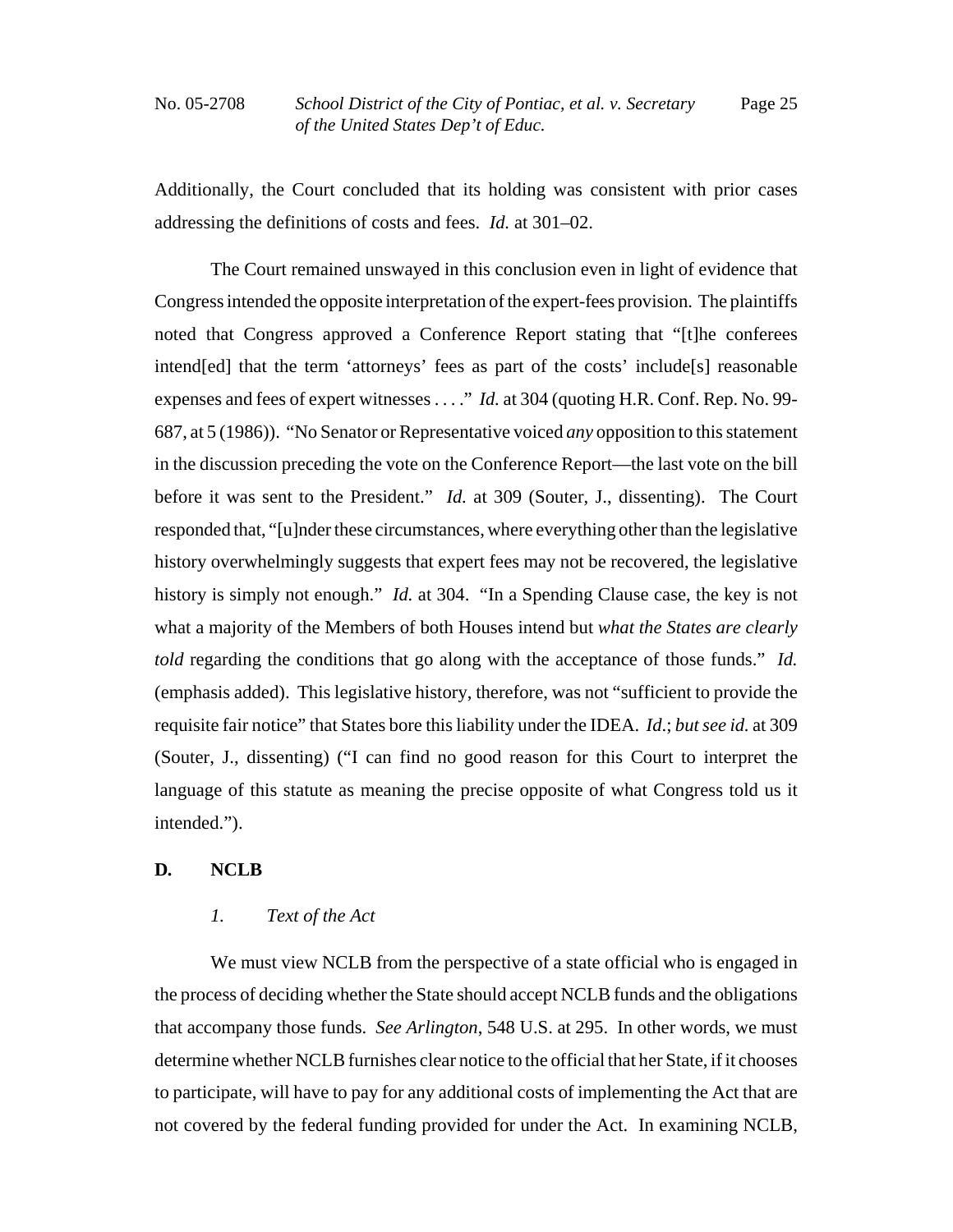"we must not be guided by a single sentence or member of a sentence, but look to the provisions of the whole law, and to its object and policy," *Pennhurst*, 451 U.S. at 18 (citations and internal quotations omitted), however, "if Congress intends to impose a condition on the grant of federal moneys, it must do so unambiguously." *Barnes v. Gorman*, 536 U.S. 181, 186 (2002) (citations omitted). "Indeed, in those instances where Congress has intended the States to fund certain entitlements as a condition of receiving federal funds, it has proved capable of saying so explicitly." *Pennhurst*, 451 U.S. at 17–18 (citation omitted). Here, no such provision exists. NCLB simply does not include any specific, unambiguous mandate requiring the expenditure of non-NCLB funds. Neither Judge McKeague, Judge Sutton nor the parties set forth any provision of NCLB that explicitly spells out the States' fiduciary obligations under this Act. To the contrary, § 7907(a) of NCLB provides that "[n]othing in this Act shall be construed to . . . mandate a State or any subdivision thereof to spend any funds or incur any costs not paid for under this Act." Based on this provision, a state official likely would reach the opposite conclusion—namely, that her State would not be forced to provide funding for NCLB requirements for which federal funding falls short. Thus, we conclude a state official would not clearly understand that accepting federal NCLB funds meant agreeing to use state and local funds to meet goals rendered otherwise unreachable by deficient federal funding.

This is not to say that the Secretary's interpretation of the Act is frivolous. But the only relevant question is whether the Act provides *clear notice to the States* of their obligation. *See Arlington*, 548 U.S. at 296. With this rule in mind, we turn to the various interpretations of the text offered by the parties and explain why we are not persuaded that the States' funding obligations are clear.

### *2. Plaintiffs' interpretation*

Plaintiffs argue that the plain language of § 7907(a) excuses them from paying for the costs of compliance with NCLB that exceed those covered by federal funding. *See Engine Mfrs. Ass'n v. S. Coast Air Quality Mgmt. Dist*., 541 U.S. 246, 252 (2004)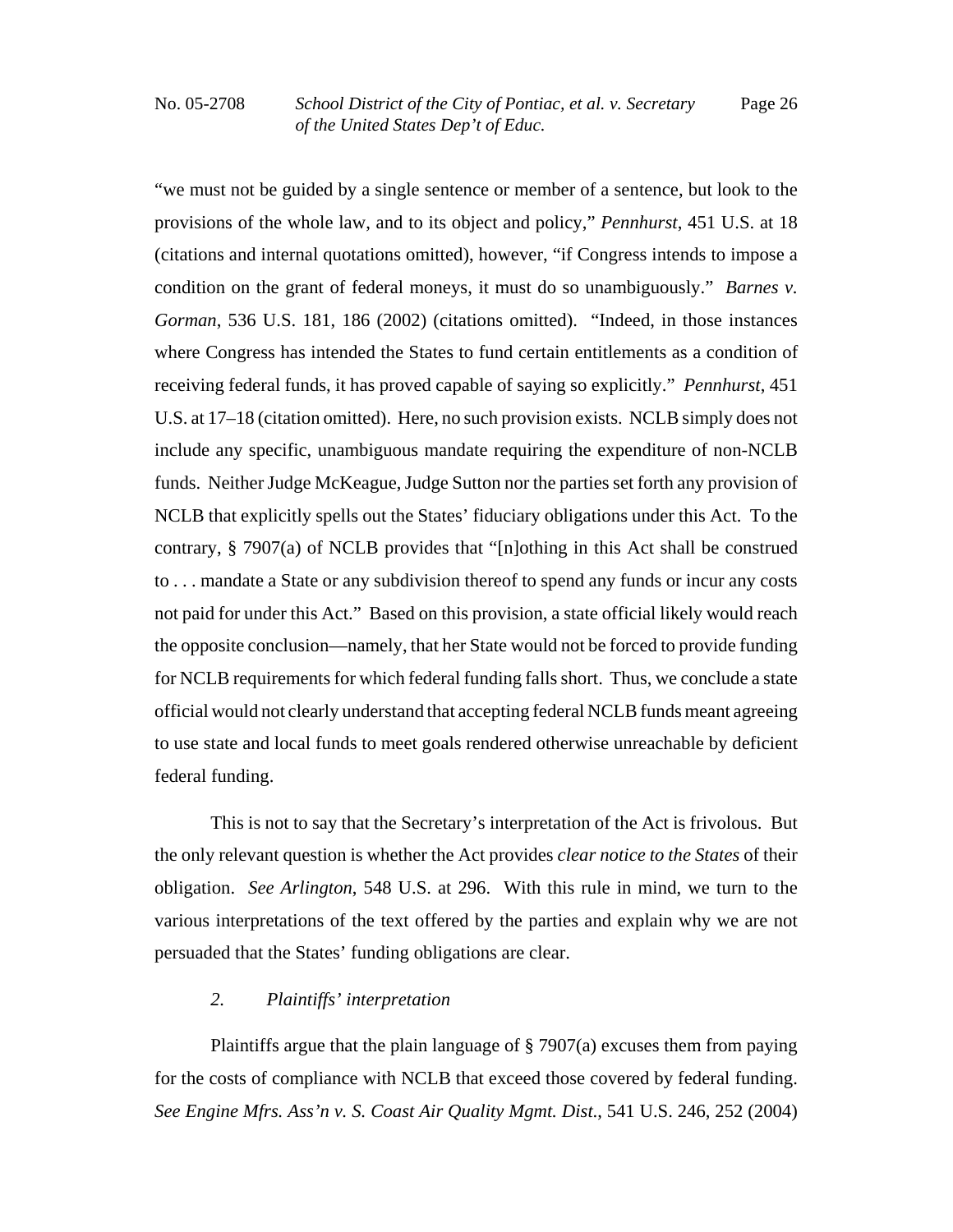("Statutory construction must begin with the language employed by Congress and the assumption that the ordinary meaning of that language accurately expresses the legislative purpose." (internal quotation marks omitted)). For convenience, the language of  $\S$  7907(a) is as follows:

General prohibition. Nothing in this Act shall be construed to authorize an officer or employee of the Federal Government to mandate, direct, or control a State, local educational agency, or school's curriculum, program of instruction, or allocation of State or local resources, or mandate a State or any subdivision thereof to *spend any funds or incur any costs not paid for under this Act*.

20 U.S.C. § 7907(a) (emphasis added). The operative language under the Plaintiffs' reading of § 7907(a) is: "Nothing in this Act shall be construed to . . . mandate a State or any subdivision thereof to spend any funds or incur any costs not paid for under this Act." Read in this way, the clause exempts Plaintiffs from any costs that exceed federal funds.

Admittedly, there are problems with this interpretation. First, § 7907(a)'s placement within the statute weakens Plaintiffs' argument. Located in a section entitled, "Prohibitions on Federal Government and use of Federal funds," § 7907(a) is followed by three additional prohibitions: "Prohibition on endorsement of curriculum," "Prohibition on requiring Federal approval or certification of standards," and a prohibition on "mandat[ing] national school building standards." 20 U.S.C. § 7907(b), (c), and (d). These provisions expressly prohibit federal officials from imposing on States certain *additional* conditions to the requirements of NCLB. Because agencies generally have broad power to interpret and administer law, this section might be concerned with preventing federal commandeering of state officials as well as limiting agency authority in administering NCLB.

Interpreted in this way, the first clause of § 7907(a) prohibits federal officers or employees from commandeering the state educational system. 20 U.S.C. § 7907(a) ("Nothing in this Act shall be construed to authorize an officer or employee of the Federal Government to mandate, direct, or control a State, local educational agency, or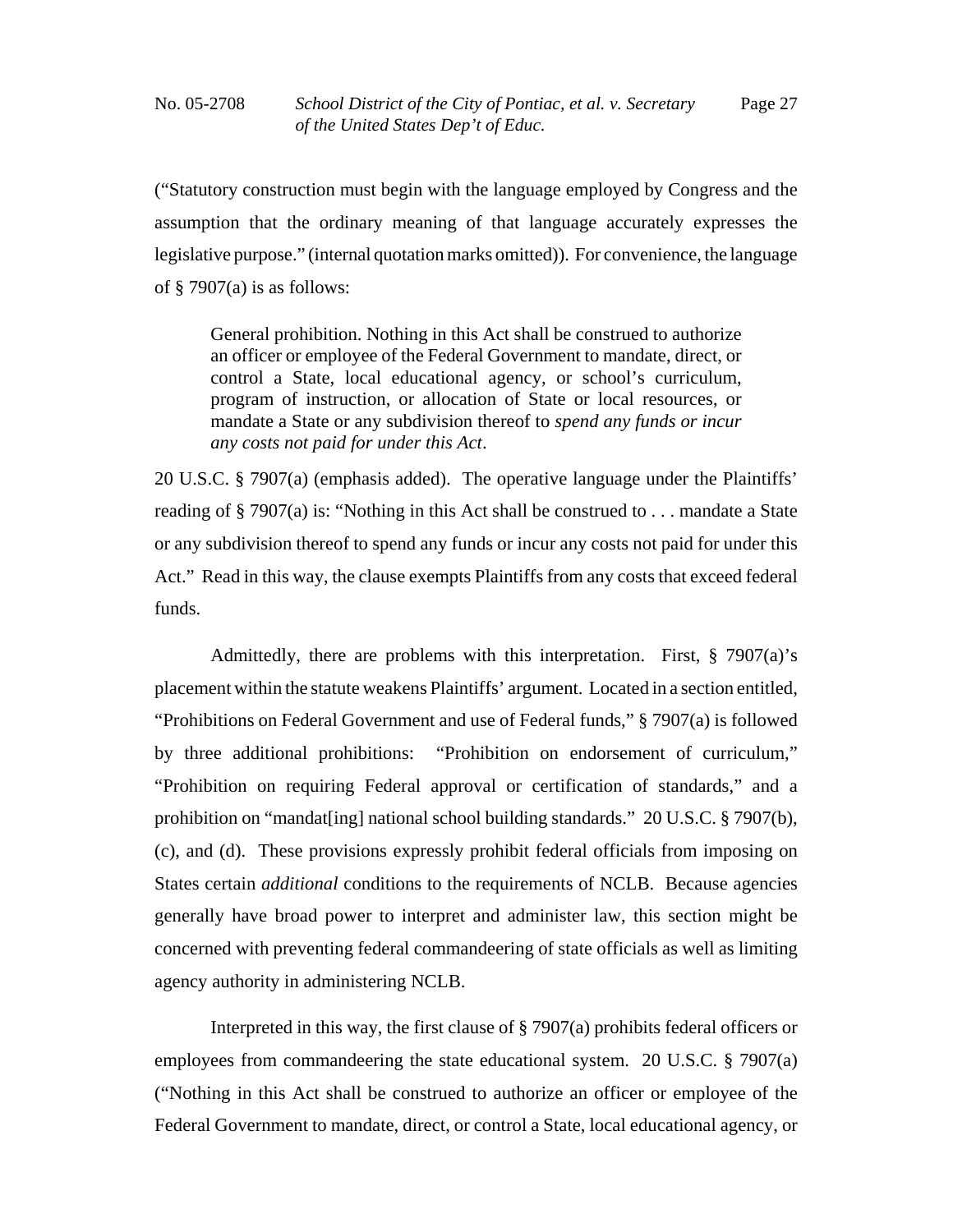school's curriculum, program of instruction, or allocation of State or local resources  $\ldots$ "). Like the other subsections of § 7907, § 7907(a) arguably could be concerned with preventing the imposition of *additional* costs on states. Instead of prohibiting states from bearing *any* costs of compliance, the second clause may prohibit *additional* impositions on a State that are not agreed to by the State or set forth in NCLB. In other words, Congress may have intended to prohibit the expansion of any of the requirements under NCLB to micro-manage state officials in any way not expressly provided for under NCLB.

Second, while the Plaintiffs provide strong evidence that many States and indeed the former Secretary interpreted NCLB not to impose costs exceeding federal funding,**<sup>6</sup>** their interpretation ignores the history of education funding, which suggests that Congress did not intend to fund all aspects of compliance with NCLB. The prior panel's dissent noted as much: "The notion that Congress intended to pay in full for a testing and reporting regime of indeterminate cost, designed and implemented by States and school districts, not federal agencies, is not only nonsensical and fiscally irresponsible, but also contravenes the traditional recognition of state and local governments' primary responsibility for public education." *Pontiac Sch. Dist.*, 512 F.3d at 277 (McKeague, J., dissenting). Certainly, the history of education funding cuts against Plaintiffs' reading of § 7907(a) that Congress intended to exempt States from the costs of compliance with NCLB.

### *3. The Secretary's interpretations of the text*

Two other interpretations of § 7907(a) have been advanced in this case, both of which—if Congress had clearly expressed them—would counter Plaintiffs' argument that  $\S 7907(a)$  exempts the States from covering the costs of NCLB compliance in excess of federal funding. The first, which the district court adopted, is that this section merely

**<sup>6</sup>** Former Secretary of Education Rod Paige described the Act as "contain[ing] language that says things that are not funded are not required." (Compl. 11; JA 20.) He later emphasized that "if it is not funded, it's not required. There is language in the bill that prohibits requiring anything that is not paid for." (Compl. 12; JA 21.)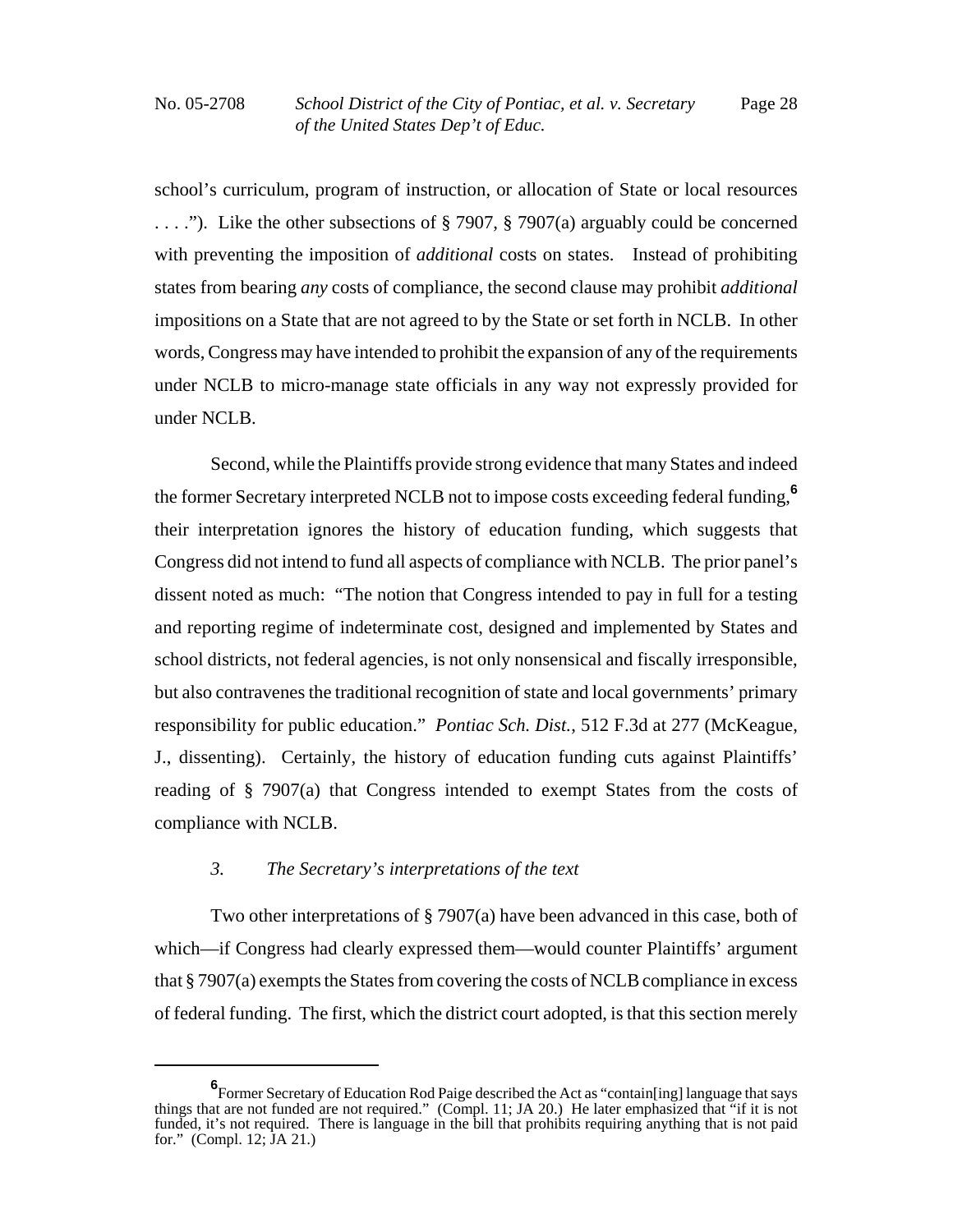prevents officers and employees of the federal government from imposing additional, unauthorized requirements on the participating States. The second is that this section simply emphasizes that state participation in NCLB is entirely voluntary, but that once a State chooses to participate, it must comply fully with NCLB requirements regardless of whether federal funding is adequate to cover the cost of compliance. As discussed below, neither of these interpretations is self-evident.

#### *a. Stopping rogue federal officers or employees*

The view that § 7907(a) simply restricts federal officials from imposing additional requirements—that is, those not authorized by the Act—on participating States arises from the first part of § 7907(a), which discusses "an officer or employee of the Federal Government." This reading interprets the Act to preclude any such officer or employee from mandating that a State incur costs not paid for under (that is, costs not authorized by) the Act:

General prohibition. *Nothing in this Act shall be construed to authorize an officer or employee of the Federal Government to* mandate, direct, or control a State, local educational agency, or school's curriculum, program of instruction, or allocation of State or local resources, or *mandate a State or any subdivision thereof to spend any funds or incur any costs not paid for under this Act*.

20 U.S.C. § 7907(a) (emphasis added).

In accepting this interpretation, the district court explained, the "[d]efendant argues convincingly that this sentence simply means no federal 'officer or employee' can require states or school districts to 'spend any funds or incur any costs not paid for under this Act.'" *Pontiac*, 2005 U.S. Dist. LEXIS 29253, at \*11. The court further explained that, "[b]y including the words 'an officer or employee of,' Congress clearly meant to prohibit federal officers and employees from imposing additional, unfunded requirements, beyond those provided for in the statute." *Id.* at \*12. In sum, the court concluded that § 7907(a) merely prevents rogue officers from imposing requirements not authorized by the Act. There are two problems with this interpretation.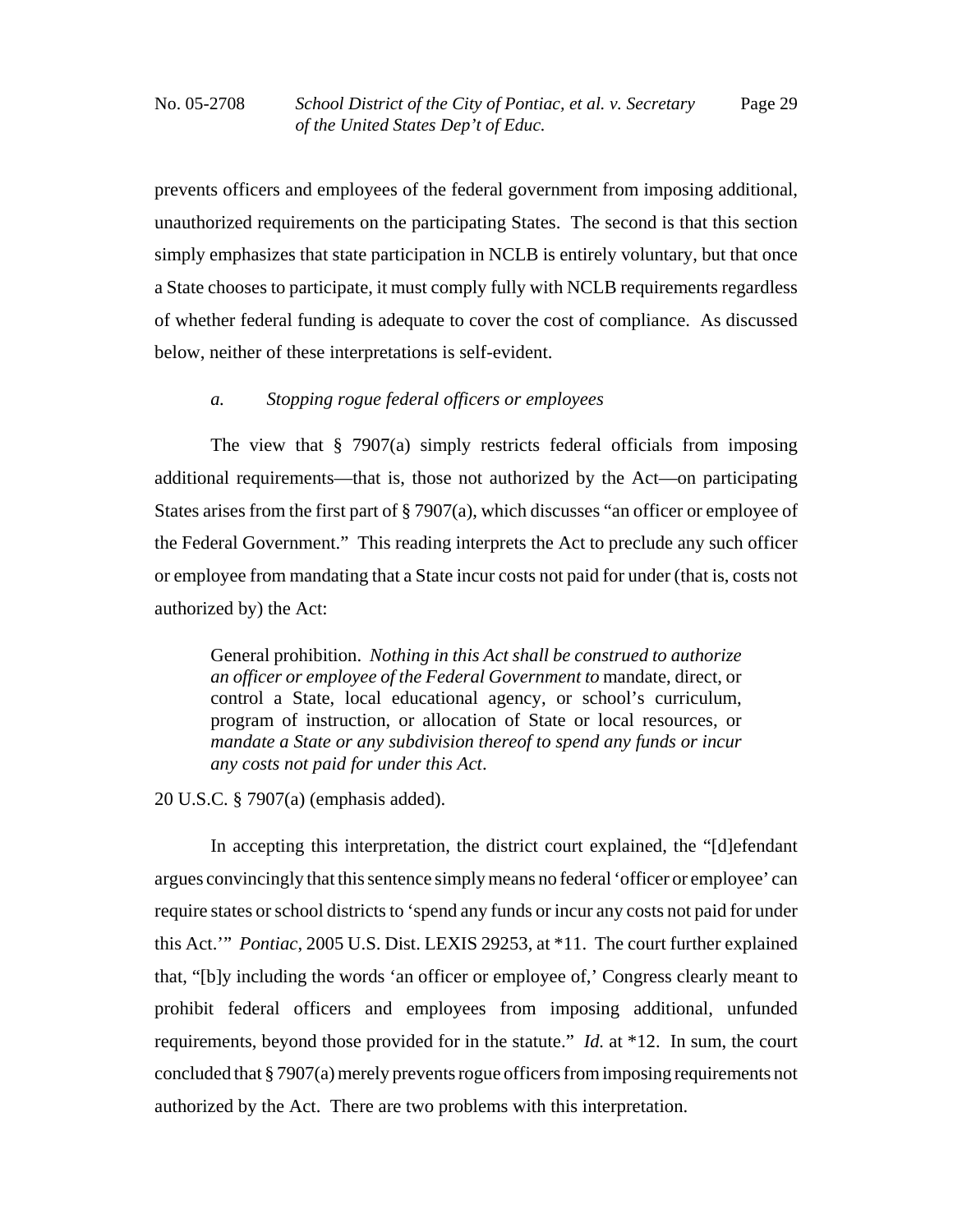First, it is not evident that the "officer or employee" language modifies the final clause of § 7907(a) discussing incurring costs under the Act. In other words, the "officer or employee" language reasonably can be read to modify only the middle clause regarding state and local control over curricula, as follows: "Nothing in this Act shall be construed to authorize an officer or employee of the Federal Government to mandate, direct, or control a State, local educational agency, or school's curriculum, program of instruction, or allocation of State or local resources . . . ." 20 U.S.C. § 7907(a). Under this reading, the final clause is modified by the opening clause: "Nothing in this Act shall be construed to . . . mandate a State or any subdivision thereof to spend any funds or incur any costs not paid for under this Act." *Id*. In this way, the Act prevents federal officers from controlling school curricula and allocations of local funds, but says nothing about officers mandating States to spend funds or incur costs for unauthorized obligations.

Second, if the "officer or employee" language is interpreted to modify the final clause, more fundamental problems emerge. For one, such a reading would require us to substitute words that are not in the statutory text ("Nothing in this Act shall be construed to authorize an officer or employee of the Federal Government to . . . mandate a State or any subdivision thereof to spend any funds or incur any costs not [*authorized under this Act*]") for words that are in the text (". . . or incur any costs *not paid for under this Act*"). Stating that a federal officer cannot require a State to incur any costs "not paid for" under the Act is, to say the least, is an unusual way of saying that an officer cannot require a State to incur costs for something that is not *authorized* under the Act. Were Congress truly concerned about this sort of ultra vires conduct by federal officers and employees, it could have said so expressly. Even if this were Congress's concern, we would be left with the following tautology: This Act does not authorize federal officers or employees to require States to incur costs for anything that the Act does not authorize.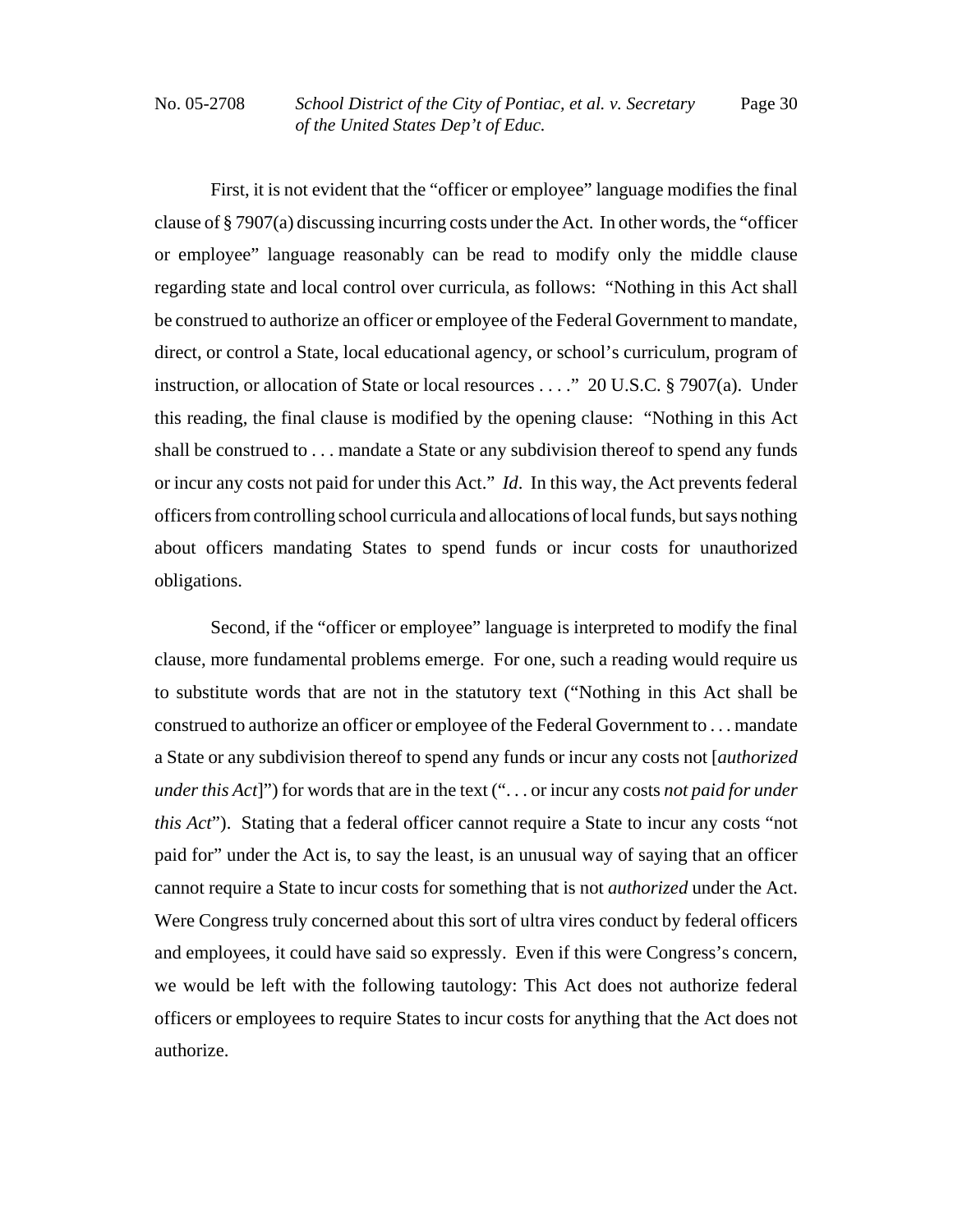### *b. Emphasizing that participating in the Act is voluntary*

The Secretary also contends that the reference in the final clause of § 7907(a) to a State's costs under the Act simply emphasizes that a State's decision to accept federal funding under NCLB is entirely voluntary. The Secretary notes that this section provides limits on what the Act (or, if one accepts the reading discussed above, on what federal officers and employees) can "mandate" the States to do:

General prohibition. Nothing in this Act shall be construed to authorize an officer or employee of the Federal Government to *mandate*, direct, or control a State, local educational agency, or school's curriculum, program of instruction, or allocation of State or local resources, or *mandate* a State or any subdivision thereof to spend any funds or incur any costs not paid for under this Act.

20 U.S.C. § 7907(a) (emphasis added). The Secretary argues that Congress fully understood that a statute, such as NCLB, that imposes conditions on a receipt of federal funds is not a mandate. Rather, the section is intended to clarify that States would not be subject to requirements that formed no part of the conditions set out in the statute. To support this reading, the Secretary notes that the Unfunded Mandates Act ("UMA"), 2 U.S.C. § 658(5)(A)(i)(II), defines "federal intergovernmental mandate" to exclude voluntary participation in federal programs. This reading is also flawed.

Plaintiffs do not contend that NCLB—as a whole—is an unfunded mandate forced upon the States. They appear willing to concede that NCLB is a voluntary program, and, therefore, their argument focuses on  $\S$  7907(a), not on the UMA.<sup>7</sup> Plaintiffs argue that, now that they are participating in NCLB, the Secretary is imposing (that is, "mandating") liabilities that they did not bargain for—and that are expressly prohibited by  $\S$  7907(a)—when they signed onto NCLB. There are at least three

**<sup>7</sup>** The amici question, however, whether a State can, as a practical financial matter, refuse federal funding under NCLB. *See, e.g.*, Amicus Curiae Br. of the Governor of the Commonwealth of Pennsylvania at 20 (noting that "states have come to depend upon [federal] funds to provide extra assistance to students who are economically and academically disadvantaged" and that "states are coerced to accept additional and financially burdensome requirements, so that they may continue to provide services and programs that they have offered to their neediest students for years"); *see also New York v. United States*, 505 U.S. 144, 175 (1992) (noting in another context that "Congress has crossed the line distinguishing encouragement from coercion").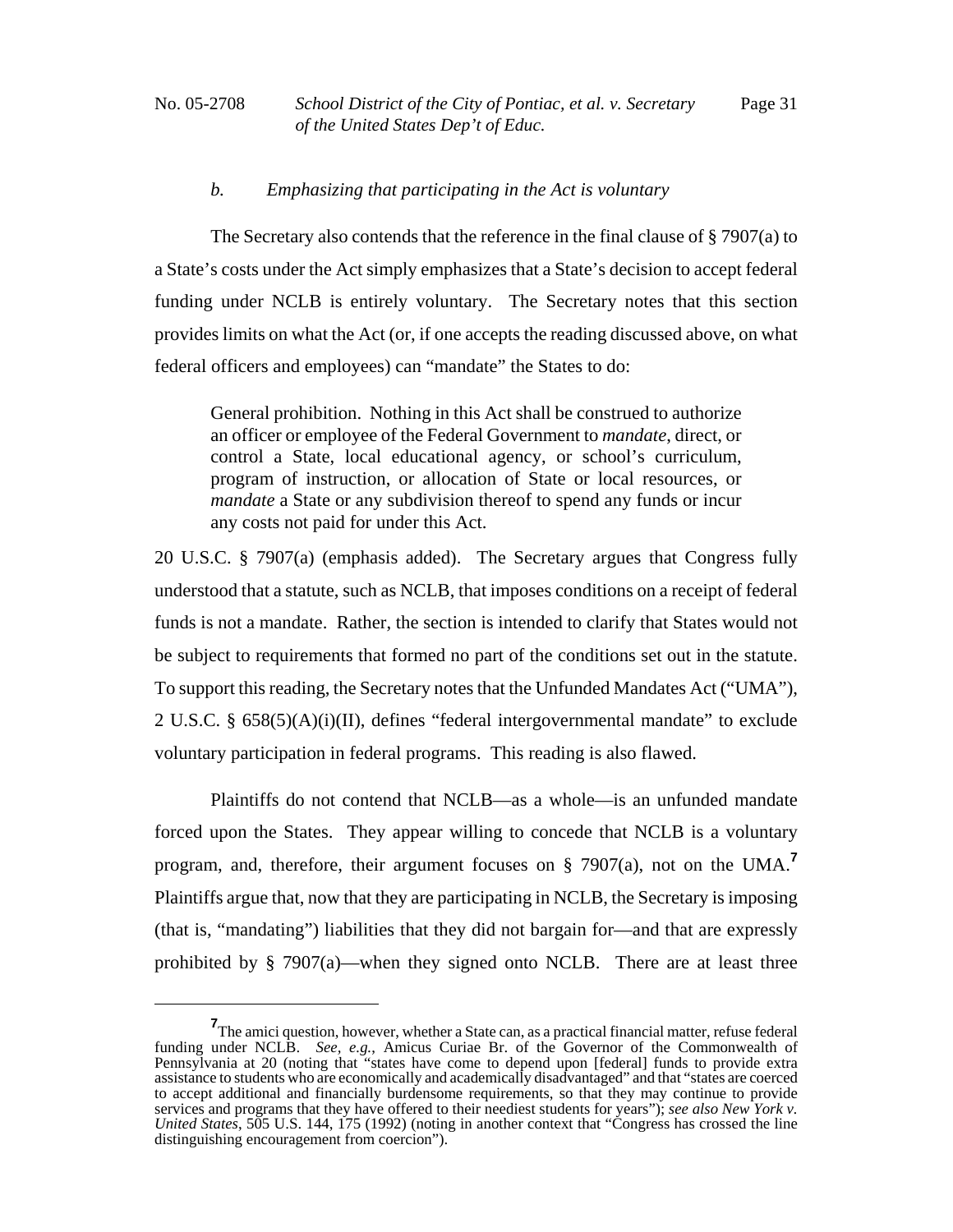additional reasons why § 7907(a) should not be read to merely emphasize the voluntariness of the program.

First, it is not apparent that § 7907(a) addresses States' voluntary participation in NCLB as opposed to their obligations after they have agreed to participate. The Secretary's reading would be easier if the Act stated that nothing in it shall be construed to mandate a State to "comply with the Act" or that nothing in the Act shall be construed to mandate a State to "incur any costs under this Act"—language like that would indicate that States can choose not to comply with the Act altogether. Instead, the text provides that nothing in the Act shall be construed to mandate a State to "incur any costs *not paid for under this Act"*—language that a State could plausibly interpret to relate to its obligations after it has agreed to comply with the Act. Indeed, based on the text of § 7907(a), Vermont has passed a law providing that neither the State nor its subdivisions will be required to "incur any costs not paid for under the Act in order to comply with the provisions of the Act." Vt. Stat. Ann. tit. 16 § 165 (2003).In short, it is not apparent that § 7907(a) relates merely to the States' freedom to choose whether to opt into the Act in the first place.

Second, the use of the exact language of  $\S$  7907(a) in the Perkins Vocational Education Act ("Perkins Act"), 20 U.S.C. §§ 2301–2471 (1988), indicates that this language concerns a State's funding obligations under NCLB, rather than voluntary compliance with the Act. Under the Perkins Act, federal grants are issued to "'assist the States to expand, improve, modernize, and develop quality vocational education programs in order to meet the needs of the Nation's existing and future work force for marketable skills and to improve productivity and promote economic growth.'" *Pennylvania v. Riley*, 84 F.3d 125, 127 (3d Cir. 1996) (quoting 20 U.S.C. § 2301(1)). Section 2306a of the Perkins Act, entitled "Prohibitions," mirrors NCLB's § 7907(a), but adds a final clause:

(a) Local control. Nothing in this Act shall be construed to authorize an officer or employee of the Federal Government to mandate, direct, or control a State, local educational agency, or school's curriculum,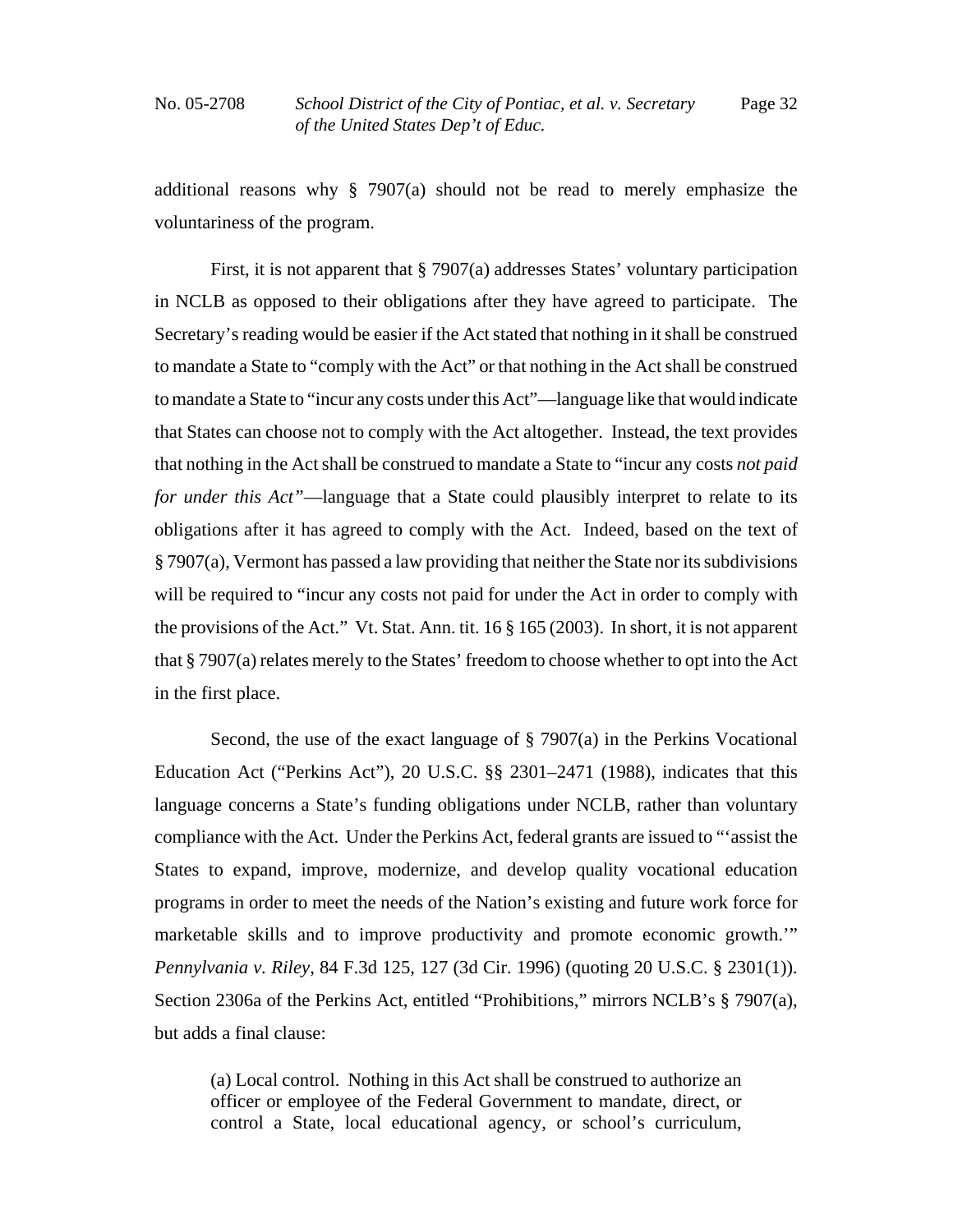program of instruction, or allocation of State or local resources, or mandate a State or any subdivision thereof to spend any funds or incur any costs not paid for under this Act, *except as required under sections 112(b), 311(b), and 323*.

20 U.S.C. § 2306a(a) (emphasis added). The sections referred to in this final clause require agencies in participating States to spend non-federal funds for specific purposes. *See, e.g.*, 20 U.S.C. § 2413(a) (Perkins Act § 323) ("Except as provided in subsection (b), for each fiscal year for which an eligible agency receives assistance under this Act, the eligible agency shall provide, from non-Federal sources for the costs the eligible agency incurs for the administration of programs under this Act, an amount that is not less than the amount provided by the eligible agency from non-Federal sources for such costs for the preceding fiscal year."). Thus, the final clause—absent in NCLB—provides explicit exceptions describing when participating States do have to expend their own funds when complying with the Perkins Act's requirements. The common language in these Acts, therefore, does not simply reiterate that States may or may not participate in the federal program. While there are differences between the Perkins Act and NCLB, the differences in the overall structure of the statutes do not negate the informative role that the identical sixty-two-word provision found in both of the statutes can provide. In the Perkins Act, the sixty-two-word provision is followed by exceptions to the provision. In NCLB, the sixty-two-word provision is followed by no exceptions. The difference between the Perkins Act and NCLB in this regard shows that Congress is capable of explicitly stating when States must provide funding under these Acts. *Cf. Pennhurst*, 451 U.S. at 17–18 ("[I]n those instances where Congress has intended the States to fund certain entitlements as a condition of receiving federal funds, it has proved capable of saying so explicitly.").

Third, the Secretary's comparison with the provisions of the UMA sheds little light here, as (1) NCLB makes no reference to the UMA's definition of "mandate," which excludes voluntary participation in federal programs, and (2) "the label 'mandate' is often applied to obligations that states assume voluntarily in order to qualify for federal funds." Patricia T. Northrop, Note, *The Constitutional Insignificance of Funding*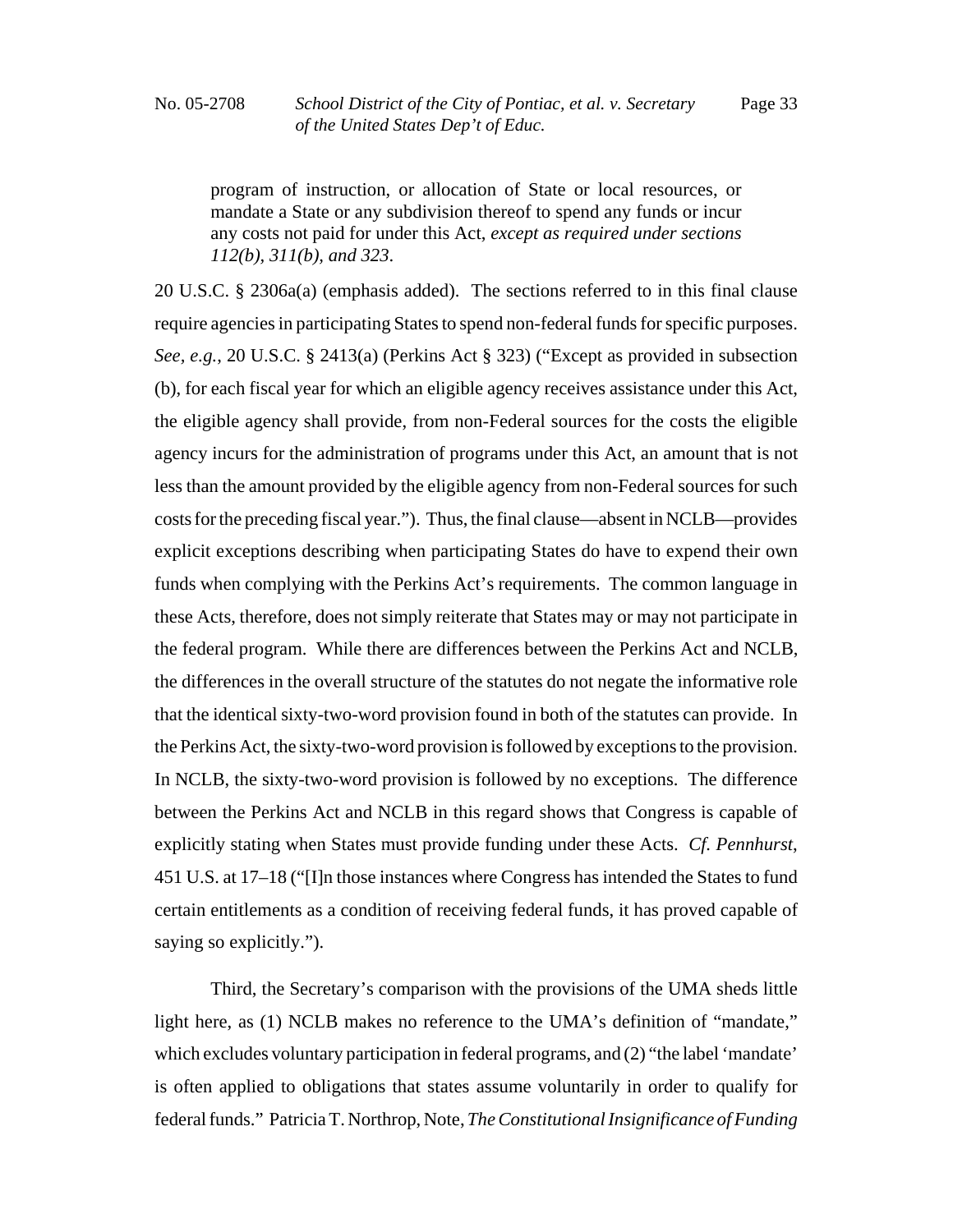*for Federal Mandates*, 46 Duke L.J. 903, 903 n.2 (1997). Indeed, another section of the UMA itself defines "mandate" to include a duty arising from voluntary participation in federal programs. 2 U.S.C. § 1555 (defining the phrase for purposes of a commission that would review federal mandates).

# **E. Whether NCLB satisfies the clear-notice requirement of the Spending Clause**

Whether or not Congress intended to fund all the costs of compliance with NCLB, if Congress did not provide clear notice to the States, any requirement that States fund the excess costs of compliance is unenforceable. The Spending Clause permits Congress to condition its grant of federal money to States only if it does so unambiguously. The appropriate inquiry is not whether Congress *intended* States to fund some of the costs of compliance, but whether it provided the States with *clear notice* of this intention. *See Arlington*, 548 U.S. at 296.

Viewing the Spending Clause relationship between a State and the federal government as a contract, the Supreme Court has stated that "[t]he legitimacy of Congress' power to legislate under the spending power thus rests on whether the State voluntarily and knowingly accepts the terms of th[at] 'contract.'" *Pennhurst*, 451 U.S. at 17. The Secretary cites *Bennett v. Ky. Dep't of Educ.*, 470 U.S. 656, 669 (1985), for the proposition that "[u]nlike normal contractual undertakings, federal grant programs originate in and remain governed by statutory provisions expressing the judgment of Congress concerning desirable public policy." The Secretary argues that, in contrast to general contract law, ambiguities in a grant program must not necessarily "be resolved against the party who drafted the agreement, *i.e.*, the Federal Government." *Id*. at 666.

However, even when the textual ambiguities are resolved in favor of the federal Government, NCLB still fails the Spending Clause inquiry because it does not provide clear notice to States that they must incur the costs of compliance. In  $\S$  6332(b)(1), Congress acknowledged the possibility that it might not be able to provide all of the funds for which States are eligible under NCLB, and Congress provided for a pro rata distribution if such a shortfall were to occur. But Congress never clearly explained who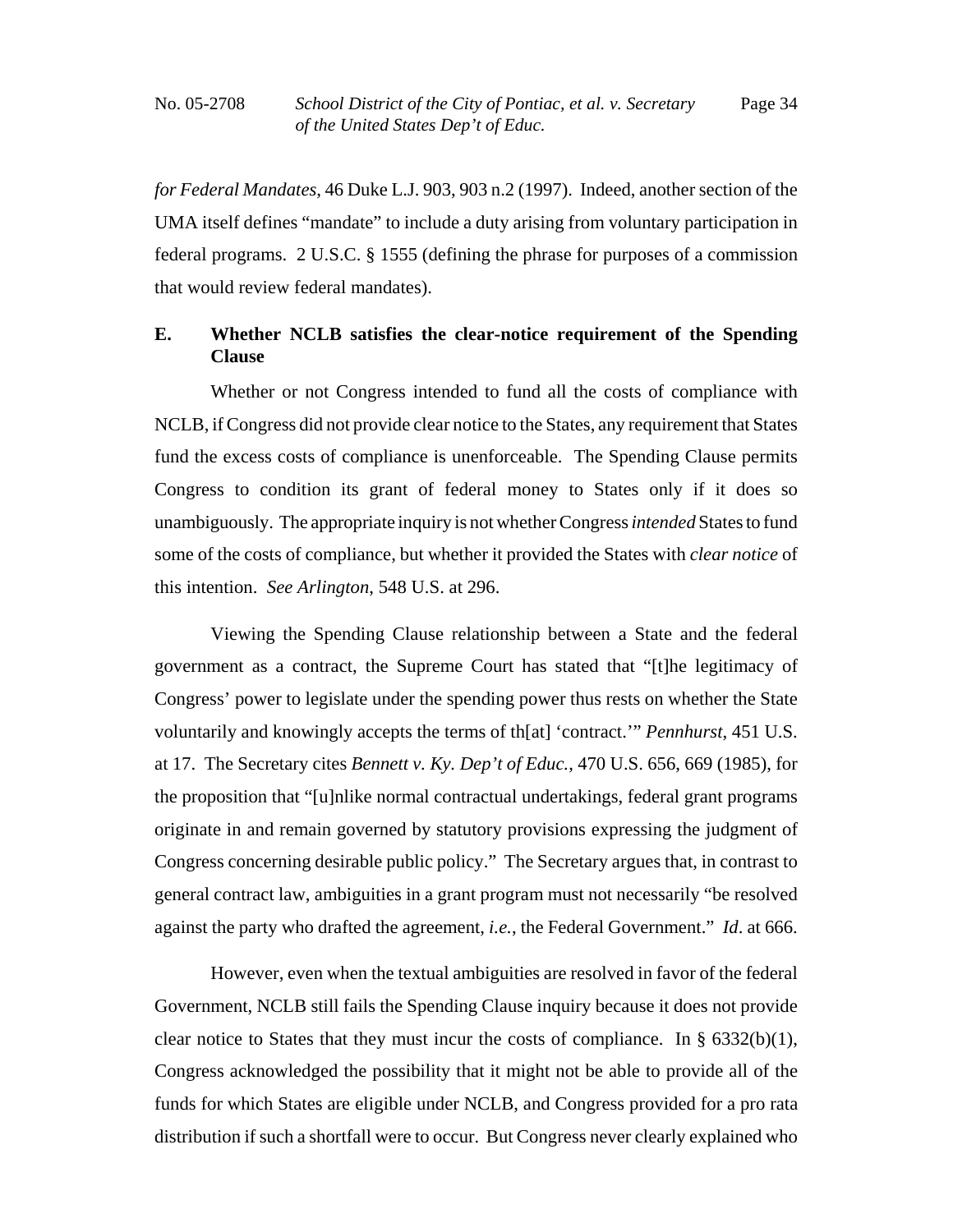would be responsible for the remaining costs if and when it could not cover them. Thus, not only did Congress never specifically articulate that States would be responsible for covering any additional costs of compliance, but Congress's inclusion of § 7907(a) further confuses the issue of potential state liability.

When asking "whether such a state official would clearly understand . . . the obligations," *Arlington*, 548 U.S. at 296, the answer must, therefore, be "No." We need not decide which of the three above described interpretations of § 7907(a) is correct as that is not our relevant inquiry. They are all plausible, and they are all flawed. While the Secretary may be correct that Congress did not intend to provide full funding for NCLB, many reasonable authorities have interpreted NCLB to mean precisely the opposite. "When [Connecticut, Delaware, Illinois, Maine, New Mexico, Oklahoma, Wisconsin, and the District of Columbia] acted to accept NCLB Act funding and to adopt NCLB Act requirements, it was with the understanding that the Secretary of Education would comply with all of the provisions of the NCLB Act, including the Unfunded Mandates Provision." (Amicus Br. of the States of Conn., Del., Ill., Me., N.M., Okla., Wis., D.C. at 4.) Further, the district court, this Court's prior panel majority, and the panel dissent all have interpreted § 7907(a) differently. Even the former Secretary of Education found that § 7907(a) means the opposite of what the current Secretary claims. Consequently, the only thing clear about § 7907(a) is that it is unclear.

#### **III. CONCLUSION**

NCLB rests on the most laudable of goals: to "ensure that all children have a fair, equal, and significant opportunity to obtain a high-quality education." 20 U.S.C. § 6301. Here, nobody challenges that aim. But a state official deciding to participate in NCLB reasonably could read  $\S$  7907(a) to mean that the State need not comply with requirements that are "not paid for under the Act" with federal funds.

Congress has not "spoke[n] so clearly that we can fairly say that the State[s] could make an informed choice" to participate in the Act with the knowledge that they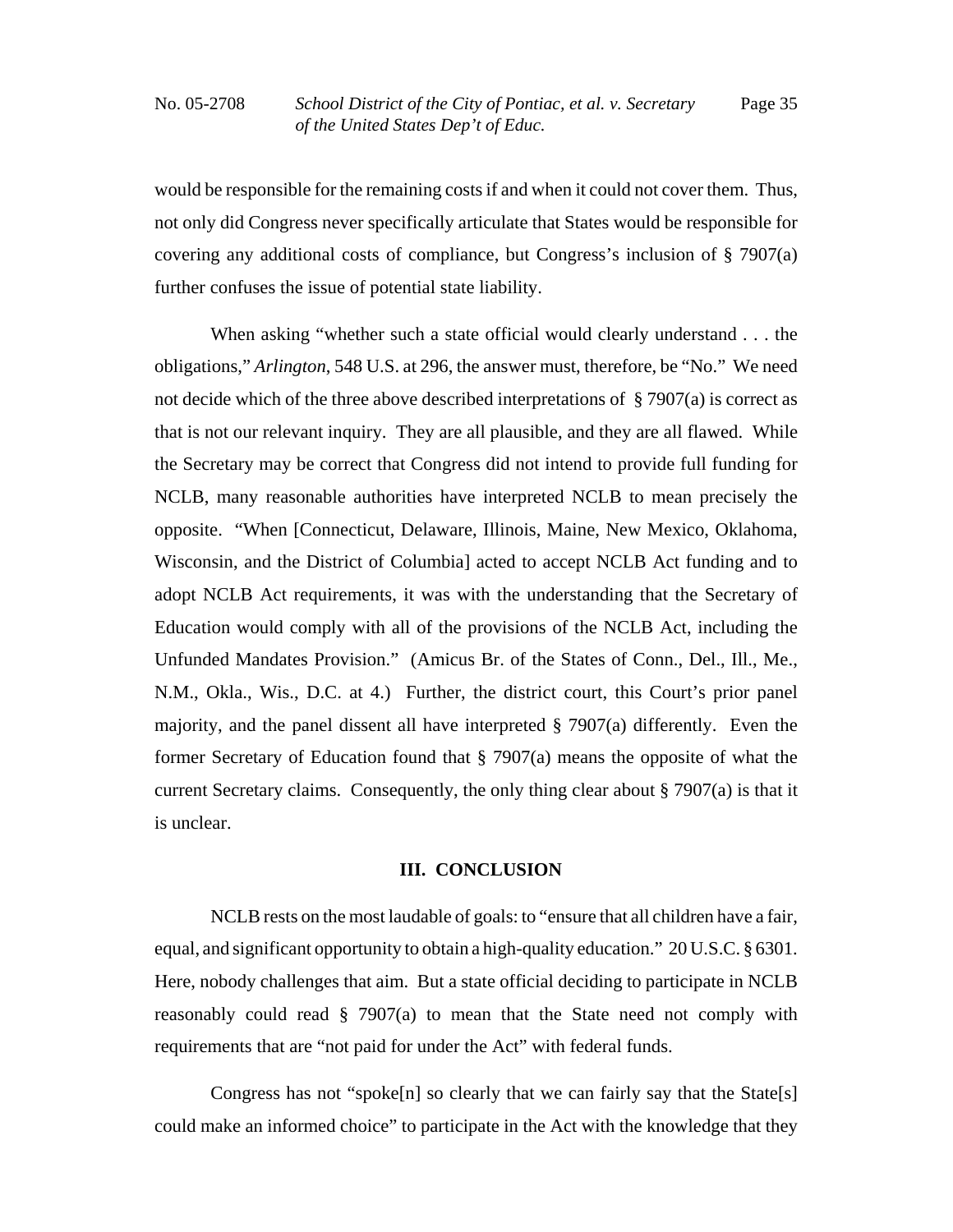would have to spend non-NCLB funds to comply with the Act's requirements. *Pennhurst*, 451 U.S. at 25. If Congress intended otherwise, the ball is properly left in its court to make that clear. *See Arlington*, 548 U.S. at 306 (Ginsburg, J., concurring).

Finally, I would not have this opinion read so broadly as to eviscerate the other mandates of NCLB. The record is clear that the States accepted NCLB funding under conditions spelled out in the Act. There should be no doubt that States and school districts must comply with the mandates to the extent of NCLB funds received and must support their own prior levels of funding as NCLB requires. Plaintiffs' ongoing responsibilities under NCLB are thus among the issues that I would have the parties and the district court consider on remand. Accordingly, I would reverse the district court's judgment dismissing Plaintiffs' complaint and remand for further proceedings consistent with this opinion.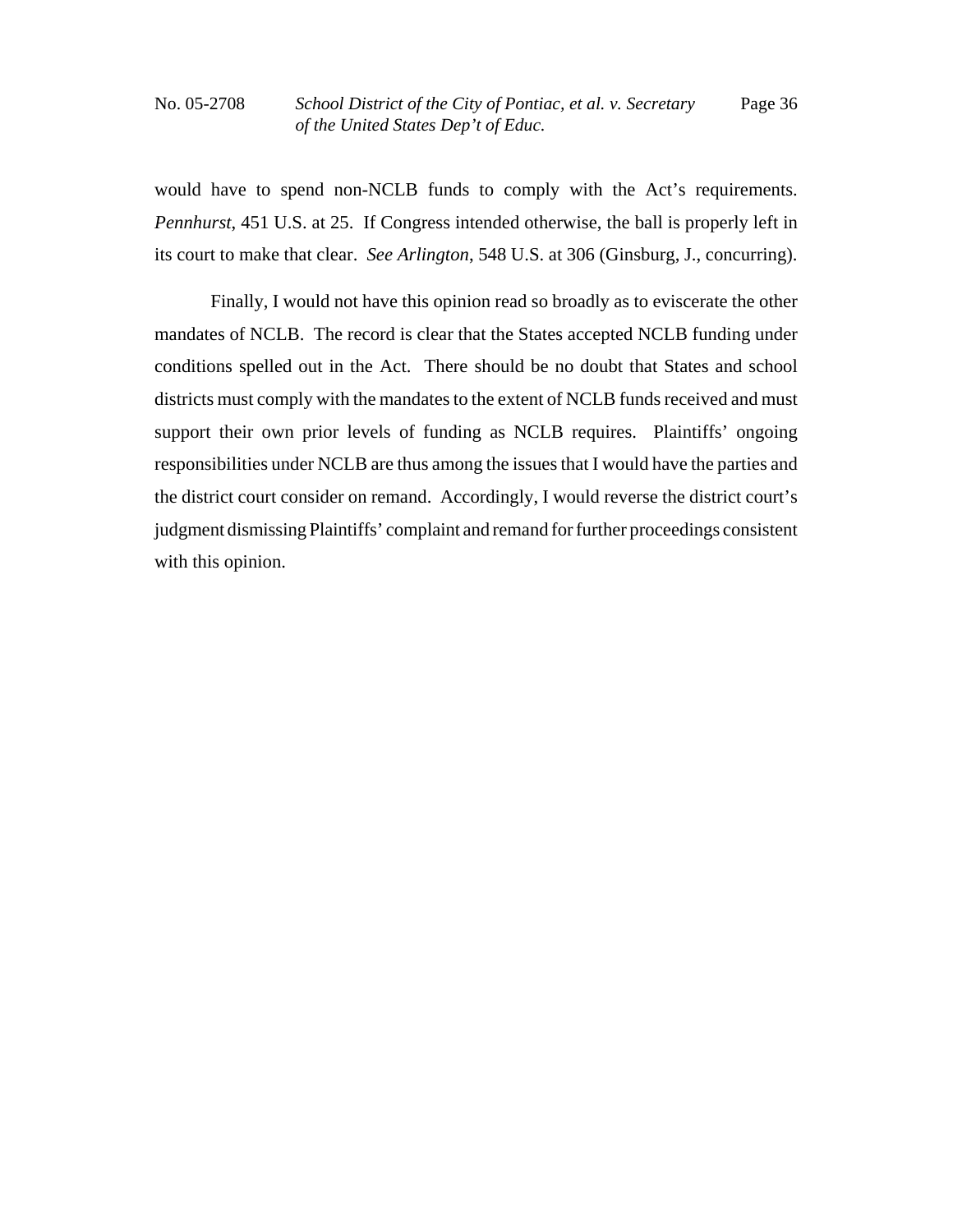# **OPINION \_\_\_\_\_\_\_\_\_\_\_\_\_\_\_\_\_\_\_\_**

**\_\_\_\_\_\_\_\_\_\_\_\_\_\_\_\_\_\_\_\_**

SUTTON, Circuit Judge, concurring in the order. Judge Cole and Judge McKeague have written well-reasoned opinions about this difficult case, but I find myself unable to join either one in full. I write separately to explain my position, which comes down to embracing Judge Cole's standing and justiciability conclusion and Judge McKeague's merits conclusion at the panel stage.

# I.

*Standing*. I agree with Judge Cole that the school districts have Article III standing to file this lawsuit. Cole Op. at 9–12. The school districts have alleged a sufficient "injury in fact": the Secretary's threatened withholding of federal funds to which they are otherwise entitled. In a declaratory judgment action, "injury in fact" turns on whether the threatened harm is real and imminent, as opposed to speculative and distant. *See MedImmune, Inc v. Genentech, Inc.,* 549 U.S. 118, 127–28 (2007).This threatened harm is real and sufficiently imminent. The Secretary has consistently denied waivers seeking to evade the Act's requirements due to insufficient federal funding, and the school districts fairly allege that "noncompliance with [the Act's] mandates due to lack of funds will result in the withholding of . . . federal funds." Compl. ¶ 16; *see Lujan v. Defenders of Wildlife*, 504 U.S. 555, 561–62 (1992). Putting the school districts to the choice of abandoning their legal claim or risking sanctions "is a dilemma that it was the very purpose of the Declaratory Judgment Act to ameliorate." *MedImmune*, 549 U.S. at 128 (internal quotation marks omitted). *South Dakota v. Dole*, 483 U.S. 203, 205 (1987), involved a similar threat—that the government would withhold federal funds—and the Court resolved the merits of that declaratory judgment action without saying a word about standing.

The injury also is fairly traceable to the challenged action of the Secretary, who has authority to withhold the funds and who has declined to relax the testing and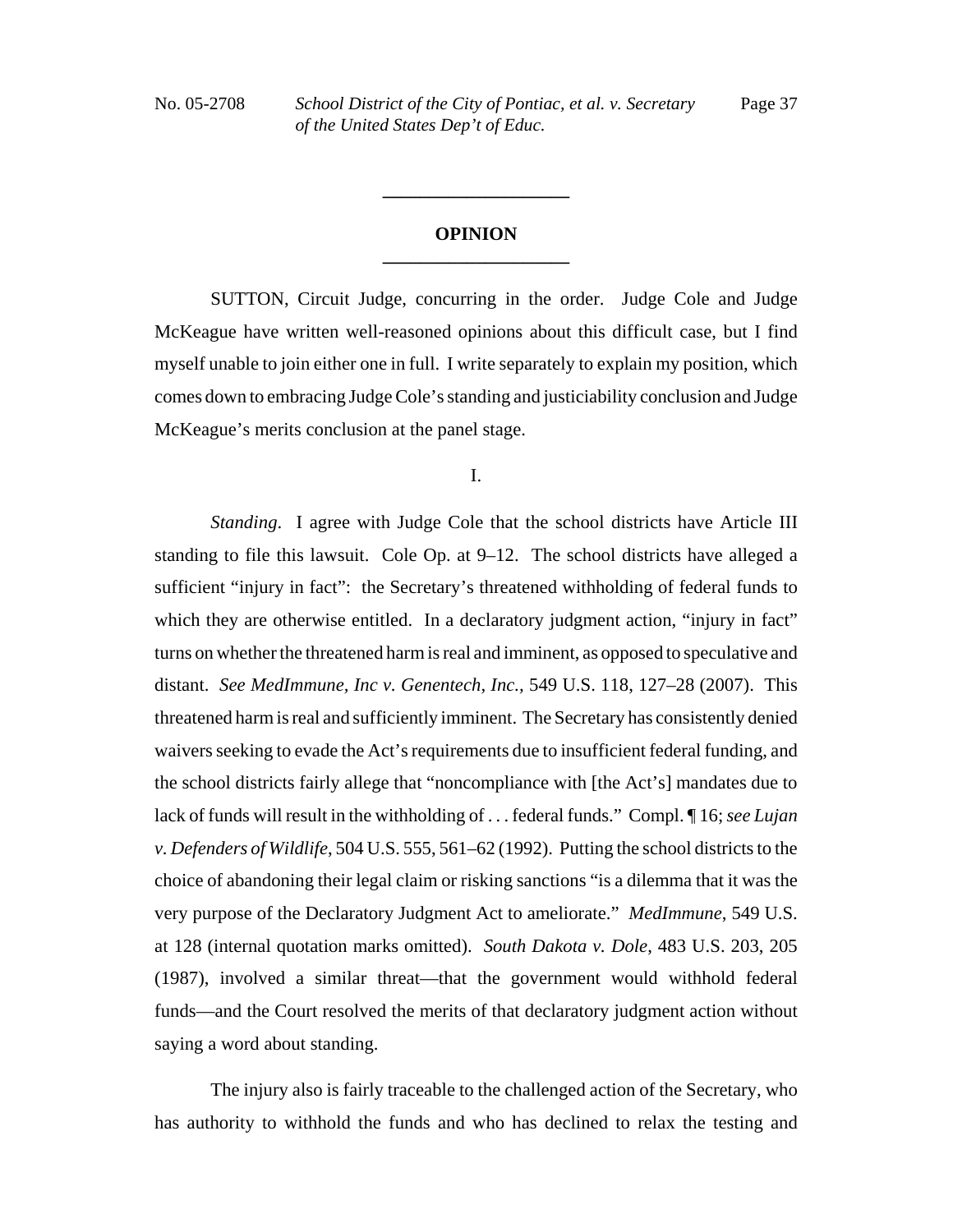assessment requirements of the Act, even if the school districts cannot meet the requirements with federal funds alone. *See Friends of the Earth, Inc. v. Laidlaw Envtl. Servs. (TOC), Inc.*, 528 U.S. 167, 180 (2000). And enjoining the Secretary from withholding federal funds for failing to comply with the Act's requirements will redress the threatened injury. *See id.* at 180–81; Cole Op. at 12.

(As an aside, the school districts separately claim injury in fact due to their ongoing expenditure of local funds to comply with the Act. *See also* Cole Op. at 10–11. But this theory does not necessarily establish a redressable injury. An injunction against the Secretary will stop him from cutting off federal funds for non-compliance, but it will not require the States to roll back their statutes and regulations implementing the Act's requirements. A State's alteration of its own statutes and regulations turns on "choices made by independent actors not before the courts and whose exercise of broad and legitimate discretion the courts cannot presume either to control or to predict." *ASARCO Inc. v. Kadish*, 490 U.S. 605, 615 (1989). The pleadings do not disclose how Michigan, Texas and Vermont "implement[] a single, statewide State accountability system" ensuring adequately yearly progress,  $20 U.S.C.$  §  $6311(b)(2)(A)$ , but their implementing regulations almost assuredly affect the school districts. Yet because one redressable injury suffices to establish standing, the validity of this alternative theory makes no difference.)

*Ripeness*. The claims also are fit for judicial review, and the districts would suffer hardship if we declined to consider them. *See Abbott Labs. v. Gardner*, 387 U.S. 136, 149 (1967); Cole Op. at 12–14. Because this dispute raises an unvarnished question of law that will not benefit from further factual development, it presumptively is ripe for review. *See Dixie Fuel Co. v. Comm'r of Social Sec.*, 171 F.3d 1052, 1058 (6th Cir. 1999), *overruled on other grounds by Barnhart v. Peabody Coal Co.*, 537 U.S. 149, 157 (2003). "Nothing would be gained by postponing a decision" when "[t]he issue presented in this case is purely legal, . . . will not be clarified by further factual development" and hardship to the parties exists. *Thomas v. Union Carbide Agric. Prods. Co.*, 473 U.S. 568, 581–82 (1985); *see* Cole Op. at 13–14.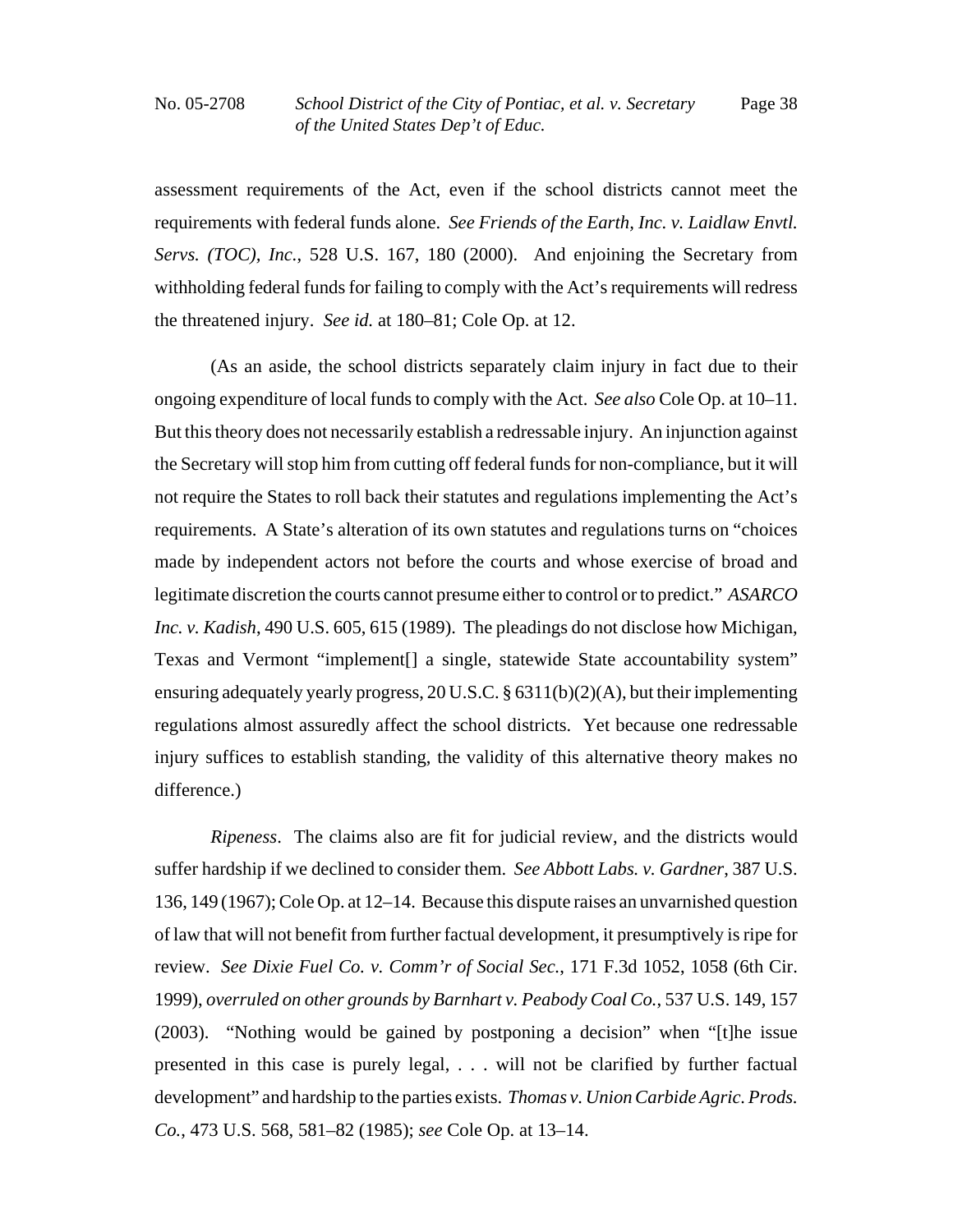While further administrative proceedings might sharpen the nature of some of the school districts' claims, they would not alter or make more concrete the nature of the legal question. The Secretary has made his position about the meaning of the Act clear in public statements, in his stance in this case and in related litigation pending in the Second Circuit. Requiring the school districts to seek waivers or propose plan revisions that the Secretary has confirmed he will not grant—because his interpretation of the Act prevents him from doing so—would merely prolong the litigation, already entering its fifth year. Nor would it help any of the participants in this case, least of all the students attending the affected schools, which presumably is why no party raised this issue on its own. *See Union Carbide*, 473 U.S. at 581–82. No Lawyer Left Behind is not the name of the Act.

*Civil Rule 19 (a)*. I do not agree that Michigan, Texas and Vermont are necessary parties, now called "required" parties, under Rule 19(a) and cannot agree that we must dismiss the complaint in their absence. Let me start by resisting the idea that we must, or should, suddenly invoke Rule 19 to resolve this case—a rule that would appear for the first time in the record and pleadings of this case in our decision dismissing the complaint. I accept that the federal courts may, as a matter of discretion, raise required-party issues under Rule 19(a) on their own and may do so for the first time on appeal—even when the parties have forfeited the issue. *Provident Tradesmens Bank & Trust Co. v. Patterson*, 390 U.S. 102, 111 (1968); *see also Bowling Transp., Inc. v. N.L.R.B.*, 352 F.3d 274, 281 (6th Cir. 2003). But that does not make the issue one of subject matter jurisdiction, which it is not. *Lincoln Property Co. v. Roche*, 546 U.S. 81, 90 (2005). And it does not establish that we should insert Rule 19(a) into a case whenever it occurs to us, only when it is prudent. This case, and the equally high-profile case pending in the Second Circuit, have been going on since 2005. *See Connecticut v. Spellings*, 453 F. Supp. 2d 459, 465 (D. Conn. 2006). The three affected States—Michigan, Texas and Vermont—surely know about this litigation and just as surely have made considered decisions not to join it. Indeed, it is quite possible that, even if we required the Governors of these States or the Secretaries of their respective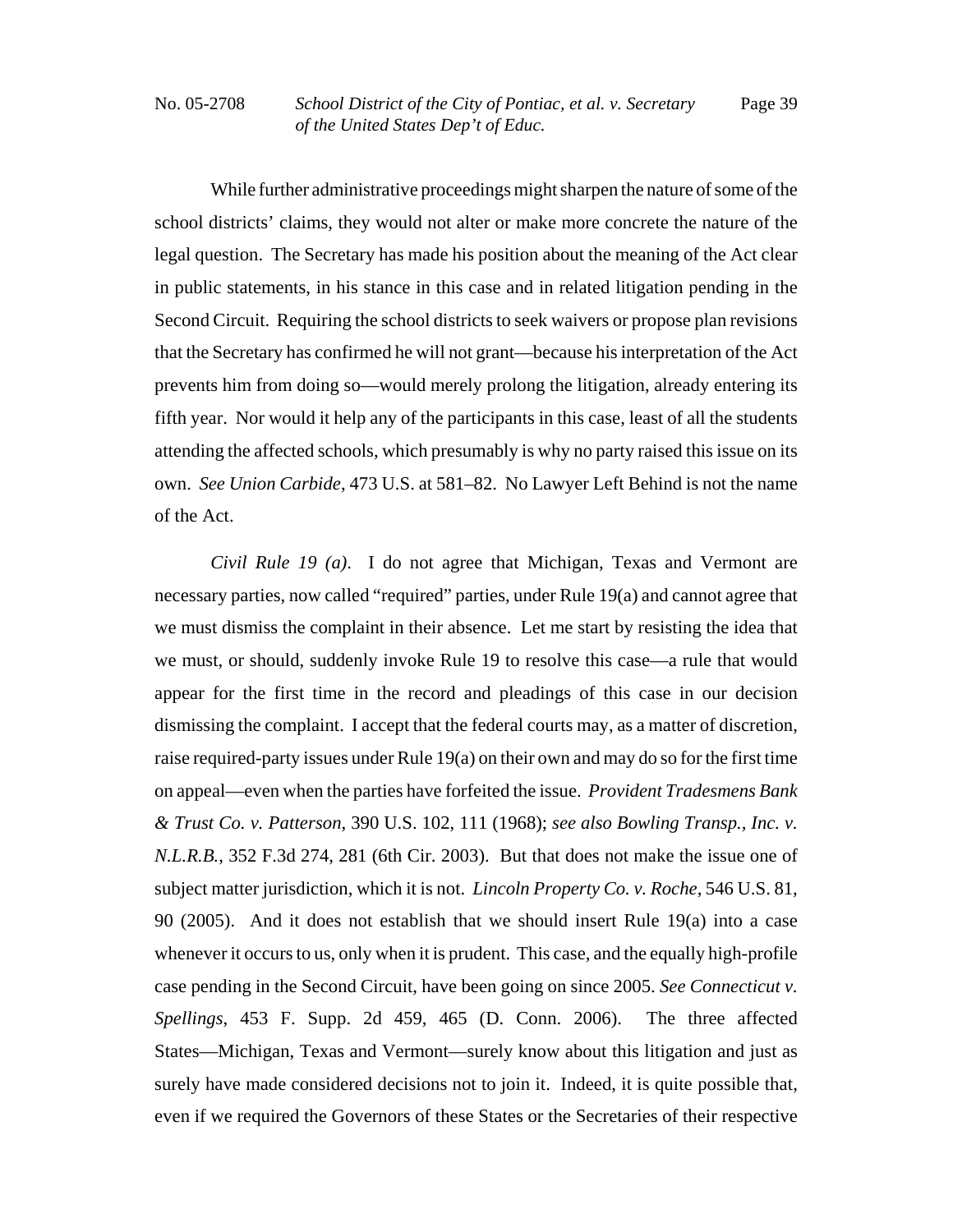departments of education to join the case, they still would opt not to take a position on the issue at hand. I am not sure we can make a State take a stand on the point, and I know we cannot make it take a coherent one. What we might gain from such a ruling thus is far from clear.

What is more, after the parties filed supplemental briefs before the *en banc* court and after the *en banc* oral argument, we *sua sponte* raised three "justiciability" questions. While the third question asked whether we should proceed in the absence of the States, we did not ask the parties to brief Rule 19—not classically thought of as a justiciability doctrine—and we still have not done so. Not surprisingly, in their supplements to the supplemental *en banc* briefs, no party—and not one of the four *amici* in their merits briefs—identified a lurking Rule 19 problem, and it remains quite possible that all of the participants in this case disagree that there is one. *Cf. Huber v. Taylor*, 532 F.3d 237, 249 (3d Cir. 2008). While no party to the case would be surprised if we resolved the case on ripeness grounds, relying in part on the absence of the States, all parties to the case (I suspect) would be surprised to see us dismiss the case under Rule 19. No doubt, had we discovered an absence of subject matter jurisdiction at this late stage of the case, we would have to dismiss the dispute, no matter how lamentable that development would be, no matter how astonished the parties would be. But I am aware of no precedent that compels us *sua sponte* to insert Rule 19 into the case at this point and to dismiss the case in its fifth year of litigation. In my view, we should answer the question of statutory interpretation that the school districts' complaint asked us to answer and leave Rule 19 out of it.

Be that as it may, Michigan, Texas and Vermont are not "required" parties under Rule  $19(a)(1)$ . An entity is a "required party" if:

(A) in that person's absence, the court cannot accord complete relief among existing parties; or (B) that person claims an interest relating to the subject of the action and is so situated that disposing of the action in the person's absence may: (i) as a practical matter impair or impede the person's

ability to protect the interest; or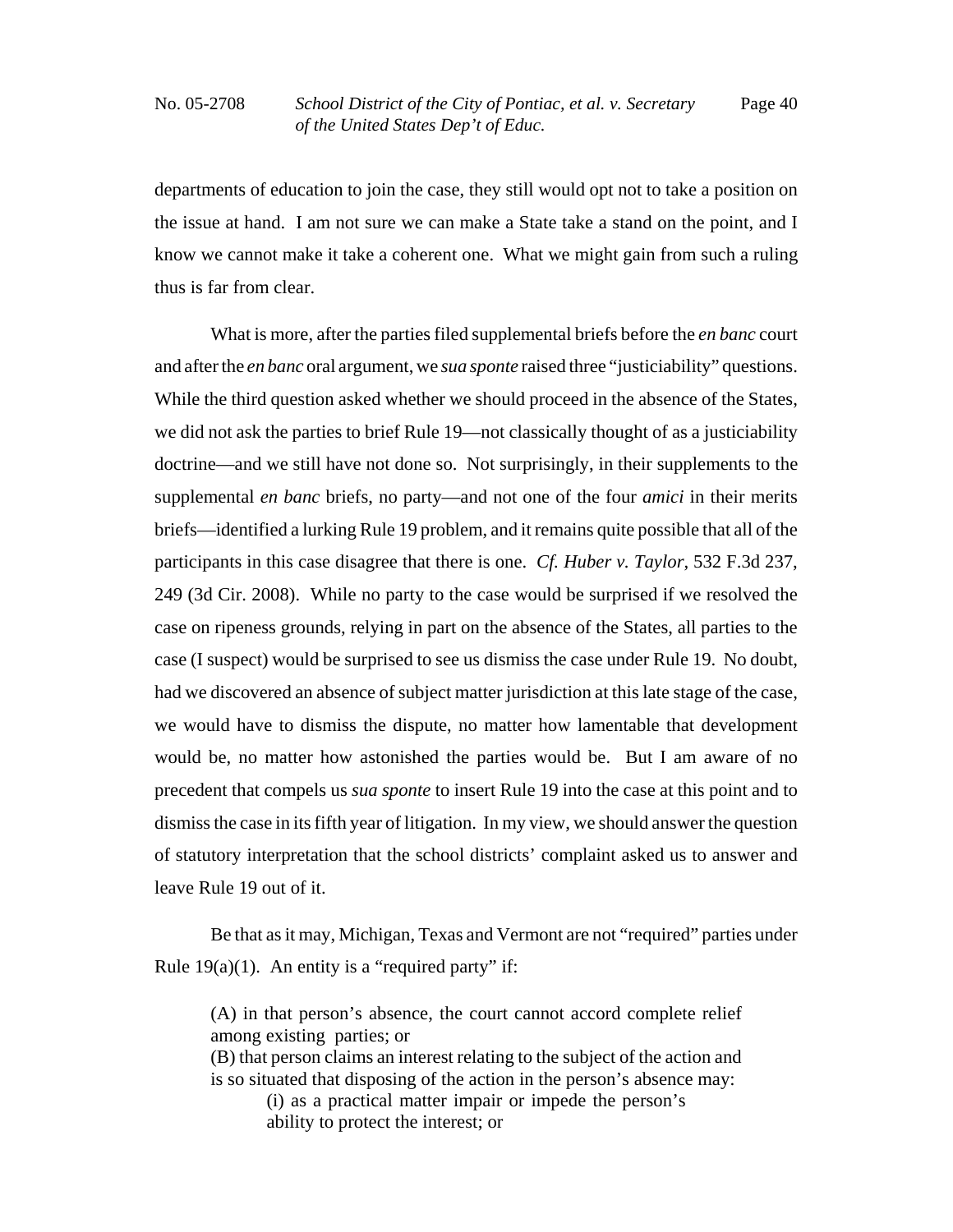(ii) leave an existing party subject to substantial risk of incurring double, multiple, or otherwise inconsistent obligations because of the interest.

Fed. R. Civ. P. 19(a)(1).

The first ground for treating the three States as required parties—that the court "cannot accord complete relief" without them, Fed. R. Civ. P. 19(a)(1)(A)—does not exist. The school districts seek to enjoin the Secretary "from withholding from states and school districts any federal funds . . . because of a failure to comply with the mandates of the NCLB that is attributable to a refusal to spend non-NCLB funds." Compl. at 58. Enjoining the Secretary from withholding federal funds from the school districts and the States does not require the presence of the States. It requires only the presence of the Secretary.

It also is far from clear that the three States claim the kind of "interest," Fed. R.  $Civ$ . P. 19(a)(1)(B), that is cognizable under the other two grounds for treating the States as required parties. The States do not have a legally protected interest that resolution of the *Pennhurst* question would threaten, a missing ingredient that is fatal in several circuits. *See, e.g., United Keetoowah Band of Cherokee Indians of Okla. v. United States*, 480 F.3d 1318, 1324–25 (Fed. Cir. 2007); *Liberty Mut. Ins. Co. v. Treesdale, Inc.,* 419 F.3d 216, 230 (3d Cir. 2005); *Makah Indian Tribe v. Verity*, 910 F.2d 555, 558 (9th Cir. 1990). The States instead have an "interest in promoting what [they] regard[] as enlightened public policy," *Am. Maritime Transp., Inc.*, 870 F.2d 1559, 1562 (Fed. Cir. 1989)—namely, their vision of how the Act should be interpreted—and have an interest concerning the obligations that come with accepting funding under the Act, *see Liberty Mut. Ins. Co.*, 419 F.3d at 230 (holding "merely a financial interest" is not enough under Rule  $19(a)(1)(B)$ . I recognize that we have not yet spoken clearly on what types of interests Rule 19 encompasses, and I see no need to take a stand today. I note only that the States' presumed "interests" in this case are a distant cry from the types of interests that normally implicate Rule  $19(a)(1)(B)$ , and that they are more reminiscent of the kinds of interests that require just notice, not mandatory joinder. *See* Fed R. Civ. P. 5.1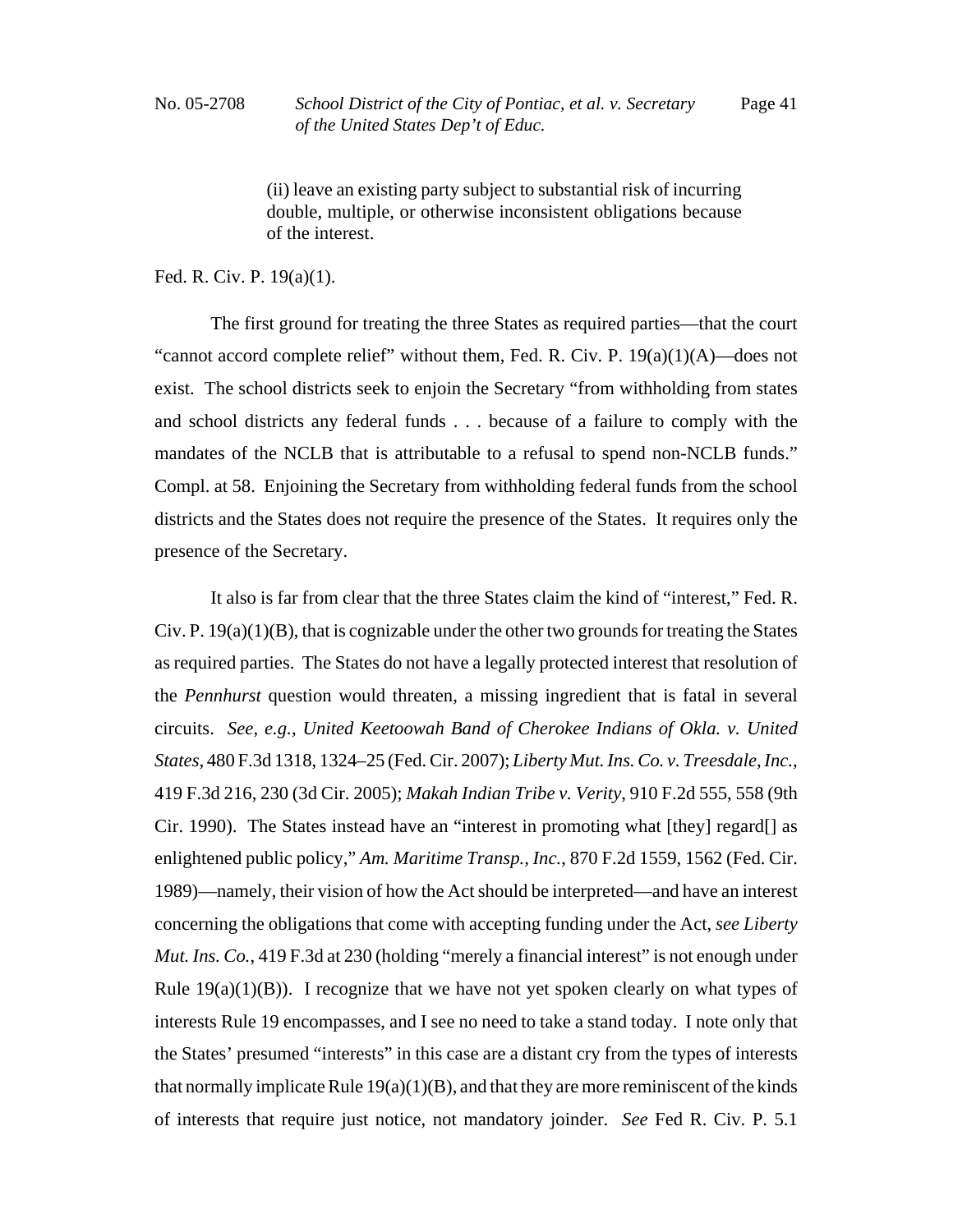(requiring a party to notify the state attorney general when challenging a state law but not requiring a court to consider whether the state attorney general is a necessary party); *see also Republic of Philippines v. Pimentel*, \_\_ U.S. \_\_, 128 S. Ct. 2180, 2185–86, 2189 (2008) (finding the Republic of the Philippines a required party in case involving claims against the property of Ferdinand Marcos); *Minnesota v. United States*, 305 U.S. 382, 386–88 (1939) (condemnation dispute); *Hooper v. Wolfe*, 396 F.3d 744, 747–48 (6th Cir. 2005) (recovery of diverted assets); *Keweenaw Bay Indian Community v. Michigan*, 11 F.3d 1341, 1343–44, 1347 (6th Cir. 1993) (tribal fishing rights).

Even if the States have a cognizable interest, however, they are not required parties under other requirements of Rule  $19(a)(1)(B)$ . Proceeding without them will not "as a practical matter impair or impede" their ability "to protect the[ir] interest[s]." Fed. R. Civ. P.  $19(a)(1)(B)(i)$ . When States stick their heads in the sand for nearly five years of litigation about a high-profile lawsuit, it is difficult to say that proceeding without them will impair their interests—which so far seem focused above all on *not* being forced to take a public stand on the issues presented.

Nor is there any risk of prejudice to the States if we proceed to the merits without them. *See Republic of the Philippines v. Pimentel*, 128 S. Ct. at 2189. The matter at hand is not a challenge to the constitutionality of a state law or even to the meaning of a state law. It concerns the meaning of a federal law: Namely, did Congress satisfy the *Pennhurst* clear-statement rule by "clearly" describing "the conditions that go along with the acceptance of . . . funds" under the Act? *Arlington Cent. Sch. Dist. Bd. of Educ. v. Murphy*, 548 U.S. 291, 304 (2006). We know that States need not invariably be parties to *Pennhurst* clear-statement cases because there are many decisions from the Supreme Court involving just a local government as a party, but not a State or even the Federal Government, including one decided a few months ago. *See, e.g.*, *Forest Grove Sch. Dist. v. T.A.*, \_\_\_ U.S. \_\_\_, 129 S. Ct. 2484 (2009); *Winkelman v. Parma City Sch. Dist.*, 550 U.S. 516 (2007); *Arlington Cent. Sch. Dist.*, 548 U.S. 291; *Jackson v. Birmingham Bd. of Educ.*, 544 U.S. 167 (2005); *Barnes v. Gorman*, 536 U.S. 181 (2002); *Davis v.*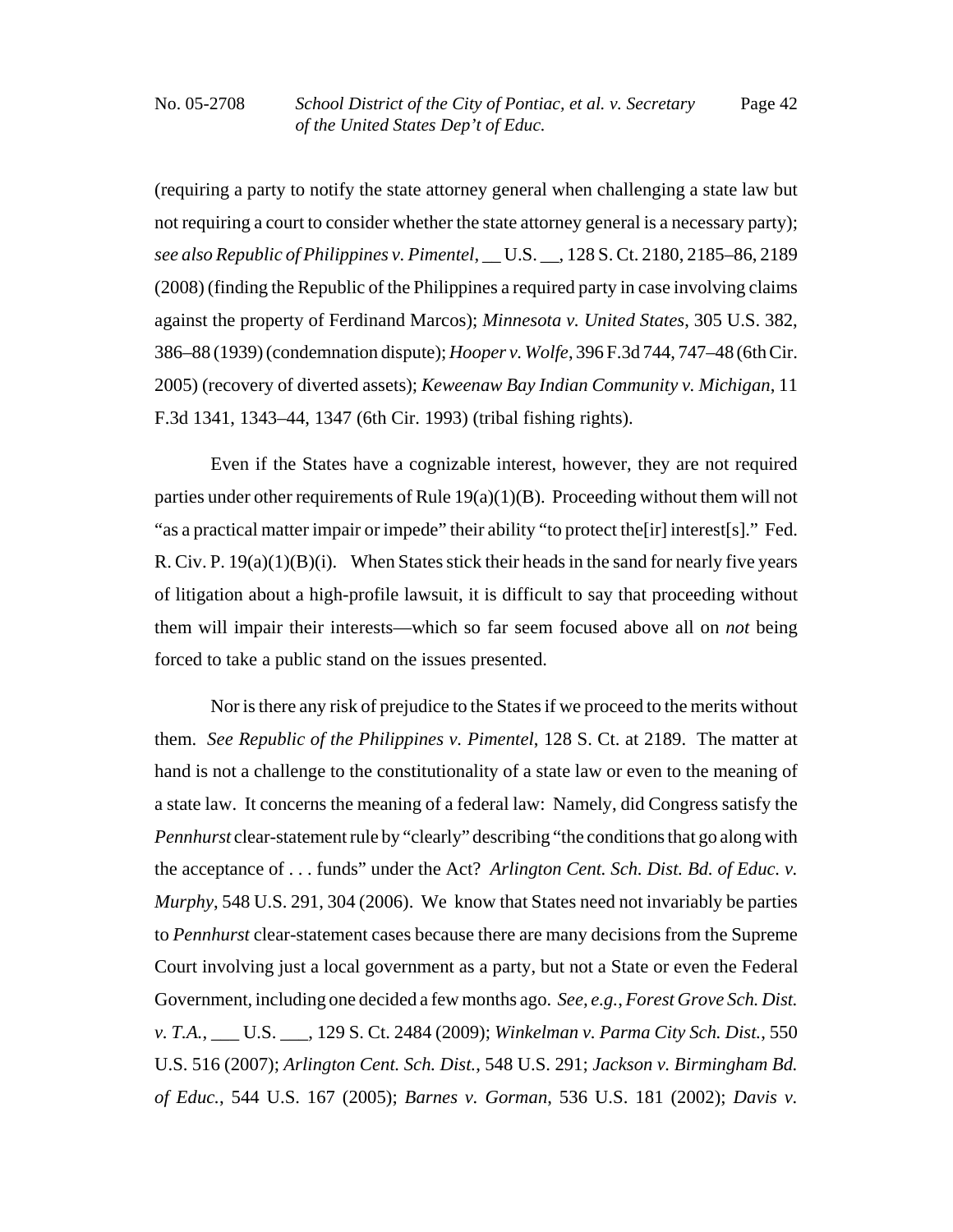*Monroe County Bd. of Educ.*, 526 U.S. 629 (1999); *Gebser v. Lago Vista Indep. Sch. Dist.*, 524 U.S. 274 (1998); *Franklin v. Gwinnett County Pub. Schs.*, 503 U.S. 60 (1992).

The facts of this case illustrate why that often will be so. Whichever side Michigan, Texas or Vermont ultimately take on this discrete legal question, there is no reason to think that the present parties will not protect it. Perhaps the States (silently) agree with the policy underlying the Act—that the threat of reduced federal funds is precisely the incentive that the States and school districts need to make "adequate yearly progress" in the achievement tests required under the Act. If so, there is no reason to think that the Secretary will not ably advance that position, and in fact he (and she) already has done so in the five years of litigation. Or perhaps the States (silently) side with the school districts, believing that they should not have to meet achievement test standards that they cannot reach with federal funds alone. Here, too, the school districts have ably advanced this position throughout this litigation, and they have ample incentives to continue doing so. In the end, the *Pennhurst* question at the heart of this case turns on an issue of statutory meaning, one that will not change—it cannot change—based on equitable or other considerations that a State might or might not choose to raise.

In the absence of any unprotected interests, no prejudice—not even a risk of prejudice—exists. What we have instead is a frustrating reality: How could the three States, all deeply involved in the implementation of the Act, not take a public stance on how this significant piece of legislation should be construed? Whether as intervening parties or as *amici*, the three States would have done well to offer their views. Yet whatever the explanation may be for their resounding silence, Rule 19(a) does not kick in whenever an entity *should* take a public stand in litigation; it applies only when its absence *irreparably prejudices* the entity's interests. That simply is not the case here.

The last ground for invoking Rule 19(a)(1)—subjecting an *existing* party to multiple or otherwise inconsistent obligations—also is missing. Inconsistent obligations arise only when a party cannot simultaneously comply with the orders of different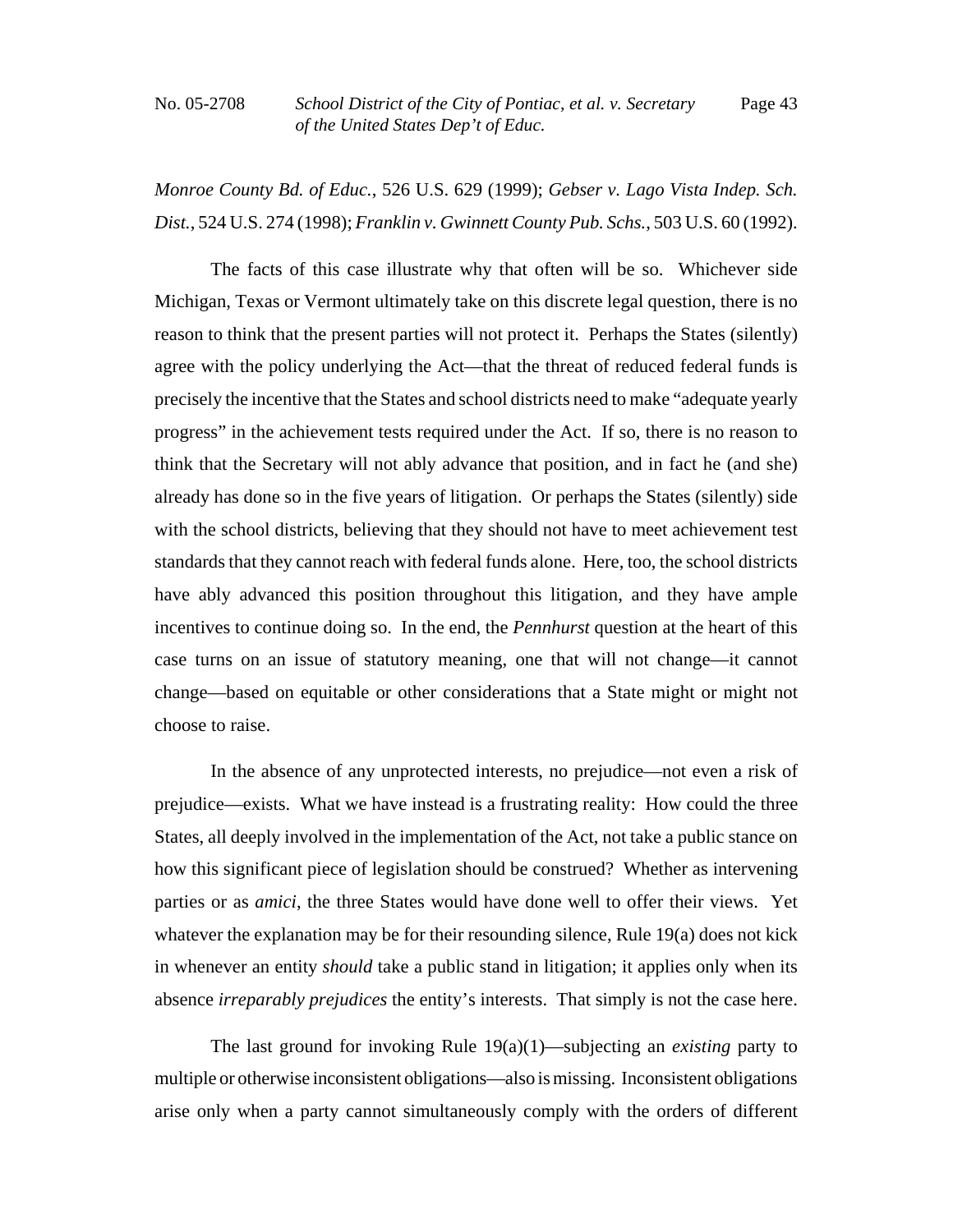courts. *See Delgado v. Plaza Las Americas, Inc.*, 139 F.3d 1, 3 (1st Cir. 1998); *cf. PaineWebber, Inc. v. Cohen*, 276 F.3d 197, 201 (6th Cir. 2001). Here, the Secretary risks only a possible injunction prohibiting him from withholding federal funds if the affected school districts cannot comply with the Act due to inadequate funding. He can readily comply with this order and any subsequent order in cases involving Michigan, Texas and Vermont.

One of Judge McKeague's primary disagreements with me turns on whether we can grant "complete relief" without the States. McKeague Op. at 76–77. Because the districts must follow the Act *and* the existing plans of their respective States, he points out, those plans would have to be amended for the school districts to obtain the relief they seek. But Rule 19 does not turn on the relief that the claimants could have sought but on the relief they did seek. "Rule 19 can be utilized only to bring in parties necessary to a complete and just adjudication of the *issues presently before the court*." *Ross. v. Houston Indep. Sch. Dist.*, 699 F.2d 218, 230 (5th Cir. 1983) (emphasis added); *see also Local 670, United Rubber, Cork, Linoleum and Plastic Workers of Am., AFL-CIO v. Armstrong Rubber Co.*, 822 F.2d 613, 620 (6th Cir. 1987); 7 Charles Alan Wright, Arthur R. Miller & Mary Kay Kane, *Federal Practice & Procedure* § 1604 (3d ed. 2009). The claimants do not seek to be relieved from a specific mandate of the Act but only to enjoin the Secretary from withholding funds. That relief is not contingent on actions of the States, and it is relief we have the power to grant. *See LaChemise Lacoste v. General Mills*, *Inc.*, 487 F.2d 312, 314 (3d Cir. 1973); *cf.* 4 James Wm. Moore et al., *Moore's Federal Practice*, § 19.03[2][d] (3d ed. 2009) ("Joinder should not be compelled when meaningful relief can be granted without the absentee.").

That the three States retain independent authority to withhold funds "[i]n order to enforce the Federal requirements" of the Act, 20 U.S.C. § 1232c(b), or perhaps impose some other form of sanction, does not change things. Rule 19(a)(1)(A) "focuses on relief between the parties and not on the speculative possibility of further litigation" or administrative proceedings "between a party and an absent person." *Sales v. Marshall*, 873 F.2d 115, 122 (6th Cir. 1989) (internal quotation marks omitted). The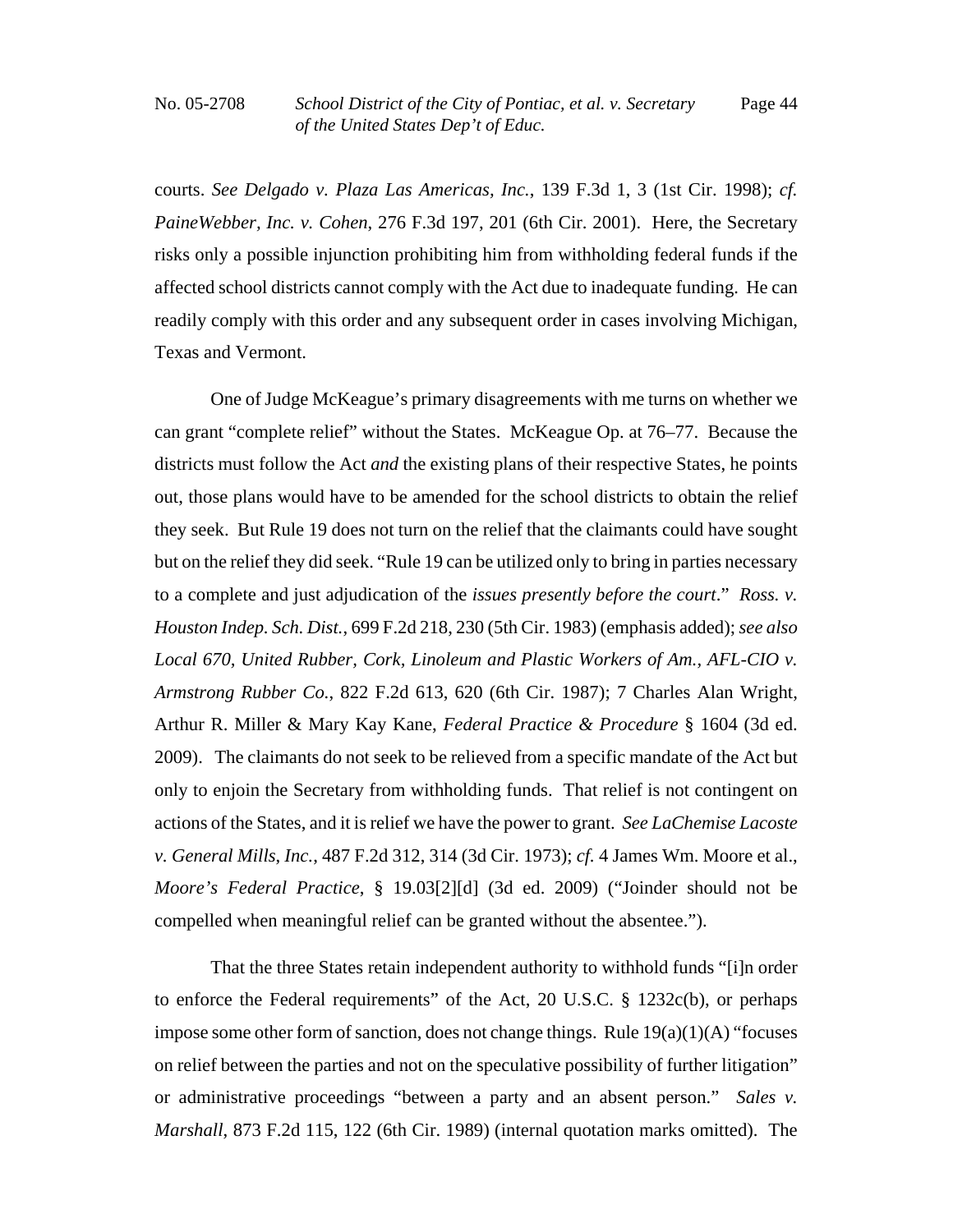States have not threatened or even hinted that they would invoke their  $\S$  1232c(b) authority if the school districts won this case, and there is no indication that a State has ever invoked that authority, even though it applies to a wide variety of education programs. Under these circumstances, indeed, it is quite likely that the school districts would not have had standing to name the States as party defendants to enjoin them from this speculative, ill-defined and distant threat. Surely Rule  $19(a)(1)$  does not require what Article III prevents.

### II.

That takes me to the merits—the meaning of the No Child Left Behind Act and the nature of the obligation that the school districts and the States undertook when they accepted federal funds under the Act starting in 2002. As the school districts see it, "states and school districts that accept NCLB funding are *not* required to use their own funds for NCLB compliance," Pontiac Supp. Br. at 12, and accordingly any "failure to comply with the NCLB mandates for this reason does not provide a basis for withholding any federal funds to which they are otherwise entitled under the NCLB," Compl. at 58. As the Secretary sees it, "a State's obligation to implement its plan is not contingent upon a particular appropriation of federal funds or capped at a particular level of state expenditures." Final Br. for the Appellee at 17.

#### A.

A few rules set the stage for deciding who is right. Congress passed the Act under the Spending Clause. U.S. Const. art. 1, § 8, cl. 1. Congress's spending authority permits it to condition the allocation of federal funds to the States on their compliance with federal regulations, including most notably regulations that Congress otherwise lacks the power to impose. *See Dole*, 483 U.S. at 207. Put another way, the Tenth Amendment, the Eleventh Amendment and the Constitution's other structural limitations on congressional authority do not limit properly enacted spending-clause legislation.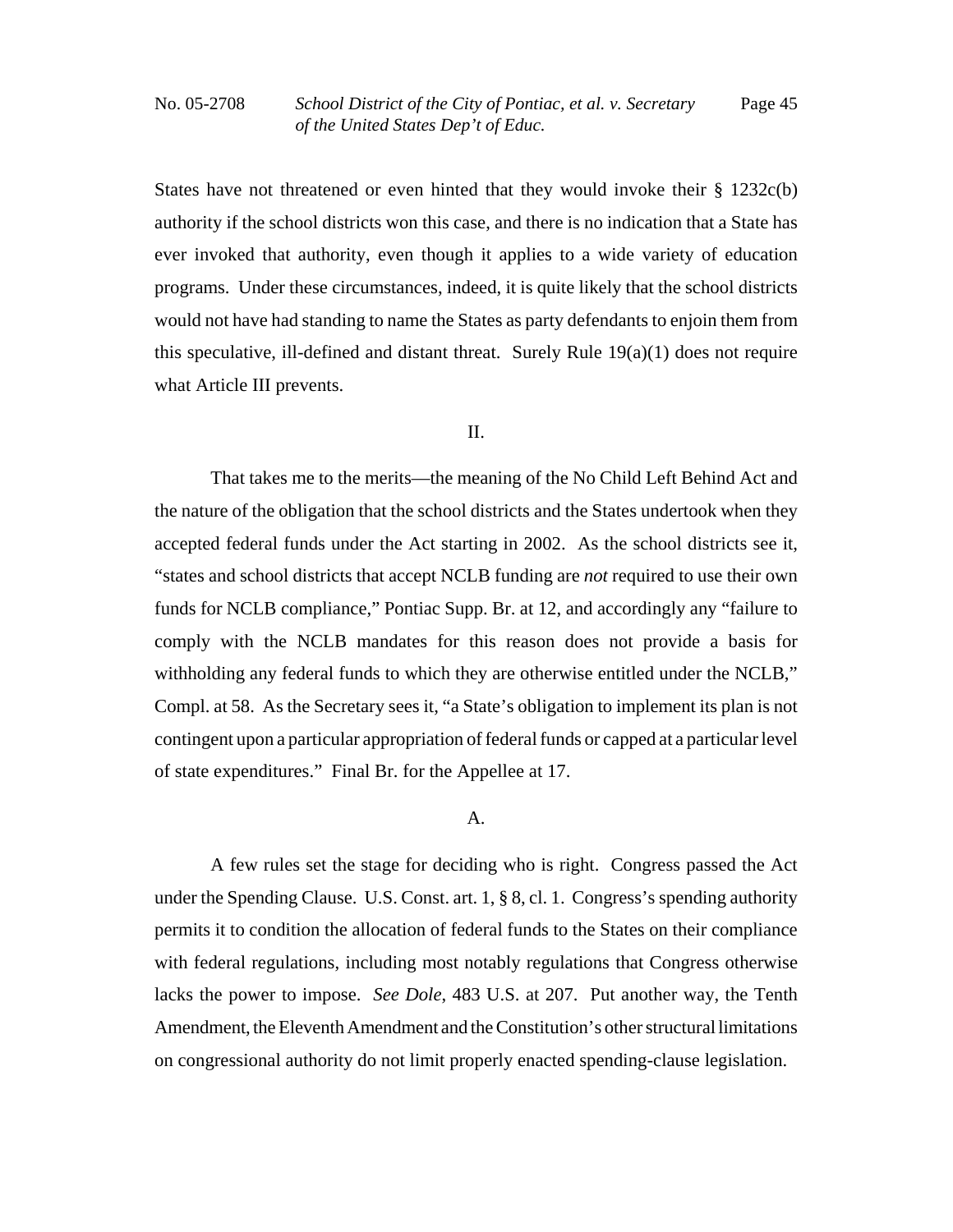Yet other limitations constrain Congress's spending authority: two constitutional limits and a statutory one. As a constitutional matter, Congress may not impose conditions "unrelated to the federal interest" in enacting spending legislation, *id.* at 207–08 (internal quotation marks omitted), and it may not "coerc[e]" the States into accepting funds and the regulations that come with them, *id.* at 211.These restrictions, however, need not detain us here. Surely there is a legitimate connection between the Act's funding and the conditions imposed on the States who accept it. Congress did not give the States federal money for education, then insist that they move the location of their capitals or rename their state birds. Congress asked them to meet a series of educational requirements in return for receiving education funding.

Perhaps more plausibly, the school districts' complaint could be read to include a claim that the Act is unconstitutionally "coercive," a choice-bending contract of adhesion. After all, what State in these fiscally challenging times would have the fortitude to turn down hundreds of millions of dollars in education funding? (Perhaps suggesting that there is something to the point, no State refused aid under the Act, notwithstanding the conditions that came with it.) But in their briefs in the district court and on appeal, the school districts have not claimed that they were coerced into accepting this bargain. Because they have not developed this claim in any way and because they have trained their arguments not on invalidating the Act but on limiting their responsibilities under it, they have forfeited any claim of unconstitutionality.

The statutory limitation on Congress's spending power, by contrast, lies at the core of this dispute. Given the breadth of Congress's power to impose conditions on States that accept federal money, *Arlington Cent. Sch. Dist.*, 548 U.S. at 296, given its authority under the Spending Clause to regulate the States beyond the limited and enumerated powers the Constitution otherwise gives it and given that the States are not represented in the Halls of Congress, the federal courts have required Congress to state those conditions "unambiguously" in the text of the statute, *Pennhurst State Sch. & Hosp. v. Halderman*, 451 U.S. 1, 17 (1981). Analogizing spending clause legislation to a contract that "requires offer and acceptance of its terms," *Barnes v. Gorman*, 536 U.S.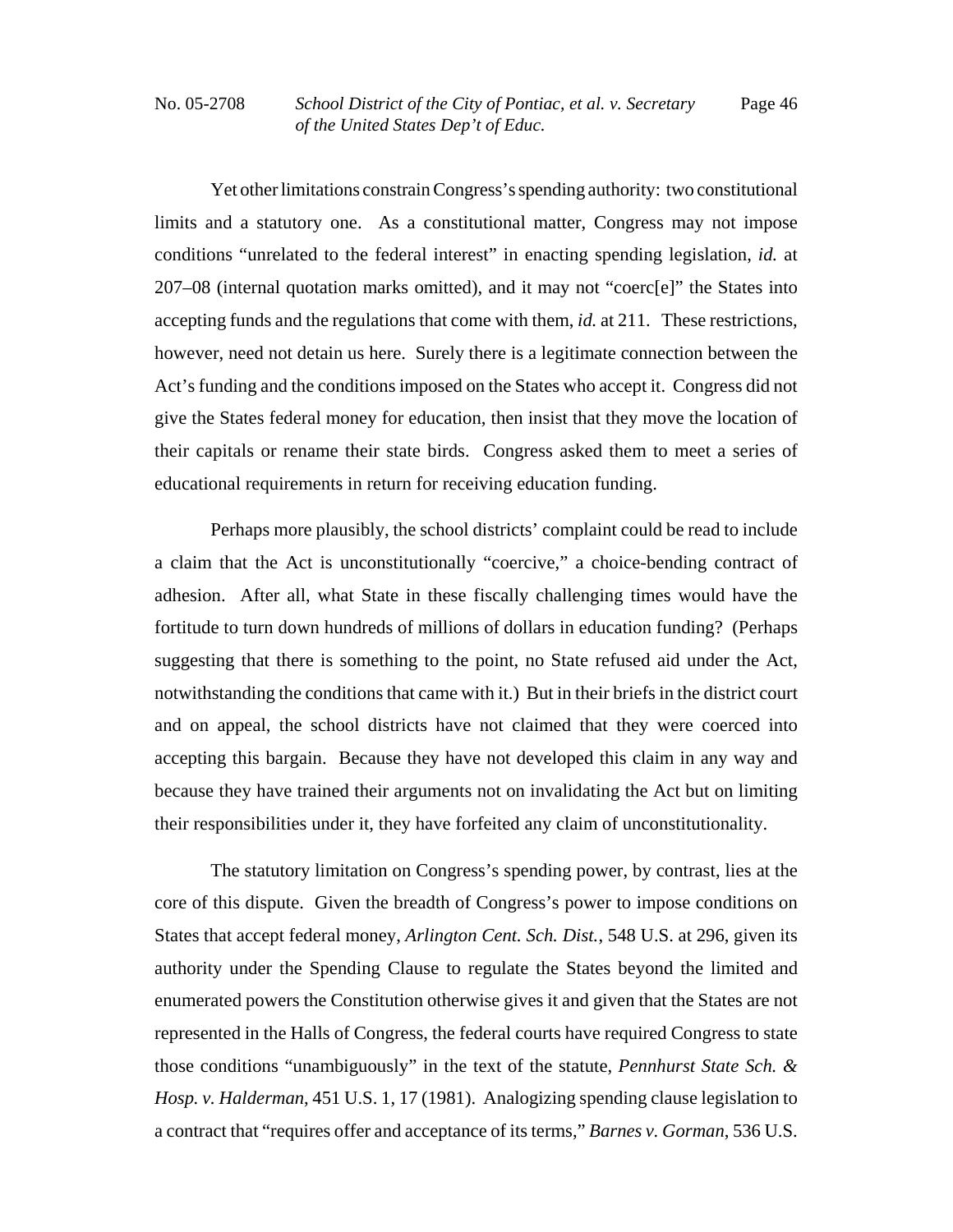181, 186 (2002), the Court has explained that Congress's authority to impose conditions on a State "rests on whether the State voluntarily and knowingly accepts the terms of the 'contract,'" *Pennhurst*, 451 U.S. at 17. Just as parties to a contract "cannot knowingly accept conditions . . . which they are unable to ascertain," neither can the States. *Arlington Cent. Sch. Dist.*, 548 U.S. at 296 (internal quotation marks omitted). Spending clause conditions thus bind the States only when Congress spells them out clearly in the text of the law.

Even though this clear-statement rule has constitutional roots, it remains a rule of *statutory* interpretation, one constrained by other canons of statutory interpretation. A State or a school district cannot escape a federal regulation merely by showing *possible* ways in which a law may be unclear; it must identify a *plausible* alternative interpretation of the law consistent with its theory of ambiguity. *See Bell v. New Jersey*, 461 U.S. 773, 783 n.8 (1983) (rejecting a reading of a statute as "no more than remotely plausible" in favor of a better reading of the law even though it imposed additional obligations on the States); *Bennett v. Ky. Dep't of Educ.*, 470 U.S. 656, 672 (1985) (finding no ambiguity in a provision of the predecessor of the NCLB, the Elementary and Secondary Education Act of 1965, Pub. L. No. 89-10, 79 Stat. 27, because "[n]o plausible reading of the statute or regulations suggests that" Kentucky's actions comported with the statute). A State cannot tenably complain about a congressional bait and switch when the alleged "bait" is premised on an implausible reading of the statute. As is true in other areas of the law, the implausibility of an alternative interpretation of a statute defeats a claim of threshold ambiguity. *See Auto-Owners Ins. Co. v. Redland Ins. Co.*, 549 F.3d 1043, 1047 (6th Cir. 2008) (insurance contract); *Zirnhelt v. Michigan Cons'l Gas Co.*, 526 F.3d 282, 287 (6th Cir. 2008) (ERISA plan); *cf. Cuomo v. Clearing House Ass'n, L.L.C.*, \_\_ U.S. \_\_, 129 S. Ct. 2710, 2715 (2009) (*Chevron*).

In gauging statutory ambiguity, the courts also apply a wide-angle, not a telephoto, lens. What matters is not whether a provision is ambiguous when read in isolation but whether it is ambiguous when read in context. *See, e.g.*, *Pennhurst*, 451 U.S. at 19 (Spending Clause); *FDA v. Brown & Williamson Tobacco Corp.*, 529 U.S.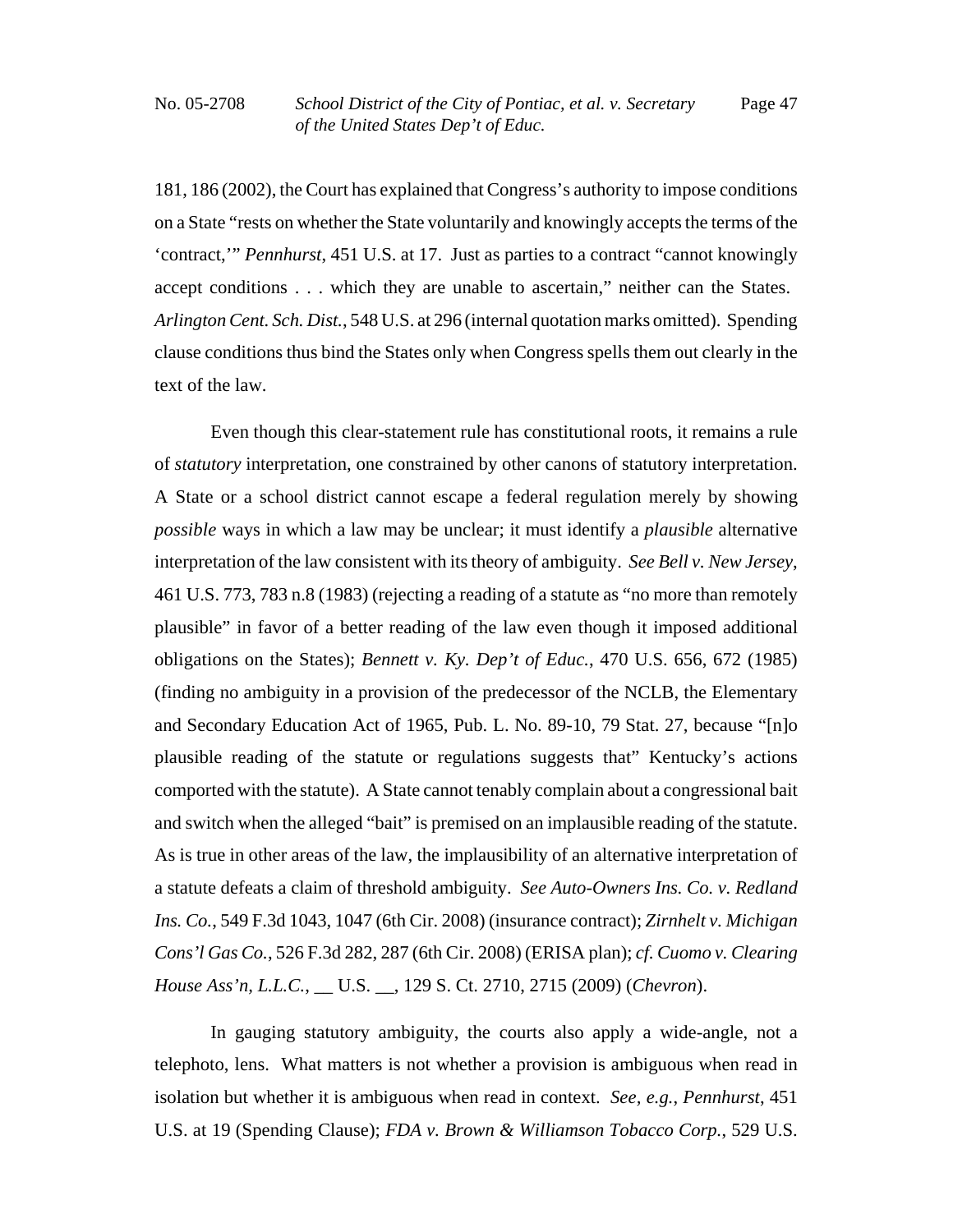120, 132 (2000) (*Chevron*); *Prater v. Ohio Educ. Ass'n*, 505 F.3d 437, 441 (6th Cir. 2007) (contract).

B.

Measured by these yardsticks, the No Child Left Behind Act clearly requires the States (and school districts) to comply with its requirements, whether doing so requires the expenditure of state and local funds or not. A contrary interpretation is implausible and fails to account for, and effectively eviscerates, numerous components of the Act.

The basic bargain underlying the Act works like this. On the federal side, Congress offers to allocate substantial funds to the States on an annual basis—nearly \$14 billion in 2008 for Title I, Part A, a 60% increase in relevant federal funding since 2001—exercising relatively little oversight over how the funds are spent. On the State side, the States agree to test all of their students on a variety of subjects and to hold themselves and their schools responsible for making adequate yearly progress in the test scores of *all* students.In broad brush strokes, the Act thus allocates substantial federal funds to the States and school districts and gives them substantial flexibility in deciding how and where to spend the money on various educational "inputs," but in return the schools must achieve progress in meeting certain educational "outputs" as measured by the Act's testing benchmarks. As the Supreme Court recently explained:

NCLB marked a dramatic shift in federal educational policy. It reflects Congress' judgment that the best way to raise the level of education nationwide is by granting state and local officials flexibility to develop and implement educational programs that address local needs, while holding them accountable for the results. NCLB implements this approach by requiring States receiving federal funds to define performance standards and to make regular assessments of progress toward the attainment of those standards. 20 U.S.C. § 6311(b)(2). NCLB conditions the continued receipt of funds on demonstrations of "adequate yearly progress." *Ibid.*

*Horne v. Flores*, \_\_ U. S. \_\_, 129 S. Ct. 2579, 2601 (2009).The school districts' position—that they can accept the federal dollars, spend them largely as they wish, yet exempt themselves from the Act's requirements if compliance would require any local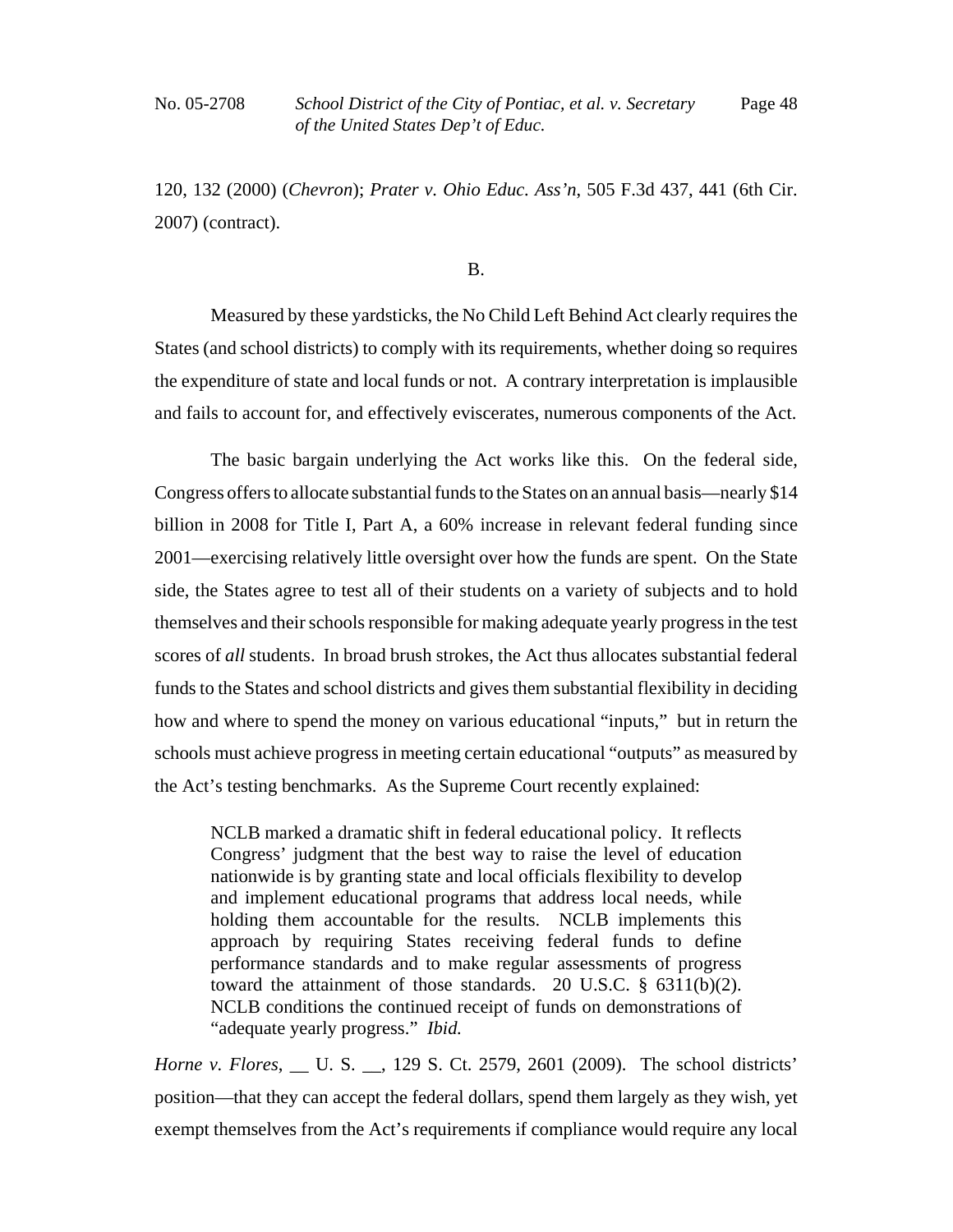money—undoes this bargain by nullifying some provisions of the Act and undermining several others.

*Accountability.* Accountability is the centerpiece of the Act, and a plausible interpretation of the legislation cannot ignore that reality. Instead of focusing on how much money school districts spend on each child or "dictating funding levels," the Act "focuses on the demonstrated progress of students through accountability reforms." *Id.* at 2603. The Act begins with a "Statement of Purpose" that drives home Congress's interest in establishing accountable public schools: "ensuring . . . high-quality academic assessments [and] accountability systems"; "holding schools, local education agencies, and States accountable for improving the academic achievement of all students"; "improving and strengthening accountability"; and "providing . . . greater responsibility for student performance." 20 U.S.C. §§ 6301(1), (4), (6), (7). *See* Appendix (containing the full Statement of Purpose).

Title I, Part A of the Act carries out this objective by requiring participating States to test their students and, over time, to establish and meet certain benchmarks in doing so. Today, the Act requires all public school students in participating States to take seventeen standardized tests over the course of their school careers, *see id*. § 6311(b)(3)(C), and requires the States to grade schools and school districts on their ability to make "adequate yearly progress" in the test results, *see id*. §§ 6311(b)(2)(B),  $6316(c)(1)$ . For those participating schools that repeatedly fail to make progress, the Act requires an escalating series of sanctions: (1) starting with "improvement," which gives students the right to transfer into more successful schools and forces schools to develop better practices; (2) moving to "corrective action," which may include a new curriculum, extended hours, or personnel discharges; and (3) ending with "restructuring," which may include discharging large portions of the staff or converting the school into a charter school. *Id.* § 6316(b); *see also id.* § 6316(c).

The Act provides limited exceptions to these accountability measures, and none of them applies here. *See, e.g.*, *id*. §§ 6311(b)(7), 6311(c)(1), 6311(h)(2)(A)(i),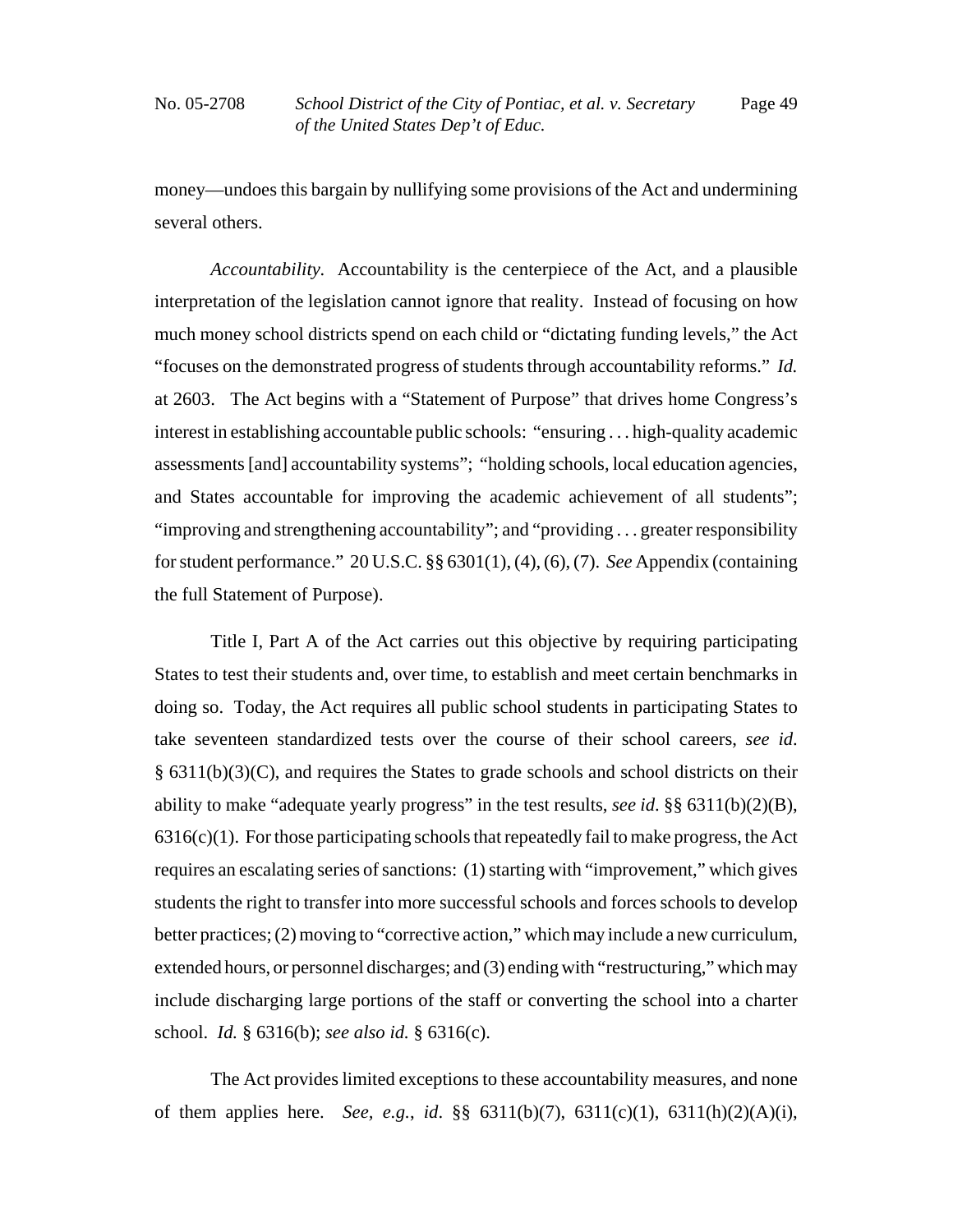$6316(b)(7)(D)$ ,  $6316(c)(10)(F)$ ,  $6337(e)(3)$ . By cabining the Secretary's discretion to excuse failure, the Act furthers an essential objective—the source, indeed, of its title—that no child, whether living in inner-city school districts or not, whether suffering from learning disabilities or not, whether English is their second language or not, whether otherwise disadvantaged or not, would be left behind when it came to ensuring not just that more resources were devoted to their education but that objectively measurable progress would be made in their education. *See, e.g.*, *id*. § 6301(3) (setting goal of "closing the achievement gap between high- and low-performing children, especially the achievement gaps between minority and nonminority students, and between disadvantaged children and their more advantaged peers"). That is why the Act requires each State to set up an annual system of academic assessments in reading, science and math, *id*.  $\S$  6311(b)(3)(A), using "the same academic assessments . . . to measure the achievement of *all* children," *id*. § 6311(b)(3)(C)(i) (emphasis added), providing for "the participation in such assessments of *all* students," *id.* § 6311(b)(3)(C)(ix)(I) (emphasis added), and requiring "*each* local educational agency" to collect appropriate data and reports on all student achievement, *id.* at § 6311(h)(2)(B) (emphasis added).

The school districts' interpretation would break the accountability backbone of the Act. Excusing school districts from compliance with the Act whenever federal funding fell short would make it hard if not impossible to hold them accountable for meeting the Act's goals. If school districts decided they were not given enough money to test all children, they could test just some children. If school districts decided they were not given enough money to fix all underperforming schools, they could fix just some schools. Because the school districts have alleged that virtually every major requirement of the Act is underfunded, *see* Compl. ¶¶ 32–86, their interpretation would excuse them from all of these requirements, transforming a no-exceptions accountability system into a non-existent one.

The NAACP supports the Secretary in this case, as well as in the Second Circuit case, not because it is satisfied with the levels of federal funding under the Act (few are)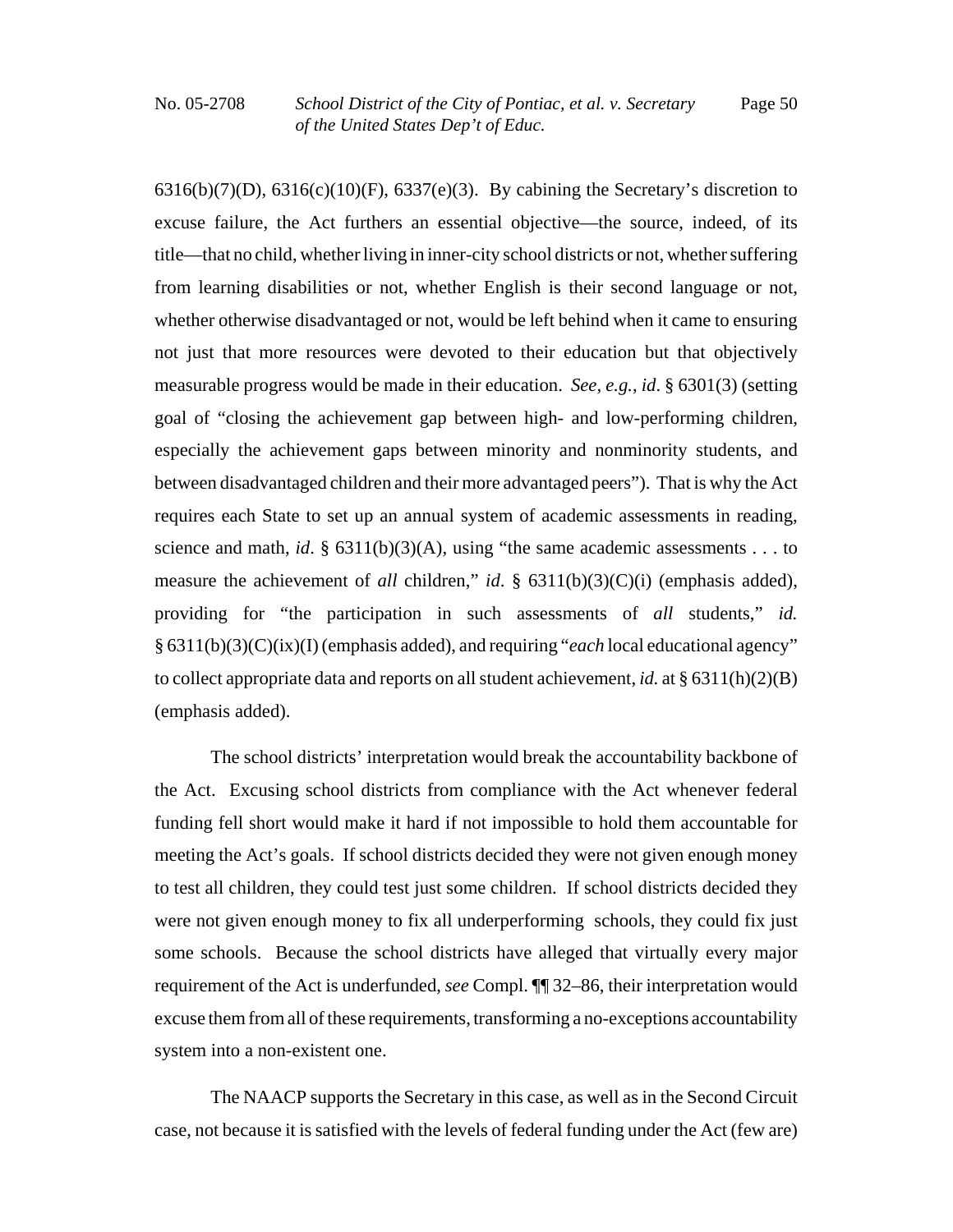but because it does not want the Act's accountability measures violated with impunity—letting schools filled with disadvantaged students off the hook. NAACP Br. at 12 ("The panel's decision invites States and school districts to evade their obligations to poor and minority children."). The NAACP's concern is reflected in the Act itself, which begins by saying that the Act is designed "to ensure that *all* children . . . reach . . . proficiency on challenging State academic achievement standards and State academic assessments," "especially . . . disadvantaged" students. 20 U.S.C. § 6301 (emphasis added). With the Act's accountability system in place, these goals have a chance of success; without them, they have no chance of success, risking a return to (or a continuation of) a system of lower standards for higher-poverty schools.

 *Flexibility*. The school districts' interpretation is inconsistent not only with the Act's accountability requirements but also with the flexibility the Act gives States and school districts in return for increased responsibility for student achievement. As the Act's Statement of Purpose makes clear, that is the central tradeoff of the Act: "providing greater decisionmaking authority and flexibility to schools and teachers *in exchange for* greater responsibility for student performance." *id*. § 6301(7) (emphasis added); *see also Horne*, 129 S. Ct. at 2601 (the Act "reflects Congress' judgment that the best way to raise the level of education nationwide is by granting state and local officials flexibility to develop and implement educational programs that address local needs, while holding them accountable for the results"). Unlike most spending programs, this one comes with few strings telling the States *how* they should comply with its conditions. Under the Act, States develop their own curricula and standards, 20 U.S.C.  $\S$  6311(b)(1), their own tests to assess whether students are meeting those standards, *id.* § 6311(b)(3), and their own definitions of progress under those standards, *id.* § 6311(b)(2)(B), so long as the progress culminates in near-universal proficiency by 2014, *id.* § 6311(b)(2)(F).

This flexibility extends to spending as well. As the school districts rightly acknowledge, the Act "provide[s] school districts with unprecedented new flexibility in their allocation of Title I funds." Final Reply Br. of Pontiac Sch. Dist. at 3 (internal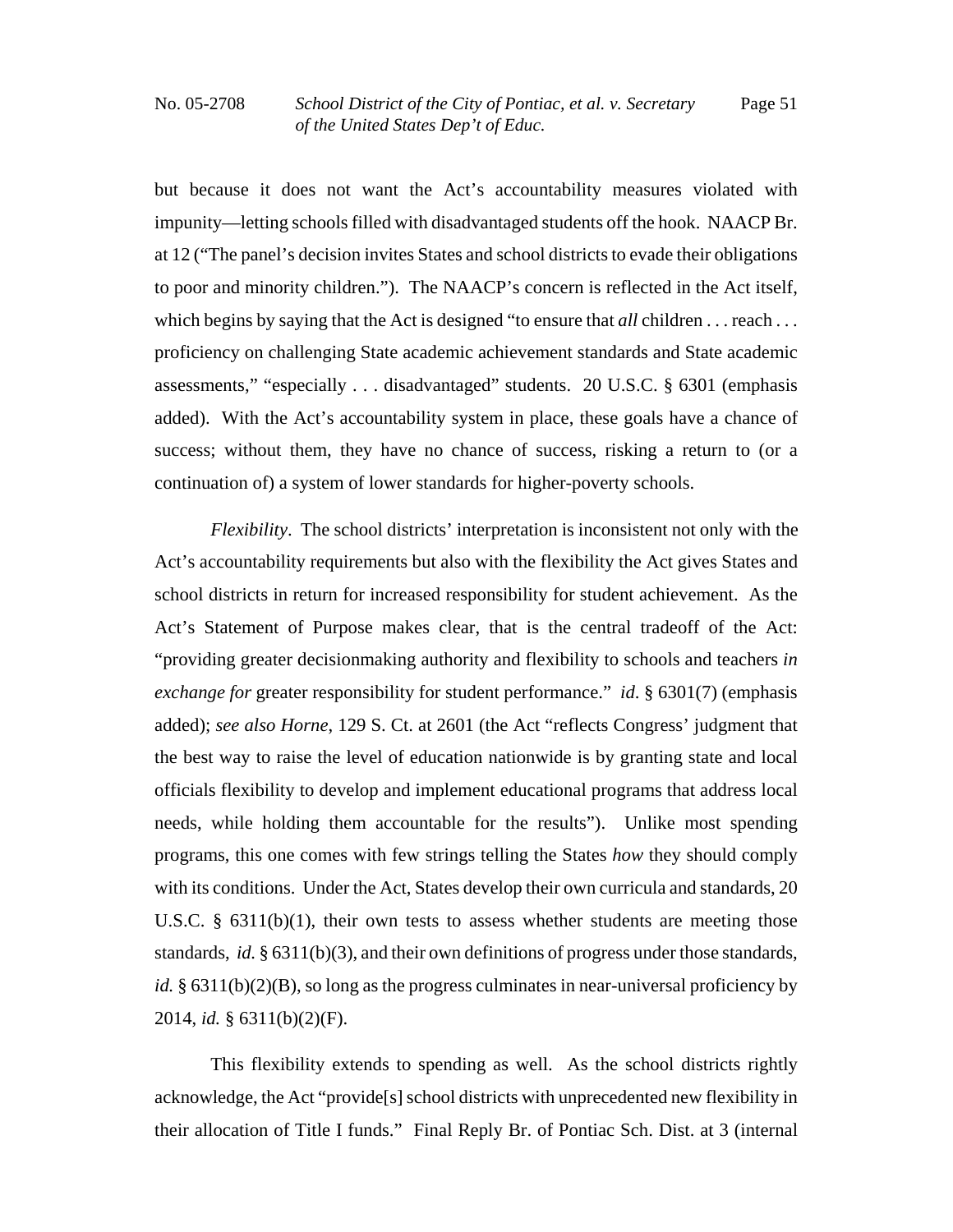quotation marks omitted). Some federal funds, to be sure, must be spent in certain ways. *See, e.g.*, 20 U.S.C. § 6303 (reserving some Title I, Part A funds for school improvement); *id.* § 6317(c)(1) (same); *id.* § 6318(a)(3)(A) (reserving some funds for parental involvement programs); *id.* § 6319(1) (reserving some funds for professional development). And the Act strictly confines the use of Title I funds to geographic areas with heavy concentrations of low-income students. *See id.* § 6313(a). But within these areas and with respect to these priority students, the Act gives States and school districts substantial flexibility in choosing how to spend the money. For instance: Section 6314 gives school districts wide discretion to consolidate funds from various sources and to focus them on certain schools in whatever ways will improve student performance there; § 6313(b) gives school districts discretion to transfer funds between schools within certain guidelines; and § 7305b allows States and school districts to transfer up to 50% of the funds allotted to other education programs to supplement their funds under Title I, Part A.

The substantial flexibility the Act gives recipients over federal funds is surpassed by the near-complete flexibility they retain over their own funds. The only limitation is that participating States cannot reduce their own spending and offset it with federal funding but must use the Act's federal dollars to supplement, not supplant, their own. 20 U.S.C. §§ 6321, 7901. Beyond that basic requirement—a prohibition on fiscal cheating, really—the States can use their dollars however they see fit, whether for teachers or for computers or for facilities or for whatever else they think will help their students the most.

The express and unprecedented flexibility the Act gives to the States in prioritizing the spending of federal dollars—especially in Title I, Part A—cannot coexist with an interpretation of the statute that allows school districts to exempt themselves from the accountability side of the bargain whenever *their* spending choices do not generate the requisite achievement. Were the school districts correct, a State could use this flexibility to focus its federal and local resources almost exclusively on improving, say, teacher quality—a legitimate goal no doubt, but one that would allow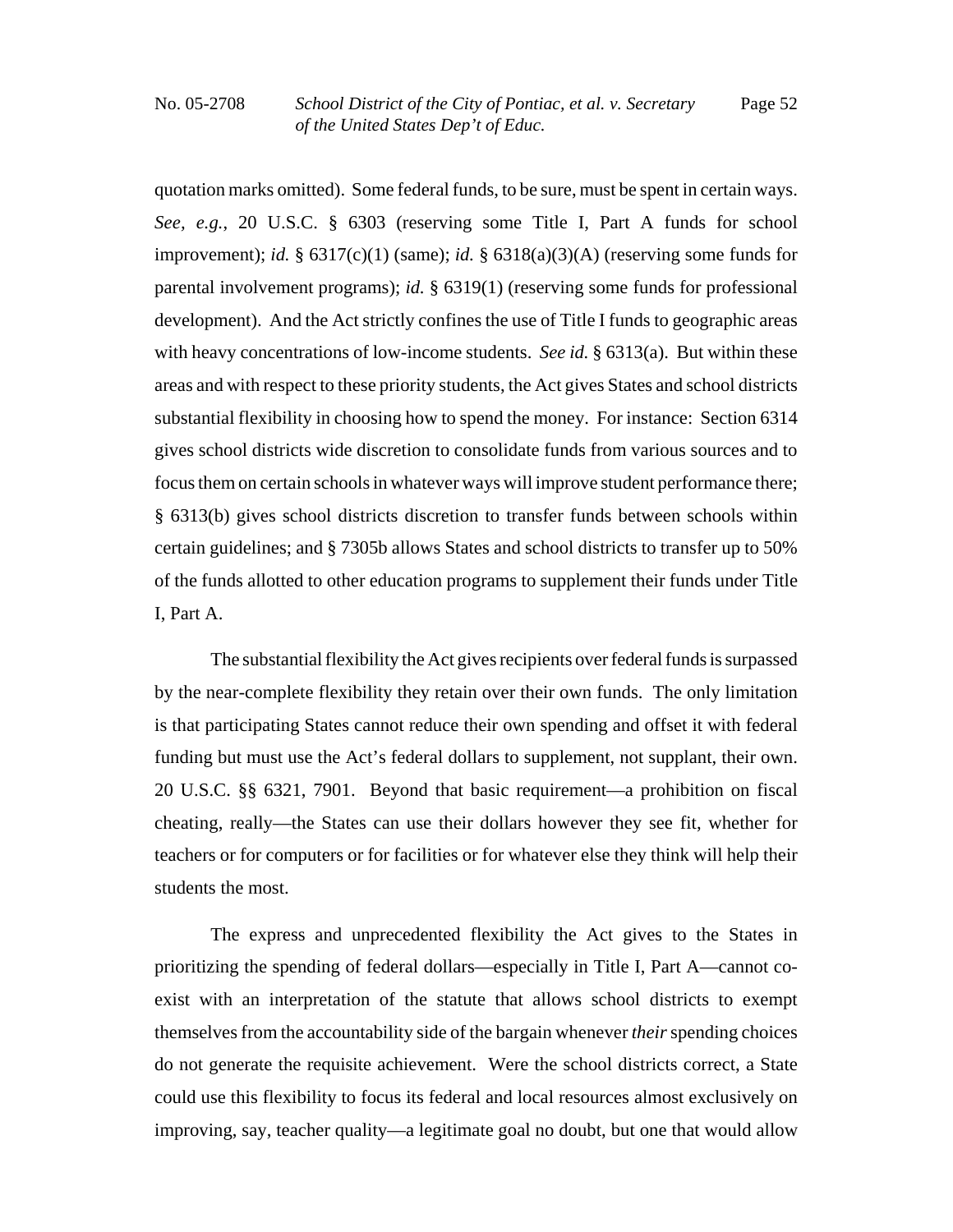the State to sidestep the Act's mandatory assessment requirements by contending that it lacked the funds to administer them or to make progress under them. *Sch. Dist. of City of Pontiac v. Sec'y of United States Dep't of Educ.*, 512 F.3d 252, 284 (6th Cir. 2008) (McKeague, J. dissenting). That is not what Congress had in mind. It gave the States a clear and consequential choice: between taking the bitter (accountability) with the sweet (unprecedented flexibility in spending federal and state dollars) or leaving the money on the table.

*Costs of Compliance*. Not surprisingly, in view of the expansive flexibility that the Act gives States in spending federal and local funds, the Act says nothing about the bill of particulars at the heart of the school districts' complaint: the costs of complying with the Act's requirements. How could it be otherwise? The Act's spending flexibility necessarily makes it impossible to calculate or even define the costs of complying with the Act's requirements.

The primary formula for allocating Title I, Part A grant money does not say a word about costs of compliance. *See* 20 U.S.C. §§ 6313(c), 6333(a), 6334(a), 6335(a)–(c), 6337. While the Act asks States to submit plans to the Secretary, *id*. § 6311, and asks school districts to submit plans to the States, *id.* § 6312, it does not require either entity to estimate the cost of compliance. Nor, in fulfilling their various reporting responsibilities under the Act, must the States or school districts estimate the costs of compliance. *See*, *e.g.*, *id.* §§ 6311(h), 6316(a)(1)(C). If, as the Supreme Court recently explained, the Act "expressly refrains from dictating funding levels," *Horne*, 129 S. Ct. at 2603, why would Congress exempt failing school districts from the accountability requirements based on inadequate "funding levels"? The school districts have no answer.

But even if Congress wished to make costs of compliance a legitimate excuse for, say, inadequate yearly progress, how would it do so? Once Congress decided to measure accountability by educational outputs (gauged by tests scores), as opposed to educational inputs (gauged by dollars), it made objective measurements of compliance costs virtually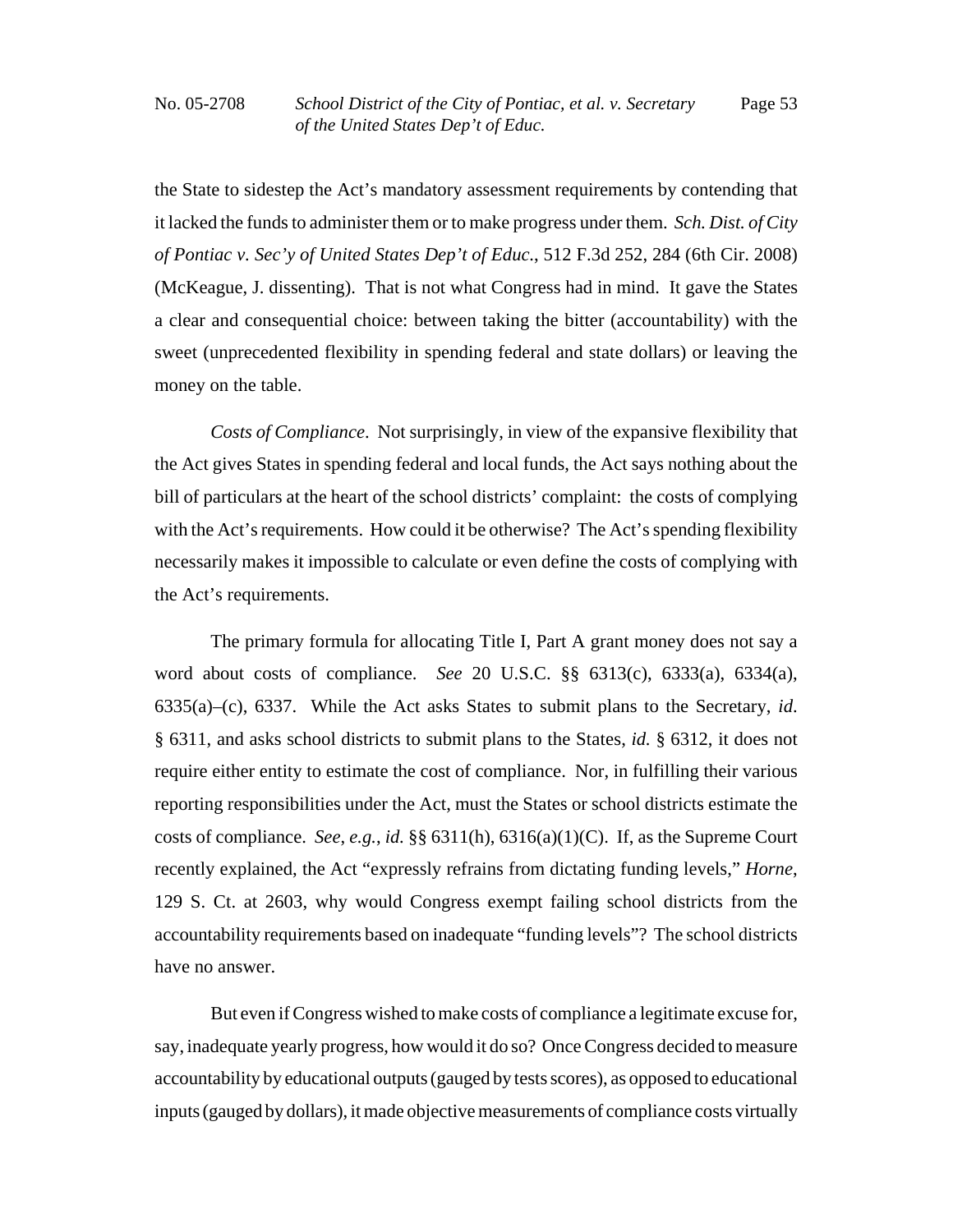impossible. Any effort to measure these costs surely would vary from school to school, if not from student to student, and they surely would vary from year to year. The phrase "costs of compliance" has no discernible meaning in this context, as the Act leaves it to the States, no matter how little or how much funding Congress provides, to make *discretionary cost choices* about how to make meaningful achievement-related progress.

Take a cost estimate for adding an extra hour to the school day, for lengthening the school year or for hiring more math or reading teachers—all plausible ways to improve a school's achievement scores. Each innovation has an estimable cost, to be sure. But that does not establish that the estimate would lead to the requisite progress. And if it did not, then what? Perhaps extending the school day by one more hour, extending the school year by one more week or hiring one more math or reading teacher would do the trick. But maybe not. What works for one school district might not work for another. What, indeed, works for one classroom might not work for the classroom next door, given the correlation between great teachers and great teaching—and the occasional operation of that principle in reverse. Even more discrete costs like developing and administering tests cannot be accounted for in advance given the considerable flexibility States have under the Act in implementing those requirements. Within certain general limits, a State may develop whatever curricular standards and tests it wants. 20 U.S.C. § 6311(b). The State may use pre-existing standards that meet the Act's requirements, *id.* § 6311(b)(1)(F), or it may create new ones.

In their complaint, to use one example, the school districts say that Brandon Town School District "estimates that . . . it needed to spend \$390,000 more than it received in NCLB Title I funding to ensure that the school makes [adequate yearly progress]." Compl. ¶ 65. The school district may be right, and we have no license to say that it is not at this Rule 12(b)(6) stage of the case. The issue, however, is not whether the school districts can fairly say that compliance with "adequate yearly progress" requires more federal dollars than the Secretary has allocated to them. It is whether a State could tenably think that the Act excuses non-compliance whenever a school district maintains that it has insufficient resources to make the required progress. Surely every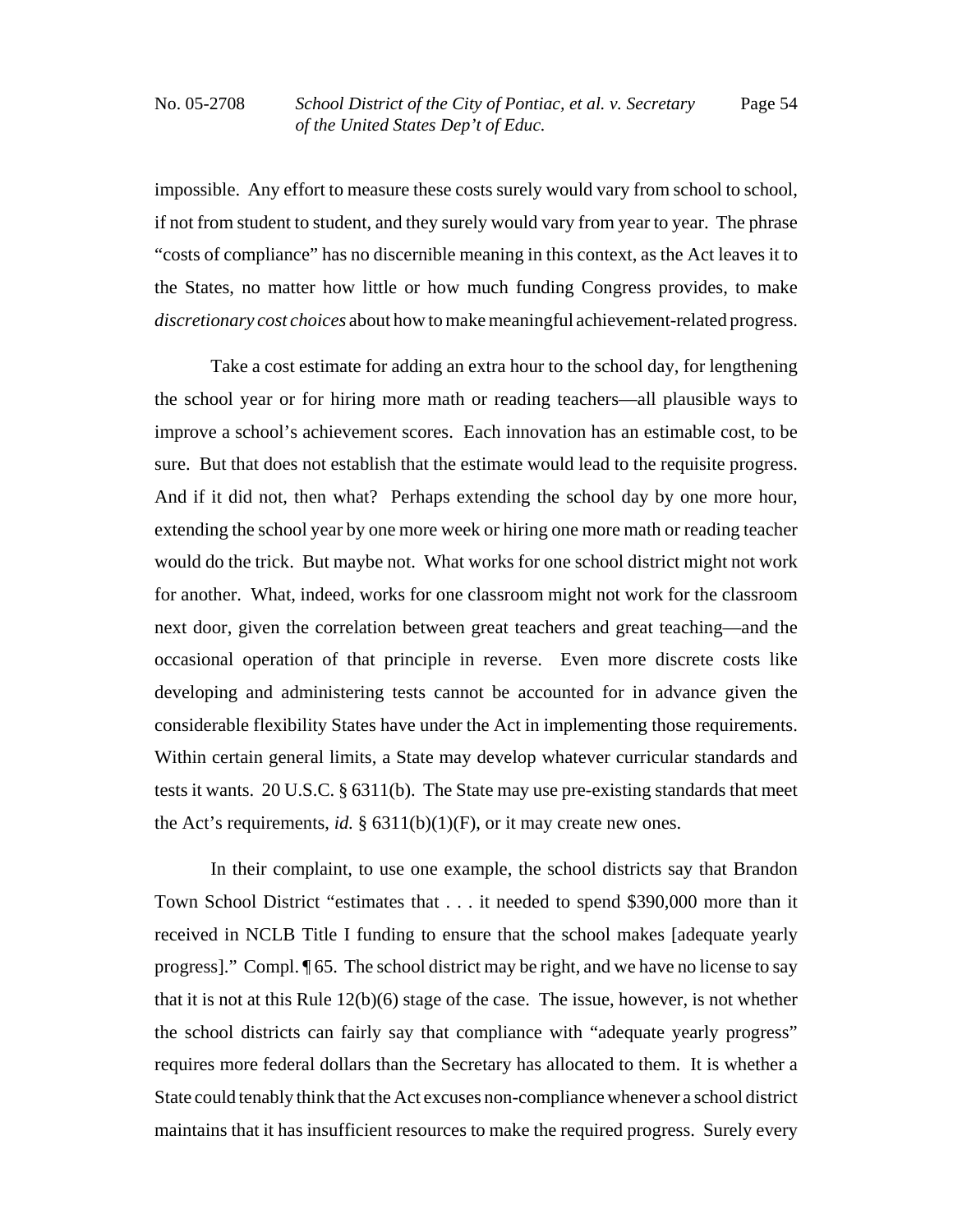school district could do more with more money. And if that is the case, every failing school district could do more with more federal money—and maybe enough to make adequate yearly progress. It is hard to imagine when—or, for that matter, why—a failing school would ever concede that it was getting sufficient federal funds to make such progress.

"Reflecting a growing consensus in education research that increased funding alone does not improve student achievement," the Act moves from a dollars-and-cents approach to education policy to a results-based approach that allows local schools to use substantial additional federal dollars as they see fit in tackling local educational challenges in return for meeting improvement benchmarks. *Horne*, 129 S. Ct. at 2603 & n.17. The Act, in short, rejects a money-over-all approach to education policy, making it implausible that the heartland accountability measures of the law could be excused whenever schools, exercising their flexibility over how to spend federal and local dollars, decided they cost too much.

*Express waiver authority in some areas and silence in others.* Congress knew how to allow the Secretary to waive obligations under the Act, and it did so in discrete circumstances. The Act's general waiver provision allows States and school districts to seek waivers on just two grounds: that the waiver will "(i) increase the quality of instruction for students; and (ii) improve the academic achievement of students." 20 U.S.C. § 7861(b)(1)(B). Neither ground excuses schools from the accountability measures due to insufficient federal funds.

The Act also specifically describes two types of exceptions from the § 6311 accountability requirements. One applies only in case of "exceptional or uncontrollable circumstances, such as a natural disaster or a precipitous and unforeseen decline in . . . financial resources." *Id.*  $\S$ § 6311(b)(3)(C)(vii), 6311(b)(7), 6311(c)(1), 6311(h)(2)(A)(i). Not only does neither exemption turn on the sufficiency of federal funding, but one of them—the "unforeseen decline in . . . financial resources"—creates an exemption for sharp declines in local funding, which implies that the Act contemplates local spending.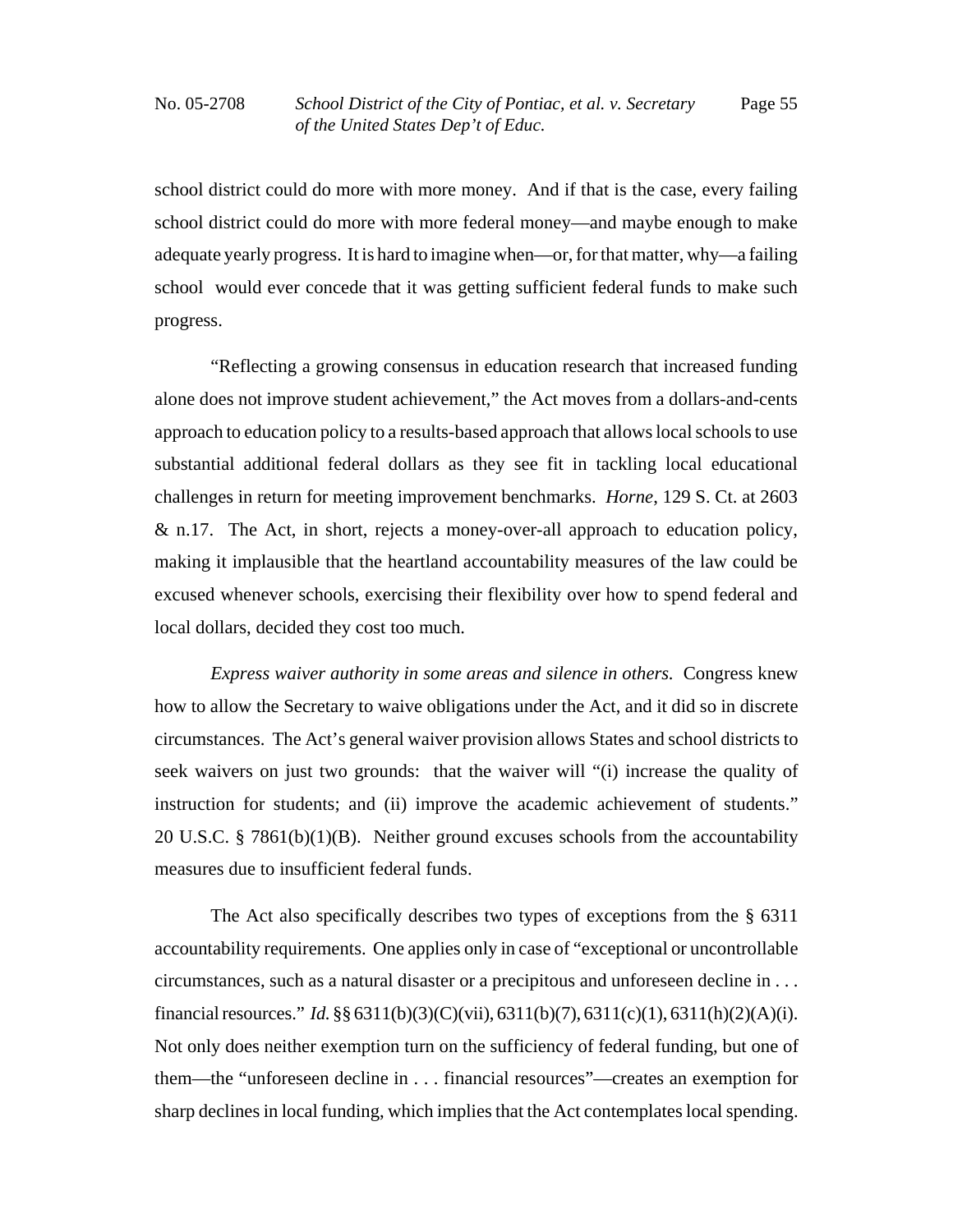The other type of exception excuses compliance if federal funding is not sufficient, but again only in limited circumstances. The Act, for instance, allows States to "suspend the administration of, but not cease the development of," annual tests if federal funding falls below certain levels. *Id.* § 6311(b)(3)(D). Section 6311(c)(2) requires States to "participate in biennial state academic assessments of 4th and 8th grade reading and mathematics under the National Assessment of Educational Progress," but only if "the Secretary pays the costs of administering such assessments." Under the school districts' interpretation, that final qualification is unnecessary and indeed pointless. *See Astoria Fed. Sav. & Loan Ass'n v. Solimino*, 501 U.S. 104, 112 (1991) ("[W]e construe statutes, where possible, so as to avoid rendering superfluous any parts thereof."). Congress likewise capped a school district's costs for supplemental educational services at the amount of federal money allocated. *Id.* § 6316(e)(6). As each of these examples show, Congress knew how to excuse schools from compliance based on inadequate funding, but did so only in discrete circumstances—none of them applicable here. *See Hamdan v. Rumsfeld*, 548 U.S. 557, 578 (2006) ("A familiar principle of statutory construction . . . is that a negative inference may be drawn from the exclusion of language from one statutory provision that is included in other provisions of the same statute.").

*Inconsistency between the school districts' interpretation and other provisions of the Act*. Besides conflicting with the hallmark features of the Act and ignoring the implications and inferences that follow from Congress's express waiver provisions in some circumstances but not in others, the school districts' interpretation conflicts with, or is at least in tension with, other provisions of the Act. The Act explicitly anticipates that funding to meet the Act's requirements will come from a variety of sources, not all federal. It requires the Secretary, for instance, to examine how States, school districts and schools have used "Federal, *State, and local educational agency funds* and resources to support schools and provide technical assistance to *improve the achievement* of students in low-performing schools." 20 U.S.C. § 6491(a)(2)(E)(iv) (emphases added); *see also id.*  $\S$  6491(a)(2)(E)(v) (requiring a similar inquiry to determine how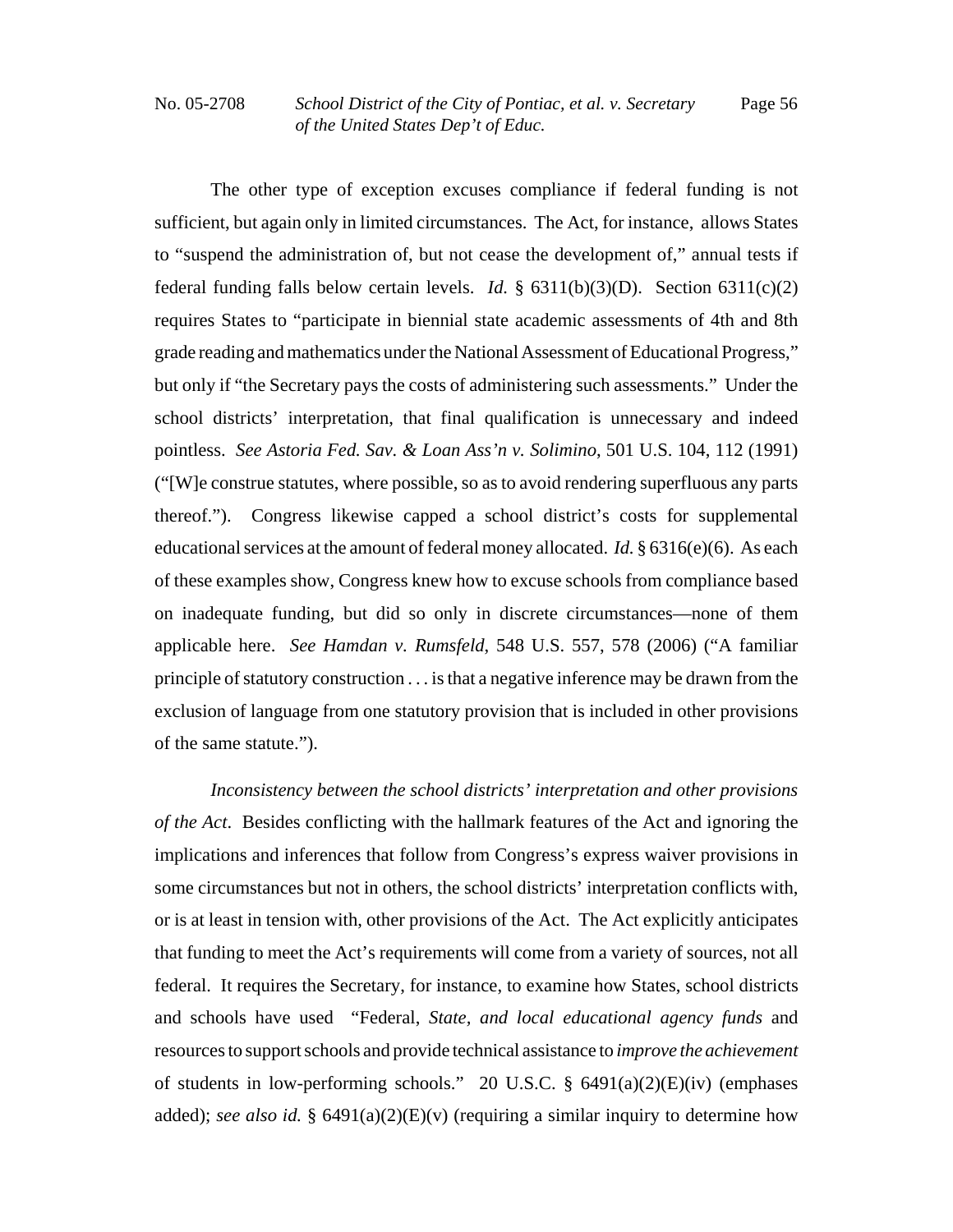they have "used State educational agency and local educational funds to help [certain] schools . . . meet the requirements described in § 6319 of this title of having all teachers highly qualified not later than the end of the 2005–2006 school year"). This provision contradicts the notion that States and school districts need only meet the Act's requirements to the extent federal funds can do the trick.

Some of the Act's accountability measures apply to every school in a participating State regardless of whether the school receives any federal funding at all. *See, e.g.*, *id.* § 6311(b)(2). Other requirements apply to every school in a school district receiving funds, whether or not the school itself receives funds. *See id.* § 6319. Yet these universal accountability requirements cannot be squared with an interpretation of the Act that demands accountability only to the extent a school receives federal funding. *See Pontiac*, 512 F.3d at 274–75 (McKeague, J., dissenting). Otherwise, an unfunded school district would have no accountability responsibilities under the Act, a notion the Act expressly contradicts.

In passing the Act, Congress also knew how to allocate funds for specific purposes—in the nature of traditional input-based funding programs. Some provisions of the Act tell the States exactly how to "use the [federal] funds." *See, e.g.*, 20 U.S.C. §§ 6313, 6362(c)(7)(A), 6372, 6381c, 6383, 6393, 7114. But these provisions make all the more conspicuous the contrast with other provisions of the Act that say nothing about how to spend the money but mention only the accountability benchmarks the States must achieve in using it. *See, e.g.*, *id.* §§ 6311(a), 6316(a). Congress showed that it knew how to write input-based provisions, limiting the States' responsibility to spend certain funds on discrete items, and output-based provisions, allowing the States to spend the money however they wished so long as they achieved the federal benchmarks. We should respect the reality that Congress knew how to distinguish between the two. *See BP America Prod. Co. v. Burton*, 549 U.S. 84, 92 (2006).

*Ongoing implementation of the Act.* If for some reason the States or school districts had any doubt about the nature of the bargain they were undertaking when they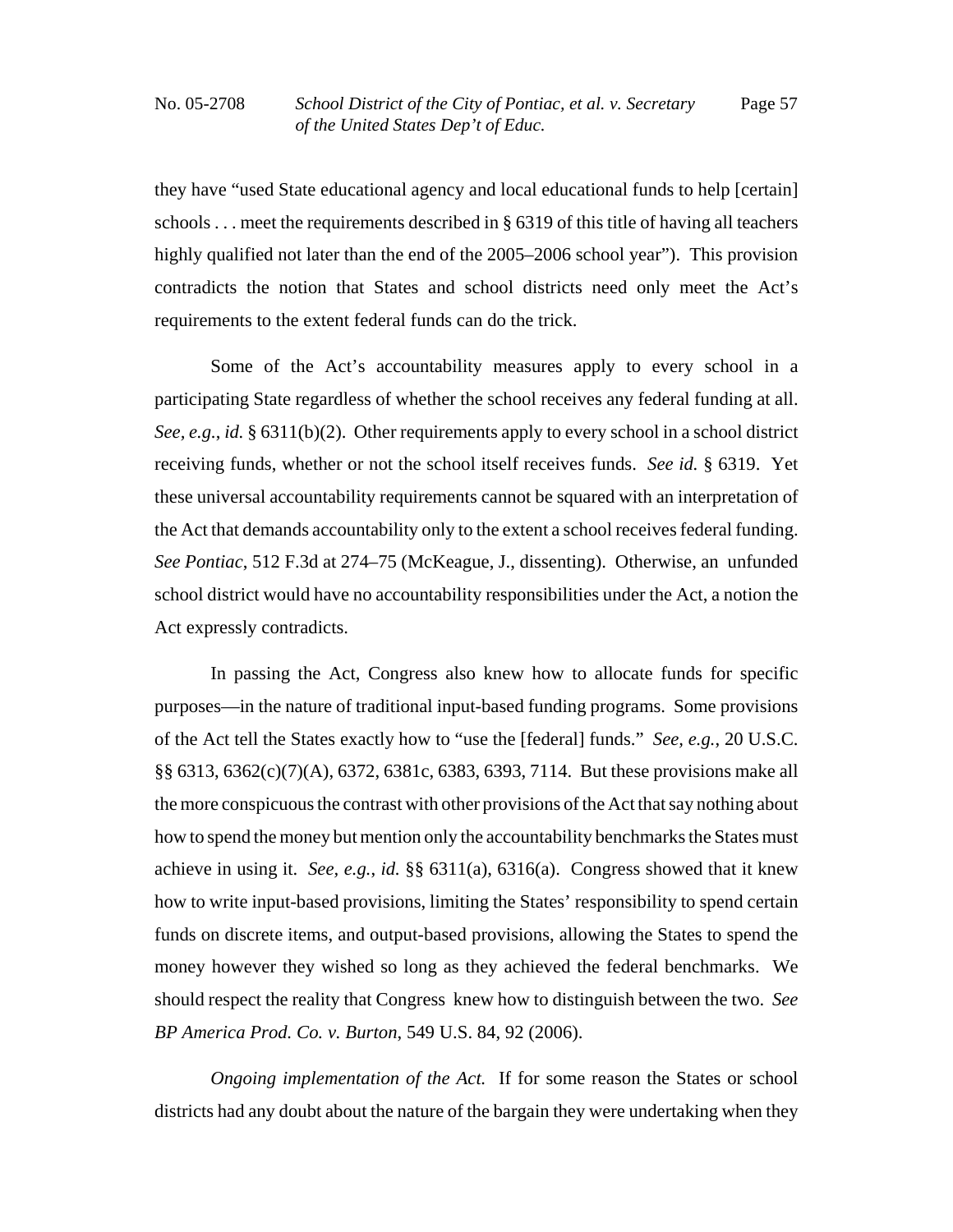first accepted federal funds under the Act, time has cleared things up. Since 2002, when it passed the Act, Congress has made annual appropriations to the States, and each year the appropriations have not been linked to, or premised on, any effort to ascertain the funds needed to make adequate yearly progress. *See* Compl. ¶¶ 25–31. Yet each year the Department of Education has not wavered: The Secretary consistently has denied attempts to evade the Act's requirements due to insufficient federal funding. By the time the school districts filed this lawsuit in 2005, they plainly were on notice that there was no linkage between the appropriated federal funds and the States' duty to comply with the accountability measures. Notwithstanding that notice, the States continued to participate in the program—continued to accept the spending-legislation offer of funding, as it were, in exchange for the continued obligation to meet the Act's achievement requirements. *See, e.g.*, *Jackson v. Birmingham Bd. of Educ.*, 544 U.S. 167, 183 (2005) (States had sufficient notice of their responsibility under Title IX because the regulations had "been on the books" for some time); *Davis v. Monroe County Bd. of Educ.*, 526 U.S. 629, 643 (1999) (same); *cf. Bennett*, 470 U.S. at 669 ("the fact that Title I [of the Elementary and Secondary Education Act of 1965] was an ongoing, cooperative program meant that grant recipients had an opportunity to seek clarification of the program requirements"); *Brown & Williamson Tobacco*, 529 U.S. at 143 (noting in the context of *Chevron* that "[o]ver time, . . . subsequent acts can shape or focus" the initial "range of plausible meanings" that a statute may have). The Act does not permit the school districts to accept one part of the bargain and discard the other, least of all when the passage of time confirms the two sides of the bargain.

C.

Resisting this conclusion, the school districts argue that 20 U.S.C. § 7907(a), a provision that arrives on page 559 of this 674**-**page Act, 115 Stat. 1425, 1983, changes everything. Appearing in a section dealing with general rules under the Act, the provision reads in full:

GENERAL PROHIBITION.—Nothing in this Act shall be construed to authorize an officer or employee of the Federal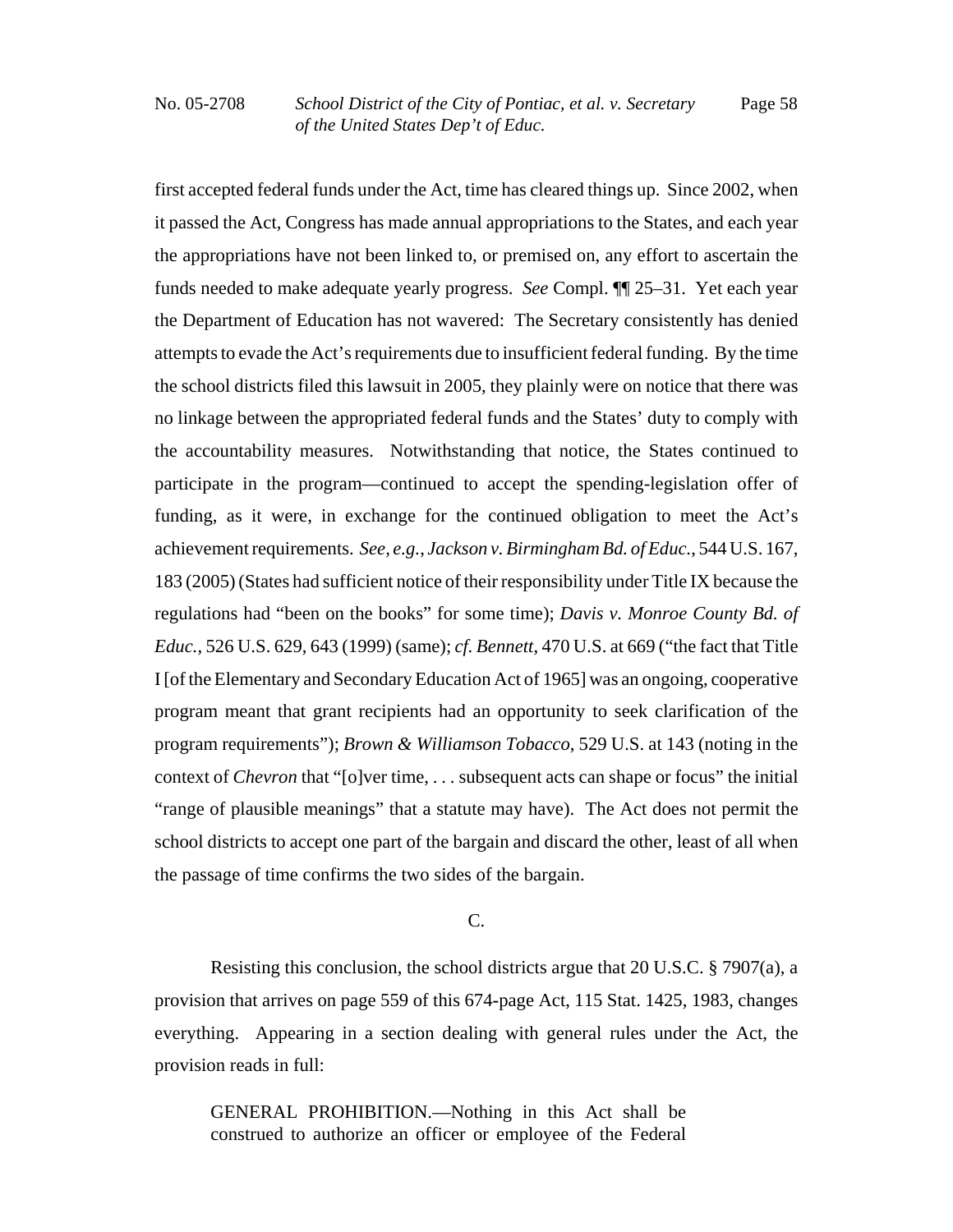Government to mandate, direct, or control a State, local educational agency, or school's curriculum, program of instruction, or allocation of State or local resources, or mandate a State or any subdivision thereof to spend any funds or incur any costs not paid for under this Act.

20 U.S.C. § 7907(a). According to the school districts, the provision means that the Federal Government may not require the States (or school districts) to spend their own money to meet the Act's requirements—that if the appropriated federal funds do not suffice to meet the accountability measures, the States are free to ignore them. That is not true—for several reasons.

*First*, § 7907(a) by its terms is a rule of construction, which explains how *other sections* of the Act *should not* be "construed." What the school districts urge, however, is something different—to "construe" § 7907(a) itself to create a no-unfunded-mandate exception, to use § 7907(a) to lift § 7907(a) into a sweeping exception to the Act. No one boot straps a boot strap.

 Section 7907(a)'s rule of construction has no job to do here. The Act's express trade-off between local flexibility to spend federal funds and local responsibility to obtain output-based progress in doing so has no ambiguity to speak of and thus no ambiguity to be "construed." There is nothing unclear, and no shortage of detail in the 674-page piece of legislation, about this hallmark of the Act. There is no other provision of the Act—at least as far as this dispute is concerned—that calls out for ambiguityclarifying "constru[ction]."

*Second*, text is context, and a reading of § 7907(a) in its immediate surroundings confirms the modest role it plays. The section merely re-enforces the flexibility that the Act gives to school districts in developing their *own* local programs and spending their *own* funds in tackling local education matters. It functions as an anti-commandeering rule of construction, nothing more. As such, it prevents the Secretary from construing the Act to "mandate" States or school districts (1) to adopt a particular "curriculum" or "program of instruction"; (2) to "allocat[e]" state or school district resources in a particular way; or (3) "to spend any funds or incur any costs not paid for under this Act."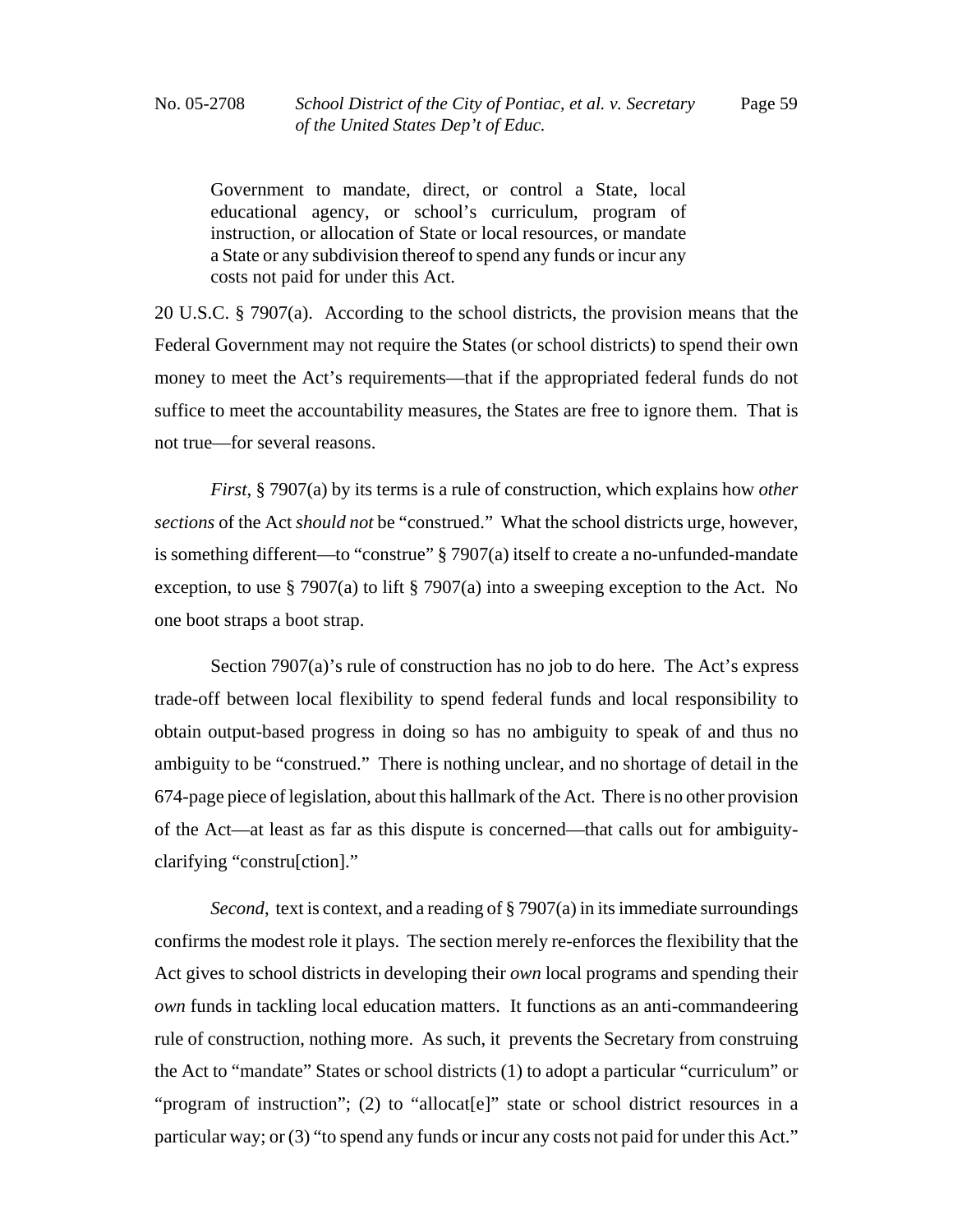All three limitations parallel the Act's theme of local flexibility—that the States and school districts must be permitted to make their own decisions about how to spend local resources in return for taking on the duty to make progress in a results-driven way. Thus, while the Act requires the schools to make adequate yearly progress, it does not tell them how to do so or mandate the spending of any local money to do so. If satisfying the Act's requirements takes additional money, so be it, but the Act is equally satisfied whether additional costs are incurred or not. Section 7907(a) simply fortifies the Act's focus on results over spending levels, on outputs over inputs. *See Horne*, 129 S. Ct. at 2603 (the Act "expressly refrains from dictating funding levels").

Judge Cole notes that the Federal Government cannot point to "any provision" of the Act "that explicitly spells out the States' [fiscal] obligations under this Act." Cole Op. 26. That is right, but it is consistent with this feature of the Act. The Act does not tell States to *spend*; it tells them to *do*. It does not spell out fiscal obligations; it spells out performance obligations, reporting obligations, parental-involvement obligations, teacher-qualification obligations—all of which the Act makes perfectly clear through hundreds of pages of statutory text. No doubt, these performance obligations cost money, but the Act in general—and § 7907(a) in particular—leave it to the States to make these spending and allocation choices for themselves.

*Third*, as signaled by § 7907(a)'s appearance in a "general" set of provisions, it does not trump specific directives found elsewhere in the Act. "[I]t is a commonplace of statutory construction that the specific governs the general," *Morales v. Trans World Airlines, Inc.*, 504 U.S. 374, 384 (1992), and accordingly the school districts cannot leverage § 7907(a)'s "general" rule of construction to destroy the specific bargain offered to the States: the exchange of federal funds with flexibility to spend them in return for a no-excuses commitment to meeting the Act's accountability requirements. The school districts' contrary argument not only ignores this "commonplace" rule of construction but it also undermines other provisions of the Act. To ensure that the Act does not lead local schools to devote fewer local resources to education, the Act requires each participating State to preserve a level of local effort—no less than 90% of the prior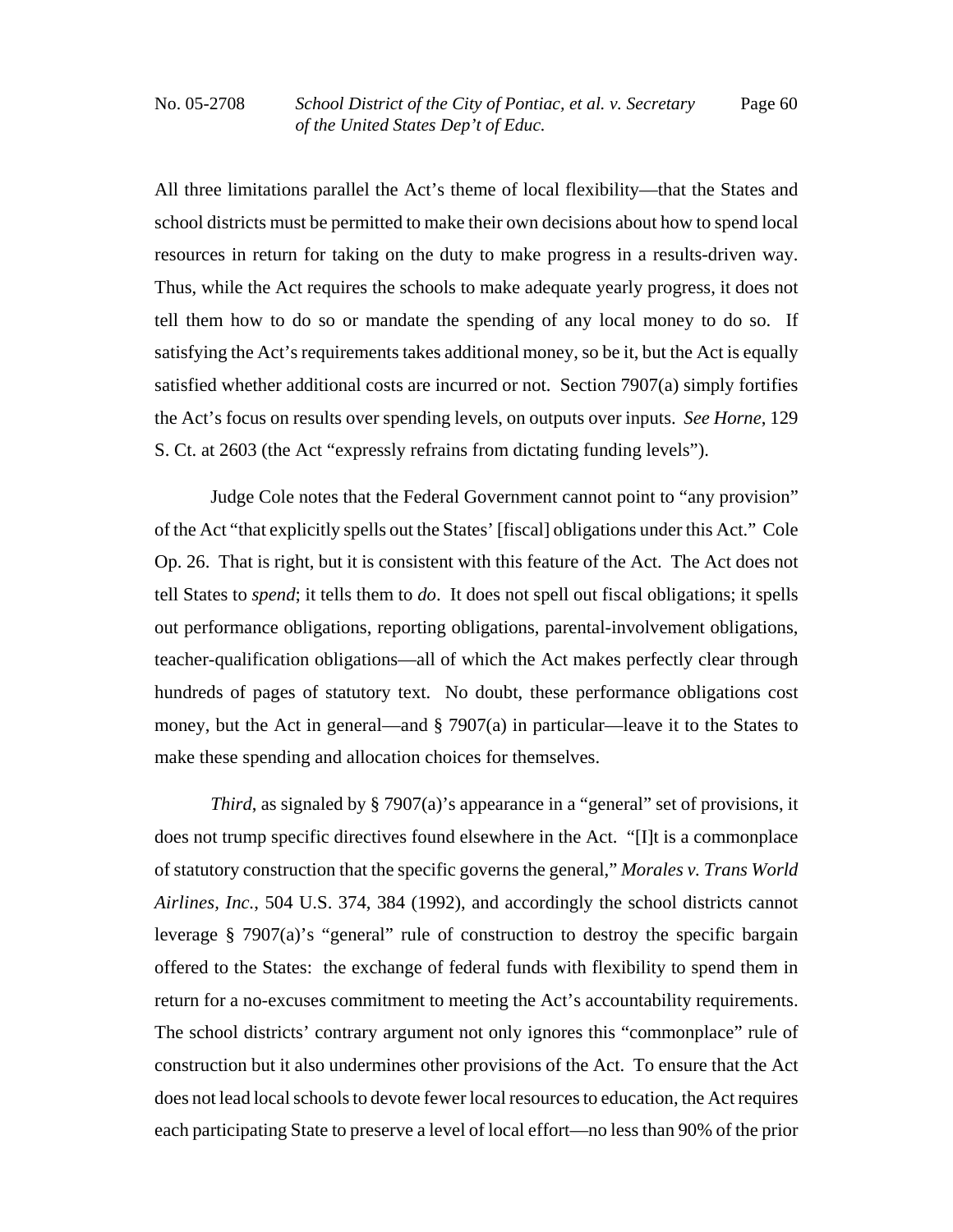year's expenditures. 20 U.S.C. §§ 6321, 7901. But if we read § 7907(a) in isolation in the manner that the school districts urge, it would bar this requirement as well—as a violation of the prohibition against mandating States to "spend any funds . . . not paid for under this" Act. The school districts correctly acknowledge that  $\S$  7907(a)'s general rule of construction does not overrule *this* specific provision, Pontiac Supp. Br. at 20, but they persist in claiming that it overrules the specific bargain at the heart of the Act. They cannot have it both ways. The specific governs the general across the board, not just in some places as opposed to others.

*Pennhurst*, the school districts' featured case, embraced this form of analysis, paying attention to the difference between general and specific statutory provisions. The statute at hand provided that "[p]ersons with developmental disabilities have a right to appropriate treatment, services, and habilitation for such disabilities," 42 U.S.C.  $\S$  6010(1) (current version at 42 U.S.C.  $\S$  15009(a)(1)), and the question was whether this language imposed mandatory duties or hortatory goals. After comparing the general language of § 6010 to other provisions that imposed express conditions on federal funding, the Court concluded that "[t]he existence of explicit conditions throughout the Act, and the absence of conditional language in § 6010, manifest the limited meaning of § 6010." *Pennhurst*, 451 U.S. at 23. "[A] brief comparison of the general language of § 6010 with the conditions Congress explicitly imposed on the States," the Court reasoned, "demonstrates that Congress did not intend to place either absolute or conditional obligations on the States." *Id.* at 25. The same principle applies here. What was sauce for the States in *Pennhurst* is sauce for the school districts here.

*Fourth*, § 7907 as a whole supports this interpretation. Labeled "Prohibitions on Federal Government and Use of Federal Funds," the section contains other provisions that *all* limit federal officials in imposing *more* conditions on the States than those mentioned in the Act. The other subsections prohibit federal officials from requiring any particular curricula, academic standards or building standards. 20 U.S.C. § 7907(b)–(d). Because words are "known by the company [they] keep[]," *Gustasfson v. Alloyd Co.*,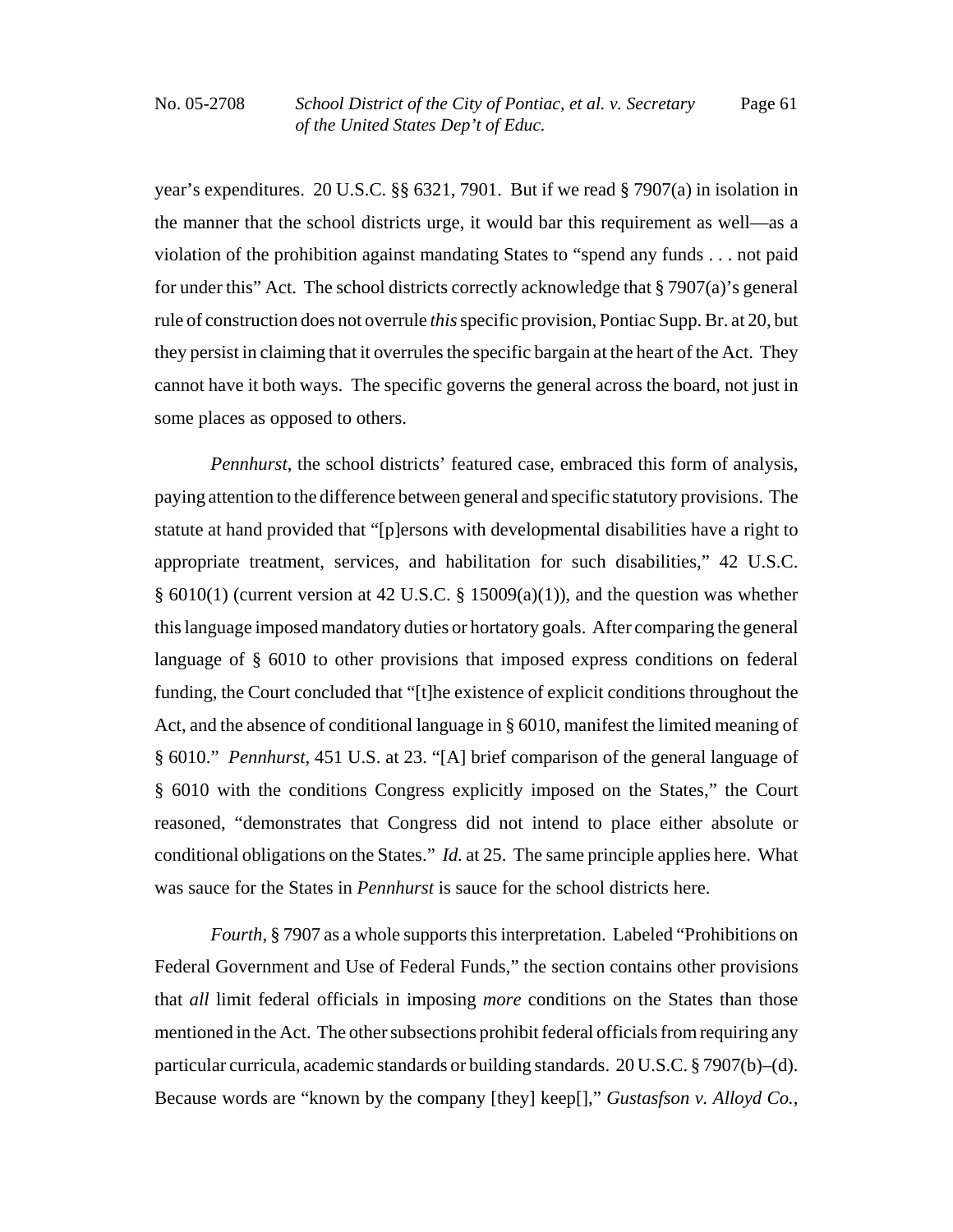513 U.S. 561, 575 (1995), these statutory neighbors reenforce the notion that § 7907(a) is an anti-commandeering rule of construction.

*Fifth*, it strains credulity to think that Congress, via a single half-sentence 559 pages into the Act, suddenly blinked, changing the hallmark bargain at the core of this legislation. "Congress . . . does not alter the fundamental details of a regulatory scheme in vague terms or ancillary provisions." *Whitman v. Am. Trucking Ass'ns*, 531 U.S. 457, 468 (2001). The National Legislature "does not . . . hide elephants in mouseholes," *id.*, yet that is precisely what the school districts purport to have found hidden in  $\S 7907(a)$ . *See also Brown v. Gardner*, 513 U.S. 115, 118 (1994) ("Ambiguity is a creature not of definitional possibilities but of statutory context.").

### D.

Stray remarks in the legislative history and offhand comments by former Secretary of Education Rod Paige do not alter this conclusion. Various Senators and Representatives made statements for and against the Act, arguing in some places that it would impose increased costs on the States and in some places that it would not. *See Pontiac*, 512 F.3d at 269–271; *see also id.* at 282–284 (McKeague, J., dissenting). But that makes no difference.The school districts' legislative-history-based arguments about the meaning of § 7907(a) are no more plausible than their text-based ones. In either case, they ask us to embrace an interpretation of § 7907(a) that cannot be reconciled with the hallmark features of the Act. Legislative history also cannot alter the outcome in a clear-statement case. The *Pennhurst* clear-statement rule turns on textual ambiguity, not ambiguity in the legislative history. If there is textual ambiguity and a plausible state-friendly way to read the statute, that ends the matter*.* But if there is no such ambiguity, there is nothing for the legislative history to clarify. *See Arlington*, 548 U.S. at 304 ("In a Spending Clause case, the key is not what a majority of the Members of both Houses intended but what the States are clearly told regarding the conditions that go along with the acceptance of those funds."); *cf. United States v. Nordic Village, Inc.*,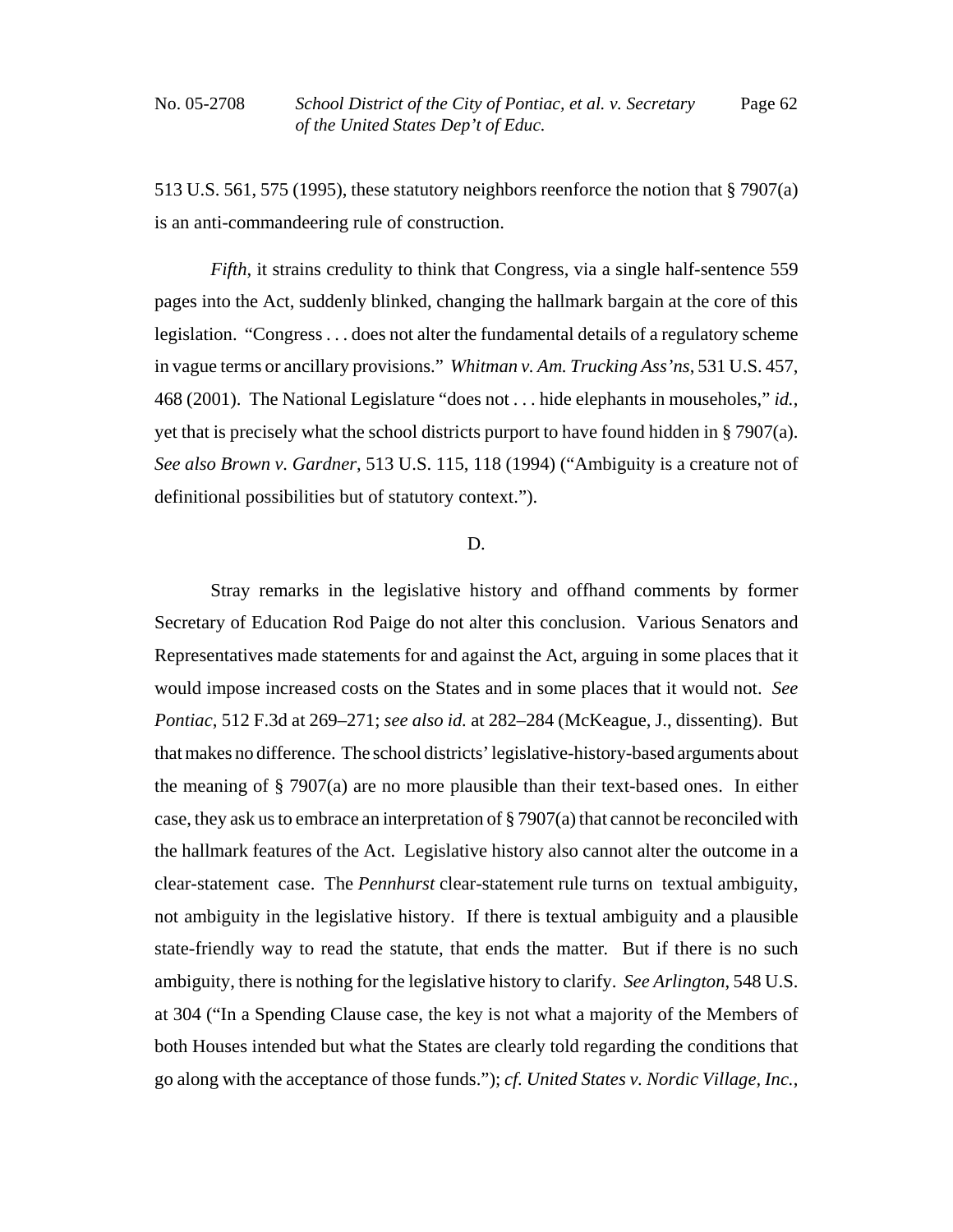503 U.S. 30, 37 (1992) ("legislative history has no bearing on the ambiguity point" in applying a clear-statement rule).

 The same goes for Secretary Paige's statements, which no one claims deserve deference, whether under *Chevron* or any other doctrine. In one speech, he said that the Act "contains language that says that things that are not funded are not required," Compl. ¶ 15 (quoting Paige speech of Sept. 4, 2003), and in another speech that "if it is not funded, it's not required. There is language in the bill that prohibits requiring anything that is not paid for," *id.* (quoting Paige speech of Dec. 2, 2003). These comments, however, conflict with others in which Secretary Paige "repeatedly" emphasized that "[i]f a state decides to accept the federal funds [offered under the Act], then it's required to implement the law in its entirety." Compl. ¶ 16 (quoting Paige speech of Mar. 25, 2004). More importantly, these words conflict with the *actions* of the Department of Education, which has consistently held States accountable under the Act, whether those States are content with the level of federal funding or not. *See* Compl. ¶ 17–19 (noting the "uniform rejection of requests for waivers from the NCLB mandates based upon a lack of federal funding"). Whatever Secretary Paige meant in his comments nearly six years ago (and it is not clear that they are inconsistent with my reading of § 7907(a)), they are not binding on the Department of Education and cannot create ambiguity where none otherwise exists.

The school districts, lastly, invoke the 1984 Perkins Vocational Education Act, 20 U.S.C. §§ 2301–2471. Their chain of reasoning goes like this: § 7907(a) parallels the first part of § 2306a(a) of the Perkins Act; § 2306a(a), unlike § 7907(a), proceeds to exempt several Perkins Act provisions requiring the expenditure of specific non-federal funds; this exemption implies that these provisions otherwise would conflict with the prohibition; because the exempted provisions require the expenditure of non-federal funds, § 2306a(a) should be read to forbid requiring the expenditure of non-federal funds except as to the specific provisions exempted, and  $\S 7907(a)$  should be read the same way.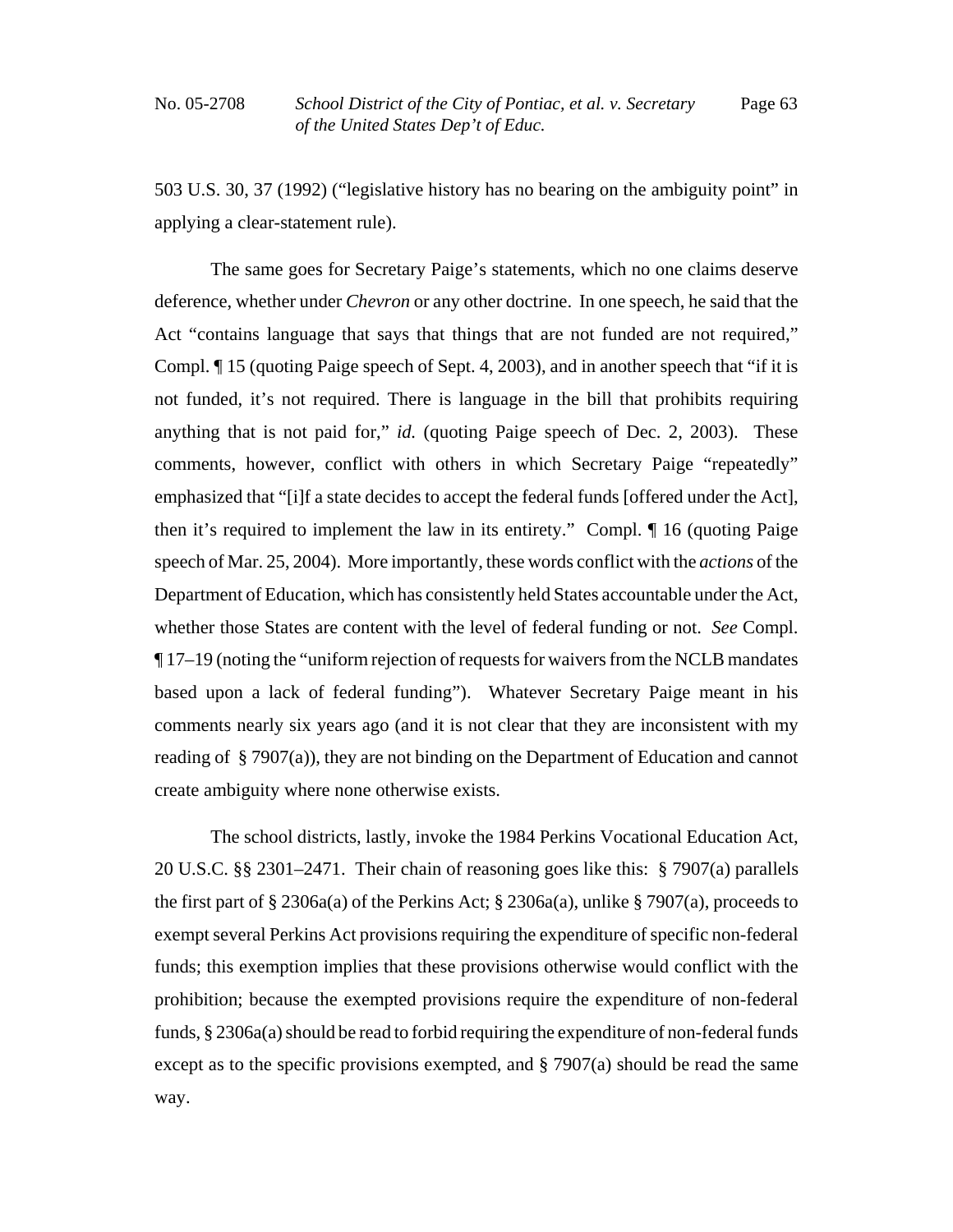The argument proves too much. Two of the provisions excepted in the Perkins Act—those requiring that States and school districts maintain their financial effort rather than supplanting their previous spending with federal funds, 20 U.S.C. §§ 2391(a), 2413—have counterparts in No Child Left Behind as well. *See id.* §§ 6321, 7901. And although § 7907(a) includes no exceptions for these maintenance-of-effort provisions, no one, the school districts included, *see* Pontiac Supp. Br. at 20, claims that § 7907(a) nullifies the Act's maintenance-of-effort provisions. *See United States v. Atl. Research Corp.*, 551 U.S. 128, 137 (2007) (statutes should not be read to make any provision "a dead letter"). Better, it seems to me, to read § 7907(a) in the context of No Child Left Behind, not the Perkins Act, which was first enacted 18 years earlier and which adds nothing that supports a *plausible* alternative interpretation of § 7907(a).

#### \* \* \* \* \*

Depending on whom you ask, the No Child Left Behind Act might be described in many ways: bold, ground-breaking, noble, naïve, oppressive, all of the above and more. But one thing it is not is ambiguous, at least when it comes to the central tradeoff presented to the States: accepting flexibility to spend significant federal funds in return for (largely) unforgiving responsibility to make progress in using them. The theme appears in one way or another in virtually every one of the Statements of Purpose of the Act, and it comes across loud and clear in the remaining 674 pages of legislation. That § 7907(a) suddenly transformed the Act into a no-strings-attached grant program, or for that matter an outright gift program, not only ignores the pages of legislation that precede it, but it also ignores the words of § 7907(a) itself and one of the eternal prerogatives of power: control follows money. *San Antonio Indep. Sch. Dist. v. Rodriguez*, 411 U.S. 1, 53 n.109 (1973). Here, unlike prior education funding programs, Congress did not exercise that control by telling the schools how to spend the money but by telling them to get results with it. Time will tell whether Congress was wise to move from conditioning federal funds on "adequate" additional local funding to conditioning federal funds on "adequate" local progress. But no state official who read the Act could plausibly think that Congress intended to impose *neither* condition.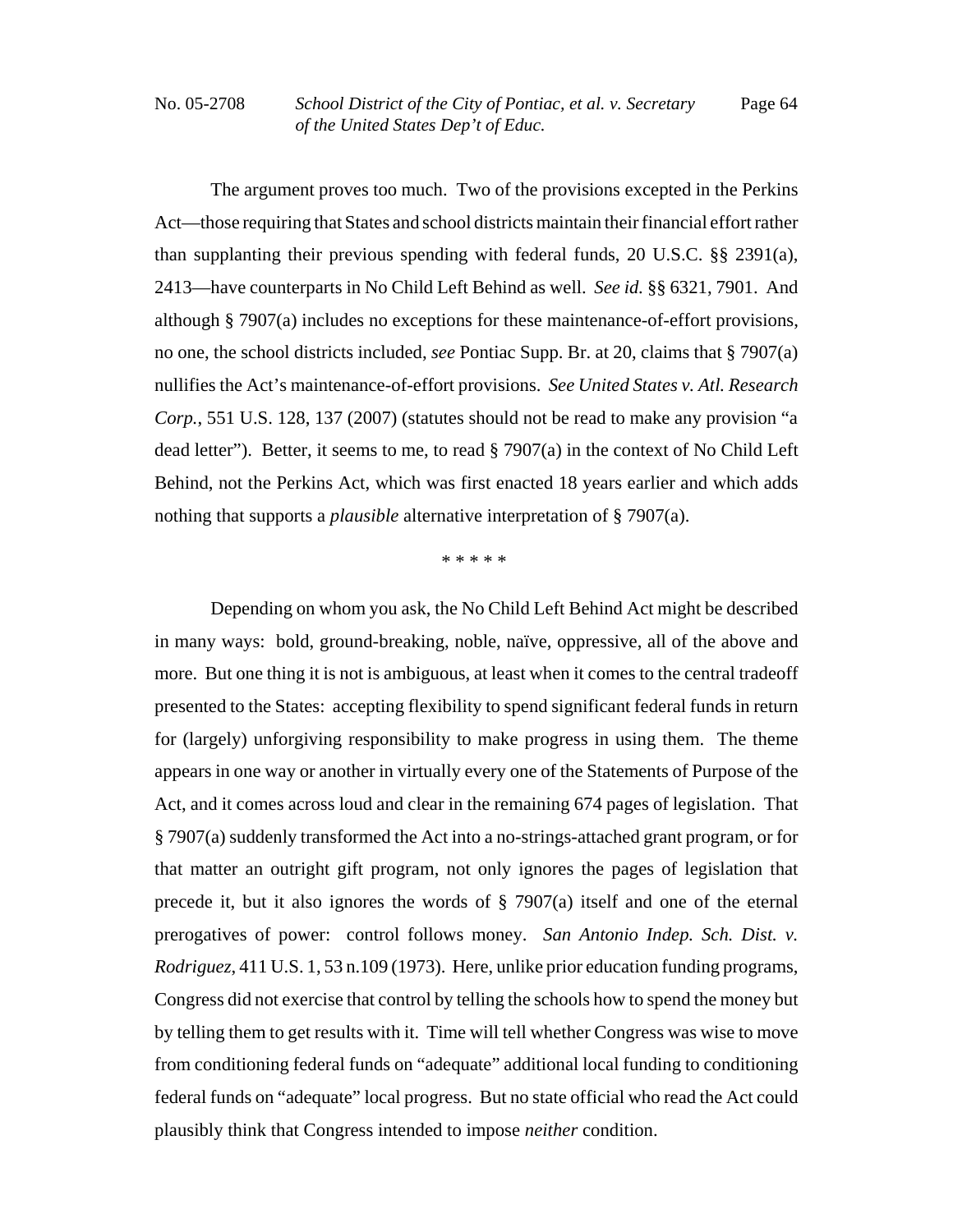That said, I have considerable sympathy for the school districts, many of whom may well be unable to satisfy the Act's requirements in the absence of more funding and thus may face the risk of receiving still less funding in the future. Yet two Presidents of different parties have embraced the objectives of the Act and committed themselves to making it work. So have a remarkably diverse group of legislators. If adjustments should be made, there is good reason to think they will be. But, for now, it is hard to say that the judiciary will advance matters by taking the teeth out of the hallmark features of the Act. It is the political branches, not the judiciary, that must make any changes, because the Act's requirements are clear, making them enforceable upon participating States and their school districts.

# III.

For these reasons, I concur in the order affirming the district court's judgment.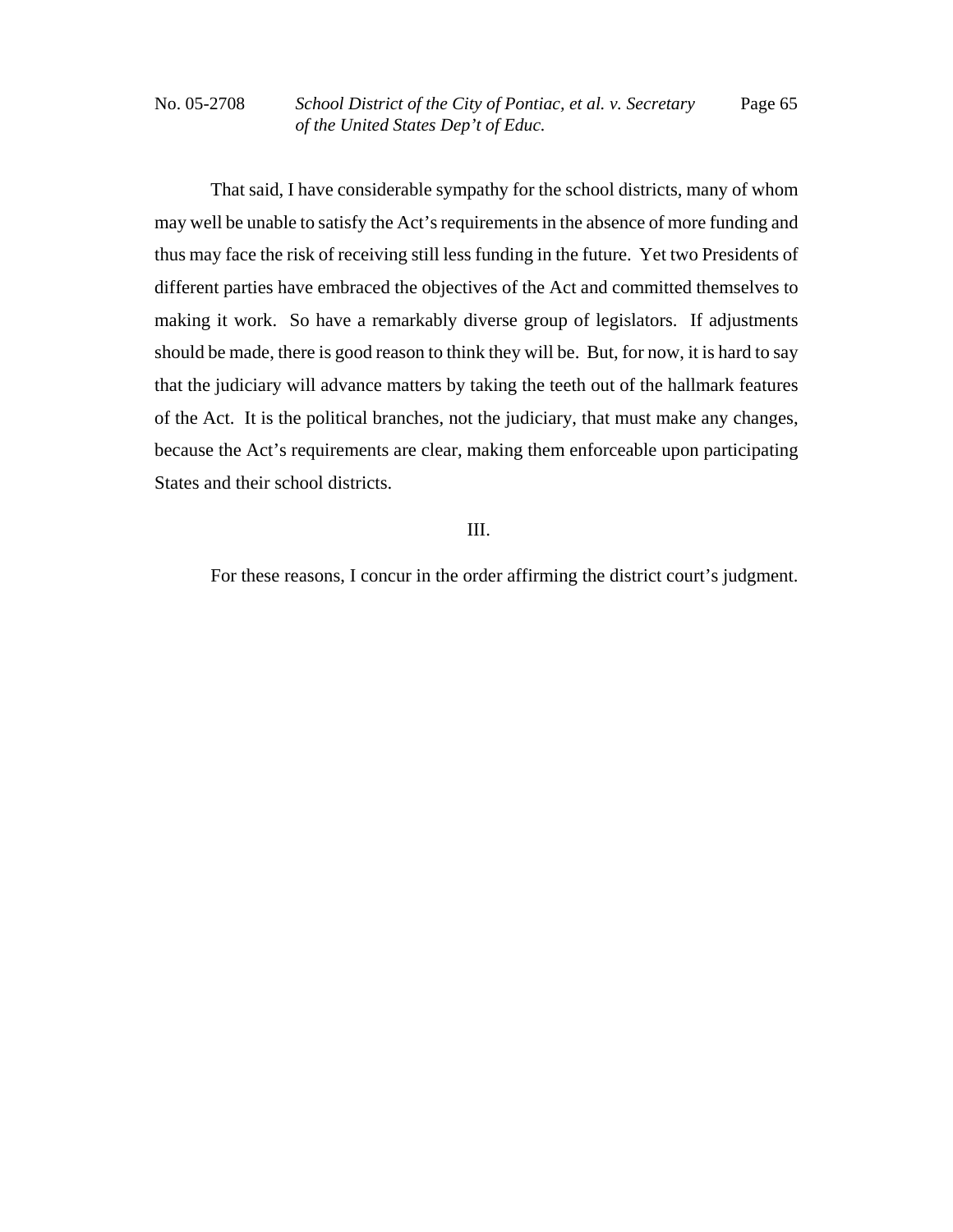Page 66

### **APPENDIX**

The purpose of this subchapter is to ensure that all children have a fair, equal, and significant opportunity to obtain a high-quality education and reach, at a minimum, proficiency on challenging State academic achievement standards and state academic assessments. This purpose can be accomplished by—

(1) ensuring that high-quality academic assessments, accountability systems, teacher preparation and training, curriculum, and instructional materials are aligned with challenging State academic standards so that students, teachers, parents, and administrators can measure progress against common expectations for student academic achievement;

(2) meeting the educational needs of low-achieving children in our Nation's highest-poverty schools, limited English proficient children, migratory children, children with disabilities, Indian children, neglected or delinquent children, and young children in need of reading assistance;

(3) closing the achievement gap between high- and low-performing children, especially the achievement gaps between minority and nonminority students, and between disadvantaged children and their more advantaged peers;

(4) holding schools, local educational agencies, and States accountable for improving the academic achievement of all students, and identifying and turning around low-performing schools that have failed to provide a high-quality education to their students, while providing alternatives to students in such schools to enable the students to receive a high-quality education;

(5) distributing and targeting resources sufficiently to make a difference to local educational agencies and schools where needs are greatest;

(6) improving and strengthening accountability, teaching, and learning by using State assessment systems designed to ensure that students are meeting challenging State academic achievement and content standards and increasing achievement overall, but especially for the disadvantaged;

(7) providing greater decisionmaking authority and flexibility to schools and teachers in exchange for greater responsibility for student performance;

(8) providing children an enriched and accelerated educational program, including the use of schoolwide programs or additional services that increase the amount and quality of instructional time;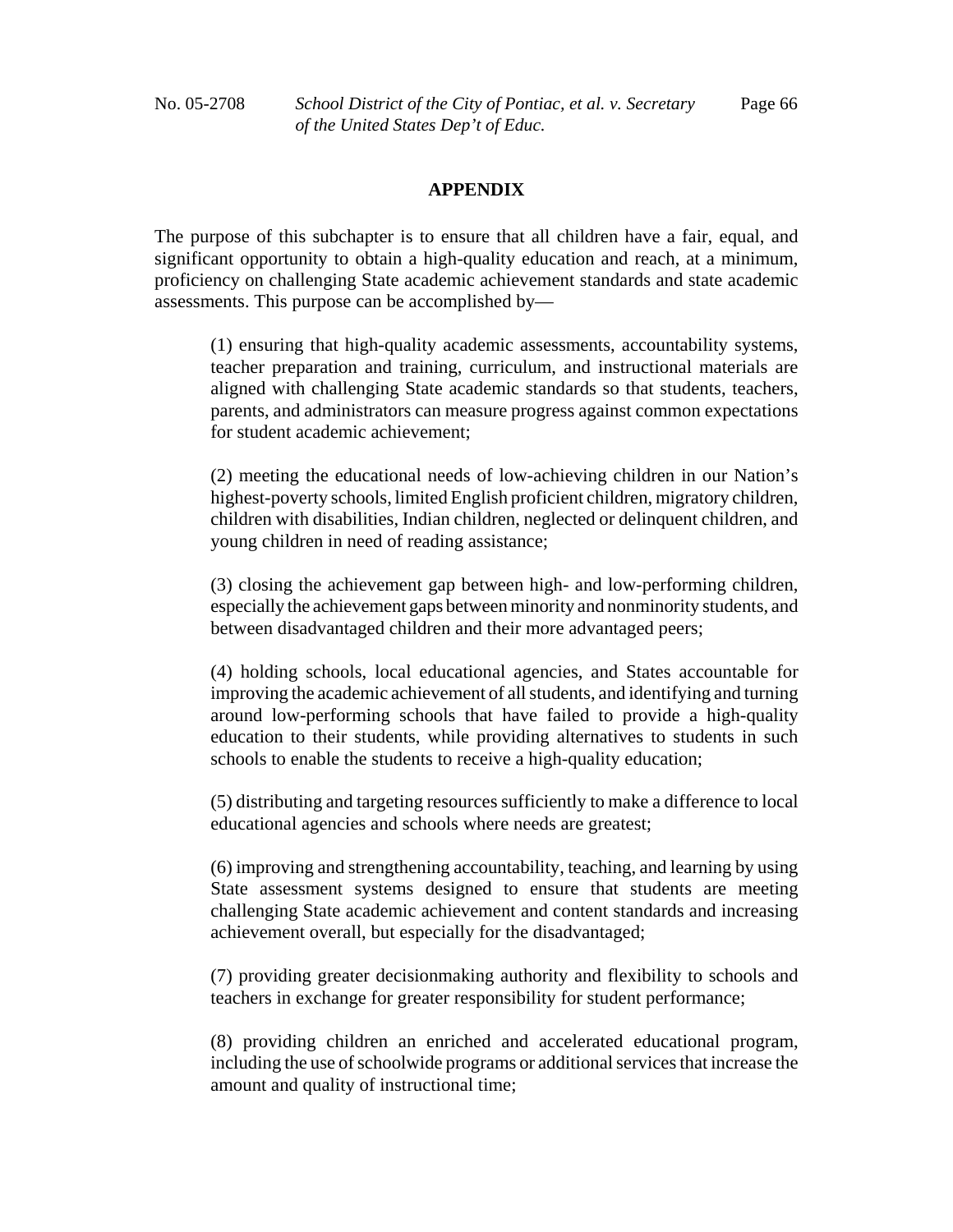(9) promoting schoolwide reform and ensuring the access of children to effective, scientifically based instructional strategies and challenging academic content;

(10) significantly elevating the quality of instruction by providing staff in participating schools with substantial opportunities for professional development;

(11) coordinating services under all parts of this subchapter with each other, with other educational services, and, to the extent feasible, with other agencies providing services to youth, children, and families; and

(12) affording parents substantial and meaningful opportunities to participate in the education of their children.

20 U.S.C. § 6301, Pub. L. 89-10, Title I, § 1001.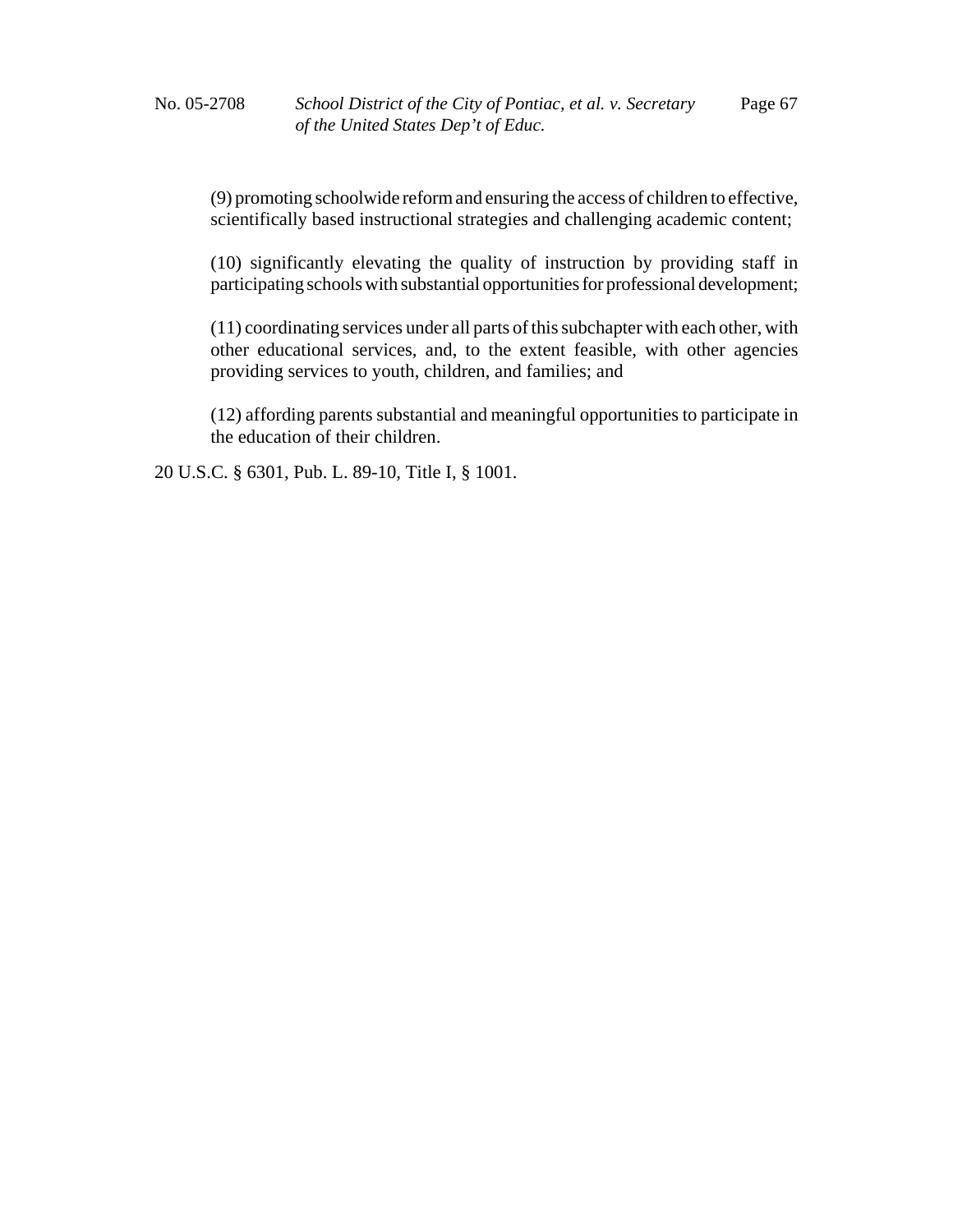# **OPINION \_\_\_\_\_\_\_\_\_\_\_\_\_\_\_\_\_\_\_**

**\_\_\_\_\_\_\_\_\_\_\_\_\_\_\_\_\_\_\_**

McKEAGUE, Circuit Judge, concurring. I concur in affirming dismissal. As explained below, I believe that this case should be dismissed based on justiciability grounds, rather than the merits. One of the Secretary's longstanding positions throughout this lawsuit has been that Plaintiffs' claims are not justiciable, and I agree. The length and complexity of the No Child Left Behind Act of 2001 ("NCLB" or "Act") and the multiple and varied parts of our nation's education machinery affected by the Act warrant our pause and certainly belie Judge Cole's contention that this case is neither particularly complicated nor inherently political.

# **I**

That said, a majority of the court sees it otherwise and has decided to reach the merits, notwithstanding both Plaintiffs' failure to seek administrative remedies and the absence of the States from any involvement in this lawsuit. Plaintiffs and the Secretary have set forth their views, albeit views that do not encompass all of the important and relevant interests. Of those expressed views, I believe that the Secretary has the sounder one on the merits of Plaintiffs' claims, as I explained in my dissenting opinion at the panel stage. *Sch. Dist. of Pontiac v. Sec'y*, 512 F.3d 252, 273-84 (6th Cir. 2008) (McKeague, J., dissenting) (vacated). Thus, assuming that this dispute is justiciable as a majority of the court has so concluded, I concur in Part II of Judge Sutton's opinion. I write separately, however, to set forth my concerns as to justiciability.

# **II**

#### **A. Justiciability Principles**

In its most recent term, the Supreme Court stressed the need for federal courts to be "keenly mindful of [their] institutional role" under Article III of the U.S. Constitution. *Nw. Austin Mun. Util. Dist. No. One v. Holder*, 129 S. Ct. 2504, 2513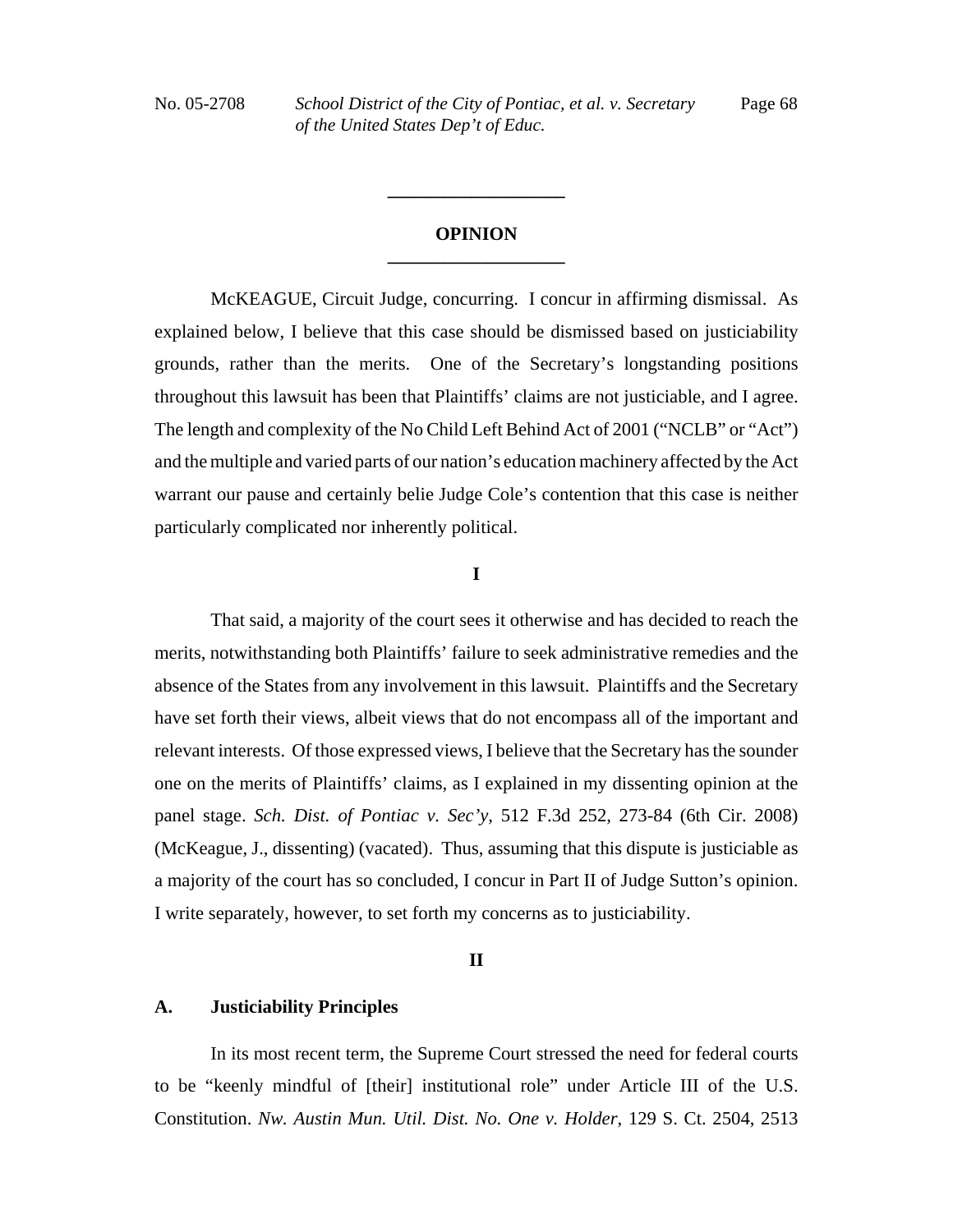(2009). A court should not make a broad, sweeping ruling when a narrower, more limited one will dispose of the case. *See id.* This court has been mindful of its institutional role in recent cases. *See, e.g.*, *Connection Distrib. Co. v. Holder*, 557 F.3d 321 (6th Cir. 2009) (en banc); *Warshak v. United States*, 532 F.3d 521 (6th Cir. 2008) (en banc).

One doctrine used by courts to protect their institutional role is justiciability. In *Baker v. Carr*, the Supreme Court defined justiciability as the "[a]ppropriateness of the subject matter for judicial consideration." 369 U.S. 186, 198 (1962). The concept is distinct from jurisdiction, which calls into question whether the cause of action is a case or controversy under Article III or is otherwise "described by any jurisdictional statute." *Id.* With justiciability, "consideration of the cause is not wholly and immediately foreclosed; rather, the Court's inquiry necessarily proceeds to the point of deciding whether the duty asserted can be judicially identified and its breach judicially determined, and whether protection for the right asserted can be judicially molded." *Id.*

Justiciability covers a number of related, but distinct, "constitutional limitations and prudential considerations," including exhaustion, ripeness, and standing. *Assiniboine & Sioux Tribes of Fort Peck Indian Reservation v. Bd. of Oil & Gas Conservation*, 792 F.2d 782, 787 (9th Cir. 1986) (discussing *Flast v. Cohen,* 392 U.S. 83, 97 (1968)). Whether a party is required under Federal Rule of Civil Procedure 19 or is otherwise crucial for a full and just adjudication of the case also falls under the justiciability umbrella. *Wymbs v. Republican State Executive Comm.*, 719 F.2d 1072, 1076, 1085-86 & n.34 (11th Cir. 1983).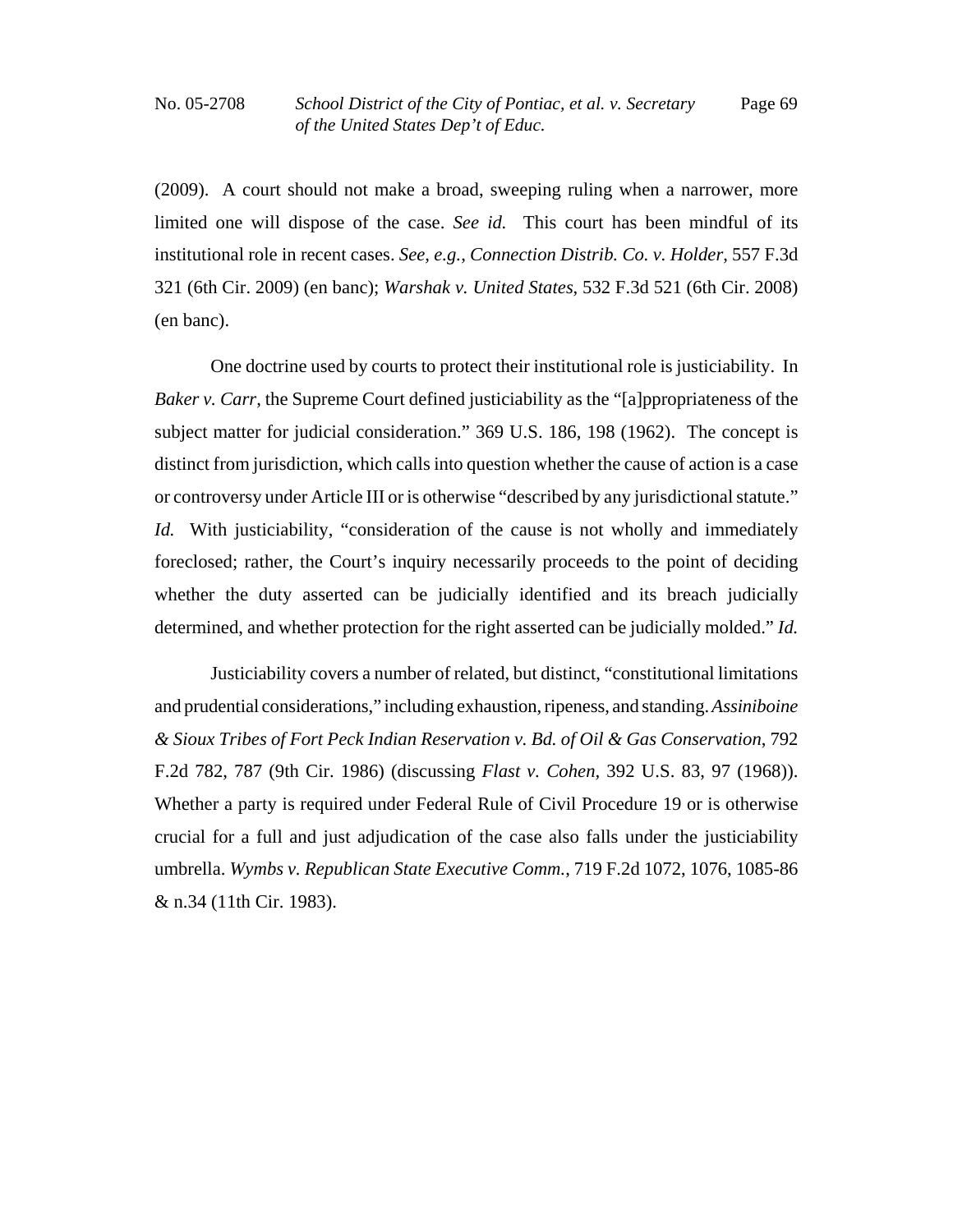In accordance with its institutional role, after oral argument the en banc court asked the parties to submit supplemental briefs addressing several questions, including the following:

Are these claims justiciable—specifically, are they ripe for review, *see Abbott Labs. v. Gardner*, 387 U.S. 136 (1967), have plaintiffs exhausted all administrative remedies, *see Thunder Basin Coal Co. v. Reich*, 510 U.S. 200 (1994), and can the court properly resolve this case without the presence of the relevant States (Michigan, Texas, and Vermont) as parties or at least without knowing the views of the States on the issues presented?

*Glancy v. Taubman Ctrs., Inc.*, 373 F.3d 656, 676 (6th Cir. 2004) (explaining that a court can raise justiciability issues on its own motion). As explored below, exhaustion and the absence of the States are particularly important considerations in this appeal.

## **B. Exhaustion of Administrative Remedies**

It is undisputed that Plaintiffs have not sought administrative review of any of their claims. Once approved, educational plans under the Act are not set in stone. A school district can craft an amendment to its own local plan or propose one for the statewide plan and submit the proposed amendment for review before the state department of education. *See* 20 U.S.C. §§ 6311(a)(1), (f)(1)(B), 6312(d)(3). The state department of education would review the proposal and, if the department denied it, the school district would have the right to a hearing before the department for a final, written ruling. 20 U.S.C. § 1231b-2(a). If the school district was still dissatisfied, it could appeal the ruling to the Secretary. *Id.* § 1231b-2(b). The Secretary's decision could then be challenged in federal district court under the Administrative Procedure Act, 5 U.S.C. § 500 *et seq.* ("APA"), as the Secretary conceded in a similar case, *Connecticut v. Spellings*, 453 F. Supp. 2d 459, 489 (D. Conn. 2006) ("*Connecticut I*"), as well as in the supplemental brief to this court, Appellee's Supp. Br. at 4.**<sup>1</sup>**

**<sup>1</sup>** There is a separate administrative-review process for appealing the Secretary's withholding of funds, recovery of funds, or issuance of a cease-and-desist order. *See* 20 U.S.C. §§ 1234-1234i. Under §§ 1234-1234i, a school district can challenge the punitive measure before an ALJ (complete with discovery and trial-like proceedings), subject to administrative review by the Secretary and judicial review before a federal court of appeals. 20 U.S.C. §§ 1234d(c),(f), 1234(g). This separate process is not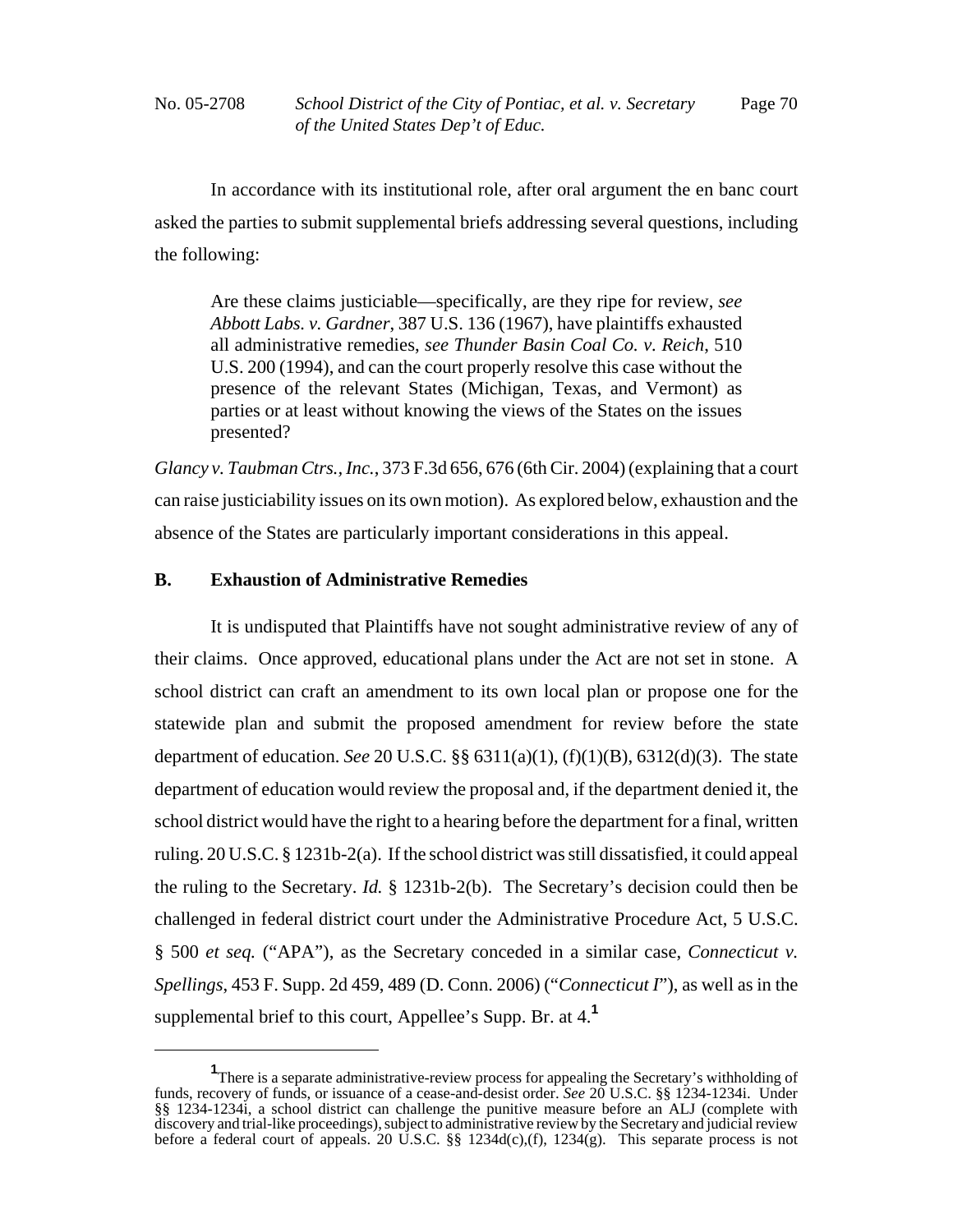In its lawsuit against the Secretary, the State of Connecticut has raised several claims, including statutory and Spending-Clause claims similar to those brought by the Plaintiffs here. In *Connecticut I*, the district court, Hon. Mark R. Kravitz, set forth in detail a number of sound reasons for requiring the State of Connecticut to seek administrative review prior to bringing its lawsuit. 453 F. Supp. 2d at 482-91.

Some of those same prudential reasons are present here. For instance, faced with a concrete proposal and specific facts, the school district, the state education department, and the Secretary would have the opportunity to craft a compromise solution that would avoid the need for a lawsuit. *See id.* at 485; *see also Avocados Plus Inc. v. Veneman*, 370 F.3d 1243, 1247 (D.C. Cir. 2004) (explaining that one of the advantages of administrative review is that the objections of various parties can be worked out without the more dramatic measure of a federal lawsuit). Even if a compromise solution could not be hammered out, the parties' positions would be crystallized, providing a fuller record for judicial review as well as presenting a relatively narrow, particularized claim for relief. *Connecticut I*, 453 F. Supp. 2d at 485. This would give the school districts the opportunity to present their arguments within the context of a proposed amendment to a particular feature of the educational system, rather than as broad, sweeping claims. Moreover, the federal court would have the benefit of the Secretary's reasoning on why the proposed amendment violated federal law. *Id*. Pursuing a claim at the administrative level first would not be a hardship to school districts, as the Act sets forth a detailed process for entertaining these types of concrete claims and complaints. *See supra*.

Although the claims in *Connecticut I* mirror those in this case, there is at least one fundamental difference between the two cases. Here, none of the respective States are involved. Given the central role played by States under the regime created by the

applicable to the present lawsuit, however, as Plaintiff school districts have not been penalized by the Secretary for any improper use of federal funds, nor has the Secretary discussed this process in any of the briefs submitted here. *See Pontiac Sch. Dist.*, 512 F.3d at 260 n.2 (vacated) (noting that the Secretary had not addressed the exhaustion of administrative remedies and citing to 20 U.S.C. § 1234d).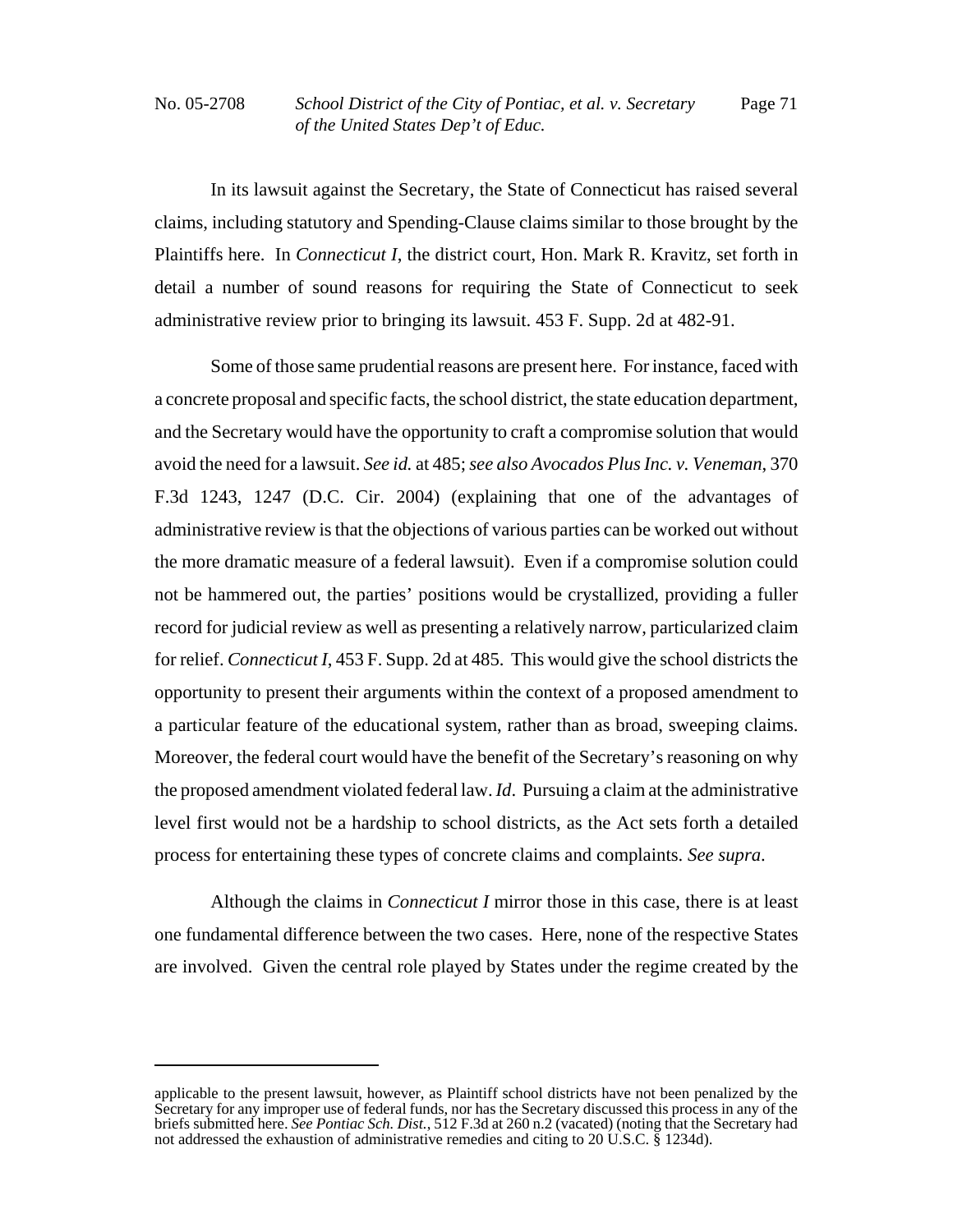Act, this is a somewhat startling omission.**<sup>2</sup>** Were this a more narrow, concrete challenge by a school district seeking an amendment to a plan and having exhausted administrative review, the absence of the States might not be a concern. However, rather than bring a particularized challenge, Plaintiffs made the strategic decision to bring a sweeping one. Consider, for instance, a couple of the "mandates" challenged in their complaint: "develop[ing] standardized tests aligned with the curriculum standards to measure the progress of public school students in meeting those standards" and "ensur[ing] that school staff (teachers and paraprofessionals) meet prescribed qualification requirements." JA 31-32. By asking for a declaration that States and schools not be "required to spend non-NCLB funds to comply with the NCLB mandates," Plaintiffs seek the authority to determine whether federal funds are sufficient to cover the costs associated with testing and staff qualifications. The breadth of their claims and of their requested relief makes Plaintiffs' lawsuit a broad challenge to the fundamental tenets of the Act itself, namely, the universal raising of student academic achievement as evidenced by testing and other accountability metrics, rather than a challenge to one or two isolated features of the Act. *See Gen. Elec. Co. v. EPA*, 360 F.3d 188, 192 (D.C. Cir. 2004). Accordingly, it must be asked whether the absence of the States precludes Plaintiffs from bringing this type of attack at all.

# **C. Federal Rule of Civil Procedure 19**

Whether a person or entity must be involved in a lawsuit naturally brings to mind Federal Rule of Civil Procedure 19, *Required Joinder of Parties*. Although neither Plaintiffs nor the Secretary have cited to Rule 19 in their briefs, that provides no grounds for ignoring the rule. It is not surprising that Plaintiffs did not raise the argument, given it is one directly contrary to their position. The Secretary did, in fact, argue on several occasions that this case is not justiciable because the States are not involved in any

**<sup>2</sup>** As an aside, I note that some States *did* participate in this lawsuit as amici curiae. Tellingly, however, none of the States were those with school districts involved in this lawsuit. *See* Amici Curiae Br. of the States of Connecticut, Delaware, Illinois, Maine, New Mexico, Oklahoma, Wisconsin, and the District of Columbia (filed Apr. 3, 2006); Amicus Curiae Br. of the Governor of the Commonwealth of Pennsylvania (filed Apr. 6, 2006).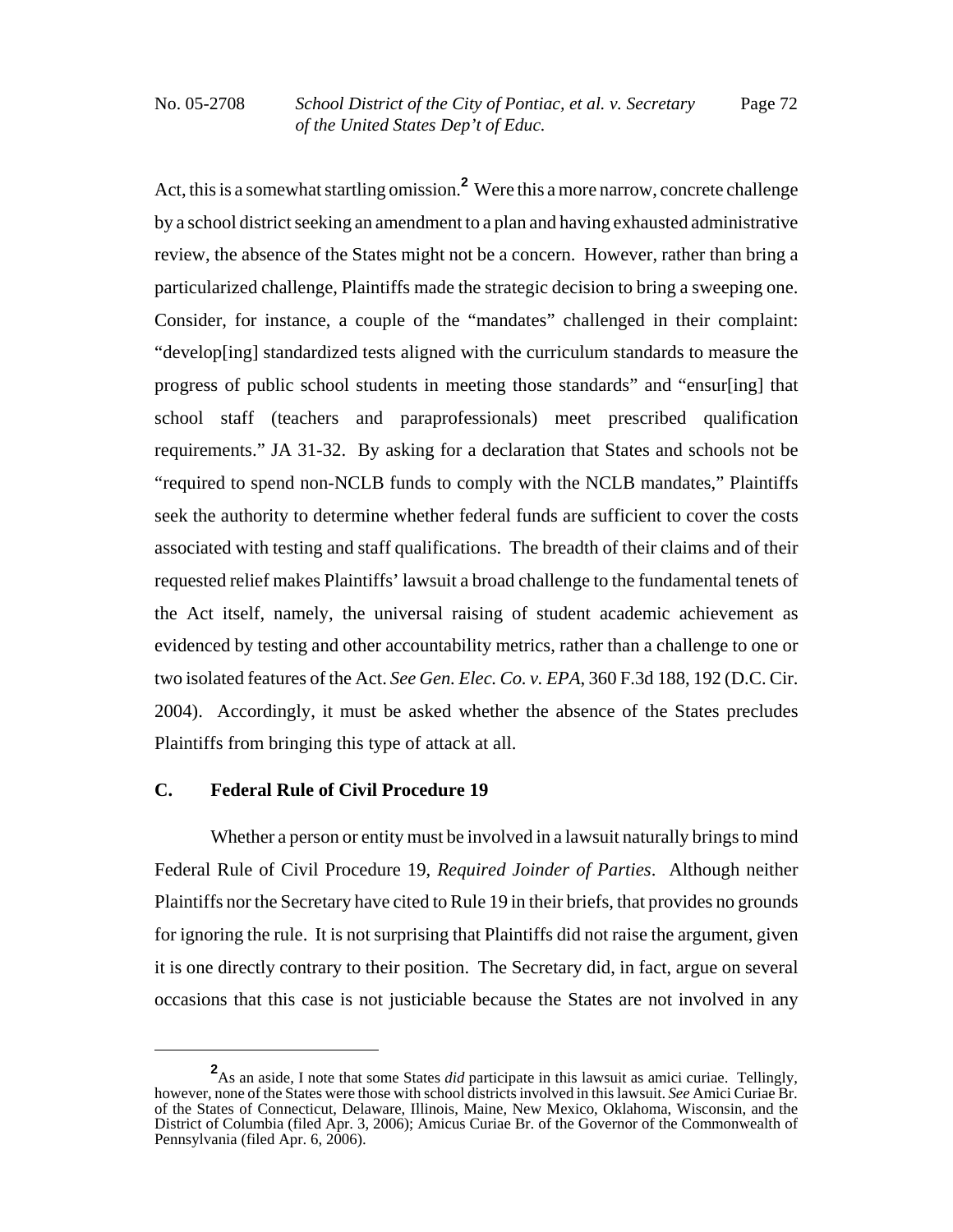capacity. *See, e.g.*, Appellee's Post-Argument (en banc) Br. at 8-9; Appellee's Final (panel) Br. at 31-33. In fact, during oral argument before the en banc court, counsel for the Secretary argued that this case was "less fit for review" than the *Connecticut v. Spellings* case because, unlike in that case, no State is a party here. While the Secretary chose not to present the concerns within the framework of Rule 19, the substance of the arguments is more important than the form, especially given Rule 19's focus on the weighing of equitable interests. *See infra.* Of the three justiciability questions that the court presented to the parties post-argument, the third plainly put both parties on fair notice that the court could consider their responses through the prism of Rule 19. But, even setting aside the Secretary's earlier voiced concerns and this court's notice to the parties, justiciability is first and foremost an institutional concern. A court must jealously guard its institutional role to rule only on disputes that are justiciable, including "whether protection for the right asserted can be judicially molded." *Baker*, 369 U.S. at 198.

The States of Michigan, Texas, and Vermont have an obvious interest in the subject of this litigation because each has agreed that it and its public schools will accept federal funds under the Act and be bound by its requirements. The educational program established under Title I of the Act provides funding to the States conditioned on their developing statewide plans approved by the Secretary. The commitments made by the States in their plans are binding on themselves as well as their political subdivisions, including school districts. The States are tasked with ensuring that school districts comply with the Act and statewide plans. 20 U.S.C. § 1232c. While the school districts are themselves interested parties, have rights and duties under the Act independent of the States, and are arguably injured by the Secretary's interpretation of the unfundedmandate provision, the absence of the States as parties is a glaring omission given their central role in the educational regime created by the Act.

It is sometimes the case that, though parties who should be involved in a lawsuit are not, the lawsuit can nonetheless continue forward in their absence. Thus, while it is beyond dispute that the States play a central role in primary and secondary education,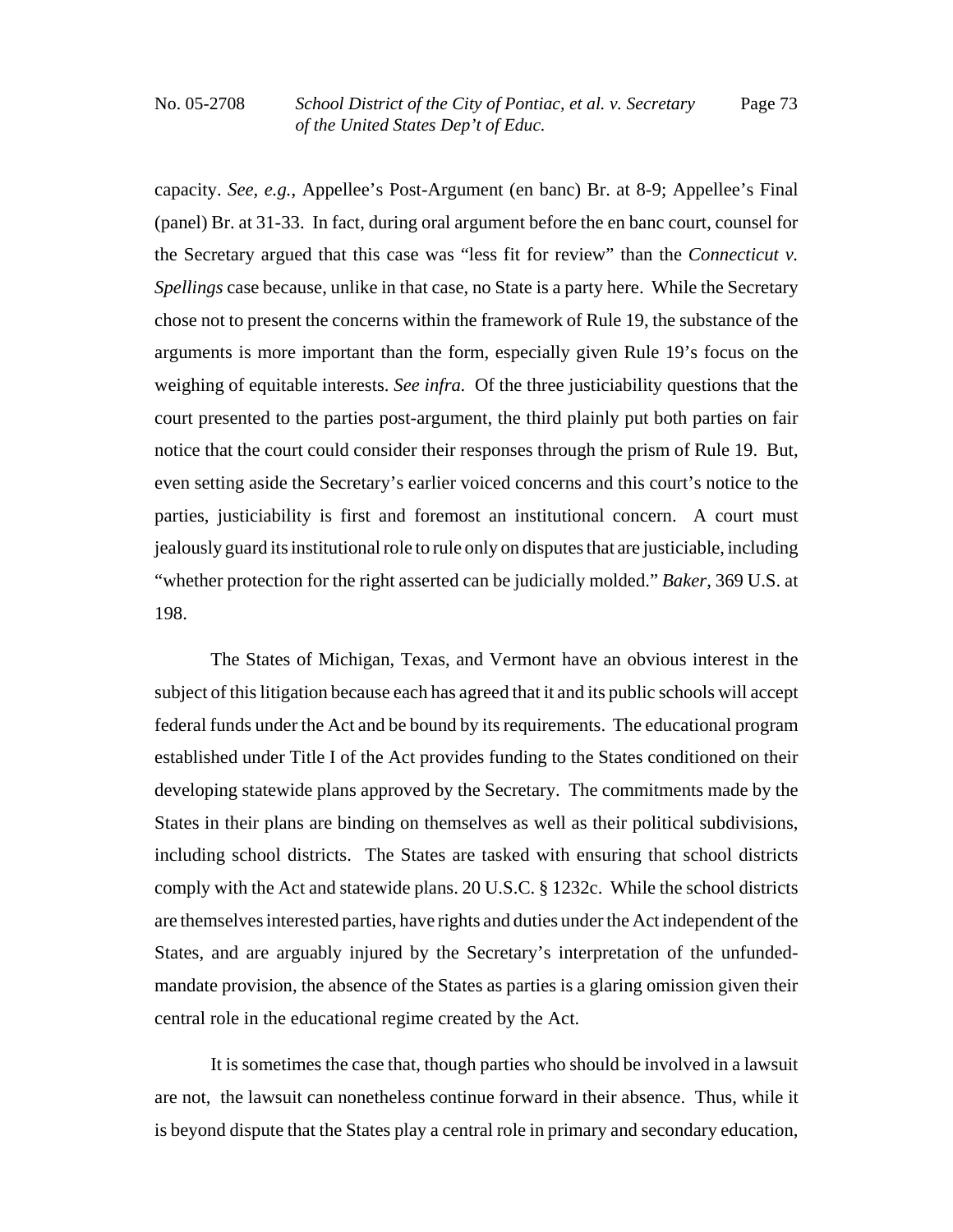it must be determined whether they are required parties to this lawsuit and, if so, whether the lawsuit can nonetheless proceed in their absence.

Rule 19 of the Federal Rules of Civil Procedure sets forth a three-step test for courts to use in determining whether an absent party must be joined or the case dismissed if that party cannot be joined. The first matter to consider is whether the States are required parties under Rule 19(a). If the States are required, then the next matter is whether their joinder is feasible or if a lack of subject-matter or personal jurisdiction makes joinder impossible. Third, if joinder is not possible, the equities must be weighed pursuant to Rule 19(b) to determine if the lawsuit can continue in the States' absence or if the case should be dismissed. *Republic of the Philippines v. Pimentel*, 128 S. Ct. 2180, 2188-89 (2008); *Hooper v. Wolfe*, 396 F.3d 744, 747 (6th Cir. 2005).

#### **1. Required Parties**

A required party under Rule 19(a) is a party whose absence prevents the court from according "complete relief among existing parties" or a party who "claims an interest relating to the subject of the action" and whose absence "as a practical matter impair[s] or impede[s] the [party's] ability to protect the interest" or "leave[s] an existing party subject to the substantial risk of . . . multiple[] or otherwise inconsistent obligations." Fed. R. Civ. P.  $19(a)(1)(A)$ ,  $(B)(i)$ ,  $(ii)$ . In essence, required parties are those "persons having an interest in the controversy, and who ought to be made parties, in order that the court may act on that rule which requires it to decide on, and finally determine the entire controversy, and do complete justice, by adjusting all the rights involved in it." 7 Charles Alan Wright, Arthur R. Miller & Mary Kay Kane, *Federal Practice & Procedure* § 1604 (3d ed. 2009) ("*FPP*") (quoting *Shields v. Barrow*, 58 U.S. (17 How.) 130, 139 (1854)).

Plaintiffs have requested declaratory and injunctive relief for "states and school districts." JA 67. Plaintiffs do not specify whether the term "school districts" means only Plaintiff school districts or rather all school districts across Michigan, Texas, and Vermont or even Michigan, Ohio, Kentucky, Tennessee, Texas, and Vermont. It can be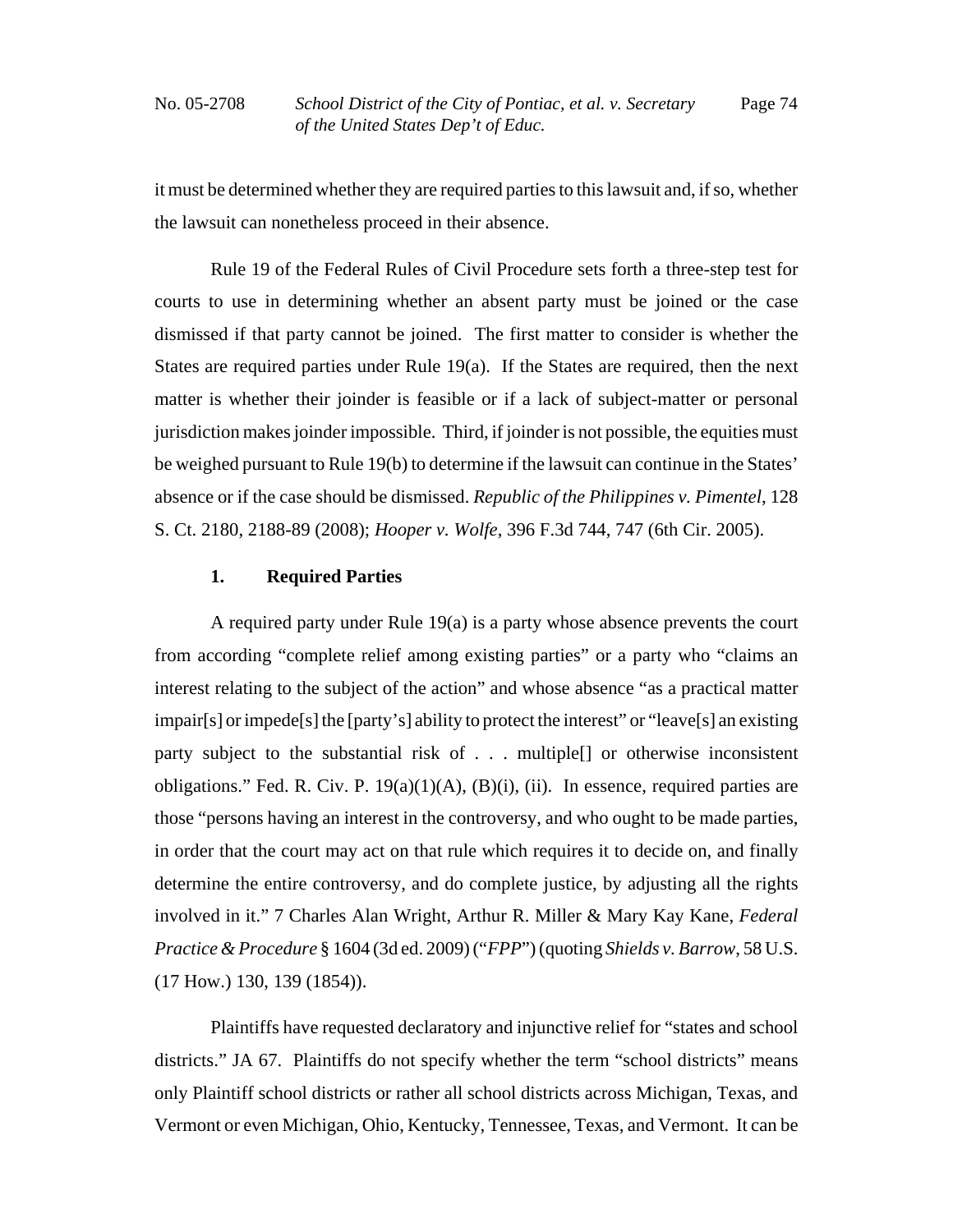inferred that they intended a broad construction, one not limited to just Plaintiff school districts, given that they have also sought relief for "states" even though neither Michigan, Texas, nor Vermont (nor any other State within the Sixth Circuit) is involved in this case.

In *Warshak*, this court found that the plaintiff's facial challenge to a provision of the Electronic Communications Privacy Act of 1986, 18 U.S.C. § 2703(d), was not justiciable. 532 F.3d at 525, 534. One of the problems with plaintiff's attack identified by the court stemmed from the fact that relief was granted to persons other than the plaintiff. The court recognized, "'While district courts are not categorically prohibited from granting injunctive relief benefitting an entire class in an individual suit, such broad relief is rarely justified because injunctive relief should be no more burdensome to the defendant than necessary to provide complete relief to the plaintiffs.'" *Id.* at 531 (quoting *Sharpe v. Cureton*, 319 F.3d 259, 273 (6th Cir. 2003)). Plaintiffs here have not sought class-action status or fashioned this action as one brought on behalf of another person or entity. How the district court could grant the full relief requested in the complaint is a quandary that has never been explained by Plaintiffs.

It is the case that Rule  $19(a)(1)(A)$  requires that "complete relief" be possible only "among existing parties." So, if the court ignores Plaintiffs' request for relief on behalf of nonparty school districts and States, then any relief could be limited to Plaintiff school districts. But, this leads to another quandary relevant to Rule  $19(a)(1)(B)$ : what would it mean for the Secretary to be enjoined "from withholding from . . . school districts any federal funds to which they are entitled under the NCLB because of a failure to comply with the mandates of the NCLB that is attributable to a refusal to spend non-NCLB funds to achieve such compliance"? JA 67.

As Plaintiffs stated during oral argument before the panel, "[P]rimary responsibility to educate children rests with the States." Clearly, the States have a strong interest "relating to" the Act in general and in particular whether school districts should have the discretion to opt-out of certain programs and requirements if the federal funds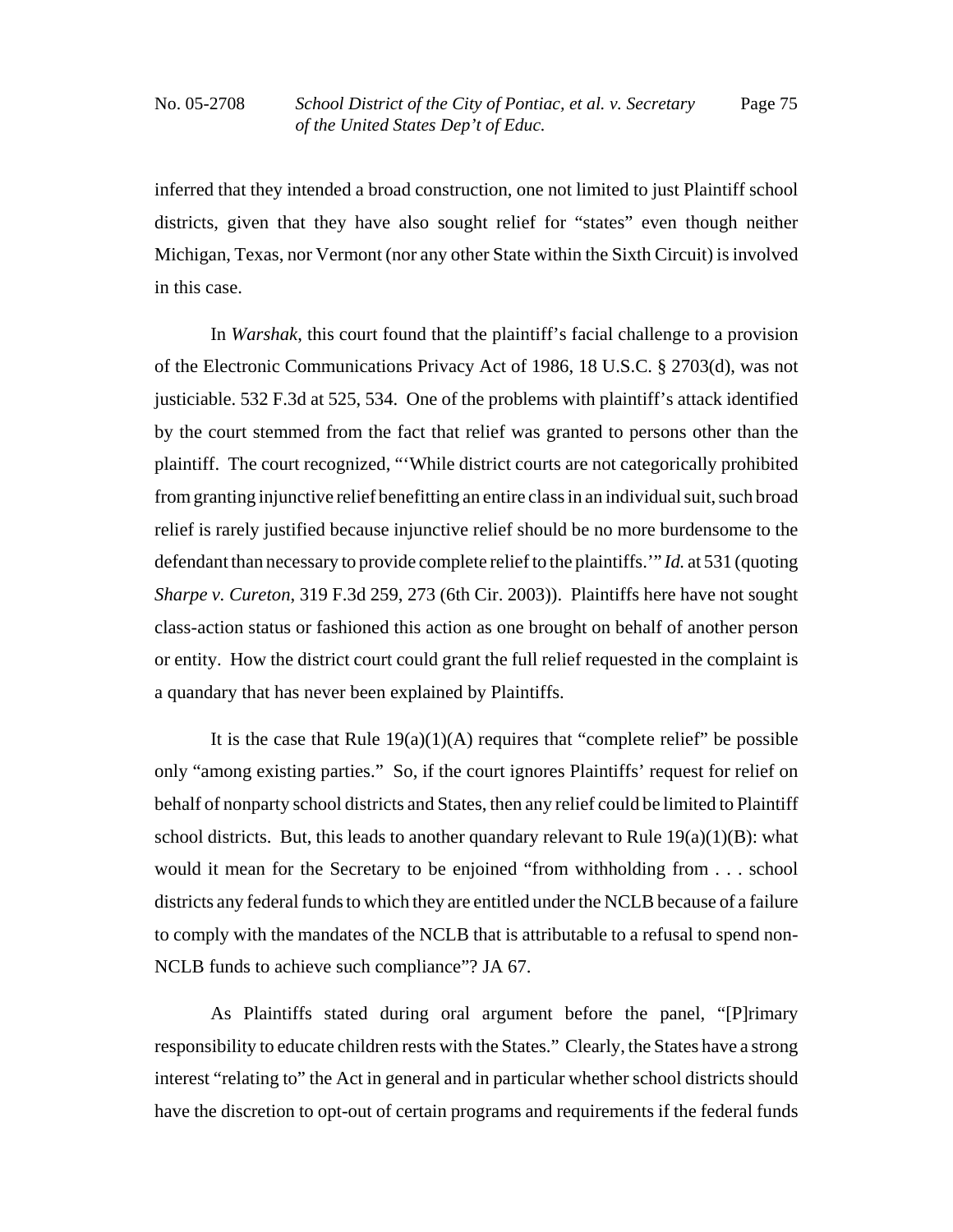in any given year are somehow deemed insufficient. Fed. R. Civ. P. 19(a)(1)(B). The Act requires that the States wield significant oversight authority vis-à-vis school districts. The federal funds at issue in this lawsuit flow through the States in accordance with their statewide plans approved by the Secretary and with the districts' own plans approved by the States. Under the statewide plans, every public school is required to make AYP and is included in the State's accountability system. The States must ensure that school districts comply with all of the requirements of the Act, as embodied in their statewide plans. Thus, if Plaintiff school districts were to be granted relief in this case, the States would necessarily fall out of compliance with their own statewide plans in order to accommodate that relief. As a result, the States would have to submit plan amendments to the Secretary seeking either to carve out exceptions for Plaintiff school districts or to make fundamental, wholesale revisions along the lines sought by those school districts, presumably then applying to all school districts within the States. Again, though, without any involvement by the States in this case, the court can only make educated guesses about how the States would react to a favorable outcome for these Plaintiff school districts.

The States play a (if not *the*) major role in primary and secondary education within their geographic borders. They set educational priorities and direction for all of the public schools. They have a legitimate interest in the funding of education as well as the resources that must be devoted to administering and supervising compliance with their statewide plans. Even if it could be assumed that the States would desire more discretion in how they can spend federal funds, the States' absence impairs their ability to protect the viability and legality of their plans.

It is suggested that Plaintiffs and the Secretary have adequately argued the legal merits of Plaintiffs' claims and, as a result, there can be no risk of prejudice to the States' interests. That, however, is too blinkered a view of this case. Rule 19 is a "creature of equity jurisprudence" and the court must consider not only any legal prejudice, but also any practical prejudice to the States' interests. *FPP* § 1602 (citation omitted); *see also id.* § 1604 ("It should be noted that the prejudicial effect of nonjoinder referred to in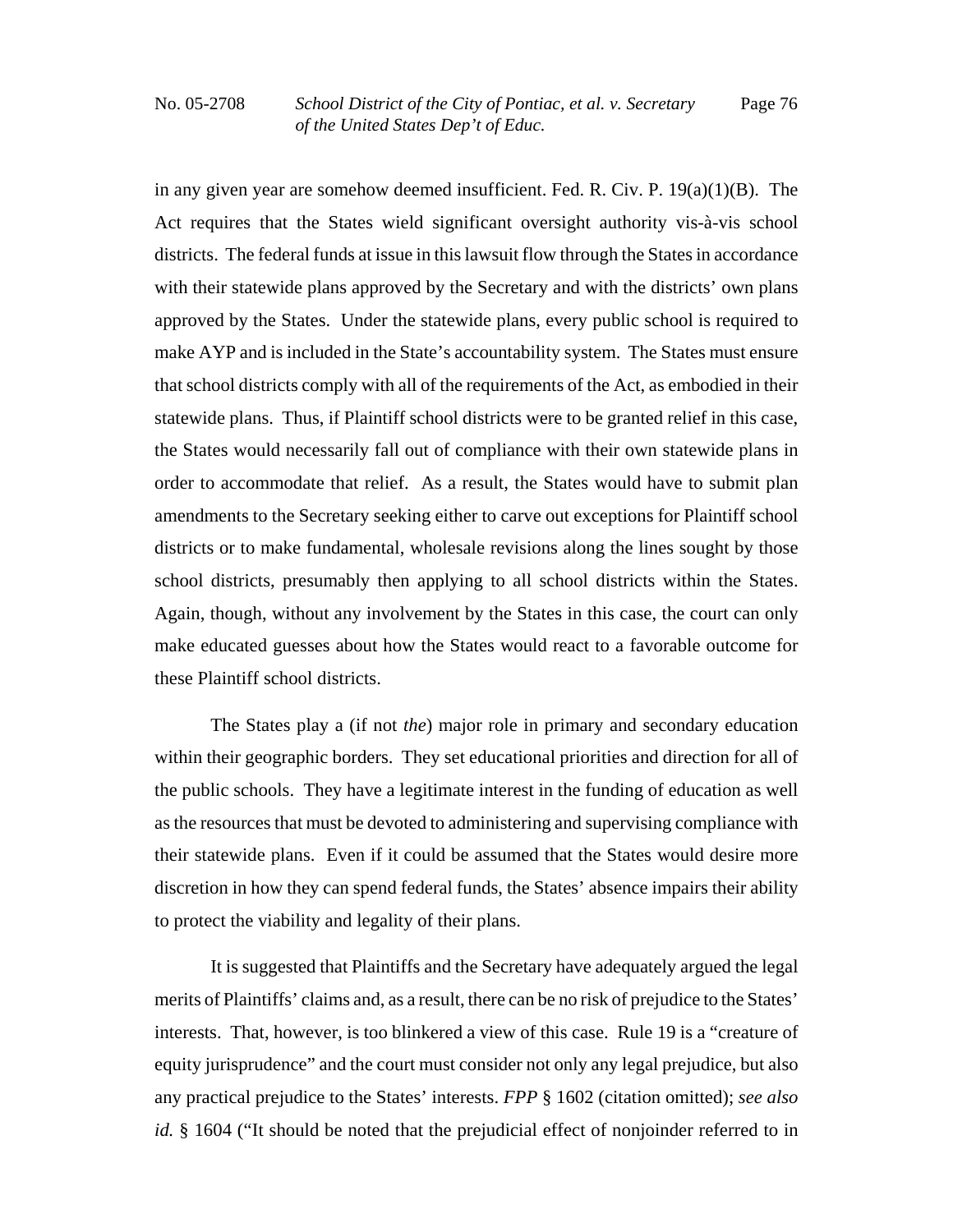[Rule  $19(a)(1)(B)$ ] may be practical rather than legal in character." (citation omitted)). The court must consider the interests of an absent person, even if that person's legal claim is "technically unaffected." *Id.* § 1602 (citation omitted).

While the court is not faced with a pure contract dispute, the Supreme Court has drawn on contract principles when resolving Spending-Clause disputes. *See, e.g.*, *Pennhurst*, 451 U.S. at 17. It is hornbook law that all parties to a contract are necessary in an action challenging its validity or interpretation. *See, e.g.*, *Lomayaktewa v. Hathaway*, 520 F.2d 1324, 1325 (9th Cir. 1975) ("No procedural principle is more deeply imbedded in the common law than that, in an action to set aside a lease or a contract, all parties who may be affected by the determination of the action are indispensable."). This lawsuit is not only missing a party, but arguably the most important party. The Secretary cannot force a State to accept federal funds under the Act. The school districts cannot accept federal funds on their own. Only the States can decide in the first instance whether, after reading the offer sheet (i.e., the Act), to accept the funds and associated requirements for the benefit of the State's public-school students. The interests of the States in this context are too myriad for a political subdivision to protect. And to think that the Secretary, the party sitting across the bargaining table, can adequately represent the States' interests in this dispute is simply not realistic.

To illustrate, let's assume for the moment that Plaintiffs are correct. Section 7907(a) releases recipients from requirements of the Act "if, and only to the extent that, federal funding falls short." Appellant's Br. at 22. The federal government cannot require recipients "to comply with the NCLB to the extent that they do not receive sufficient federal funding to do so." *Id.* at 23-24. As a result, Plaintiff school districts get an injunction permitting them to avoid compliance with a requirement of the Act to the extent that the costs associated with that requirement are somehow deemed too much.

Even if the States agree with Plaintiffs about the meaning of § 7907(a), does it necessarily follow that the States would therefore not be prejudiced by an injunction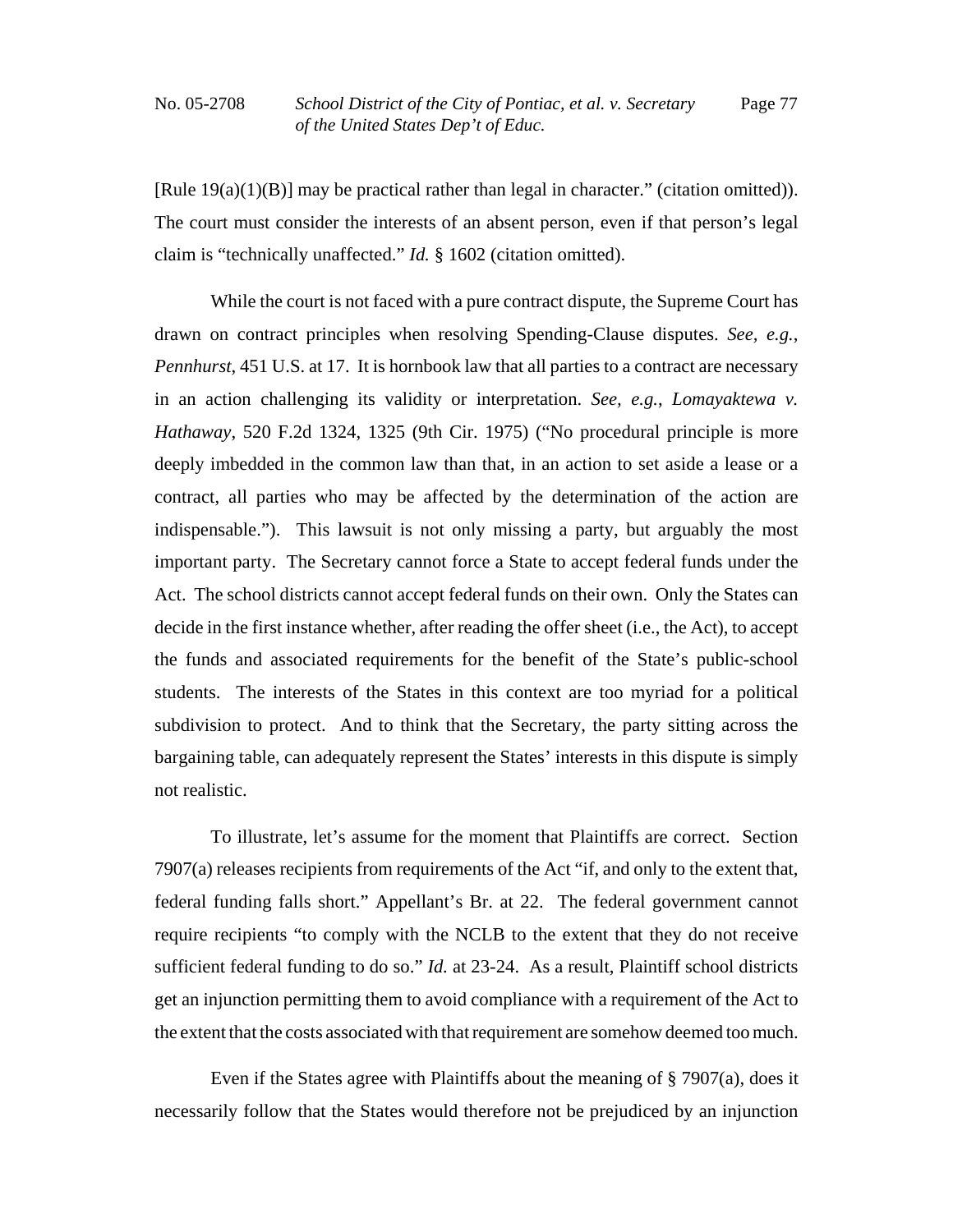favoring these school districts? To take one example, consider the State of Michigan. As part of its statutory provisions governing aid to schools, Michigan mandates, "A district or intermediate district shall comply with all applicable reporting requirements specified in state and federal law." MCL § 388.1619(3). It is clear from the explicit mention of the "no child left behind act of 2001" in that same section that the State had in mind the reporting requirements of the Act. *See id.* § 388.1619(1). Now, Michigan does not make provision for school districts to comply with reporting requirements specified in the Act only to the extent paid for by federal funds. If the Pontiac School District determines that it will not comply with the reporting requirements of the Act and nails the court's injunction on the doors of the Michigan Capitol building, is it really true that the legitimate interests of the State of Michigan have not been prejudiced or that those interests have been adequately protected by the Secretary?

Staying with the State of Michigan, the State requires all school districts to administer the State's merit examination to students in particular grades. Under state law, the merit examination must meet "all of the . . . requirements of the no child left behind act of 2001." MCL § 388.1704b(3)(d)(*ii*); *see also id.* § 388.1704b(2)(d). There is no provision in state law providing that the examination administered by a school district must satisfy the requirements of the Act only if that district deems that the amount of federal funds it receives are sufficient to cover certain costs. One of the requirements of the Act is that all students throughout the state be tested—in Michigan, this would include students of Pontiac School District. Yet, armed with an injunction from this court, could Pontiac School District refuse to participate in Michigan's meritsexamination system even though the State otherwise mandates that the system comply with the Act's requirements?

Furthermore, one issue that has come up repeatedly in this case is how to determine whether a particular requirement has been "underfunded." This is an issue that might have benefitted from some development at the administrative level in the context of a more narrow, concrete complaint or proposed plan amendment. Be that as it may, a related issue central to the practical operation of the Act under Plaintiffs'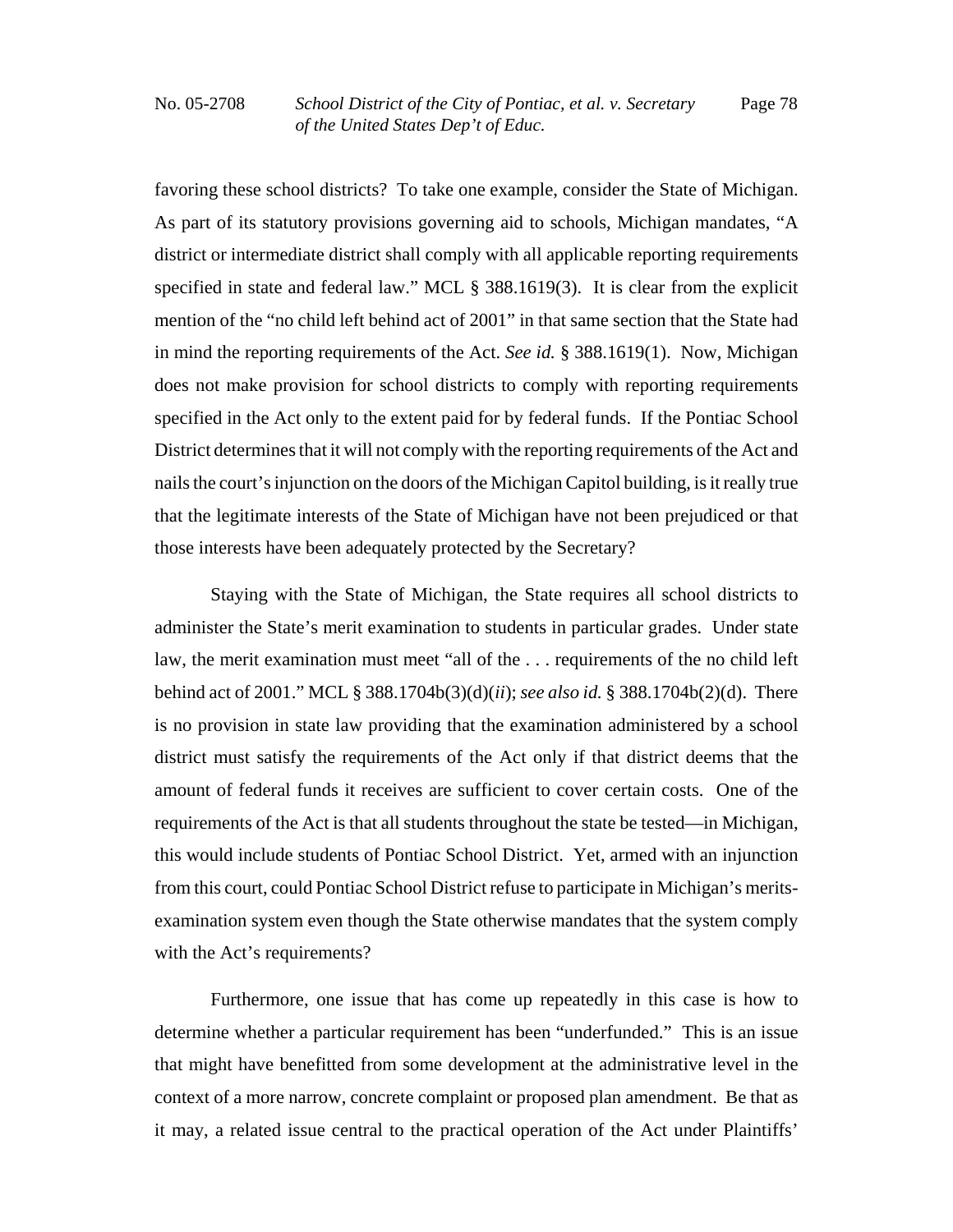interpretation is this: which entity should have final authority to make the determination that a particular program or requirement is underfunded? The particular school district? The Secretary? *Or the State*? School districts are, after all, political subdivisions of the States. School districts are subrecipients of federal funds under the Act, while States are primary recipients of the funds. It seems at least plausible that between the two, the States would prefer that they have final authority to determine whether any program or requirement is underfunded. On the flip side, although the Act represents an unprecedented extension of federal policy into primary and secondary public education, the States remain the central players in public education by setting priorities, direction, and spending. It seems at least plausible that the States would prefer that they, rather than the Secretary, have final authority to make the determination. This is certainly an important interest of the States related to the subject matter of this case and not an issue anyone could seriously argue has been adequately addressed on behalf of the States by Plaintiffs or the Secretary.

It must be acknowledged that Plaintiffs and the Secretary have presented both of their respective positions with vigor. However, "interests" encompass more than just legal positions. The States are separate players in our nation's public-education system, or, as Plaintiffs' counsel described during oral argument, the "three-way deal" of public education. In short, it is clear that neither Plaintiffs nor the Secretary fully share or represent the interests of the States, regardless of the outcome of an interpretation of § 7907(a). Thus, the States of Michigan, Vermont, and Texas should be considered required parties under Rule  $19(a)(1)(B)$ .<sup>3</sup>

**<sup>3</sup>** Despite Judge Sutton's contention that one of my "primary disagreements" with him centers "on whether we can grant 'complete relief' without the States' under Rule  $19(a)(1)(A)$ , it should be clear from the preceding analysis that my primary emphasis is that the States have important interests in the subject of this litigation that are not adequately represented by Plaintiff school districts or the Secretary, a consideration that is sufficient by itself under Rule  $19(a)(1)(B)$  to find that the States are required parties.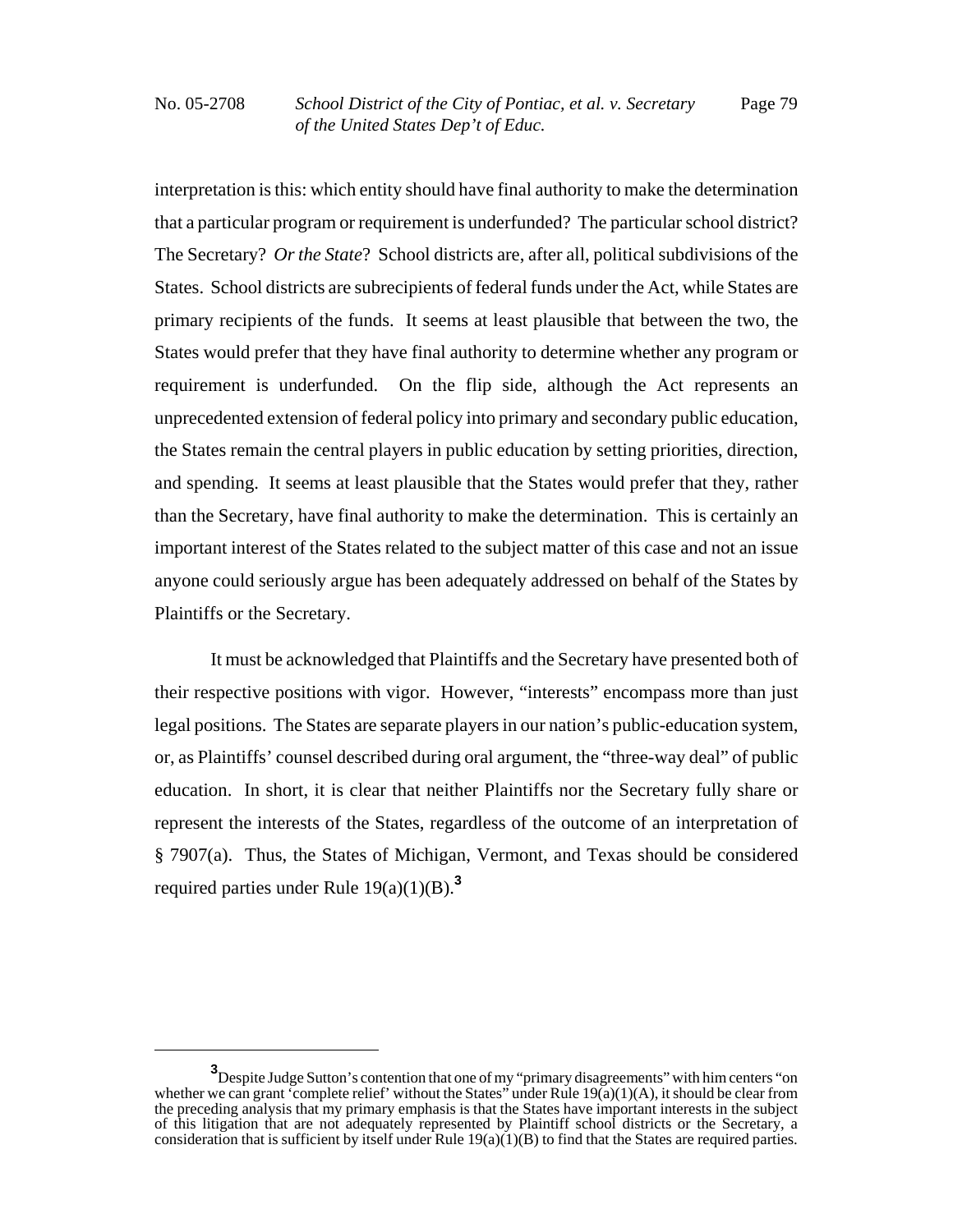## **2. Feasibility of Joinder**

The next matter to consider is whether joinder is feasible. As a sovereign, a State cannot be required by a federal court to join a lawsuit as a party except under certain circumstances not present here. *Grinter v. Knight*, 532 F.3d 567, 572 (6th Cir. 2008) ("The Eleventh Amendment bars suits brought in federal court against a state and its agencies unless the state has waived its sovereign immunity or consented to be sued in federal court."); *In re Hood*, 319 F.3d 755, 762 (6th Cir. 2003) (explaining that Congress can sometimes abrogate a State's sovereign immunity).<sup>4</sup> Because the States have not voluntarily sought to join this lawsuit, and the court cannot require that they join, the States' compulsory joinder under Rule 19 is not feasible.

## **3. Whether Dismissal is Proper**

At the final step, Rule 19(b) requires a weighing of the equities. As this court explained in *Glancy*:

Courts are to consider at least four factors in assessing whether the action should be dismissed, including (but not limited to), first, to what extent a judgment rendered in the person's absence might be prejudicial to the person . . .; second, the extent to which, by protective provisions in the judgment, by the shaping of relief, or other measures, the prejudice can be lessened or avoided; third, whether a judgment rendered in the person's absence will be adequate; [and] fourth, whether the plaintiff will have an adequate remedy if the action is dismissed for nonjoinder.

373 F.3d at 672 (internal quotation marks omitted). When, however, the absent party is a sovereign, the weighing of the equities is more circumscribed. *Kickapoo Tribe v. Babbitt*, 43 F.3d 1491, 1498 (D.C. Cir. 1995). This is "because immunity may be viewed as one of those interests compelling by themselves." *Id.* (internal quotation marks omitted); *cf. Republic of the Philippines*, 128 S. Ct. at 2190 (within the Rule 19(b)

**<sup>4</sup>** A state official can be sued in an official capacity in federal court under *Ex parte Young*, 209 U.S. 123 (1908), again, though, only under certain circumstances, including that the lawsuit not "implicate[] special sovereignty issues." *Idaho v. Coeur d'Arlene Tribe of Idaho*, 521 U.S. 261, 281 (1997). Plaintiffs chose not to sue any state officials in their official capacities.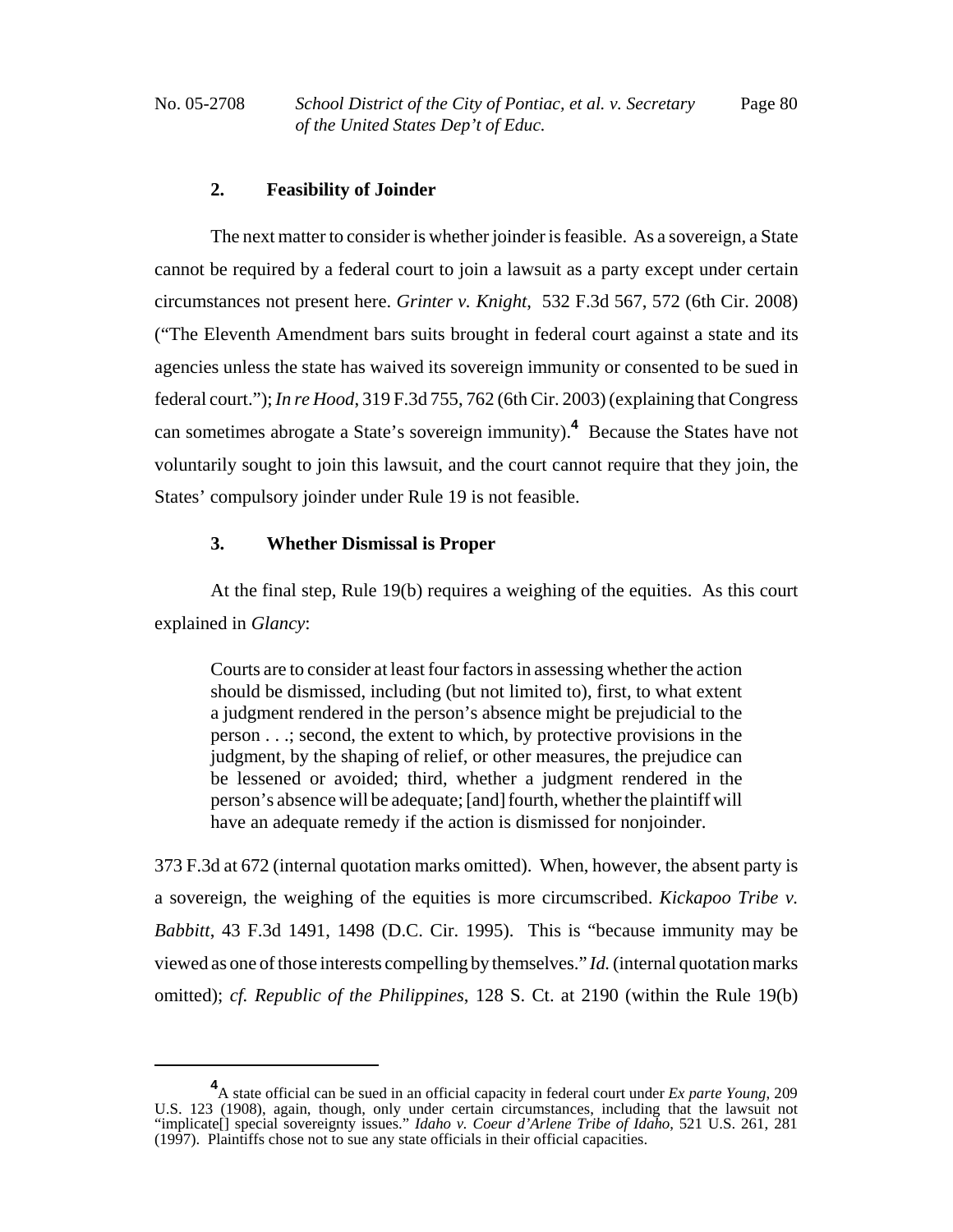context, discussing the importance of the "[c]omity and dignity interests" of a foreign sovereign).

As noted above, declaratory or injunctive relief in favor of Plaintiff school districts will undoubtedly call into question the viability and legality of the current statewide plans. Although the States will not strictly speaking be bound by the judgment, in practice the judgment will undoubtedly impact the States' plans. *See Provident Tradesmens Bank & Trust Co. v. Patterson*, 390 U.S. 102, 110 (1968) (stating that when considering the "interest of the outsider whom it would have been desirable to join," the court should consider the "practical" impact of a judgment on that interest). It is certainly plausible that Plaintiffs' position*—*that recipients should not have to spend their own money to pay for things mandated by the Act but not fully paid for by the federal government*—*would be supported by the States. In fact, the State of Vermont has enacted legislation to express that very sentiment. 2005, Adj. Sess., No. 182, § 35 ("[N]either the State nor any subdivision thereof shall be required to spend any funds or incur any costs not paid for under the Act in order to comply with the Act."). Taking a step back, though, it might very well be that some of the state officials understood that when they agreed to accept federal funds under the Act, they also agreed to use nonfederal funds to help pay for new programs, testing, etc. These officials might also have understood that were the Act read to mean what Plaintiffs contend it means, it is possible (maybe even probable) that Congress would rewrite the law with even less favorable conditions than the current version. Finally, it is also conceivable that state officials understood that meaningful improvement in the educational levels of their most disadvantaged students should not be left to unilateral decisions by local officials who might decide to forgo testing and assessment only after concluding that their students were not in fact making the improvement required by the Act.

The other three enumerated factors clearly weigh in favor of dismissal. Given the sweeping nature of Plaintiffs' claims, there is little room to fashion the relief in a way that would lessen the prejudice to the States (and their disadvantaged students) or otherwise lessen the impact on their plans. As to whether the relief that could be granted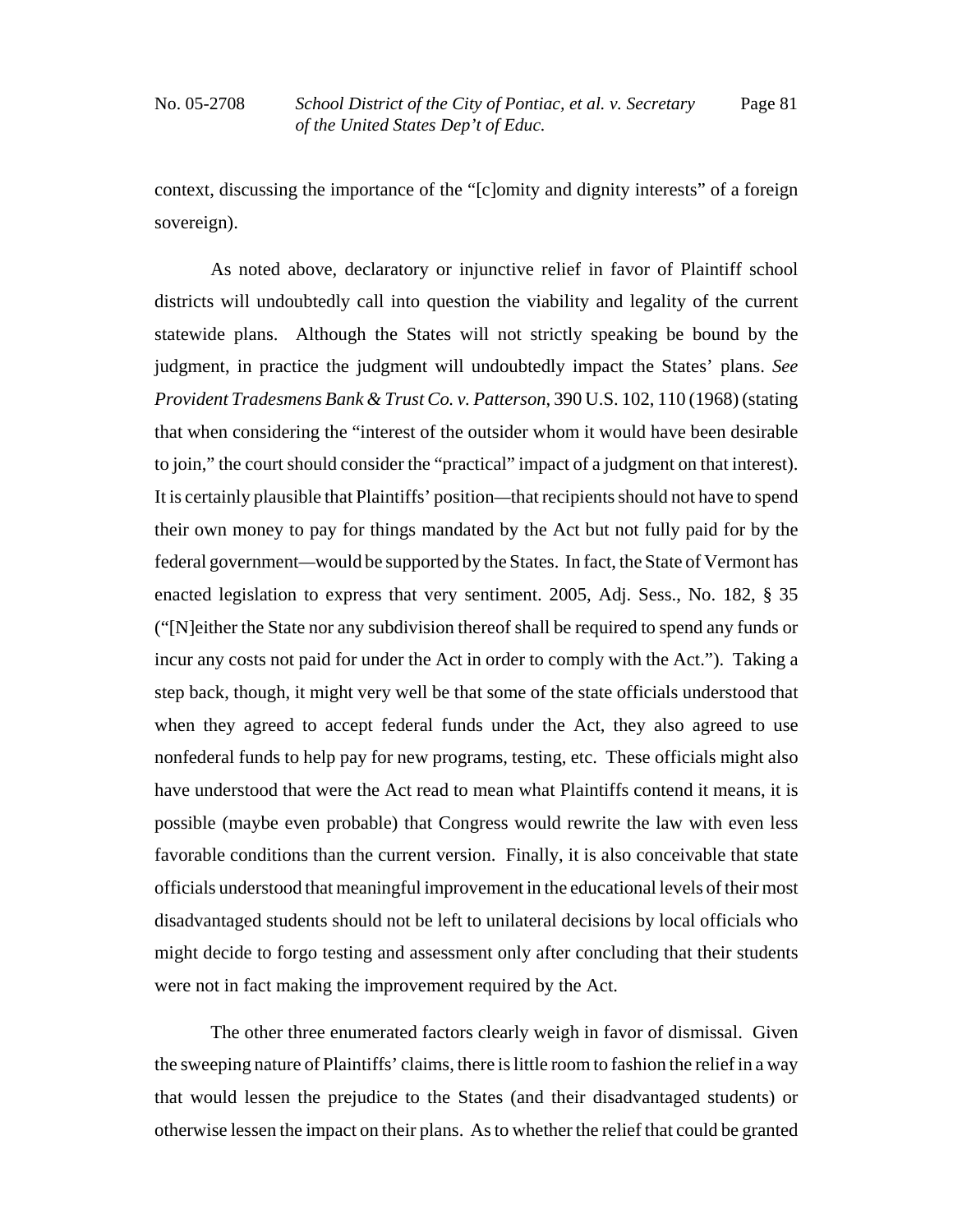would be adequate, the court must consider this from the public's interest "in settling disputes by wholes" rather than from Plaintiffs' particular interest in the lawsuit. *Provident*, 390 U.S. at 111 ("We read the Rule's third criterion, whether the judgment issued in the absence of the nonjoined person will be 'adequate,' to refer to this public stake in settling disputes by wholes, whenever possible, for clearly the plaintiff, who himself chose both the forum and the parties defendant, will not be heard to complain about the sufficiency of the relief obtainable against them."). The relief that could be granted to Plaintiff school districts would be of little practical value by itself; subsequent changes to the statewide plans would have to be made. The fashioning of these statewide plans are complex and require considerable negotiation; they are not merely ministerial in nature. As Governor Edward G. Rendell (Pa.) explained in his amicus brief, "Educational programming and funding questions are not simply a matter of parroting what Congress has set forth in NCLB." Amicus Br. at 16. Thus, for the school districts to get any meaningful relief, they would need the States to develop changes to their statewide plans, propose those changes to the Secretary, and negotiate with the Secretary over the appropriateness of those proposals.

As to the fourth factor, Plaintiff school districts have other remedies available to them. As discussed above, the Act allows a school district to propose a plan amendment and pursue administrative and judicial remedies pursuant to 20 U.S.C. § 1231b-2 and the APA. Nothing in this justiciability analysis would preclude Plaintiff school districts from taking this route.

While this case was filed back in 2005, it is quite young in litigation-terms. The lawsuit is still in its early stages—no answer has been filed, no discovery has been taken, and no trial has occurred. Thus, this is not the case where one party or the court waited until the eleventh hour to raise the absence of the States as a possible ground for dismissal. *See Boone v. Warren*, 166 F. App'x 818, 819-20 (6th Cir. 2006) (in weighing the equities, finding that the defendant's failure to raise the Rule 19 issue until after the jury trial was completed and judgment entered for the plaintiff weighed against dismissal). Likewise, while the failure to intervene can weigh against dismissal in the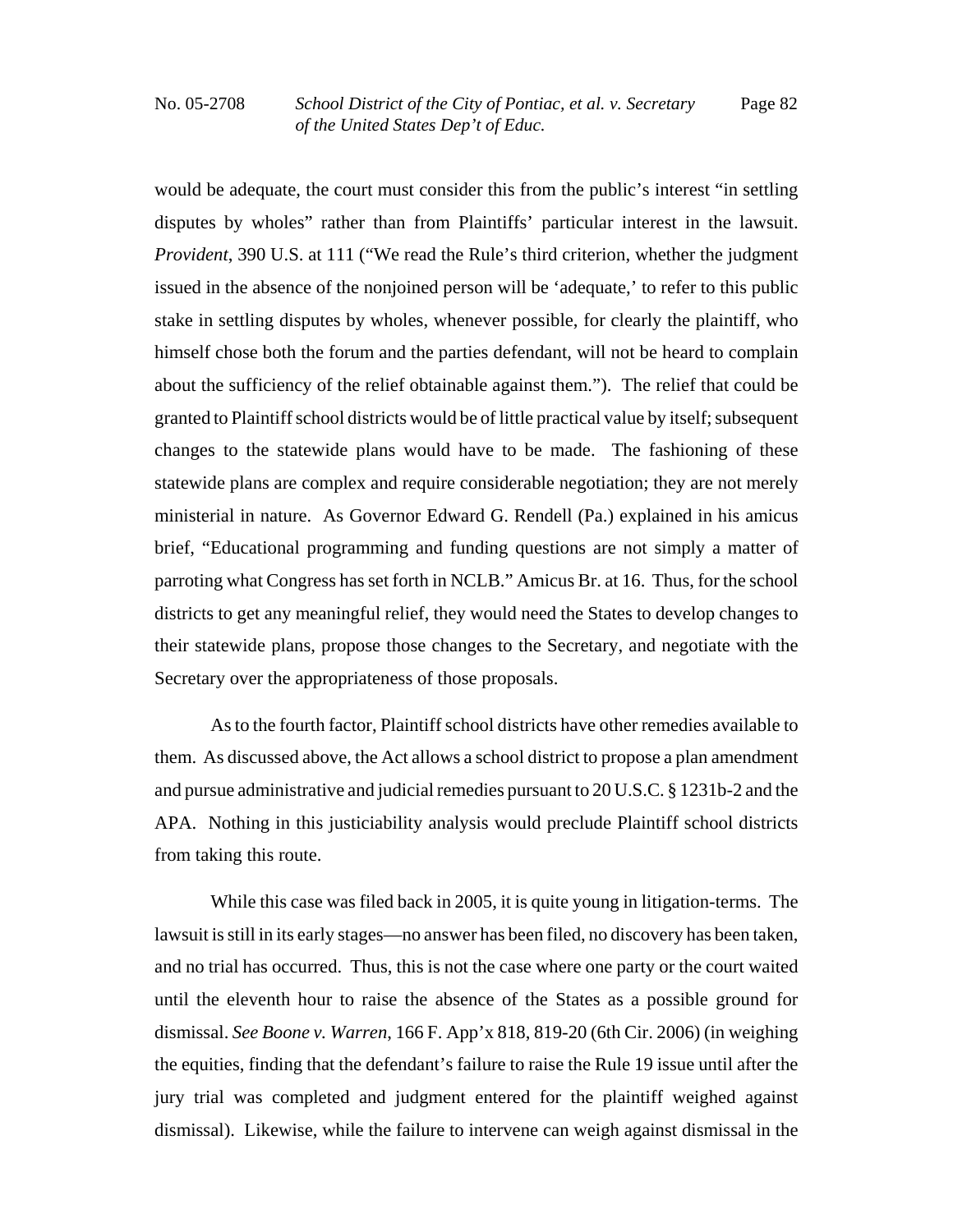normal course, such failure is not a consideration "where intervention would require the absent party to waive sovereign immunity." *Kickapoo Tribe*, 43 F.3d at 1498.

It is also true that from the standpoint of efficiency, the court might better just plow ahead regardless of these justiciability concerns, reach the merits of Plaintiffs' legal claims, and let the chips fall where they may, as a majority of my colleagues would do. But, as this court recognized in *Warshak*, judicial efficiency must give way in the face of the type of intractable justiciability problems presented here. 532 F.3d at 533. Justiciability doctrines, such as ripeness in *Warshak* and the absence of a party here, "like all limitations on the judicial Power, prevent[] us from doing today what can be done tomorrow." *Id.* (internal quotation marks and brackets omitted).

Accordingly, regardless of the merits of the parties' positions, this lawsuit should be dismissed because of the absence of the States of Michigan, Texas, and Vermont. It is true, of course, that in some other cases a political subdivision like a school district has defended against a claim by raising Spending-Clause arguments similar to those of Plaintiffs', even though the respective States were not parties. *See, e.g.*, *Winkelman v. Parma City Sch. Dist.*, 550 U.S. 516 (2007); *Arlington Cent. Sch. Dist. Bd. of Educ. v. Murphy*, 548 U.S. 291, 301 (2006); *Jackson v. Birmingham Bd. of Educ.*, 544 U.S. 167 (2005). The Court in those cases issued holdings that were not only binding on the parties, but also, for all practical purposes, binding as precedent on the respective States. Yet, those and other similar cases are distinguishable on several grounds. In those cases, the issue of whether the lawsuit should be dismissed in the absence of the State was not raised and, because the issue is not a jurisdictional one, the Court was not required to reach the matter on its own motion. *See FPP* § 1603 ("Even if the court is mistaken in its decision to proceed in the absence of an interested person, it does not by that token deprive itself of the power to adjudicate as between the parties already before it through proper service of process." (quoting Fed. R. Civ. P. 19 advisory committee's notes (1966))). In at least one of the cases, moreover, the respective State did participate in the proceeding as amicus curiae. *See Jackson*, 544 U.S. at 169 (listing the State of Alabama as amicus curiae).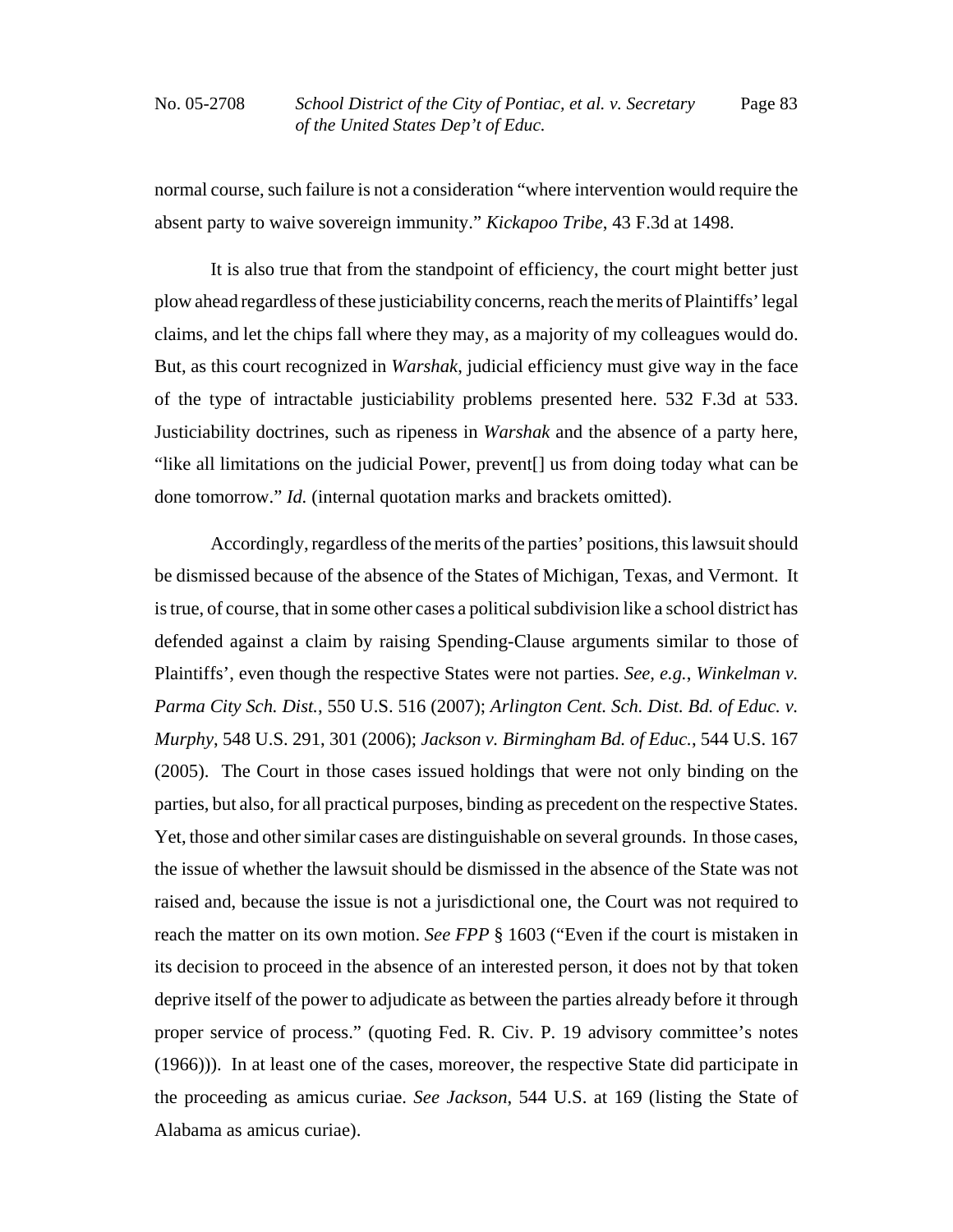More importantly, the controversies in those and similar cases were narrower in scope than those presented in this lawsuit. *Winkelman* resolved whether parents could pursue claims under the Individuals with Disabilities Education Act ("IDEA") on their own without the assistance of legal counsel. 550 U.S. at 535. The Court specifically noted that its ruling did "not impose any substantive condition or obligation on States they would not otherwise be required by law to observe." *Id.* at 534. In *Arlington School District*, the Court considered whether expert fees were "costs" under the IDEA and thereby recoverable under the act's fee-shifting provision. 548 U.S. at 304. Even *Jackson*, arguably the most far-reaching of the decisions listed above, involved the rather isolated question of whether recipients of federal funds could be held liable for intentional sex discrimination in the form of retaliation under Title IX. 544 U.S. at 183- 84.

In contrast, Plaintiffs here pursue a challenge to the fundamental tenets of the Act itself. It cannot be seriously questioned that the Act is markedly different under the parties' respective views. According to Plaintiffs' view, after the federal government appropriates funds, after the Department of Education sets its priorities, after the States set their own priorities and spending, then someone gets to decide whether a particular program or requirement is or becomes "underfunded" and, if so, then the district need not spend any funds on that program or requirement. According to the Secretary's view, though, the federal government offers the States an all-or-nothing proposition—accept the funds and all of the duties, or go it alone without the funds or any of the duties. Every "shall" means "may," every command simply an option, funding permitting—versus—"shall" means "shall" regardless of funding. It is hard to fathom a more divergent set of views of how a federal-funding statute is supposed to work.

This is not a case brought by a recipient or other interested party involving a concrete proposal within a specific factual context. As explained earlier, Plaintiffs could have brought that type of claim after first pursuing their administrative remedies. Having decided to go a different route, they should be confronted with the question of whether they can travel that route alone. I believe that they cannot.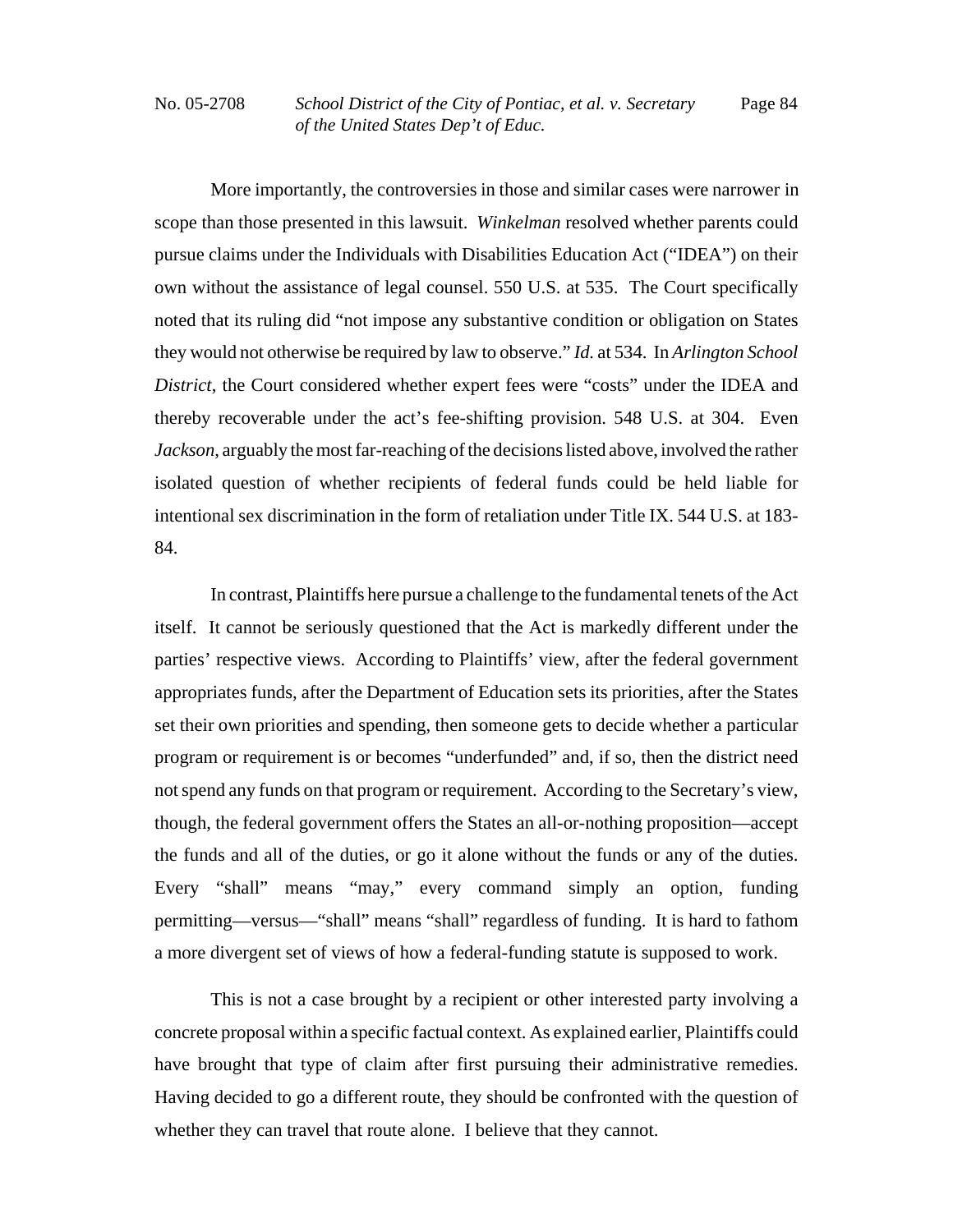## **D. Crucial for a Fair and Just Resolution**

Even if the States were not "required" parties under Rule 19(a), dismissal of this lawsuit without reaching the merits would still be proper. A court can dismiss a case for a myriad of prudential reasons, including the absence of a party who is crucial to a fair and just resolution of the dispute but who would not fit squarely within Rule 19's framework. *Abbott Labs. v. Gardner*, 387 U.S. 136, 155 (1967) ("And courts may even refuse declaratory relief for the nonjoinder of interested parties who are not, technically speaking, indispensible."); *Emery v. Adams*, 179 F.2d 586, 589 (6th Cir. 1950) ("Even if [the corporation] were not an indispensible party, the court could proceed, in any event against Adams, individually, in its discretion, Rule 19, Federal Rules of Civil Procedure, 28 U.S.C.A., and it was no abuse of judicial discretion to decline to do so.").

The States' interests in the subject of this lawsuit, as well as the equitable factors weighing in favor of dismissal under Rule 19(b) set forth above, likewise weigh in favor of dismissal under general prudential principles. Furthermore, while parents are not required parties under Rule 19(a), it must be acknowledged that they have little voice in the current lawsuit even though they have arguably the second most important interest in the outcome, next to their children's own interest. While parents are consulted when a school district develops a local plan, 20 U.S.C. § 6312(d)(1), the scope of that plan is narrower than a State's own plan. Were the States involved, the broader interests embodied in the statewide plans would be represented. *Id.* § 6311(a)(1).

It is also undisputed that, whatever the merits of the parties' respective arguments, the Act is a lengthy, intricate statutory scheme. It is much more likely that the court would arrive at the correct resolution were Plaintiffs to pursue a claim involving a proposed amendment to a plan that could be considered first at the administrative level where state and federal education officials could bring their professional expertise to bear. Alternatively, faced with a broad claim aimed directly at the meaning and operation of the Act, it can hardly be doubted that the court's decision would be aided by input from the States.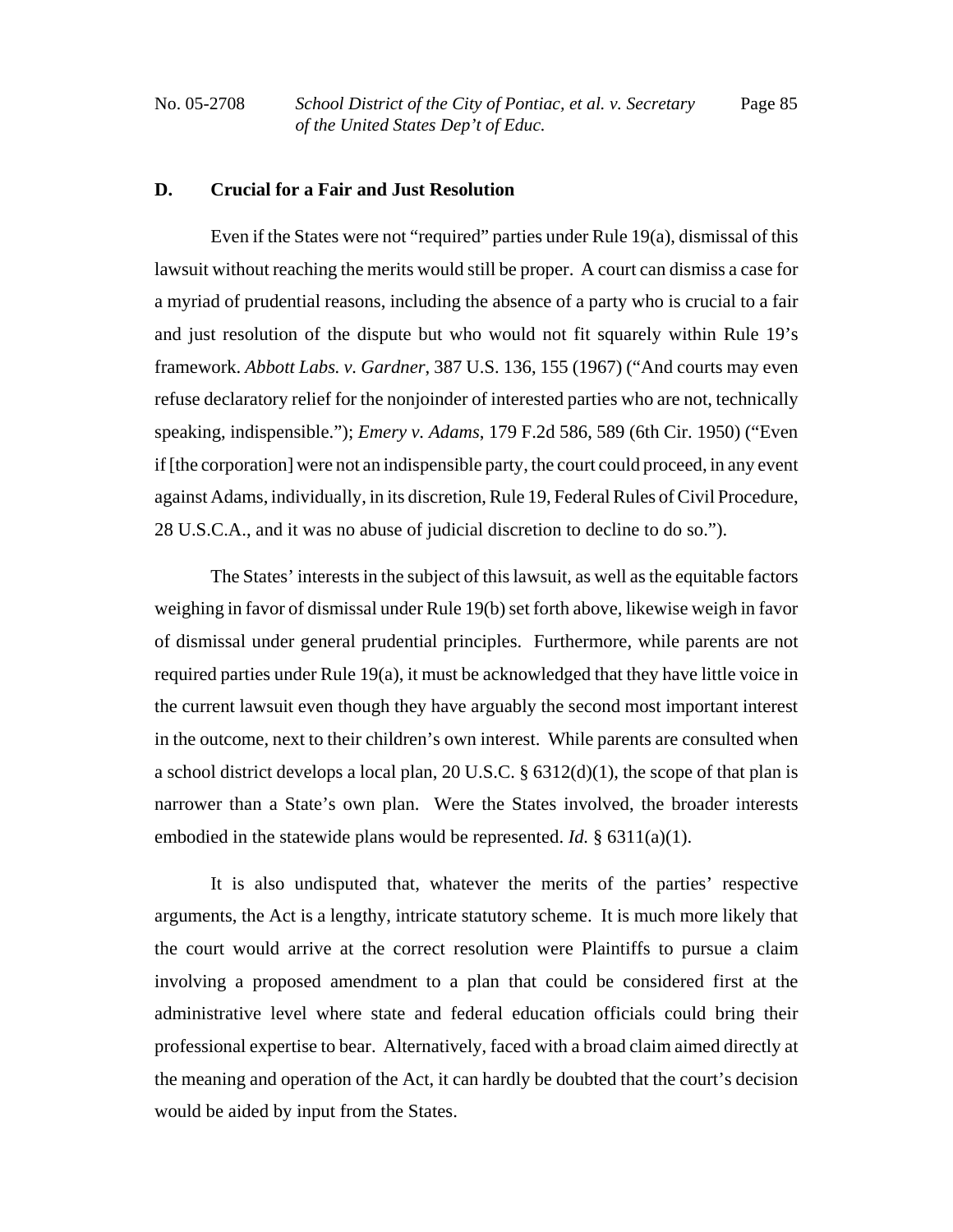Apart from these concerns, the involvement of the school districts from Vermont and Texas poses its own unique justiciability concerns. The State of Connecticut has brought a similar case against the Secretary raising, inter alia, the same two legal claims at issue in the present case: (a) the unfunded mandate provision prohibits school districts and States from spending nonfederal funds on activities required under the Act but not fully paid for by the federal government; and (b) the unfunded mandate provision violates the Spending Clause. *Connecticut I*, 453 F. Supp. 2d at 480, 491. The case is now on appeal before the Second Circuit. *Connecticut v. Duncan*, No. 08-2437 (2d Cir.).

Assume for a moment that the Second Circuit were to find in favor of the Secretary on the merits, but this court were to find in favor of Plaintiffs. As noted above, Plaintiffs have requested declaratory and injunctive relief on behalf of the States and school districts. Yet, the State of Vermont is within the geographic jurisdiction of the Second Circuit. Although not a party to the *Connecticut v. Spellings* lawsuit, a decision by the Second Circuit in favor of the Secretary would surely reverberate throughout that circuit and embolden the Secretary to continue applying his interpretation of the unfunded-mandate provision to the other States within that circuit. Thus, the State of Vermont could be faced with deciding how to reconcile contrary decisions from two federal circuits, one (the Sixth Circuit) in which a political subdivision of the State is a party to the lawsuit and the other (the Second Circuit) in which the State is geographically encompassed.

Again, though, it is possible that any relief in the present lawsuit could be strictly limited to Plaintiff school districts—i.e., they could be granted greater discretion in how they spend federal funds under the Act without also affording similar relief to the three States or any other school district within those States. Doing so would, at least at first blush, appear to avoid thrusting the State of Vermont into an intercircuit conflict. Yet, now consider the position in which the State of Vermont would find itself. Several of its school districts could unilaterally decide to forgo the programs and requirements set forth in the applicable plans and the Act, yet the remaining school districts that are nonparties to this lawsuit as well as the State of Vermont itself would be required to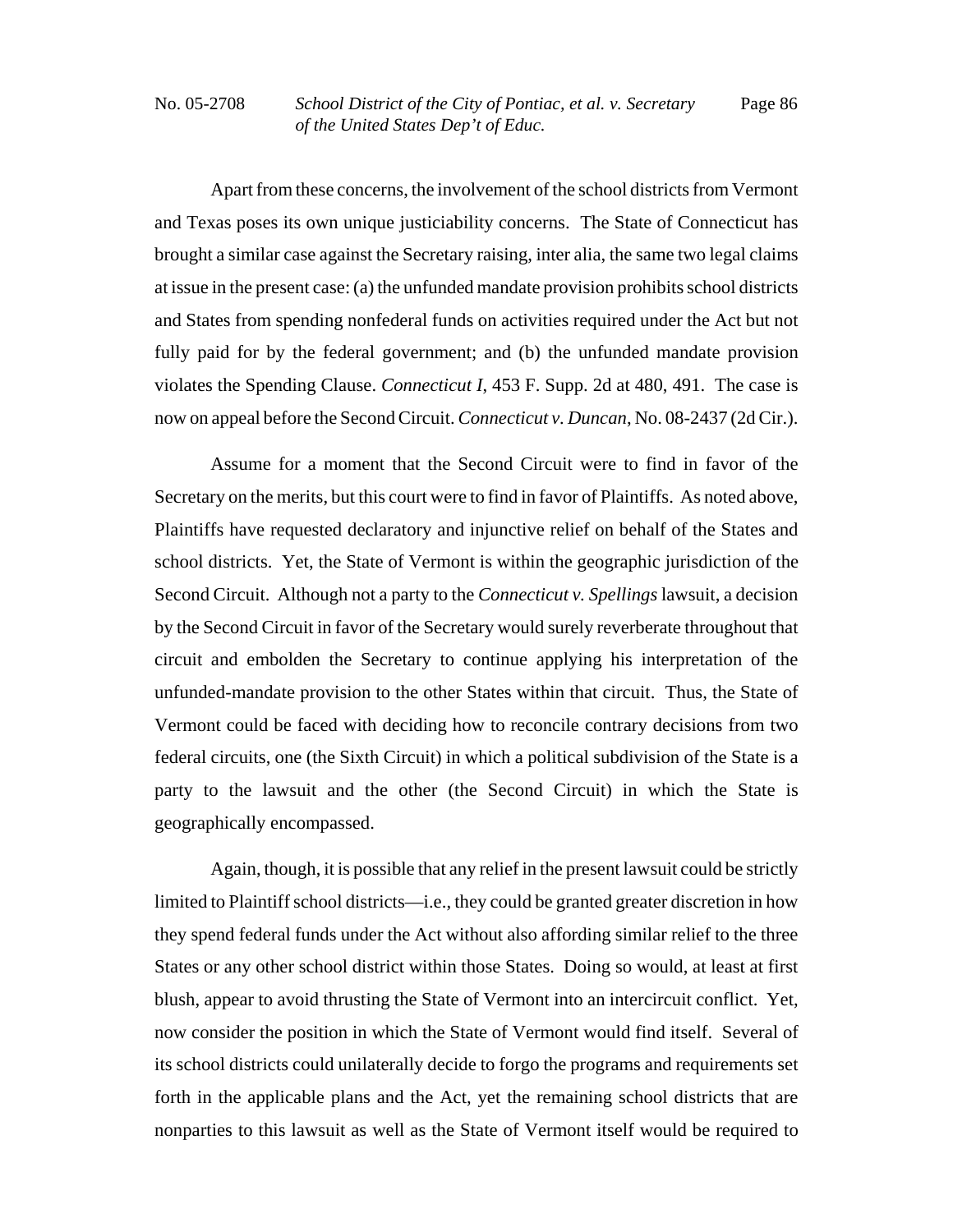comply with the mandates of the Act, as interpreted by the Secretary. And, under this scenario, the Secretary's interpretation would have the backing of the Second Circuit*.* Were this lawsuit to go forward and were Plaintiff school districts to be awarded relief, the State of Vermont's education system would, in effect, be balkanized by conflicting circuit decisions. Moreover, even without a similar lawsuit winding through the Fifth Circuit, the State of Texas would be in the same situation as the State of Vermont because the State of Texas is currently subject to the Secretary's interpretation of the Act. By granting relief to the Vermont and Texas school districts, the court would be requiring that those States treat some of its political subdivisions in one manner, while at the same time they would be required by the Secretary to treat other parallel subdivisions in a diametrically different manner. This balkanization of the States' educational systems undermines the dignity interest of the sovereign States. *Cf. Alden v. Maine*, 527 U.S. 706, 715 (1999) (The States "are not relegated to the role of mere provinces or political corporations, but retain the dignity, though not the full authority, of sovereignty.").

Moreover, this balkanization could have serious repercussions on the delivery of education services in the affected districts. Under Plaintiffs' view of the Act, Congress relieved them from complying with the Act's requirements whenever the cost of compliance exceeds federal appropriations. However, States and school districts ultimately control the costs of compliance, not the federal government. Thus, a Plaintiff school district itself would determine whether, in its opinion, a particular program was being sufficiently funded by the federal government. The district could then decide to spend its funds on something else because, in the district's judgment, the federal government has not fully funded that program. The parents of economically disadvantaged students, of course, have the least opportunity to choose another school for their children, a school that would fulfill the requirements of the Act. Given that the Act's programs and requirements are specifically intended to help the nation's most disadvantaged students, those left-behind students are precisely the ones to whom the Act attempts to bring long-neglected relief but who would be hurt most by that district's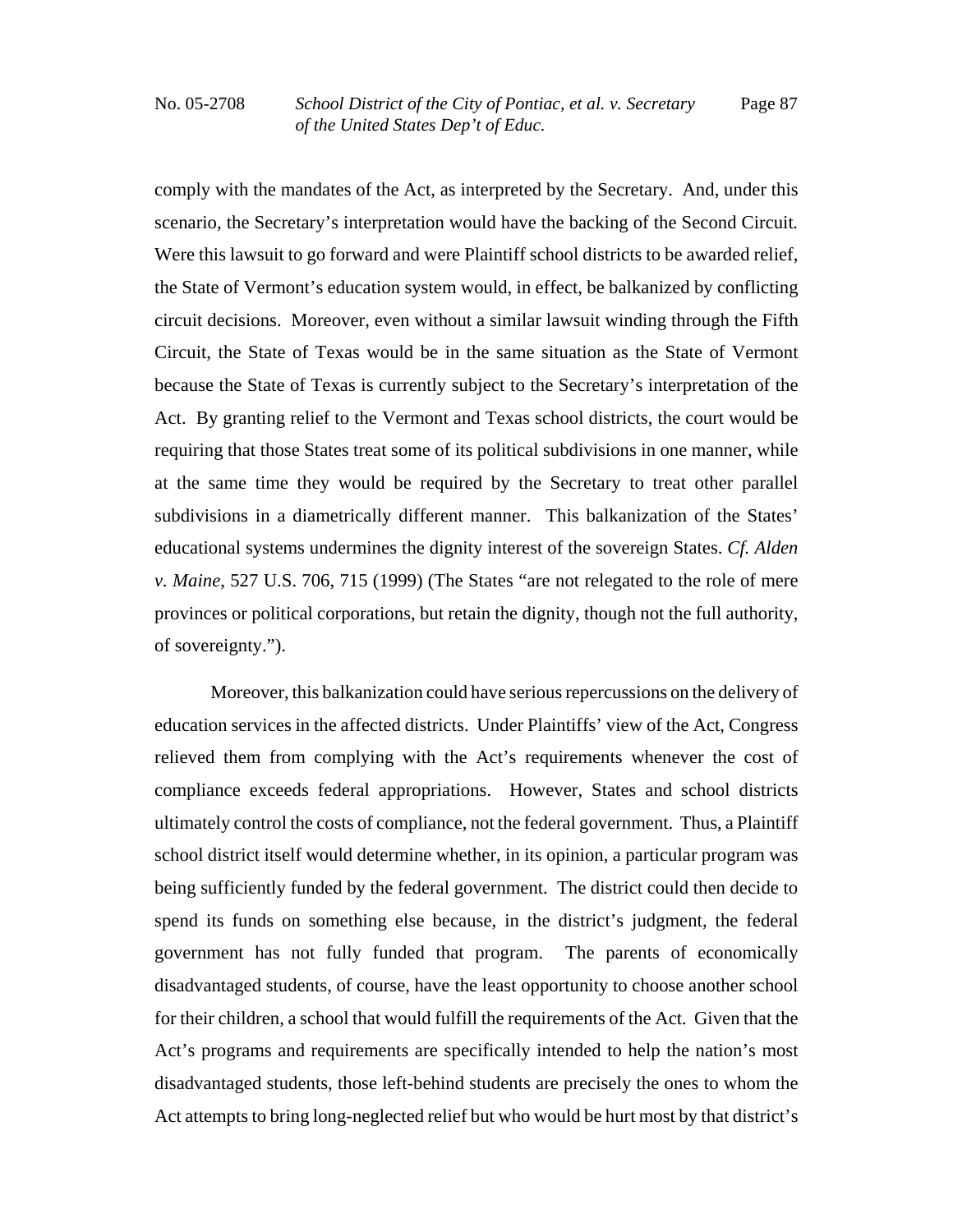decision. Permitting school districts to pick-and-choose which programs they will comply with and which they will not would, as the NAACP predicted in this case, "sound the death knell for NCLB." Amicus Br. at 17.

#### **III**

Appellate courts are often required to ignore the proverbial "elephant in the room." Sometimes a party will not bring a particular claim that appears to the court to be a viable one or the party will waive an issue by failing to preserve it below. Appellate courts are bound in almost all cases to consider only the administrative or lower court record, so sometimes important factual developments can have no impact on the case's resolution. Because the rules and limitations of appellate review are fairly well established, justice is still meted out even when an otherwise viable claim, issue, or fact has to be ignored by the reviewing court.

On occasion, however, there are just too many elephants in the room to ignore. Plaintiff school districts argue that the Secretary's interpretation and implementation of the provision violates the plain meaning of the Act as well as the U.S. Constitution's Spending Clause. While the merits of their claims raise interesting questions about the role of the various levels of government in primary and secondary education, the interpretation of a lengthy and complex statute, and the role of legislative history in cases like this, the absence of any of the States as parties creates serious justiciability concerns. Moreover, the involvement of the Texas and Vermont school districts raises serious intercircuit and intrastate problems—problems that are avoided only because the court has decided, in essence, to maintain the status quo with its judgment today. Together these realities constitute a parade of elephants that the court should not ignore or dismiss so breezily.

 Accordingly, I would find Plaintiffs' claims, as presented, nonjusticiable. Inasmuch as a majority of my colleagues have seen fit to reach the merits of Plaintiffs' claims, however, I concur in the analysis set forth in Part II of Judge Sutton's opinion and concur in the judgment affirming dismissal of the claims.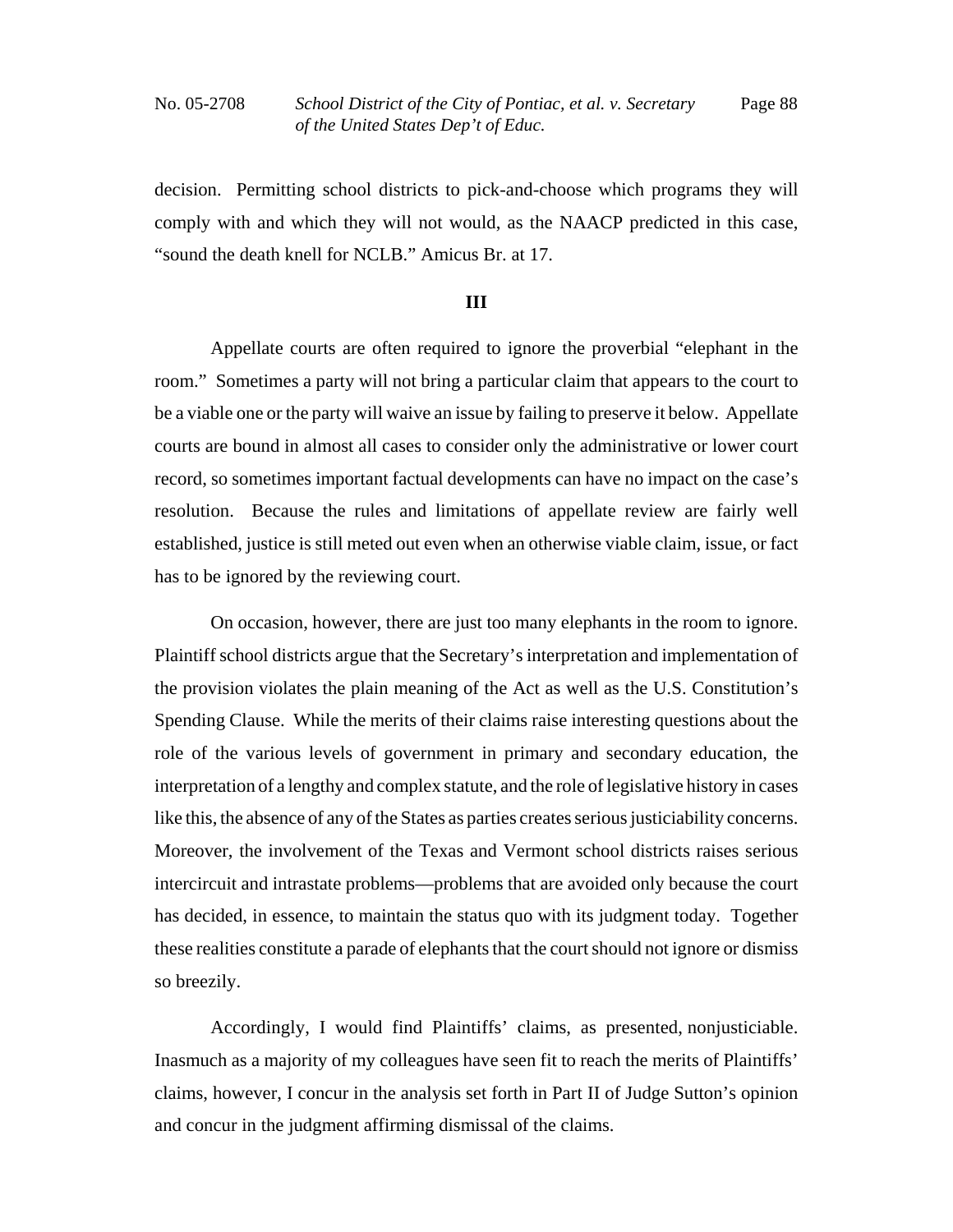# **OPINION \_\_\_\_\_\_\_\_\_\_\_\_\_\_\_\_\_\_\_**

**\_\_\_\_\_\_\_\_\_\_\_\_\_\_\_\_\_\_\_**

JULIA SMITH GIBBONS, Circuit Judge, concurring in part and dissenting in part. My colleagues' opinions are articulate and carefully-reasoned, but I find myself unable to join any of them in full. I concur in Judge Cole's analysis of justiciability and standing and his thoughts about Federal Rule of Civil Procedure 19. And, although Judge Sutton questions the plausibility of any of the possible interpretations of 20 U.S.C. § 7907(a) that Judge Cole discusses, I find much of Judge Cole's analysis persuasive. On the other hand, Judge Sutton's opinion correctly highlights the position of the Spending Clause analysis as a rule of statutory interpretation and logically argues that states enter the bargain offered to them under the No Child Left Behind Act ("NCLB") with the knowledge that their obligations under the statute must inevitably require use of funds in addition to the federal funds they receive. Judge Sutton's view has the strength of common sense, without much scrutiny of the precise language at issue, while Judge Cole's view carefully examines the language of the statute but overlooks the practical implications of the overall context of the NCLB scheme. While I fully appreciate that there are arguments about which approach is legally correct here, from my perspective, the difficulty in choosing between them may well stem from the procedural posture in which we find ourselves.

This case came to us on an appeal from the district court's granting of defendants' motion under Federal Rule of Procedure 12(b)(6). Plaintiffs' complaint is fifty-nine pages long. After its description of the parties, it references the statutory language on which plaintiffs rely, cites two statements by former Secretary of Education Rod Paige (one from the publication *Roll Call* and one from a speech) that plaintiffs claim support their position, sets forth the position of the Department of Education contrary to plaintiffs' interpretation, and describes in great detail the extent to which NCLB funding has been insufficient for compliance with the statute and the nature of the requirements imposed on states and school districts by the statute. (Compl. at 11, 12, 13,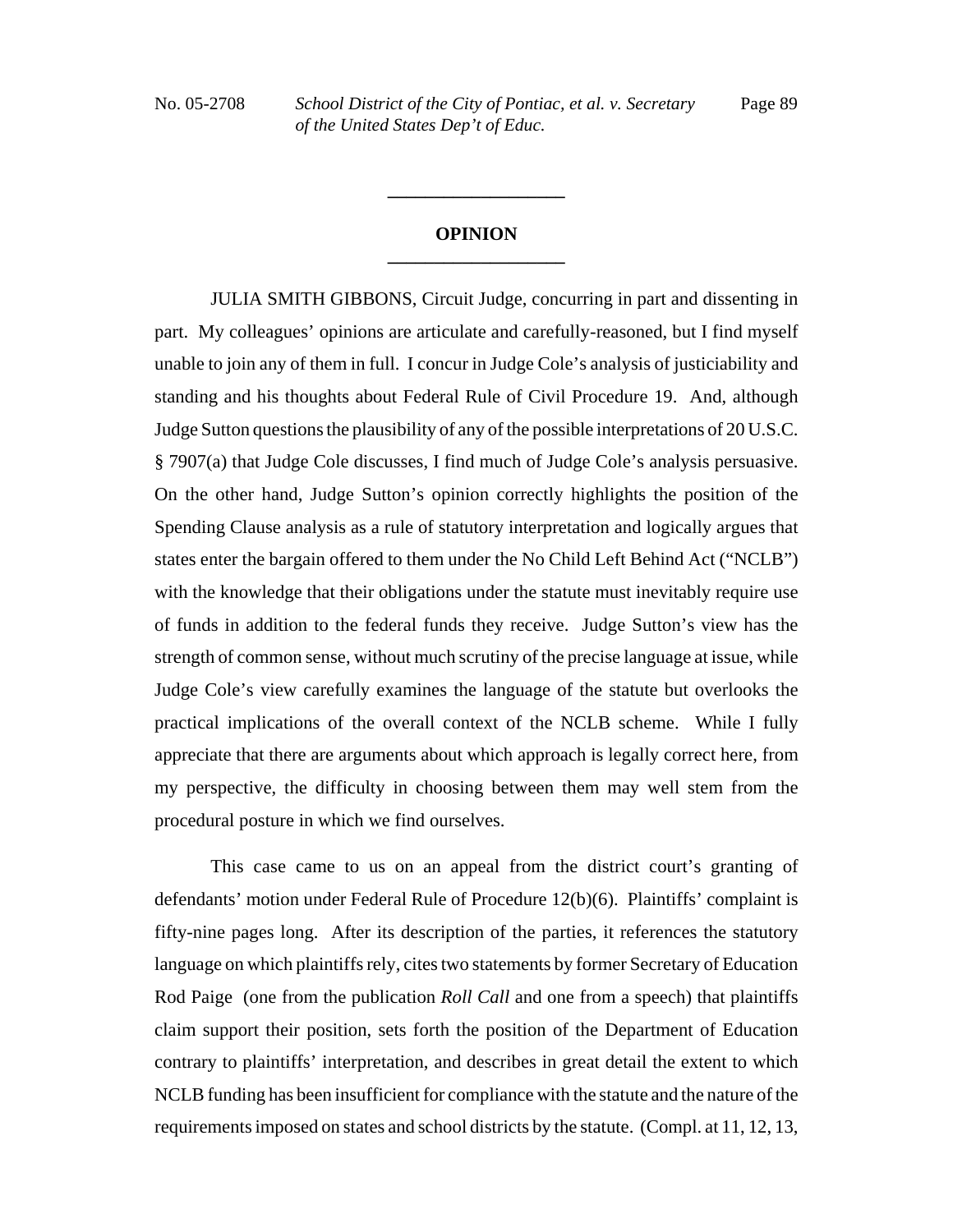14-22.) Plaintiffs seek declaratory and injunctive relief based upon the language contained in 20 U.S.C. § 7907(a) of NCLB. They have two allegations: 1) the Secretary of Education is violating this provision by requiring school districts to expend their own funds to comply with NCLB's requirements; and 2) the failure to honor the language of the provision violates the Spending Clause of the United States Constitution. (Compl. at 4.)

Plaintiffs therefore ask for resolution of two different questions: First, what does the provision mean; and, second, if it means that states must expend their own funds to comply with NCLB, whether Congress unambiguously informed the states of this obligation. This bifurcation muddles the fact that the Spending Clause analysis is itself a canon of interpretation. *Pennhurst State Sch. & Hosp. v. Halderman*, 451 U.S. 1, 15 (1981). Thus, in looking to Congress's authority under the Spending Clause, courts are attempting to discern the meaning of the statute, in particular the contours of states' obligations. *Id*. Relying on the Spending Clause's restrictions for guidance in statutory interpretation, the Supreme Court said that it "must view the [statute] from the perspective of a state official who is engaged in the process of deciding whether the State should accept [] funds and the obligations that go with those funds." *Arlington Cent. Sch. Dist. Bd. of Educ. v. Murphy*, 548 U.S. 291, 296 (2006). Viewing the statutory language from the state officials' perspective, we are thus asked to determine what the statute means. *Id*. If the statutory language does not unambiguously impose obligations on the states, the Spending Clause dictates that the statute cannot be interpreted to require those obligations. In other words, the Spending Clause analysis boils down to rudimentary statutory interpretation: The statute cannot mean what it does not say.

In a sense, we are in an awkward position between two arguably meritorious opinions. First, given the overall statutory scheme that Judge Sutton describes (Op. of Sutton, J. at 48–59), NCLB does seem to require states to spend their own funds to comply with the statute's requirements. Secondly, however, the language of § 7907(a) is not clear, as Judge Cole demonstrates (Op. of Cole, J. at 26–34), and may not have provided states with clear notice – or, at the very least, plaintiffs have stated a claim to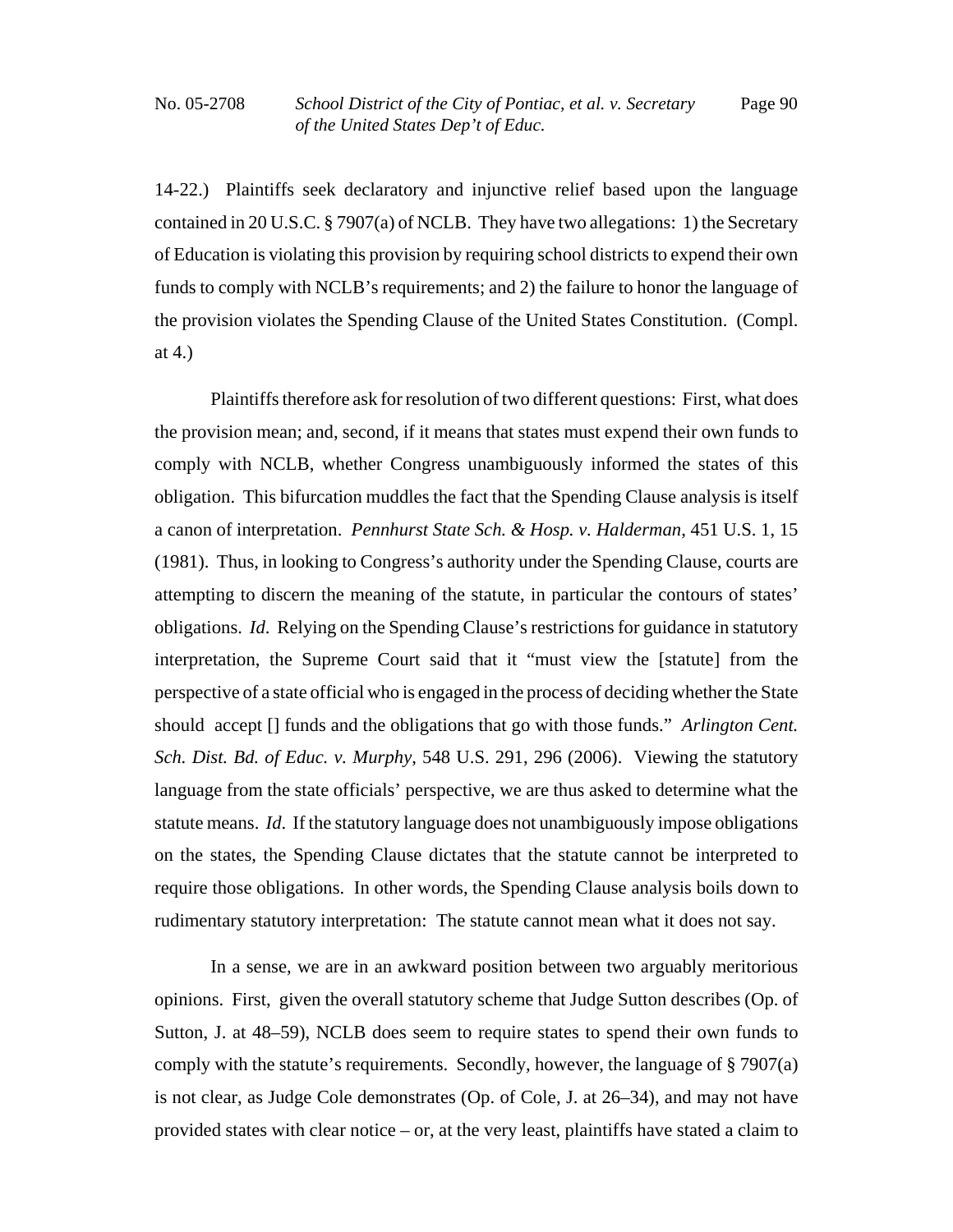that effect. The correct answer lies in the interplay between these two views. The question is whether § 7907(a) injects *so much ambiguity* as to cast doubt on the meaning of the rest of the statute. Does it render the statute *so unclear* as to deprive states of notice of their funding obligations?

Judge Cole's opinion ably sets out the reasons that plaintiffs' allegations are sufficient to state a claim. And Judge Sutton ably gives the contrary view. I conclude that plaintiffs have stated a claim, but I differ from both Judge Cole and Judge Sutton in concluding that today is not the time for answering the question of whether a state official would clearly understand that expenditures of state funds are required when necessary to comply with NCLB's requirements. I would stop short of giving that answer and remand the case for further proceedings.

In view of the varying opinions of my colleagues in this case, none of which find the procedural posture problematic, one may reasonably question just what additional record the district court could consider on remand that might assist in the thorny task of statutory interpretation. A couple of possibilities occur to me – this language's interpretation in other contexts and evidence of the actual understanding of the states at the outset. There may well be others.

Although the motion to dismiss considers only the allegations of the complaint, the parties' briefs in the district court and here include much discussion of legislative history. Judge Cole steers clear of reliance on legislative history, focusing on the statutory language. And Judge Sutton discounts the role of legislative history in Spending Clause analysis.**<sup>1</sup>**

**<sup>1</sup>** Judge Sutton relies on *Arlington* to dismiss the plaintiffs' legislative history arguments. (Op. of Sutton, J. at 30.) *Arlington*, however, found that the legislative history was insufficient to overcome the overwhelming evidence to the contrary, particularly the unambiguous statutory text and relevant case law. 548 U.S. at 304 (concluding that regardless of the "weight this legislative history would merit in another context, it is not sufficient here . . . where everything other than the legislative history overwhelming[ly] suggests" a different conclusion). In this case, the statutory text is ambiguous, and there are no cases on point. Legislative history thus remains pertinent to our analysis.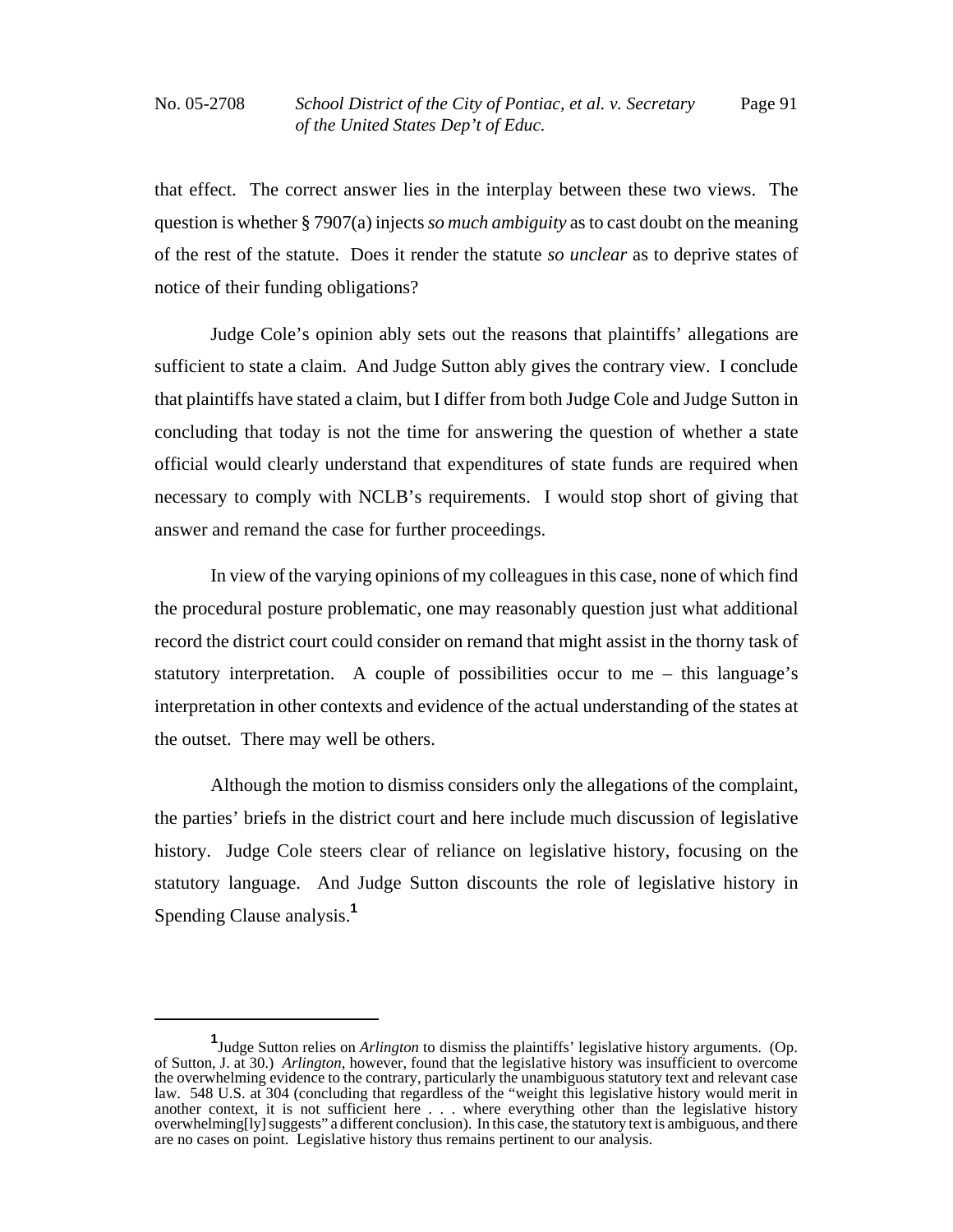Even assuming there is no useful legislative history of this statute appropriate for consideration, an assumption in which I lack entire confidence, there may be other legislative materials relevant to notice that the court could consider. The language at issue is hardly unique and is found in a number of statutes other than NCLB. *See, e.g.*, Serve America Act of 2009, 42 U.S.C. § 12645f(a); School-To-Work Opportunities Act of 1994, 20 U.S.C. § 6234. The interpretation of § 7907 might more easily be resolved by guidance from its interpretation in these other statutes, particularly if such language has a generally understood meaning.

Apart from legislative materials, another possibility for help exists. There is nothing in the complaint about how the states in which the school districts are located actually interpreted their funding obligations under NCLB at its inception. This suit was filed several years after the enactment of NCLB and, as Judge McKeague's opinion highlights, the states are not parties. Surely, the states' actual understanding of their obligations from the outset is highly pertinent to whether they had notice.**<sup>2</sup>** Judge Sutton finds relevant the notice given to plaintiffs by the Department of Education's interpretation of NCLB subsequent to its passage. Although this notice is certainly relevant to the equities of a situation in which states want the benefit of federal funds without assuming the obligations that accompany them,<sup>3</sup> it would seem much more pertinent to the notice issue to know what state officials thought from the outset. *See Arlington*, 548 U.S. at 296. Particularly illuminating is not only what the relevant state officials understood the language to mean when they agreed to the terms of NCLB, but also what they understood the identical language in the School-to-Work Act to mean when agreeing to its terms in 1994.

**<sup>2</sup>** I note that several states have provided their views in an *amicus* brief: "[Connecticut, Delaware, Illinois, Maine, New Mexico, Oklahoma, Wisconsin, and the District of Columbia] understood, based on the plain language and statutory context of the Unfunded Mandates Provision, that neither states nor local school districts would be required to spend their own funds to comply with the NCLB mandates." (*Amicus* Br. of the States of Conn., Del., Ill., Me., N.M., Okla., Wis., D.C. at 2.) Submission of evidence by the parties as to the states' understanding could shed light on the actual notice states were given.

<sup>&</sup>lt;sup>3</sup>As an aside, it also seems odd to discount legislative history in favor of looking only at the statutory language but then to supplement the statutory language with post-passage conduct by the executive department charged with implementation of the statute, as Judge Sutton does. (Op. of Sutton, J. at 63–64.)